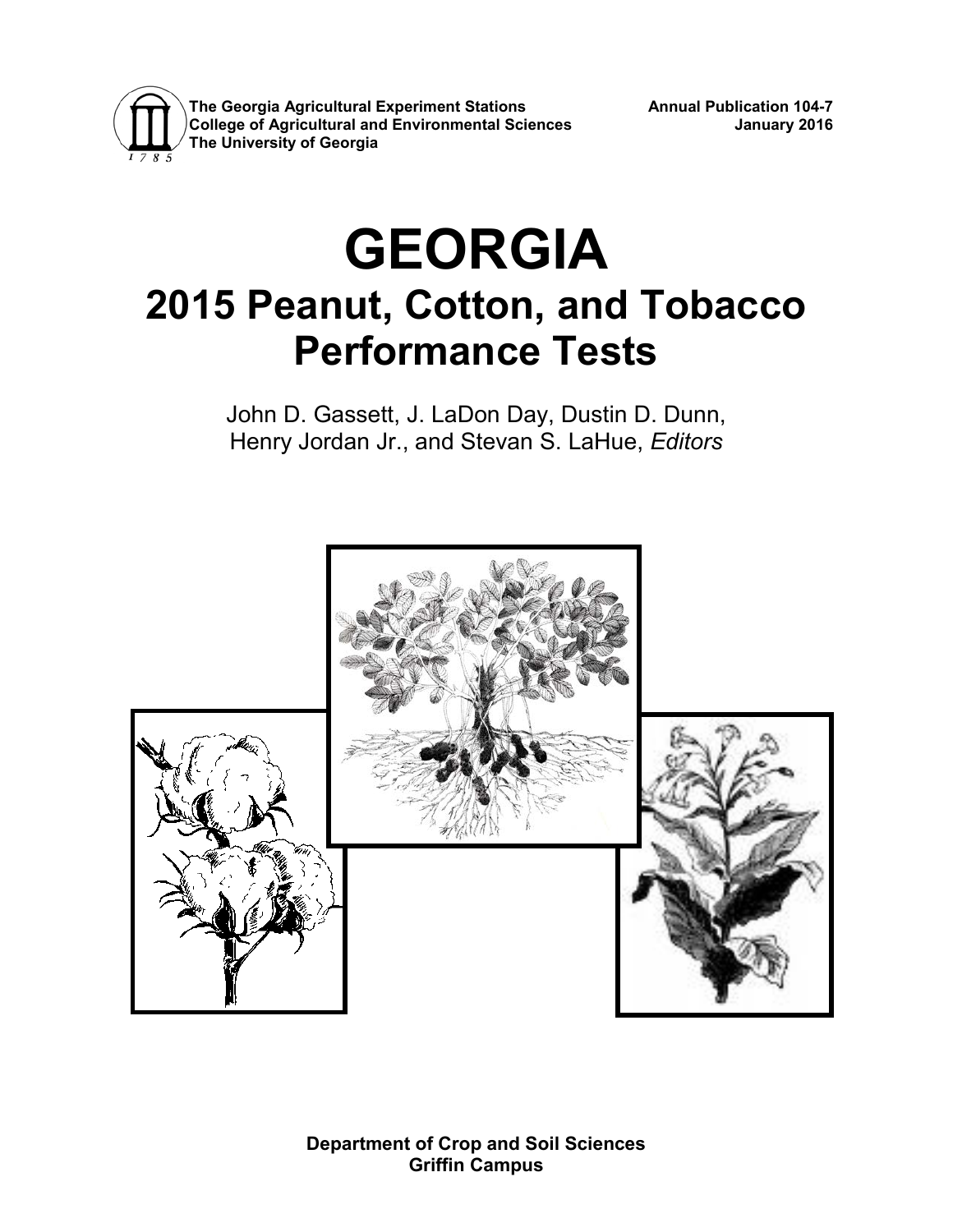| <b>U.S.</b>              |                  |                                                |
|--------------------------|------------------|------------------------------------------------|
| Abbr.                    | Unit             | Approximate Metric Equivalent                  |
|                          |                  | Length                                         |
| mi                       | mile             | 1.609 kilometers                               |
| yd                       | yard             | $0.9144$ meters                                |
| ft or '                  | foot             | 30.48 centimeters                              |
| in or"                   | inch             | 2.54 centimeters                               |
|                          |                  | Area                                           |
| sq mi or mi <sup>2</sup> | square mile      | 2.59 square kilometers                         |
| acre                     | acre             | 0.405 hectares or 4047 square meters           |
| sq ft or $\text{ft}^2$   | square foot      | 0.093 square meters                            |
|                          |                  | <b>Volume/Capacity</b>                         |
| gal                      | gallon           | 3.785 liters                                   |
| qt                       | quart            | 0.946 liters                                   |
| рt                       | pint             | 0.473 liters                                   |
| fl oz                    | fluid ounce      | 29.573 milliliters or 28.416 cubic centimeters |
| bu                       | bushel           | 35.238 liters                                  |
| cu ft or ft <sup>3</sup> | cubic foot       | 0.028 cubic meters                             |
|                          |                  | Mass/Weight                                    |
| ton                      | ton              | 0.907 metric ton                               |
| Ib                       | pound            | 0.453 kilogram                                 |
| 0Z                       | ounce            | 28.349 grams                                   |
| <b>Metric</b>            |                  |                                                |
| Abbr.                    | Unit             | Approximate U.S. Equivalent                    |
|                          |                  | Length                                         |
| km                       | kilometer        | 0.62 mile                                      |
| m                        | meter            | 39.37 inches or 1.09 yards                     |
| cm                       | centimeter       | 0.39 inch                                      |
| mm                       | millimeter       | $0.04$ inch                                    |
|                          |                  | Area                                           |
| ha                       | hectare          | 2.47 acres                                     |
|                          |                  | <b>Volume/Capacity</b>                         |
| liter                    | liter            | 61.02 cubic inches or 1.057 quarts             |
| ml                       | milliliter       | 0.06 cubic inch or 0.034 fluid ounce           |
| CC                       | cubic centimeter | 0.061 cubic inch or 0.035 fluid ounce          |
|                          |                  | <b>Mass/Weight</b>                             |
| МT                       | metric ton       | $1.1$ tons                                     |
| kg                       | kilogram         | 2.205 pounds                                   |
| g                        | gram             | 0.035 ounce                                    |
| mg                       | milligram        | $3.5 \times 10^{-5}$ ounce                     |

#### **Conversion Table**



Josef M. Broder Joe W. West *Interim Dean and Director Assistant Dean*

Lew K. Hunnicutt<br>
Assistant Provost and<br>
Associate Dean and *Assistant Provost and Associate Dean and*

*Southern Region*

*Griffin Campus Director Senior Associate Director*

**ISSN 0072-128X**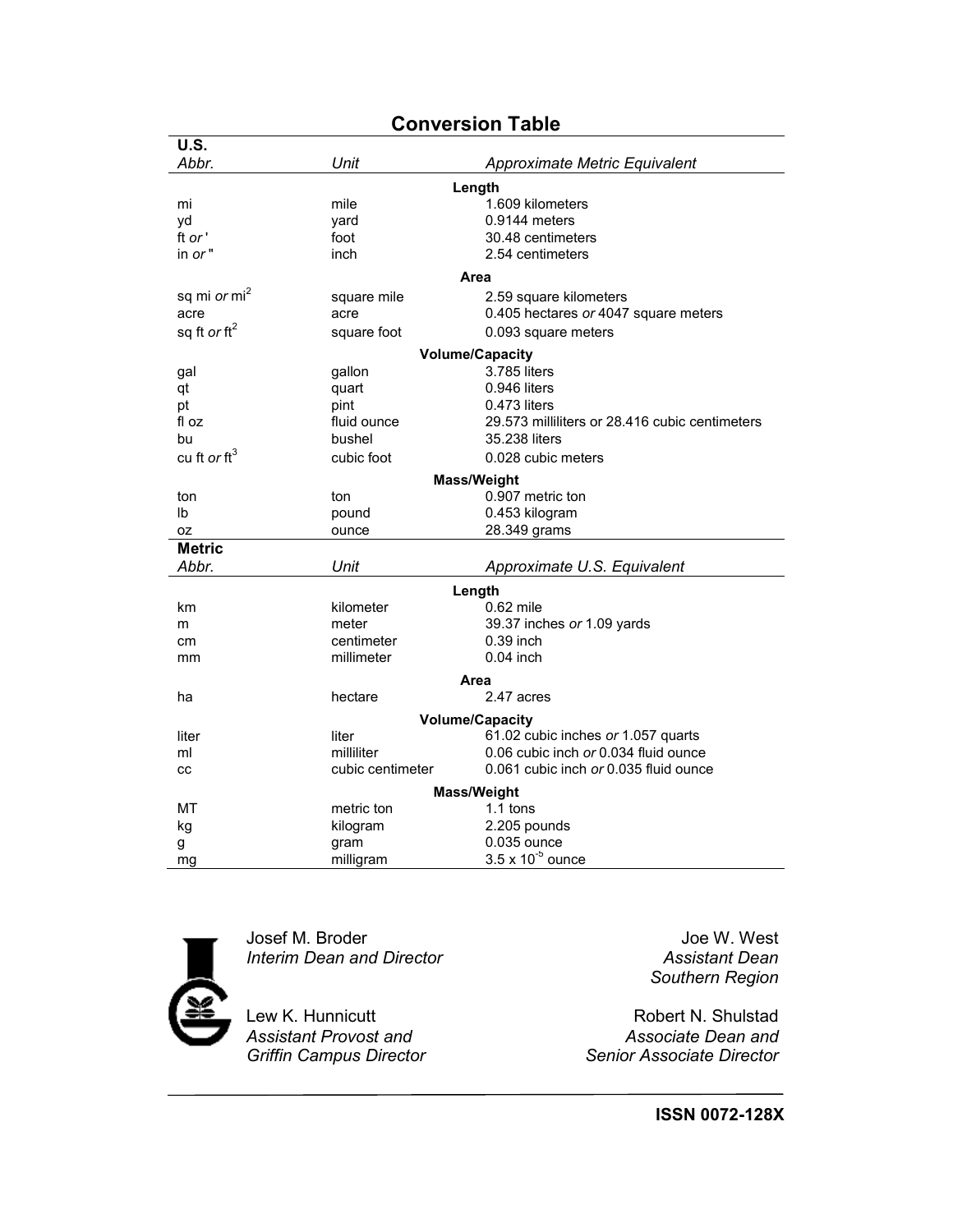#### **PREFACE**

This research report presents the results of the 2015 statewide performance tests of peanut, cotton, and tobacco. The tests for various evaluations were conducted at several or all of the following locations: Bainbridge, Tifton, Plains and Midville in the Coastal Plain region and Athens in the Piedmont region. For identification of the test site locations, consult the map inside the back cover of this report.

Agronomic information such as grade, fiber data, plant height, lodging, disease occurrence, etc., is listed along with the yield data. Information concerning planting and harvest dates, soil type, and culture and fertilization practices used in each trial is included in footnotes. During 2015 HVI (High Volume Index) cotton fiber samples were sent to Macon, Georgia, for analysis.

In order to have a broad base of information, a number of varieties, including experimental lines, are included in the trials, but this does not imply that all are recommended for Georgia. Varieties best suited to a specific area or for a particular purpose and agreed upon by College of Agricultural and Environmental Sciences agronomists are presented in the 2016 Spring Planting Schedule for Georgia (available from your county Extension office). Pesticides used for production practices are included for the benefit of the reader and do not imply any endorsement or preferential treatment by the University of Georgia Agricultural Experiment Station. For additional information, contact your local county Extension agent or the nearest experiment station.

The least significant difference (LSD) at the 10% level has been included in the tables to aid in comparing varieties. If the yields' difference of any two varieties exceeds the LSD value, they can be considered different in yield ability.

This report is one of four publications presenting the 2015 performance of agronomic crops in Georgia. For more information concerning other crops, refer to one of the following research reports: 2015 Corn Performance Tests (Annual Publication 101-7), 2014-2015 Small Grains Performance Tests (Annual Publication 100-7), 2015 Soybean, Sorghum Grain and Silage, and Summer Annual Forage Performance Tests (Annual Publication 103-7), and 2013-2014 Canola Performance data available online at www.swvt.uga.edu/canola.

This report, along with performance test information on other agronomic crops, is also available online at **www.swvt.uga.edu**. Additional information may be obtained by writing to John Gassett, Crop and Soil Sciences Department, University of Georgia, Griffin Campus, 1109 Experiment St., Griffin, GA 30223-1797.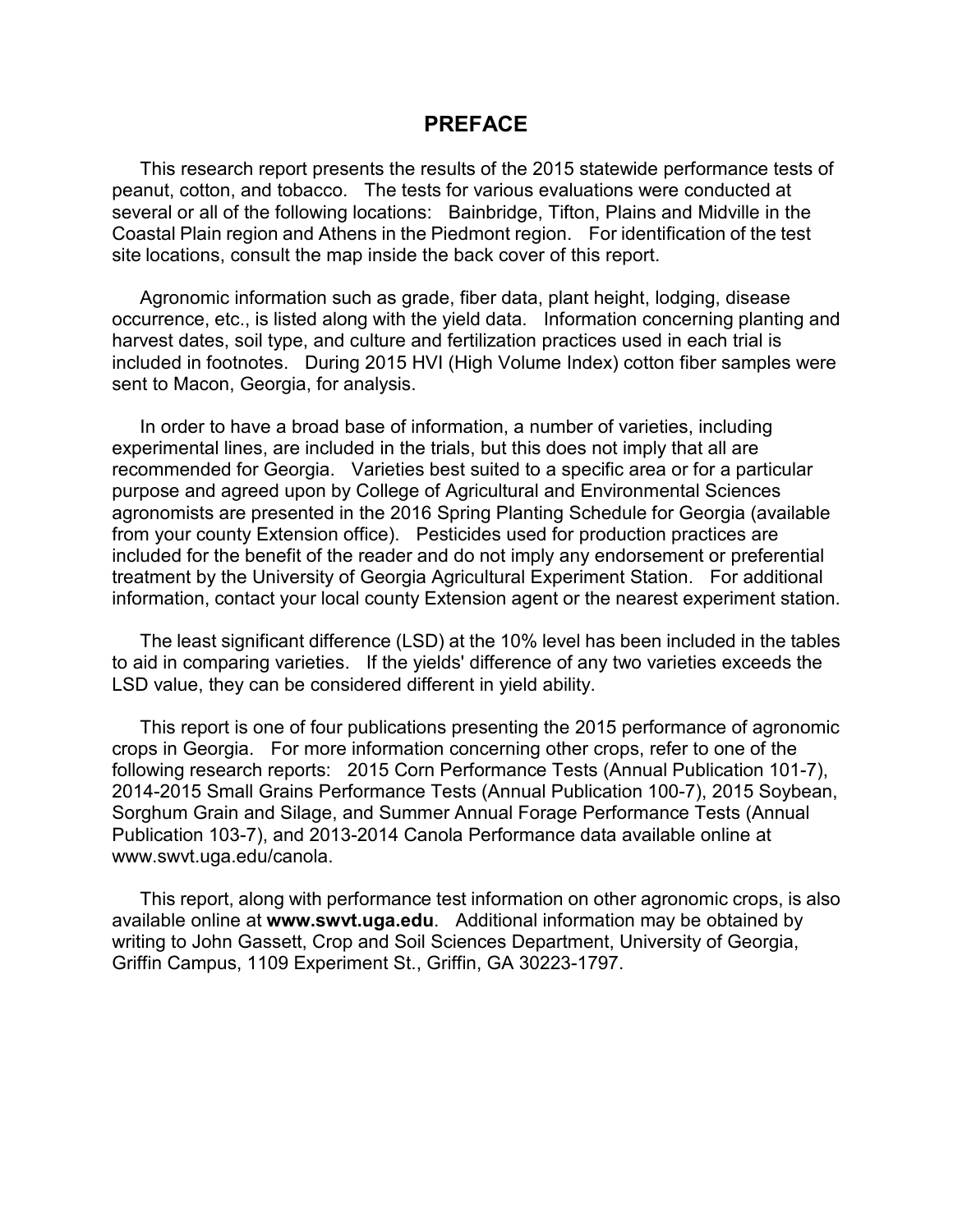#### **Cooperators**

Mr. R. A. Black, Southeast Research & Education Center, Midville, Georgia Mr. A. K. Culbreath, Plant Pathology, Tifton Campus, Tifton, Georgia Dr. I. Flitcroft, Griffin Campus, Griffin, Georgia Mr. J. J. Griffin, Crop & Soil Sciences Research Farm, Athens, Georgia Mr. G. W. Jones III, Southwest Research & Education Center, Plains, Georgia Mr. S. R. Jones, Southwest Research & Education Center, Plains, Georgia Mr. H. G. Kendrick, Tifton Campus, Tifton, Georgia Mr. D. S. Pearce, Southwest Research & Education Center, Plains, Georgia Dr. P. Roberts, Extension Entomology, Tifton Campus, Tifton, Georgia Dr. M. Toews, Entomology, Tifton Campus, Tifton, Georgia Mr. G. S. Willis, Tifton Campus, Tifton, Georgia

#### **Contributors**

The following individuals contributed to the gathering of data and to the preparation of this report: R. Baerne, R. Brooke, J. Cox, A. Coy, M. Dolan, T. Dunn, M. Flynn, W. Gay, D. Gordon, J. Greene, D. Griffin, D. Holden, H. Jordan, M. May, B. McCranie, R. Milton, J. Moore, K. Roach, S. Rogers, G. South, J. Strickland, S. Walker, G. Ware, and B. Weldy.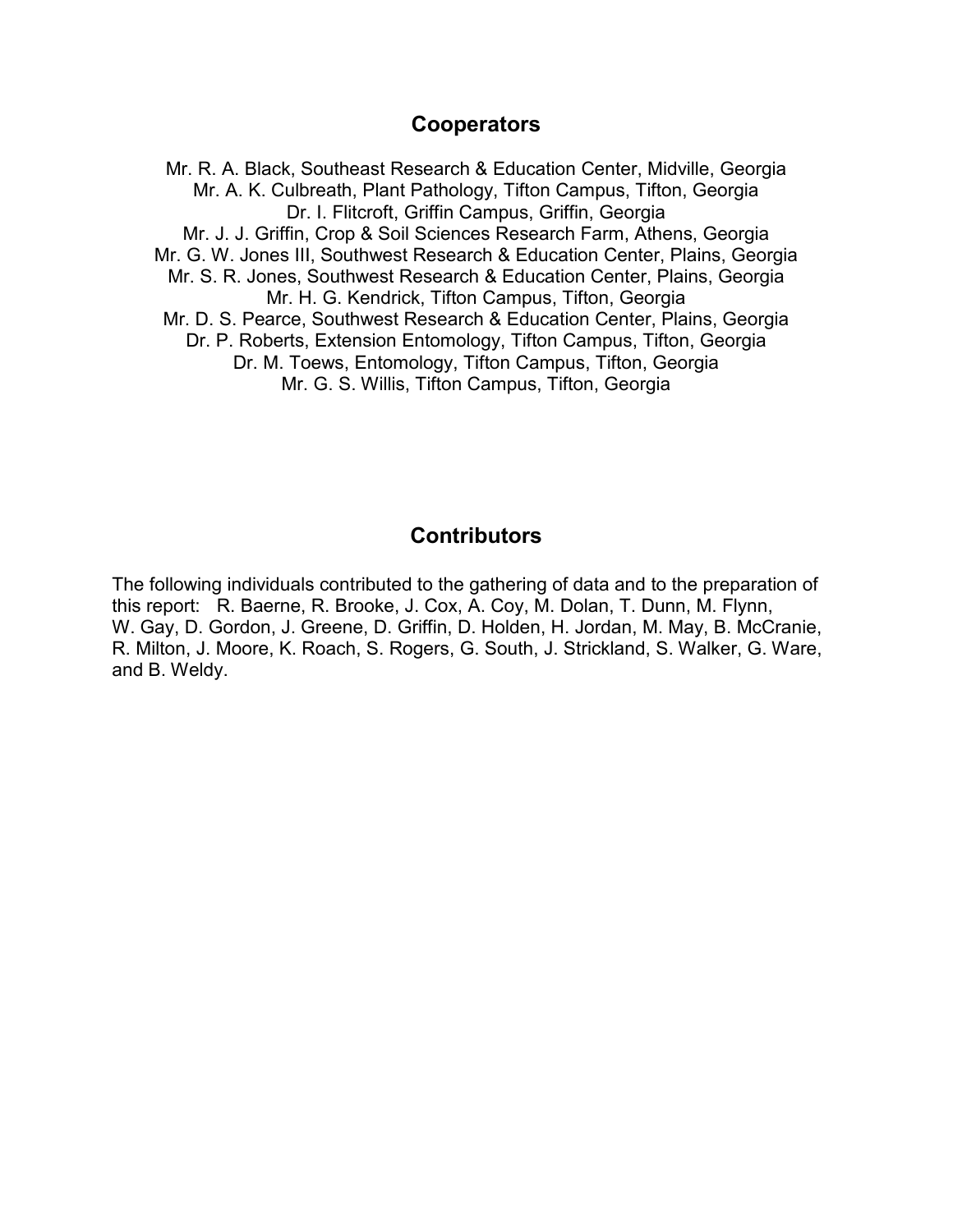# **CONTENTS**

|--|

#### **PEANUT**

#### **COTTON**

| Earlier Maturity Cotton Variety Performance                                                       |  |
|---------------------------------------------------------------------------------------------------|--|
|                                                                                                   |  |
|                                                                                                   |  |
|                                                                                                   |  |
|                                                                                                   |  |
|                                                                                                   |  |
| Two-Year Summary of Earlier Maturity Cotton Varieties at Four Locations, 2014-2015, Irrigated  21 |  |
| Later Maturity Cotton Variety Performance                                                         |  |
|                                                                                                   |  |
|                                                                                                   |  |
|                                                                                                   |  |
|                                                                                                   |  |
|                                                                                                   |  |
| Two-Year Summary of Later Maturity Cotton Varieties at Four Locations, 2014-2015, Irrigated 31    |  |
| <b>Cotton Strains Performance</b>                                                                 |  |
|                                                                                                   |  |
|                                                                                                   |  |
|                                                                                                   |  |
|                                                                                                   |  |
| Dryland Earlier Maturity Cotton Variety Performance                                               |  |
|                                                                                                   |  |
|                                                                                                   |  |
|                                                                                                   |  |
|                                                                                                   |  |
|                                                                                                   |  |
| Two-Year Summary of Dryland Earlier Maturity Cotton Varieties at Four Locations, 2014-2015  41    |  |
| Dryland Later Maturity Cotton Variety Performance                                                 |  |
|                                                                                                   |  |
|                                                                                                   |  |
|                                                                                                   |  |
|                                                                                                   |  |
|                                                                                                   |  |
| 15. Two-Year Summary of Dryland Later Maturity Cotton Varieties at Four Locations, 2014-2015 51   |  |

#### **TOBACCO** Tifton, Georgia:

| $11011, 0001$ yia.                                                                     |  |
|----------------------------------------------------------------------------------------|--|
| Official Flue-Cured Tobacco Variety Test - Yield, Value, Price Index, Grade Index, and |  |
|                                                                                        |  |
| Three- and Two-Year Averages of Official Flue-Cured Tobacco Variety Test -             |  |
| Comparison of Released Varieties for Certain Characteristics, 2013, 2014, and 2015  54 |  |
| Regional Farm Flue-Cured Tobacco Variety Test - Comparison of Released Varieties       |  |
|                                                                                        |  |
|                                                                                        |  |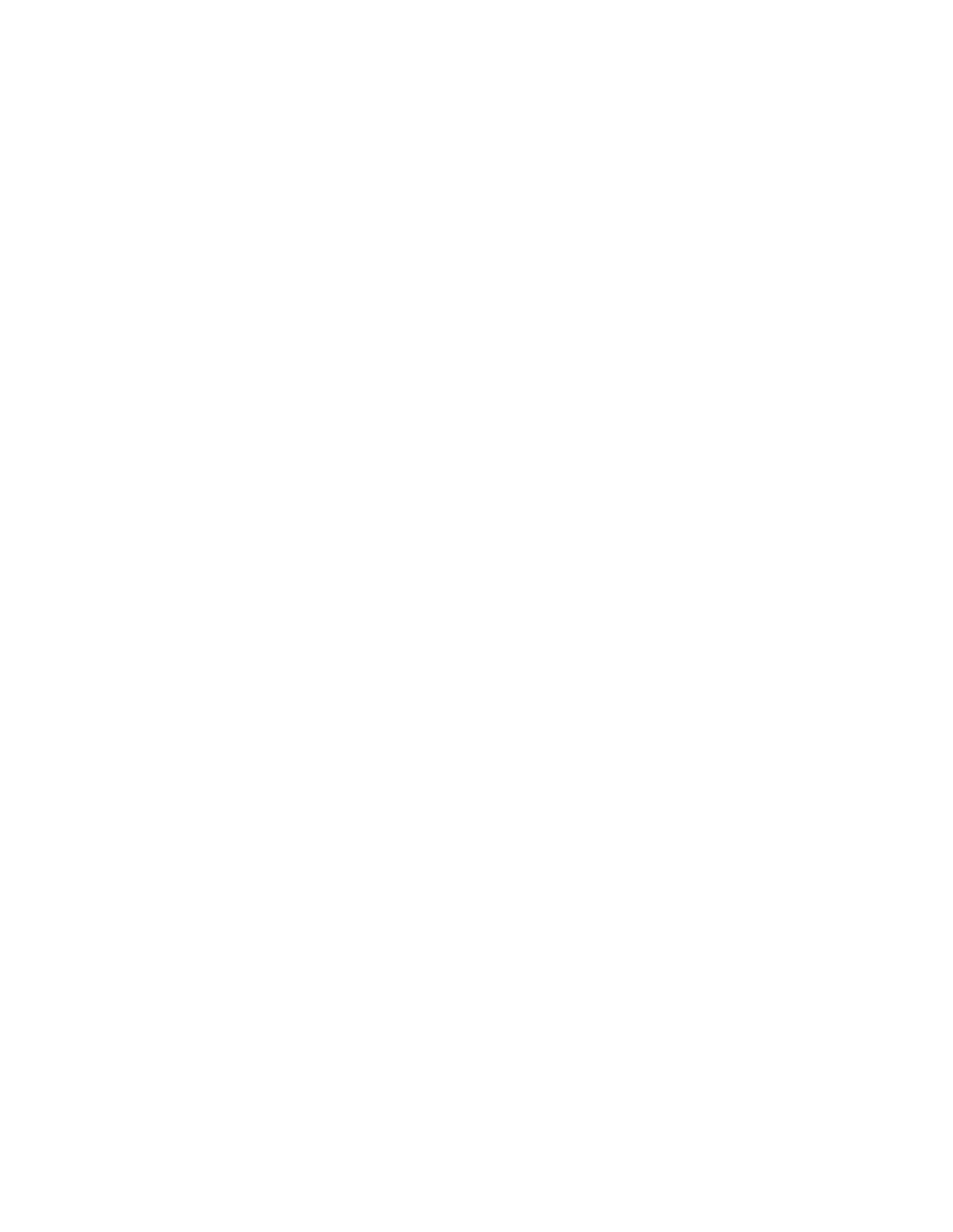# **2015 PEANUT, COTTON, AND TOBACCO PERFORMANCE TESTS**

*John D. Gassett, J. LaDon Day, Dustin G. Dunn, Henry Jordan Jr., and Stevan S. LaHue, Editors*

#### **The Season**

Georgia agronomic producers were faced with highly variable weather conditions across the state in 2015 for planting. For much of the state, soil moisture was adequate for planting, but spring plantings of cotton and peanuts were delayed due to excessive rainfall amounts early in the spring, and the lack there of for many in the Coastal Plain in May. Low soil temperatures from cool nights and lower than normal temperatures during the day were also concerning. Irrigation was needed for many producers in May. Harvesting was also inhibited for many growers due to frequent amounts of precipitation and wet soils.

Seasonal rainfall amounts recorded at the five test locations in Georgia during 2015 are listed in the table below. Attapulgus and Midville were the only two locations out of five that did not receive the normal amount of rainfall. Athens, Plains, and Tifton received 29, 8, and 9 percent more rainfall than normal, respectively.

| Month         | Athens <sup>2</sup> | Attapulgus <sup>3</sup> | Midville      | Plains | Tifton |
|---------------|---------------------|-------------------------|---------------|--------|--------|
|               |                     |                         | <i>inches</i> |        |        |
| March         | 3.19                | 3.09                    | 3.50          | 1.46   | 1.50   |
| April         | 8.58                | 5.55                    | 4.04          | 6.28   | 5.63   |
| May           | 2.25                | 1.42                    | 1.49          | 1.90   | 0.92   |
| June          | 2.81                | 4.01                    | 3.31          | 2.55   | 3.43   |
| July          | 4.17                | 3.54                    | 3.04          | 4.37   | 12.80  |
| August        | 6.42                | 2.51                    | 3.90          | 6.84   | 4.35   |
| September     | 5.24                | 8.40                    | 2.93          | 6.79   | 1.52   |
| October       | 8.20                | 0.55                    | 2.58          | 1.37   | 1.95   |
| November      | 9.84                | 6.03                    | 5.00          | 6.86   | 4.86   |
| Total         | 50.70               | 35.10                   | 29.79         | 38.42  | 36.96  |
| Normal (9 mo) | 35.87               | 41.70                   | 32.55         | 35.19  | 33.61  |
|               |                     |                         |               |        |        |

**2015 Rainfall<sup>1</sup>**

1. Data provided in part by Dr. I. Flitcroft, UGA Griffin Campus, Griffin, GA.

2. Plant Sciences Farm.

3. Attapulgus Research Center is the nearest location to the Bainbridge site.

Crop maturity progressed above the five-year average, while harvest conditions were hampered due to wet weather conditions in 2015. Peanut producers planted 785,000 acres, an increase of 24 percent from 2014, and the largest acreage since 1991. Cotton producers seeded 1.13 million acres in Georgia, an 18 percent decrease from last year. Tobacco producers in the state transplanted between 13,000 and 15,000 acres in 2015.

John D. Gassett is the program director of the statewide variety testing program, J. LaDon Day is a research scientist, and Henry Jordan Jr. is a research professional III in the Department of Crop and Soil Sciences, Griffin Campus, Griffin, Georgia 30223-1797. Dustin G. Dunn and Stevan S. LaHue are research professional III and agricultural specialist, respectively, in the Department of Crop and Soil Sciences, Tifton Campus, Tifton, Georgia 31793-5766.

\_\_\_\_\_\_\_\_\_\_\_\_\_\_\_\_\_\_\_\_\_\_\_\_\_\_\_\_\_\_\_\_\_\_\_\_\_\_\_\_\_\_\_\_\_\_\_\_\_\_\_\_\_\_\_\_\_\_\_\_\_\_\_\_\_\_\_\_\_\_\_\_\_\_\_\_\_\_\_\_\_\_\_\_\_\_\_\_\_\_\_\_\_\_\_\_\_\_\_\_\_\_\_\_\_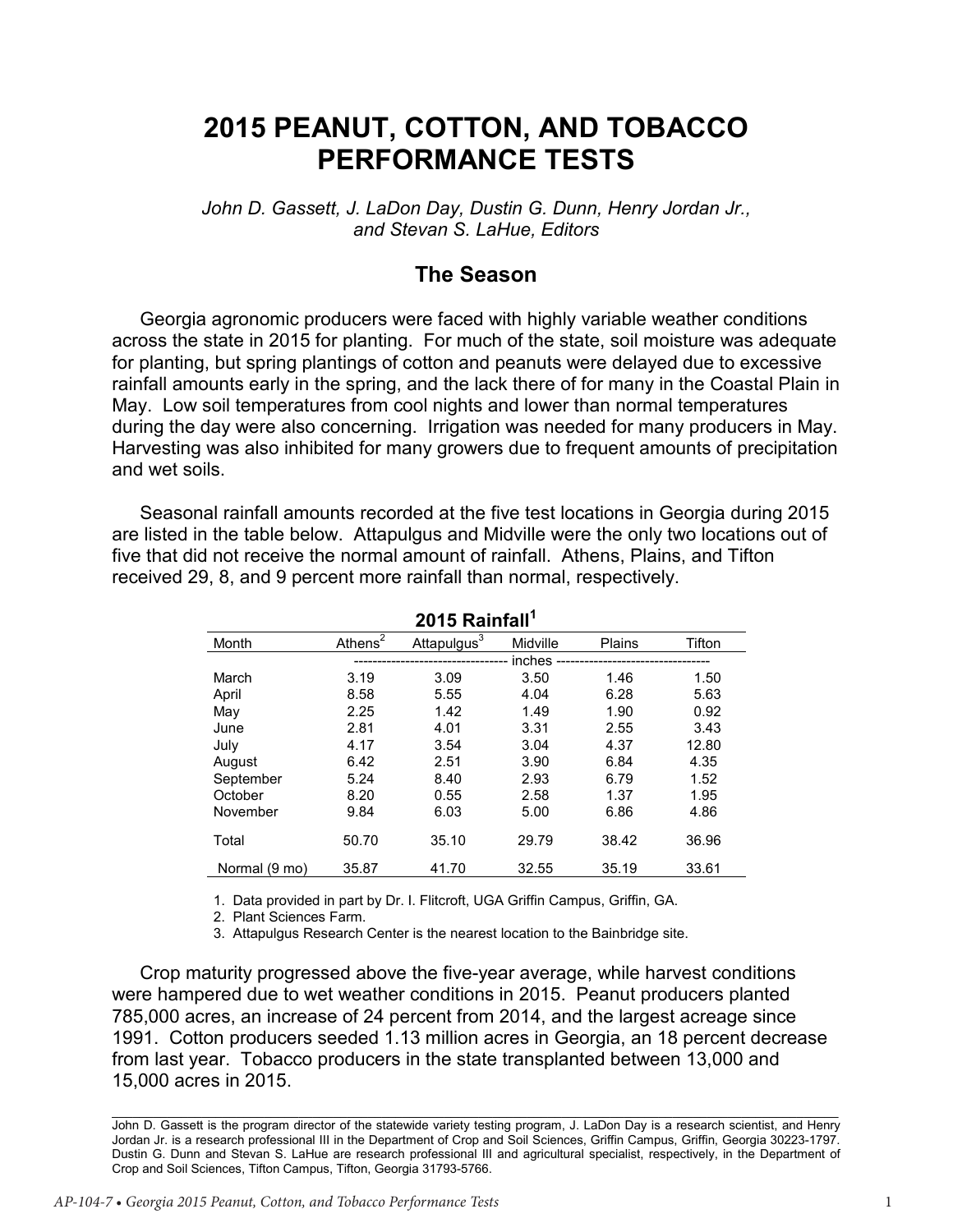The Georgia State peanut yield per acre in 2015 was 4,470 pounds, 7 percent more than 2014. As a result of the increase in peanut acres planted, 3.47 billion pounds of peanuts were produced in 2015, a 30 percent increase in production from 2014. Cotton yielded 986 lbs/acre this year, a 9 percent increase from last year, and a total production of 2.3 million bales or 11 percent less than the previous year. Georgia tobacco production on a per acre basis was 2,400 pounds, a 100 pound increase over 2014. Total production was 32.4 million pounds, 2.1 million pounds less than last year.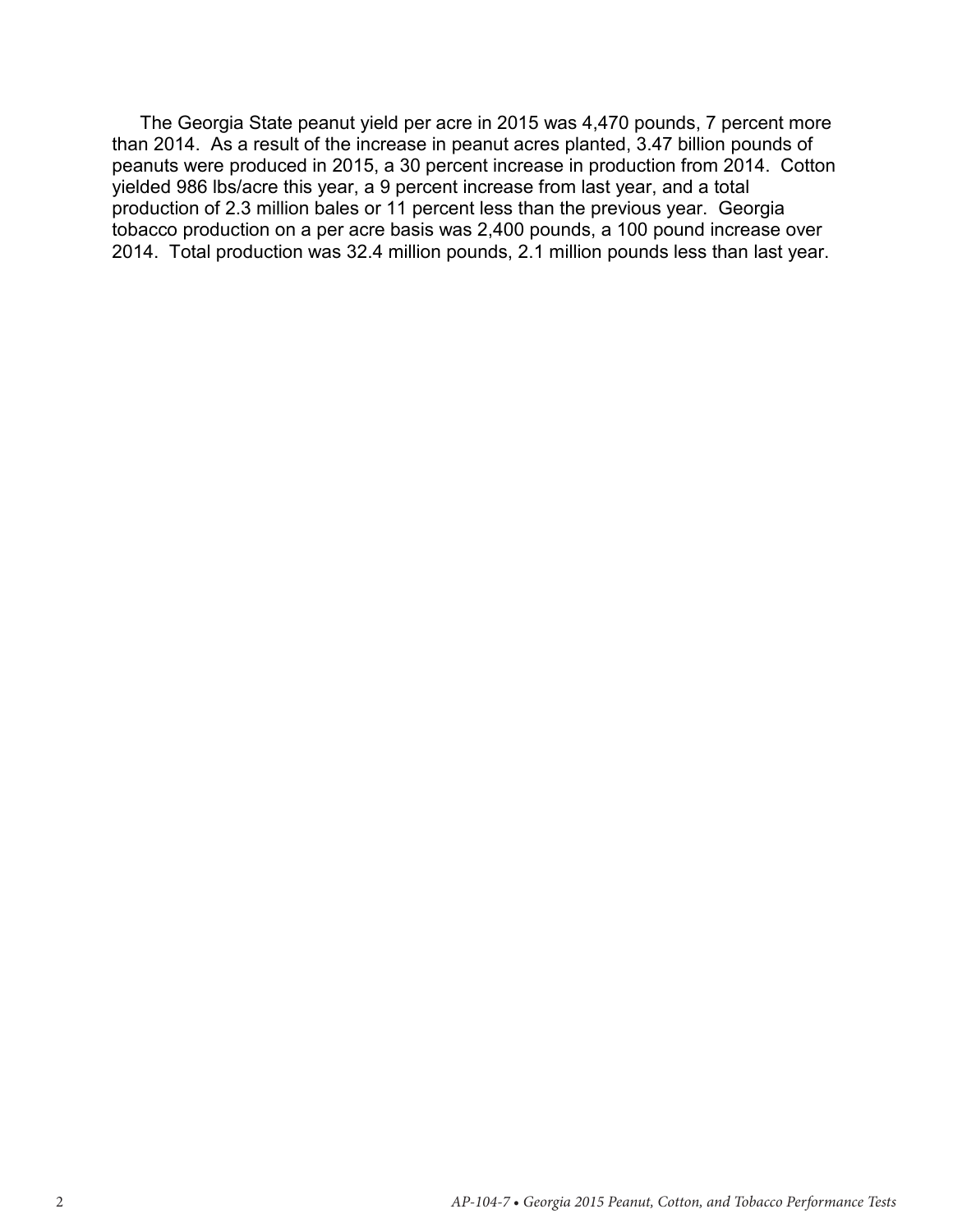## **PEANUT**

## **Tifton, Georgia: Yield and Grade Performance Peanut Variety Trial, 2015, Irrigated**

|                        | Digging |       |               |                          |                          |               |        |
|------------------------|---------|-------|---------------|--------------------------|--------------------------|---------------|--------|
| Variety                | Date    | Yield | <b>TSMK</b>   | OK                       | DK                       | <b>ELK</b>    | Seed   |
|                        |         | Ib/A  | $\frac{9}{6}$ | %                        | $\%$                     | $\frac{1}{2}$ | no./lb |
| <b>Spanish Types</b>   |         |       |               |                          |                          |               |        |
| GA 122707 <sup>1</sup> | 10/08   | 6259  | 75.0          | 3.0                      | 1.0                      |               | 867    |
| GA 0825491             | 10/08   | 5348  | 73.5          | 5.0                      | 0.0                      |               | 841    |
| GA 082548 <sup>1</sup> | 10/08   | 5333  | 75.0          | 3.0                      | 0.0                      |               | 920    |
| Georgia Browne         | 09/25   | 4743  | 70.0          | 5.0                      | 0.0                      |               | 1106   |
| Georgia-04S            | 09/25   | 4211  | 71.5          | 4.0                      | 0.0                      |               | 1154   |
| Tamnut OL06            | 08/27   | 3282  | 62.0          | 4.5                      | 0.0                      |               | 1020   |
| Tamspan 90             | 08/27   | 2958  | 64.0          | 7.0                      | 0.0                      |               | 1218   |
| Shubert                | 08/27   | 2937  | 59.5          | 7.0                      | 0.0                      |               | 1216   |
| Spanco                 | 08/17   | 2554  | 62.0          | 7.5                      | 0.0                      |               | 1226   |
| Pronto                 | 08/17   | 2438  | 67.0          | 5.0                      | 0.0                      |               | 1073   |
| OLin                   | 08/27   | 2248  | 62.0          | 6.5                      | 0.0                      |               | 1181   |
| Average                | 09/11   | 3847  | 67.4          | 5.2                      | 0.1                      |               | 1075   |
| LSD at 10% Level       |         | 272   | 2.3           | 1.8                      | 0.5                      |               | 71     |
| C.V. %                 |         | 8.6   | 2.0           | -                        | $\overline{\phantom{0}}$ |               | 3.7    |
| <b>Valencia Types</b>  |         |       |               |                          |                          |               |        |
| Georgia Red            | 08/27   | 3046  | 65.5          | 5.0                      | 0.0                      |               | 970    |
| Georgia Valencia       | 08/27   | 3010  | 59.5          | 4.0                      | 0.0                      |               | 805    |
| NuMex-01               | 08/17   | 2507  | 58.5          | 1.0                      | 0.5                      |               | 1134   |
| Valencia McRan         | 08/17   | 2210  | 61.5          | 5.5                      | 0.5                      |               | 1164   |
| N.M. Valencia A        | 08/17   | 2038  | 60.5          | 7.0                      | 0.0                      |               | 1200   |
| H & W Valencia 136     | 08/17   | 2022  | 61.0          | 7.0                      | 0.0                      |               | 1117   |
| N.M. Valencia C        | 08/17   | 2007  | 62.5          | 6.5                      | 0.5                      |               | 1114   |
| Average                | 08/20   | 2406  | 61.3          | 6.4                      | 0.2                      |               | 1072   |
| LSD at 10% Level       |         | 272   | 2.3           | 1.8                      | 0.5                      |               | 71     |
| C.V. %                 |         | 8.6   | 2.0           | $\overline{\phantom{0}}$ | $\overline{\phantom{a}}$ | $\cdot$       | 3.7    |

1. Advanced Georgia breeding line.

Planted: Seeding Rate: **Bolding** indicates entries not significantly different from highest yielding entry based on Fisher's protected LSD  $(P = 0.10)$ . May 14, 2015. 6 seed/row foot in 36" rows.

| OCCUIHY NAIC.    | 0 SEEU/IUW IUUL III JU TUWS.                                                        |                                          |       |      |       |      |  |
|------------------|-------------------------------------------------------------------------------------|------------------------------------------|-------|------|-------|------|--|
| Fertilization:   | 0 lb N, 0 lb $P_2O_5$ , 0 lb K <sub>2</sub> O, and 0 lb/a gypsum.                   |                                          |       |      |       |      |  |
| Soil Test:       |                                                                                     | $P = Very High, K = High, and pH = 6.2.$ |       |      |       |      |  |
| Soil Type:       |                                                                                     | Tifton sandy loam.                       |       |      |       |      |  |
| Previous Crop:   | Corn.                                                                               |                                          |       |      |       |      |  |
| Management:      | Disked, moldboard plowed, and rototilled; Sonalan, Basagran, Ultra Blazer, and      |                                          |       |      |       |      |  |
|                  | Select used for weed control; Chlorothalonil, Artisan, and Fontelis used for fungal |                                          |       |      |       |      |  |
|                  | control.                                                                            |                                          |       |      |       |      |  |
|                  | May                                                                                 | June                                     | July  | Aug. | Sept. | Oct. |  |
| Irrigation (in): | 1.00                                                                                | 1.50                                     | 1.10  | 0    | 0     | 0    |  |
| Rainfall (in):   | 0.92                                                                                | 3.43                                     | 12.80 | 4.35 | 1.79  | 1.95 |  |

Test conducted by D. Dunn, A. Coy, R. Brooke, B. McCranie, and G. South.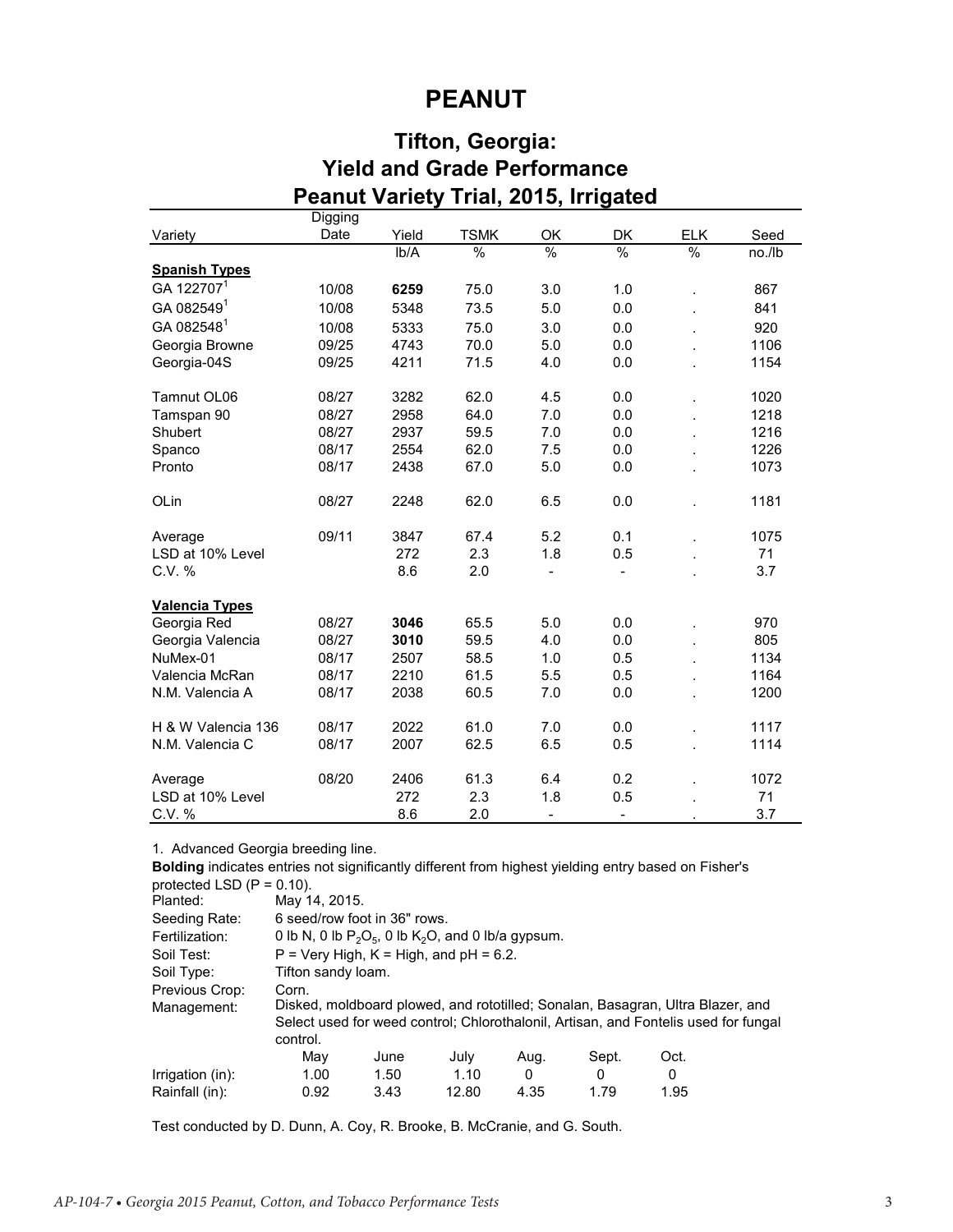|                                | Digging |       |               |                          |                          |                |        |
|--------------------------------|---------|-------|---------------|--------------------------|--------------------------|----------------|--------|
| Variety                        | Date    | Yield | <b>TSMK</b>   | OK                       | DK                       | <b>ELK</b>     | Seed   |
|                                |         | Ib/A  | $\frac{9}{6}$ | %                        | %                        | %              | no./lb |
| <b>Runner Types</b>            |         |       |               |                          |                          |                |        |
| GA 112720 <sup>1</sup>         | 10/08   | 6186  | 74.5          | 3.5                      | 0.0                      |                | 730    |
| GA 122544 <sup>1</sup>         | 10/08   | 6135  | 75.0          | 3.0                      | 0.0                      |                | 666    |
| Georgia-13M                    | 10/08   | 6123  | 74.5          | 3.5                      | 0.0                      | $\overline{a}$ | 718    |
| GA 112557 <sup>1</sup>         |         | 6074  | 72.5          |                          |                          |                | 687    |
|                                | 10/08   |       |               | 4.5                      | 0.5                      |                |        |
| GA 102720 <sup>1</sup>         | 10/08   | 5969  | 73.5          | 3.0                      | 0.0                      |                | 642    |
| Georgia-07W                    | 10/08   | 5866  | 76.0          | 3.0                      | 0.0                      |                | 655    |
| TifNV-HighO/L                  | 10/08   | 5669  | 75.0          | 3.5                      | 0.0                      |                | 670    |
| Georgia Greener                | 09/25   | 5654  | 75.0          | 3.5                      | 0.5                      | $\overline{a}$ | 679    |
| Georgia-06G                    | 09/25   | 5572  | 76.0          | 3.0                      | 0.0                      |                | 669    |
| Georgia-09B                    | 09/25   | 5515  | 75.5          | 3.0                      | 0.0                      |                | 684    |
|                                |         |       |               |                          |                          |                |        |
| GA 072523 <sup>1</sup>         | 10/08   | 5502  | 74.0          | 4.0                      | 0.0                      |                | 666    |
| TUFRunner <sup>™</sup> - '297' | 09/25   | 5357  | 74.5          | 3.0                      | 0.0                      |                | 614    |
| Georgia-12Y                    | 10/15   | 5288  | 72.0          | 3.5                      | 0.0                      | $\overline{a}$ | 712    |
| TUFRunner <sup>™</sup> - '727' | 10/08   | 5100  | 75.5          | 3.0                      | 0.0                      |                | 660    |
| FloRun <sup>™</sup> '107'      | 09/25   | 5091  | 71.0          | 6.0                      | 0.0                      |                | 709    |
| Florida-07                     | 10/08   | 5049  | 74.5          | 4.0                      | 0.0                      |                | 667    |
| TUFRunner <sup>™</sup> - '511' | 09/25   | 4998  | 73.0          | 4.0                      | 0.0                      |                | 596    |
| FLoRun <sup>™</sup> '157'      | 09/25   | 4922  | 74.0          | 3.5                      | 0.5                      |                | 724    |
| Tifguard                       | 09/25   | 4858  | 74.0          | 3.0                      | 0.0                      | $\overline{a}$ | 610    |
| Georgia-14N                    | 09/25   | 4501  | 73.5          | 4.5                      | $0.0\,$                  |                | 845    |
|                                |         |       |               |                          |                          |                |        |
| Average                        | 10/03   | 5471  | 74.2          | 3.6                      | 0.1                      |                | 680    |
| LSD at 10% Level               |         | 382   | 3.1           | 1.5                      | 0.6                      |                | 90     |
| C.V. %                         |         | 8.0   | 2.5           | $\overline{\phantom{0}}$ | $\blacksquare$           |                | 8.7    |
| <b>Virginia Types</b>          |         |       |               |                          |                          |                |        |
| GA 0927091                     | 10/08   | 5403  | 72.5          | 2.0                      | 1.0                      | 51.5           | 505    |
| Georgia-08V                    | 09/25   | 5143  | 74.5          | 1.5                      | 1.5                      | 60.5           | 432    |
| Florida Fancy                  | 09/25   | 4925  | 72.0          | 2.5                      | 0.5                      | 42.0           | 486    |
| Sullivan                       | 10/08   | 4362  | 70.0          | 3.0                      | 1.0                      | 49.0           | 524    |
| Georgia-11J                    | 10/15   | 3878  | 73.5          | 1.5                      | 0.5                      | 54.5           | 486    |
| <b>CHAMPS</b>                  | 09/04   | 3796  | 70.0          | 2.5                      | 0.0                      | 41.5           | 462    |
| Titan                          | 09/04   | 3436  | 67.5          | 2.0                      |                          | 41.5           | 436    |
|                                |         |       |               |                          | 0.5                      |                |        |
| Wynne                          | 09/04   | 3319  | 69.5          | 2.0                      | 0.0                      | 44.5           | 426    |
| <b>Bailey</b>                  | 09/04   | 3186  | 69.0          | 2.0                      | 0.5                      | 39.0           | 477    |
| Sugg                           | 09/04   | 2605  | 70.0          | 2.5                      | 0.0                      | 44.5           | 455    |
| Average                        | 09/19   | 4005  | 70.9          | 2.2                      | 0.6                      | 46.9           | 469    |
| LSD at 10% Level               |         | 382   | 3.1           | 1.5                      | 0.6                      | 2.7            | 90     |
| C.V. %                         |         | 8.0   | 2.5           | $\overline{\phantom{0}}$ | $\overline{\phantom{a}}$ | 10.1           | 8.7    |

#### **Tifton, Georgia: Yield and Grade Performance Peanut Variety Trial, 2015, Irrigated**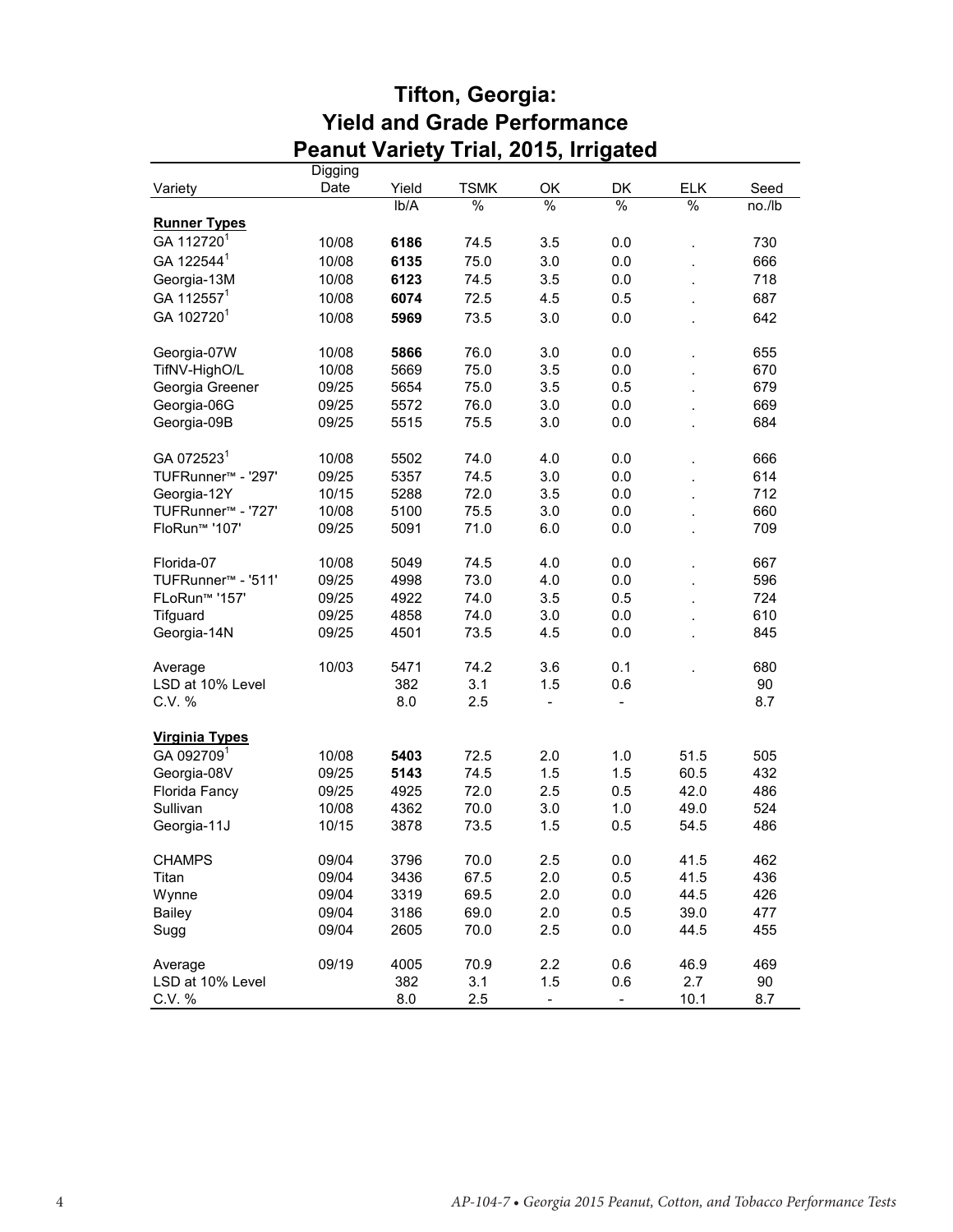## **Tifton, Georgia: Yield and Grade Performance Peanut Variety Trial, 2015, Irrigated (Continued)**

| 1. Advanced Georgia breeding line.                                                                  |                                                                                    |      |       |      |       |      |  |
|-----------------------------------------------------------------------------------------------------|------------------------------------------------------------------------------------|------|-------|------|-------|------|--|
| Bolding indicates entries not significantly different from highest yielding entry based on Fisher's |                                                                                    |      |       |      |       |      |  |
| protected LSD $(P = 0.10)$ .                                                                        |                                                                                    |      |       |      |       |      |  |
| Planted:                                                                                            | May 14, 2015.                                                                      |      |       |      |       |      |  |
| Seeding Rate:                                                                                       | 6 seed/row foot in 36" rows.                                                       |      |       |      |       |      |  |
| Fertilization:                                                                                      | 0 lb N, 0 lb $P_2O_5$ , 0 lb $K_2O$ , and 0 lb/a gypsum.                           |      |       |      |       |      |  |
| Soil Test:                                                                                          | $P = Very High, K = High, and pH = 6.2.$                                           |      |       |      |       |      |  |
| Soil Type:                                                                                          | Tifton sandy loam.                                                                 |      |       |      |       |      |  |
| Previous Crop:                                                                                      | Corn.                                                                              |      |       |      |       |      |  |
| Management:                                                                                         | Disked, moldboard plowed, and rototilled; Sonalan, Basagran, Ultra Blazer, and     |      |       |      |       |      |  |
|                                                                                                     | Select usedfor weed control; Chlorothalonil, Artisan, and Fontelis used for fungal |      |       |      |       |      |  |
|                                                                                                     | control.                                                                           |      |       |      |       |      |  |
|                                                                                                     | May                                                                                | June | July  | Aug. | Sept. | Oct. |  |
| Irrigation (in):                                                                                    | 1.00                                                                               | 1.50 | 1.10  | 0    | 0     | 0    |  |
| Rainfall (in):                                                                                      | 0.92                                                                               | 3.43 | 12.80 | 4.35 | 1.79  | 1.95 |  |

Test conducted by D. Dunn, A. Coy, R. Brooke, B. McCranie, and G. South.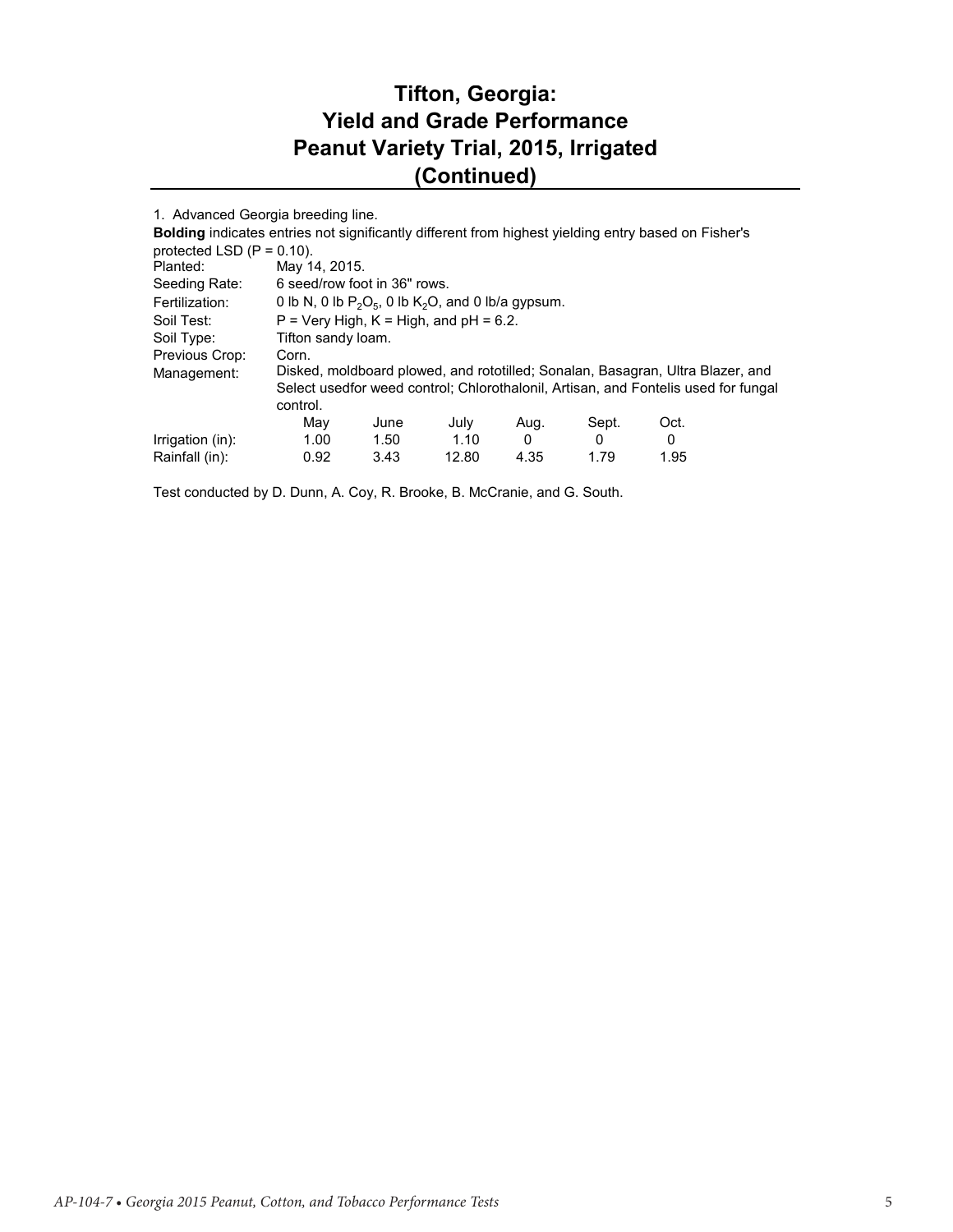|                                | <b>Digging</b> |       |               |                          |                          |               |        |  |
|--------------------------------|----------------|-------|---------------|--------------------------|--------------------------|---------------|--------|--|
| Variety                        | Date           | Yield | <b>TSMK</b>   | OK                       | DK                       | <b>ELK</b>    | Seed   |  |
|                                |                | lb/A  | $\frac{9}{6}$ | %                        | $\frac{9}{6}$            | $\frac{9}{6}$ | no./lb |  |
| <b>Runner Types</b>            |                |       |               |                          |                          |               |        |  |
| Georgia-06G                    | 10/08          | 6885  | 77.5          | 2.0                      | 0.0                      |               | 586    |  |
| GA 112720 <sup>1</sup>         | 10/15          | 6540  | 76.0          | 2.5                      | 0.0                      |               | 608    |  |
| GA 102720 <sup>1</sup>         | 10/15          | 6525  | 75.0          | 2.0                      | 1.0                      |               | 621    |  |
| GA 112557 <sup>1</sup>         | 10/15          | 6455  | 77.5          | 2.5                      | 0.5                      |               | 648    |  |
| Georgia-09B                    | 10/08          | 6428  | 76.0          | 3.0                      | 0.5                      |               | 651    |  |
|                                |                |       |               |                          |                          |               |        |  |
| Georgia-13M                    | 10/15          | 6407  | 75.5          | 3.0                      | 0.0                      |               | 801    |  |
| FLoRun <sup>™</sup> '157'      | 10/08          | 6377  | 74.0          | 3.0                      | 0.5                      |               | 735    |  |
| TUFRunner <sup>™</sup> - '297' | 10/08          | 6253  | 76.0          | 2.0                      | 0.5                      |               | 600    |  |
| Georgia Greener                | 10/08          | 6241  | 78.0          | 1.0                      | 0.0                      |               | 683    |  |
| TUFRunner <sup>™</sup> - '511' | 10/08          | 6059  | 75.5          | 2.0                      | 0.0                      |               | 617    |  |
|                                |                |       |               |                          |                          |               |        |  |
| Georgia-12Y                    | 10/23          | 5999  | 73.0          | 3.0                      | 0.0                      |               | 697    |  |
| GA 122544 <sup>1</sup>         | 10/15          | 5859  | 77.0          | 1.5                      | 0.5                      |               | 638    |  |
| TUFRunner <sup>™</sup> - '727' | 10/15          | 5811  | 75.5          | 3.5                      | 0.5                      |               | 620    |  |
| Georgia-07W                    | 10/15          | 5793  | 77.0          | 2.0                      | 0.0                      |               | 625    |  |
| Florida-07                     | 10/15          | 5696  | 71.0          | 5.0                      | 1.0                      |               | 627    |  |
|                                |                |       |               |                          |                          |               |        |  |
| GA 0725231                     | 10/15          | 5618  | 75.5          | 2.5                      | 1.0                      |               | 653    |  |
| Tifguard                       | 10/08          | 5611  | 74.0          | 2.5                      | 0.0                      |               | 611    |  |
| FloRun <sup>™</sup> '107'      | 10/08          | 5596  | 73.5          | 5.0                      | 0.0                      |               | 662    |  |
| TifNV-HighO/L                  | 10/15          | 5551  | 74.5          | 2.5                      | 0.0                      |               | 616    |  |
| Georgia-14N                    | 10/08          | 5415  | 74.0          | 4.5                      | 0.0                      |               | 724    |  |
|                                |                |       |               |                          |                          |               |        |  |
| Average                        | 10/12          | 6056  | 75.3          | 2.8                      | 0.3                      |               | 651    |  |
| LSD at 10% Level               |                | 396   | 2.5           | 1.8                      | N.S. <sup>2</sup>        |               | 62     |  |
| C.V. %                         |                | 7.2   | 2.0           | $\overline{\phantom{m}}$ | $\frac{1}{2}$            |               | 6.3    |  |
|                                |                |       |               |                          |                          |               |        |  |
| <b>Virginia Types</b>          |                |       |               |                          |                          |               |        |  |
| Georgia-08V                    | 10/08          | 6183  | 75.5          | 1.0                      | 0.5                      | 58.5          | 452    |  |
| Florida Fancy                  | 10/08          | 5742  | 75.0          | 1.5                      | 0.0                      | 49.5          | 521    |  |
| GA 0927091                     | 10/15          | 5563  | 75.0          | 1.0                      | 1.0                      | 56.5          | 462    |  |
| Bailey                         | 09/25          | 5300  | 72.5          | 2.0                      | 0.5                      | 51.5          | 449    |  |
| Wynne                          | 09/25          | 5255  | 71.5          | 1.5                      | 0.5                      | 54.0          | 401    |  |
| <b>CHAMPS</b>                  | 09/25          | 5046  | 72.5          | 2.0                      | 1.0                      | 50.5          | 427    |  |
| Titan                          | 09/25          | 4834  | 70.0          | 1.5                      | 1.0                      | 52.0          | 425    |  |
| Sugg                           | 09/25          | 4771  | 72.0          | 2.5                      | 1.0                      | 54.0          | 411    |  |
| Sullivan                       | 10/15          | 4595  | 73.0          | 2.0                      | 0.5                      | 45.0          | 474    |  |
| Georgia-11J                    | 10/23          | 4450  | 74.0          | 1.0                      | 0.5                      | 59.0          | 451    |  |
|                                |                |       |               |                          |                          |               |        |  |
| Average                        | 10/04          | 5174  | 73.1          | 1.6                      | 0.7                      | 53.1          | 447    |  |
| LSD at 10% Level               |                | 396   | 2.5           | 1.8                      | N.S.                     | 2.5           | 62     |  |
| C.V. %                         |                | 7.2   | 2.0           | $\qquad \qquad -$        | $\overline{\phantom{0}}$ | 8.3           | 6.3    |  |

#### **Tifton, Georgia: Yield and Grade Performance Peanut Variety Trial, 2015, Nonirrigated**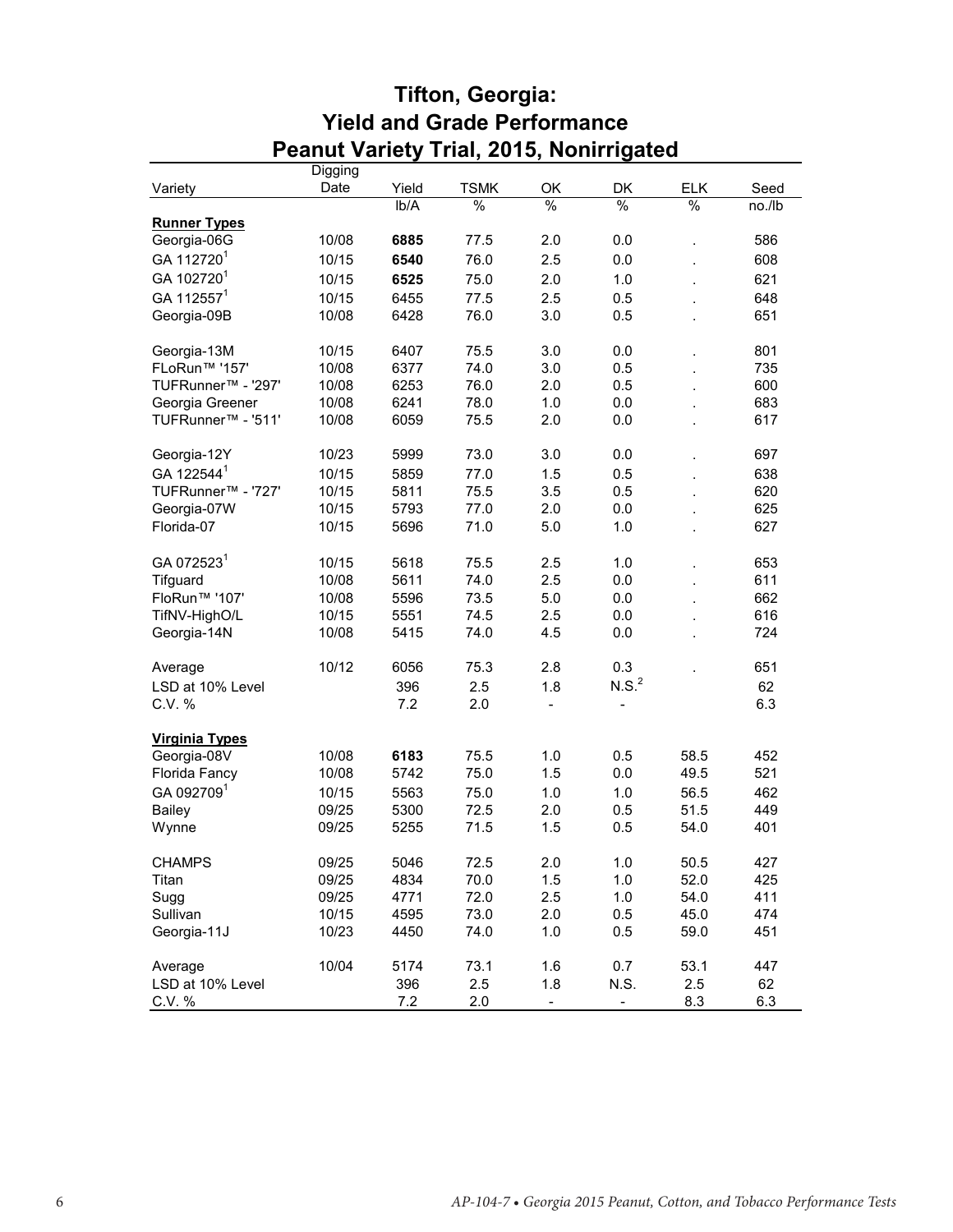## **Tifton, Georgia: Yield and Grade Performance Peanut Variety Trial, 2015, Nonirrigated (Continued)**

|  | 1. Advanced Georgia breeding line. |  |  |  |
|--|------------------------------------|--|--|--|
|--|------------------------------------|--|--|--|

| 2. The F-test indicated no statistical differences at the alpha = 0.10 probability level; therefore,       |                                                          |      |       |      |       |                                                                                     |  |  |
|------------------------------------------------------------------------------------------------------------|----------------------------------------------------------|------|-------|------|-------|-------------------------------------------------------------------------------------|--|--|
| an LSD value was not calculated.                                                                           |                                                          |      |       |      |       |                                                                                     |  |  |
| <b>Bolding</b> indicates entries not significantly different from highest yielding entry based on Fisher's |                                                          |      |       |      |       |                                                                                     |  |  |
|                                                                                                            | protected LSD $(P = 0.10)$ .                             |      |       |      |       |                                                                                     |  |  |
| Planted:                                                                                                   | May 15, 2015.                                            |      |       |      |       |                                                                                     |  |  |
| Seeding Rate:                                                                                              | 6 seed/row foot in 36" rows.                             |      |       |      |       |                                                                                     |  |  |
| Fertilization:                                                                                             | 0 lb N, 0 lb $P_2O_5$ , 0 lb $K_2O$ , and 0 lb/a gypsum. |      |       |      |       |                                                                                     |  |  |
| Soil Test:                                                                                                 | $P = Verv$ High, $K = High$ , and $pH = 6.1$ .           |      |       |      |       |                                                                                     |  |  |
| Soil Type:                                                                                                 | Tifton sandy loam.                                       |      |       |      |       |                                                                                     |  |  |
| Previous Crop:                                                                                             | Corn.                                                    |      |       |      |       |                                                                                     |  |  |
| Management:                                                                                                |                                                          |      |       |      |       | Disked, moldboard plowed, and rototilled; Sonalan, Basagran, Ultra Blazer, and      |  |  |
|                                                                                                            |                                                          |      |       |      |       | Select used for weed control; Chlorothalonil, Artisan, and Fontelis used for fungal |  |  |
|                                                                                                            | control.                                                 |      |       |      |       |                                                                                     |  |  |
|                                                                                                            | May                                                      | June | July  | Aug. | Sept. | Oct.                                                                                |  |  |
| Rainfall (in):                                                                                             | 0.92                                                     | 3.43 | 12.80 | 4.35 | 1.79  | 1.95                                                                                |  |  |

Test conducted by D. Dunn, A. Coy, R. Brooke, B. McCranie, and G. South.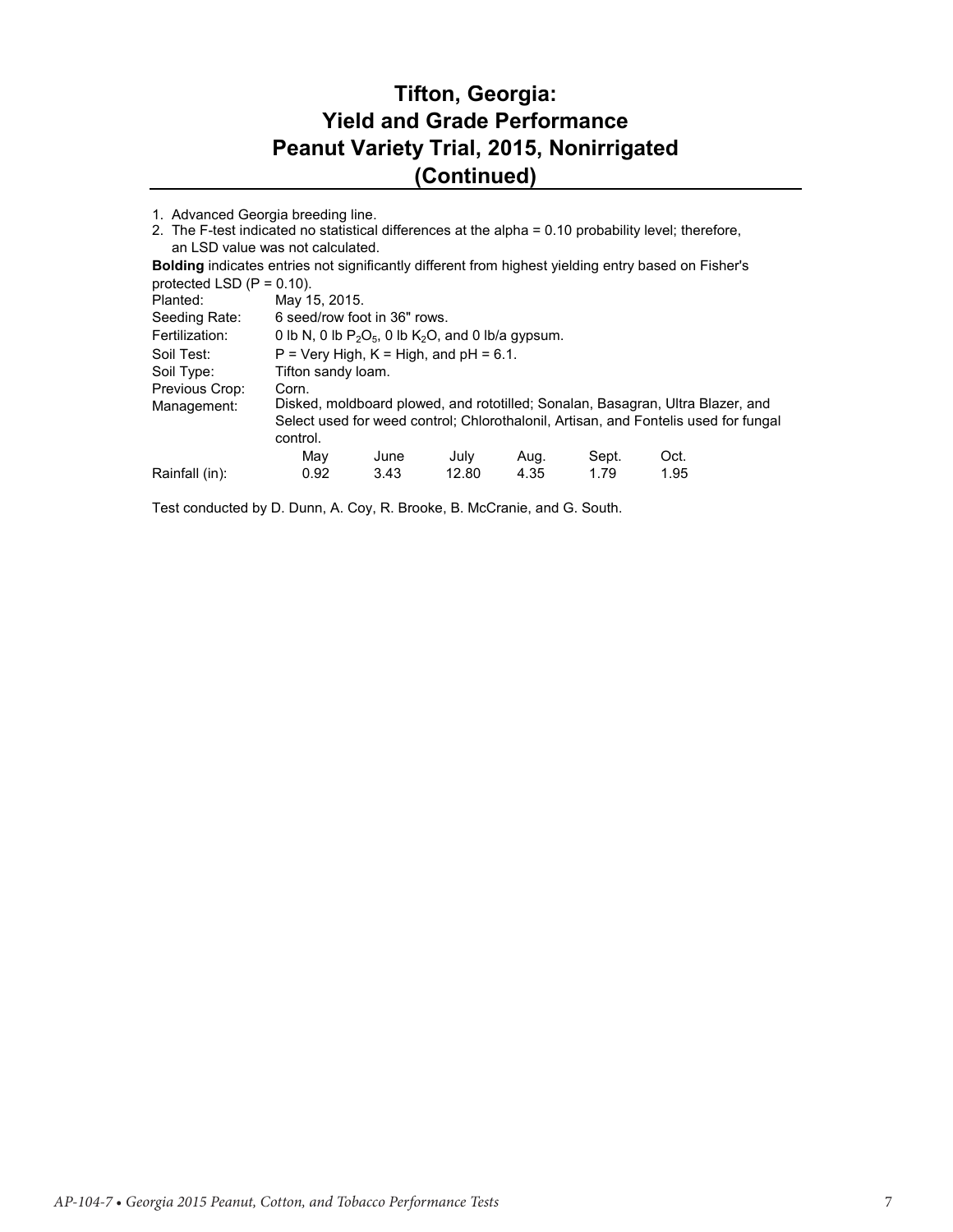|                                      |         | Feanul Vanely |               | THAI, ZUTƏ, IHIYALEU         |               |               |        |
|--------------------------------------|---------|---------------|---------------|------------------------------|---------------|---------------|--------|
|                                      | Digging |               |               |                              |               |               |        |
| Variety                              | Date    | Yield         | <b>TSMK</b>   | OK                           | DK            | <b>ELK</b>    | Seed   |
|                                      |         | lb/A          | $\frac{1}{2}$ | $\frac{9}{6}$                | $\frac{1}{2}$ | $\frac{1}{6}$ | no./lb |
| <b>Runner Types</b>                  |         |               |               |                              |               |               |        |
| TUFRunner <sup>™</sup> - '511'       | 10/14   | 6738          | 74.0          | 3.0                          | 0.0           | l,            | 618    |
| Georgia-09B                          | 10/14   | 6552          | 76.0          | 2.0                          | $0.0\,$       |               | 690    |
| Georgia-14N                          | 10/14   | 6368          | 72.0          | 5.0                          | 0.0           |               | 847    |
| Georgia-06G                          | 10/14   | 6249          | 74.5          | 3.0                          | 0.5           |               | 608    |
| Georgia-12Y                          | 10/29   | 5874          | 72.5          | 2.0                          | 1.0           |               | 710    |
| TUFRunner <sup>™</sup> - '297'       | 10/14   | 5787          | 72.5          | 3.5                          | 1.0           |               | 593    |
| FloRun <sup>™</sup> '107'            | 10/14   | 5775          | 71.5          | 4.5                          | 0.0           |               | 754    |
| Georgia-13M                          | 10/29   | 5684          | 73.0          | 4.5                          | 1.0           | l.            | 783    |
| GA 102720 <sup>1</sup>               | 10/29   | 5649          | 71.0          | 2.5                          | 6.0           |               | 594    |
| GA 112557 <sup>1</sup>               | 10/29   | 5516          | 75.0          | 4.0                          | 2.0           |               | 693    |
| FLoRun <sup>™</sup> '157'            | 10/14   | 5435          | 72.5          | 4.0                          | 1.0           |               | 737    |
| TUFRunner <sup>™</sup> - '727'       | 10/29   | 5427          | 73.5          | 3.0                          | 1.0           | l,            | 605    |
| GA 072523 <sup>1</sup>               |         |               |               |                              |               |               |        |
|                                      | 10/29   | 5167          | 73.0          | 4.0                          | 2.5           | l.            | 614    |
| GA 122544 <sup>1</sup>               | 10/29   | 5014          | 73.0          | 4.0                          | 1.5           |               | 623    |
| Tifguard                             | 10/14   | 4995          | 72.0          | 3.0                          | 0.0           |               | 638    |
| Georgia-07W                          | 10/29   | 4995          | 72.5          | 3.5                          | 2.0           |               | 612    |
| Florida-07                           | 10/29   | 4967          | 69.0          | 4.0                          | 2.0           |               | 642    |
| Georgia Greener                      | 10/14   | 4952          | 74.5          | 3.0                          | 0.5           | l,            | 645    |
| TifNV-HighO/L                        | 10/29   | 4714          | 72.5          | 3.5                          | 0.5           |               | 610    |
| GA 112720 <sup>1</sup>               | 10/29   | 4389          | 74.0          | 2.5                          | 1.0           |               | 616    |
| Average                              | 10/22   | 5512          | 72.9          | 3.4                          | 1.2           |               | 661    |
| LSD at 10% Level                     |         | 804           | 2.9           | 1.3                          | 1.8           |               | 37     |
| C.V. %                               |         | 15.5          | 2.4           | $\qquad \qquad \blacksquare$ | $\frac{1}{2}$ |               | 3.6    |
|                                      |         |               |               |                              |               |               |        |
| <b>Virginia Types</b><br>Georgia-08V | 10/14   | 6356          | 72.0          | 1.0                          | 1.0           | 63.5          | 411    |
| Wynne                                | 10/14   | 6127          | 69.0          | 2.5                          | 1.0           | 45.5          | 453    |
| Florida Fancy                        | 10/14   | 5772          | 70.0          | 1.5                          | 1.0           | 47.0          | 530    |
| <b>Bailey</b>                        | 10/14   | 5713          | 67.0          | 3.0                          | 1.5           | 42.5          | 486    |
| Georgia-11J                          | 10/29   | 5423          | 75.5          | 0.5                          | 1.5           | 70.0          | 388    |
|                                      |         |               |               |                              |               |               |        |
| Sugg                                 | 10/14   | 5417          | 66.5          | 2.5                          | 2.5           | 45.5          | 441    |
| GA 0927091                           | 10/29   | 4854          | 69.5          | 1.0                          | 4.0           | 61.5          | 445    |
| Titan                                | 10/14   | 4576          | 66.5          | 1.5                          | 2.0           | 45.0          | 440    |
| <b>CHAMPS</b>                        | 10/14   | 4307          | 71.0          | 1.0                          | 2.0           | 49.5          | 442    |
| Sullivan                             | 10/29   | 4301          | 69.5          | 3.0                          | 1.5           | 50.0          | 509    |
| Average                              | 10/19   | 5285          | 69.7          | 1.8                          | 1.8           | 52            | 454    |
| LSD at 10% Level                     |         | 804           | 2.9           | 1.3                          | 1.8           | 3.4           | 37     |
| C.V. %                               |         | 15.5          | 2.4           |                              |               | 11.6          | 3.6    |

#### **Plains, Georgia: Yield and Grade Performance Peanut Variety Trial, 2015, Irrigated**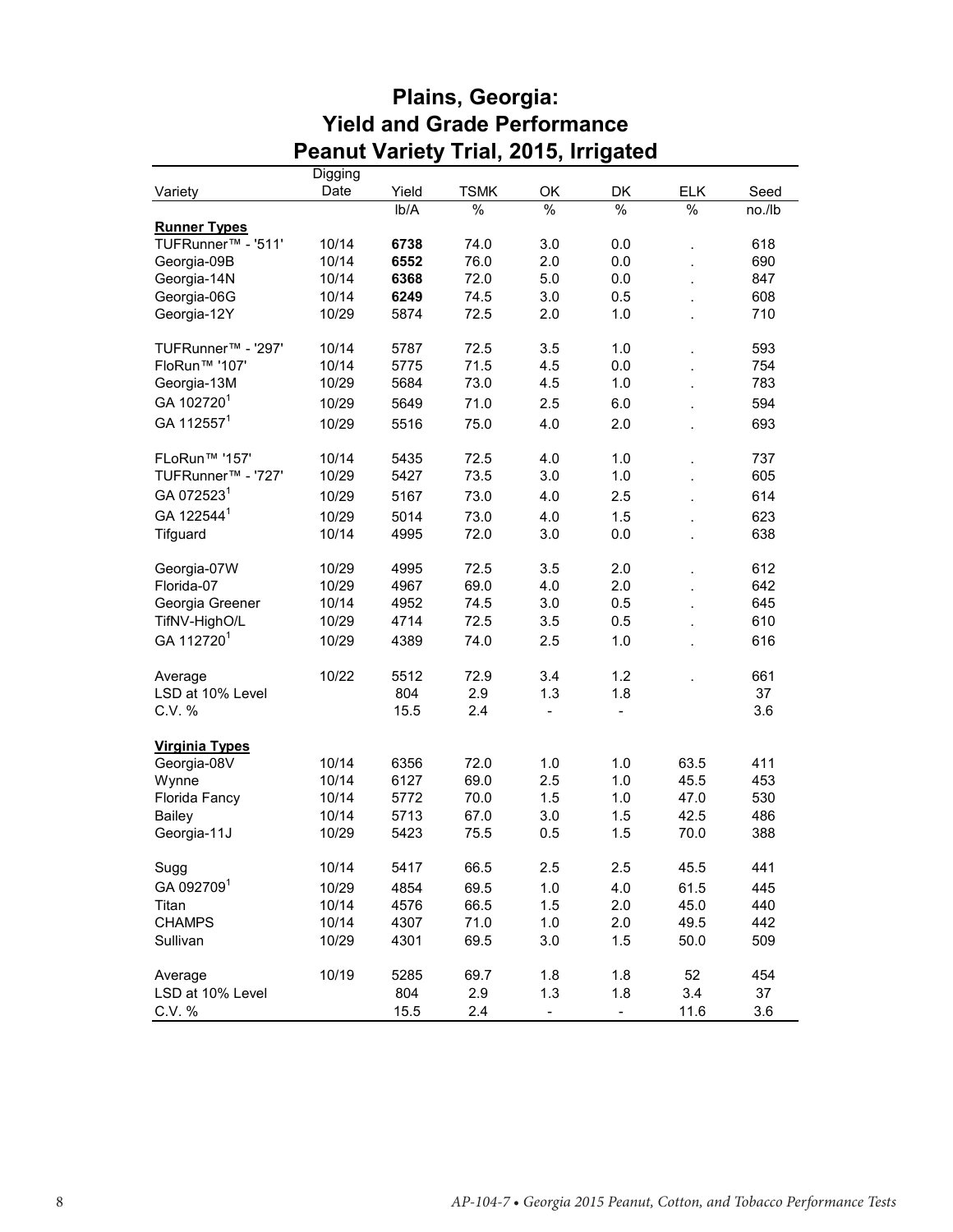#### **Plains, Georgia: Yield and Grade Performance Peanut Variety Trial, 2015, Nonirrigated (Continued)**

1. Advanced Georgia breeding line.

| protected LSD $(P = 0.10)$ . |      |                                                                                     |                              |                                                                                                          |      |                                                                                                                                                                                                                                                                                                                                                       |  |  |
|------------------------------|------|-------------------------------------------------------------------------------------|------------------------------|----------------------------------------------------------------------------------------------------------|------|-------------------------------------------------------------------------------------------------------------------------------------------------------------------------------------------------------------------------------------------------------------------------------------------------------------------------------------------------------|--|--|
|                              |      |                                                                                     |                              |                                                                                                          |      |                                                                                                                                                                                                                                                                                                                                                       |  |  |
|                              |      |                                                                                     |                              |                                                                                                          |      |                                                                                                                                                                                                                                                                                                                                                       |  |  |
|                              |      |                                                                                     |                              |                                                                                                          |      |                                                                                                                                                                                                                                                                                                                                                       |  |  |
|                              |      |                                                                                     |                              |                                                                                                          |      |                                                                                                                                                                                                                                                                                                                                                       |  |  |
|                              |      |                                                                                     |                              |                                                                                                          |      |                                                                                                                                                                                                                                                                                                                                                       |  |  |
| Corn.                        |      |                                                                                     |                              |                                                                                                          |      |                                                                                                                                                                                                                                                                                                                                                       |  |  |
|                              |      |                                                                                     |                              |                                                                                                          |      |                                                                                                                                                                                                                                                                                                                                                       |  |  |
|                              |      |                                                                                     |                              |                                                                                                          |      |                                                                                                                                                                                                                                                                                                                                                       |  |  |
|                              |      |                                                                                     |                              |                                                                                                          |      |                                                                                                                                                                                                                                                                                                                                                       |  |  |
|                              |      |                                                                                     |                              |                                                                                                          |      |                                                                                                                                                                                                                                                                                                                                                       |  |  |
|                              |      |                                                                                     |                              |                                                                                                          |      |                                                                                                                                                                                                                                                                                                                                                       |  |  |
| Mav                          | June | July                                                                                | Aug.                         | Sept.                                                                                                    | Oct. |                                                                                                                                                                                                                                                                                                                                                       |  |  |
| 1.85                         | 1.85 | 5.26                                                                                | 7.33                         | 6.67                                                                                                     | 1.37 |                                                                                                                                                                                                                                                                                                                                                       |  |  |
|                              |      | May 21, 2015.<br>Greenville sandy loam.<br>for fungal control.<br>4.66 inches total | 6 seed/row foot in 36" rows. | 0 lb N, 0 lb $P_2O_5$ , 0 lb K <sub>2</sub> O, and 0 lb/a N.<br>$P = High, K = Very High, and pH = 6.2.$ |      | <b>Bolding indicates entries not significantly different from highest yielding entry based on Fisher's</b><br>Disked twice, moldboard plowed, subsoiled/bedded, and rototilled; Sonalan,<br>Strongarm, Valor, Gramoxone, Basagran, and 2-4 DB used for weed control;<br>Lannate and Lorsban used for insect control; Artisan, Bravo, and Provost used |  |  |

Test conducted by D. Dunn, D. Pearce, W. Jones, R. Brooke, B. McCranie, and G. South.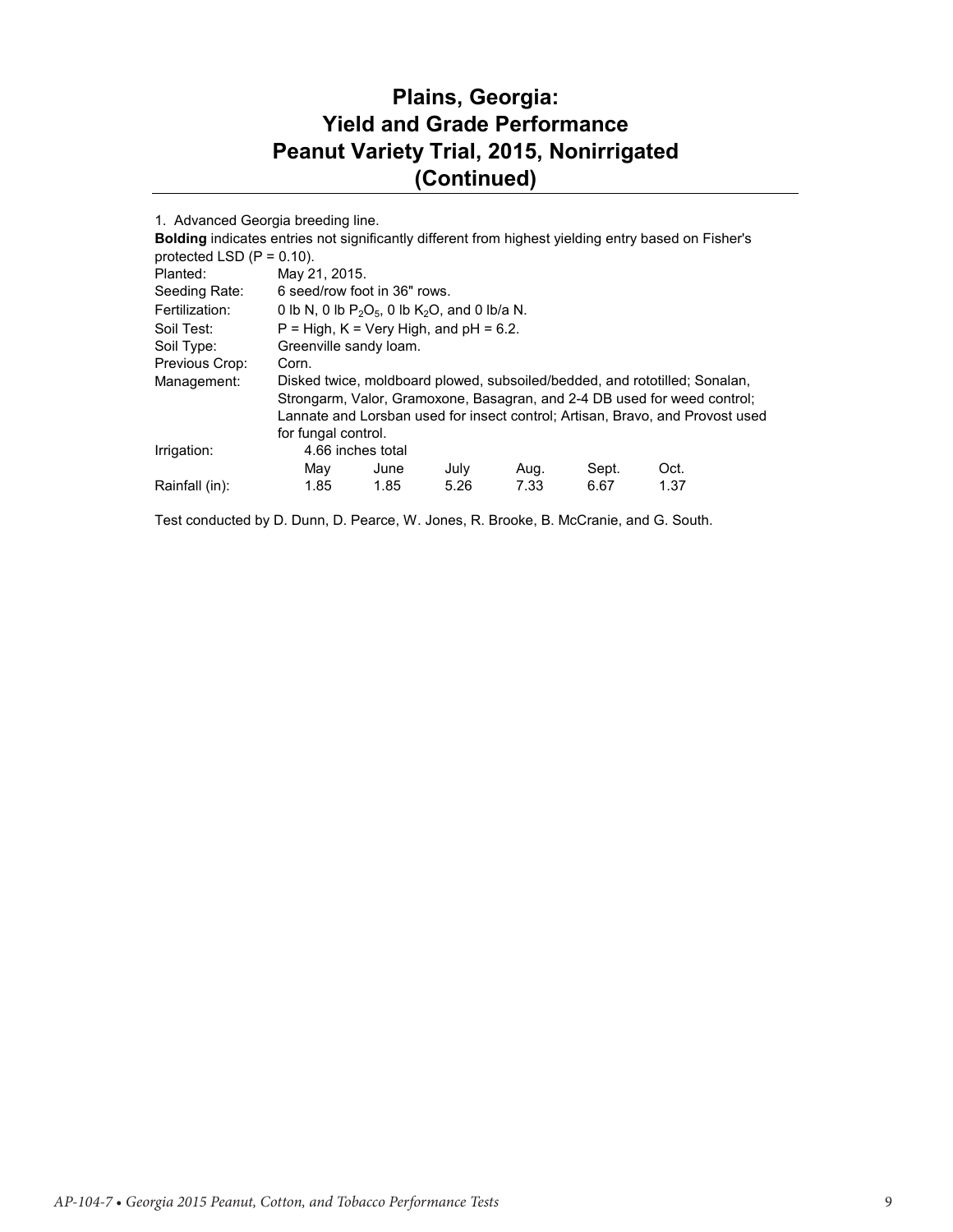|                                |         |       | r canut vancty mai, zu io, ivonimgateu |                          |                          |               |        |  |
|--------------------------------|---------|-------|----------------------------------------|--------------------------|--------------------------|---------------|--------|--|
|                                | Digging |       |                                        |                          |                          |               |        |  |
| Variety                        | Date    | Yield | <b>TSMK</b>                            | OK                       | DK                       | <b>ELK</b>    | Seed   |  |
|                                |         | lb/A  | $\frac{0}{0}$                          | $\frac{0}{6}$            | $\frac{1}{2}$            | $\frac{1}{2}$ | no./lb |  |
| <b>Runner Types</b>            |         |       |                                        |                          |                          |               |        |  |
| Georgia-09B                    | 10/29   | 7133  | 71.0                                   | 4.5                      | 2.0                      |               | 639    |  |
| GA 112557 <sup>1</sup>         | 10/29   | 7030  | 75.5                                   | 3.0                      | 1.5                      | l,            | 612    |  |
| TUFRunner <sup>™</sup> - '511' | 10/29   | 6927  | 74.5                                   | 2.0                      | 1.0                      | l.            | 570    |  |
| Georgia-14N                    | 10/29   | 6886  | 74.0                                   | 4.0                      | 1.5                      |               | 750    |  |
| Georgia-07W                    | 10/29   | 6824  | 71.5                                   | 3.0                      | 2.5                      |               | 585    |  |
|                                |         |       |                                        |                          |                          |               |        |  |
| TUFRunner <sup>™</sup> - '727' | 10/29   | 6686  | 71.5                                   | 3.0                      | 2.5                      |               | 584    |  |
| Tifguard                       | 10/29   | 6679  | 72.5                                   | 3.5                      | 1.0                      |               | 589    |  |
| Georgia-13M                    | 10/29   | 6586  | 71.0                                   | 5.0                      | 1.5                      |               | 755    |  |
| Florida-07                     | 10/29   | 6552  | 71.0                                   | 3.0                      | 1.5                      |               | 579    |  |
| GA 122544 <sup>1</sup>         | 10/29   | 6505  | 74.0                                   | 2.5                      | 1.5                      |               | 653    |  |
|                                |         |       |                                        |                          |                          |               |        |  |
| GA 102720 <sup>1</sup>         | 10/29   | 6474  | 70.0                                   | 3.5                      | 5.0                      |               | 586    |  |
|                                | 10/29   | 6439  | 71.5                                   | 2.5                      | 3.0                      |               | 593    |  |
| Georgia-06G                    |         |       |                                        |                          |                          |               |        |  |
| GA 112720 <sup>1</sup>         | 10/29   | 6431  | 73.0                                   | 3.0                      | 1.5                      |               | 591    |  |
| FLoRun <sup>™</sup> '157'      | 10/29   | 6339  | 70.5                                   | 4.5                      | 2.0                      |               | 710    |  |
| TifNV-HighO/L                  | 10/29   | 6254  | 71.5                                   | 3.5                      | 1.0                      |               | 580    |  |
|                                |         |       |                                        |                          |                          |               |        |  |
| TUFRunner <sup>™</sup> - '297' | 10/29   | 6177  | 74.5                                   | 2.0                      | 2.0                      |               | 536    |  |
| FloRun <sup>™</sup> '107'      | 10/29   | 6067  | 68.0                                   | 6.0                      | 2.0                      | l,            | 713    |  |
| Georgia Greener                | 10/29   | 5887  | 73.5                                   | 3.5                      | 1.0                      |               | 627    |  |
| GA 0725231                     | 10/29   | 5867  | 73.0                                   | 2.5                      | 2.0                      |               | 617    |  |
| Georgia-12Y                    | 10/29   | 5761  | 68.0                                   | 4.0                      | 2.0                      |               | 658    |  |
|                                |         |       |                                        |                          |                          |               |        |  |
| Average                        | 10/29   | 6475  | 72.0                                   | 3.4                      | 1.9                      |               | 626    |  |
| LSD at 10% Level               |         | 745   | 2.5                                    | 1.3                      | 1.7                      |               | 37     |  |
| C.V. %                         |         | 12.9  | 2.1                                    | $\overline{\phantom{0}}$ | $\frac{1}{2}$            |               | 3.8    |  |
|                                |         |       |                                        |                          |                          |               |        |  |
| <b>Virginia Types</b>          |         |       |                                        |                          |                          |               |        |  |
| Georgia-08V                    | 10/29   | 6786  | 71.0                                   | 1.0                      | 5.0                      | 63.5          | 426    |  |
| Florida Fancy                  | 10/29   | 6489  | 71.0                                   | 2.0                      | 2.5                      | 54.0          | 496    |  |
| Sullivan                       | 10/29   | 5780  | 69.0                                   | 3.0                      | 1.5                      | 51.5          | 475    |  |
| GA 0927091                     | 10/29   | 5442  | 69.5                                   | 1.5                      | 3.5                      | 58.0          | 443    |  |
| <b>Bailey</b>                  | 10/14   | 4978  | 66.5                                   | 3.0                      | 1.5                      | 46.5          | 452    |  |
|                                |         |       |                                        |                          |                          |               |        |  |
| Wynne                          | 10/14   | 4780  | 66.0                                   | 2.5                      | 1.5                      | 50.5          | 416    |  |
| Titan                          | 10/14   | 4771  | 61.0                                   | 1.5                      | 5.5                      | 47.5          | 414    |  |
| Sugg                           | 10/14   | 4423  | 61.5                                   | 2.5                      | 5.5                      | 44.0          | 428    |  |
| Georgia-11J                    | 10/29   | 4395  | 73.0                                   | 1.0                      | 2.5                      | 65.5          | 428    |  |
| <b>CHAMPS</b>                  | 10/14   | 4378  | 69.0                                   | 1.5                      | 2.0                      | 51.5          | 412    |  |
|                                |         |       |                                        |                          |                          |               |        |  |
| Average                        | 10/22   | 5222  | 67.8                                   | 2.0                      | 3.1                      | 53.3          | 439    |  |
| LSD at 10% Level               |         | 745   | 2.5                                    | 1.3                      | 1.7                      | 2.4           | 37     |  |
| C.V. %                         |         | 12.9  | 2.1                                    |                          | $\overline{\phantom{0}}$ | 8.0           | 3.8    |  |

## **Plains, Georgia: Yield and Grade Performance Peanut Variety Trial, 2015, Nonirrigated**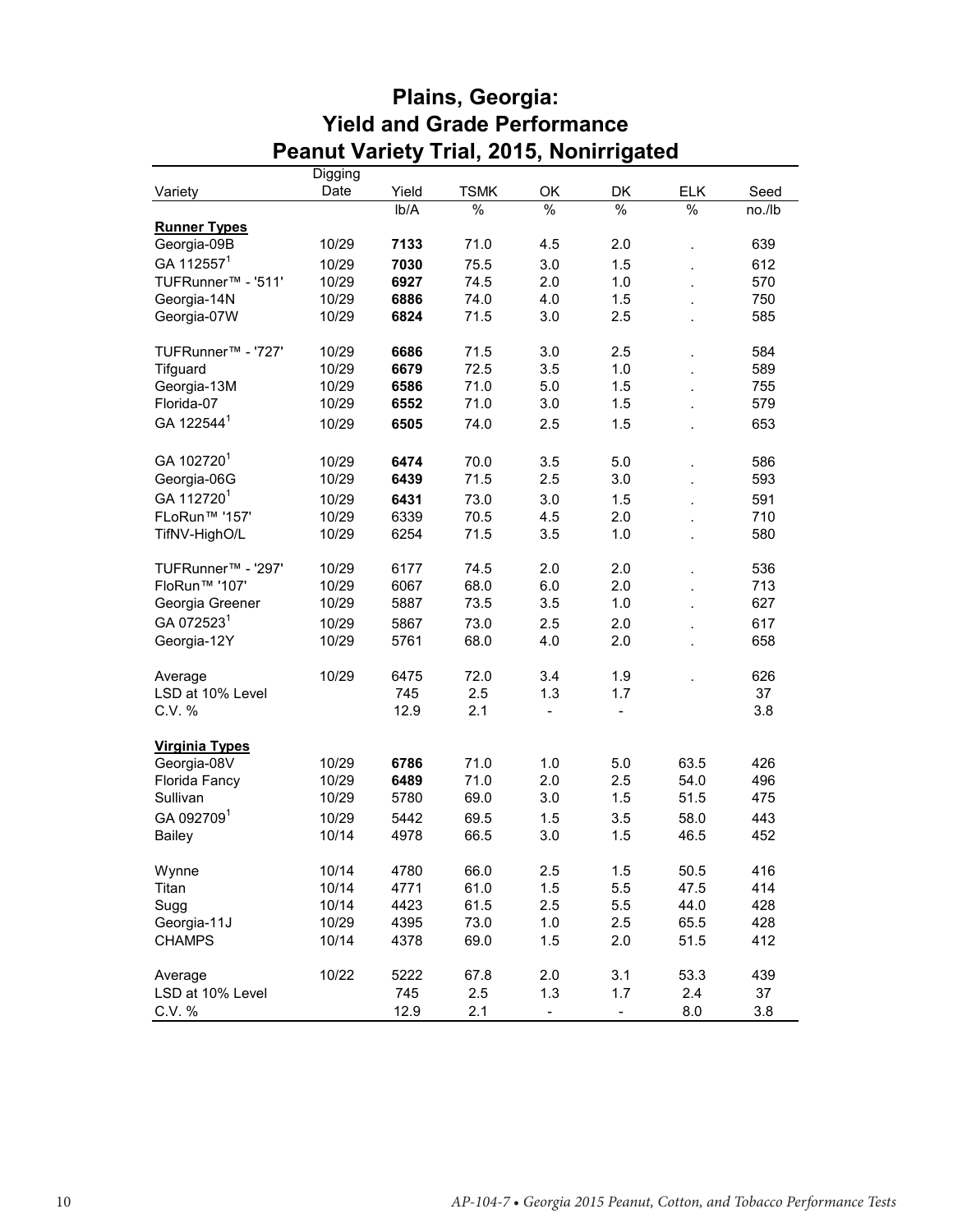#### **Plains, Georgia: Yield and Grade Performance Peanut Variety Trial, 2015, Nonirrigated (Continued)**

1. Advanced Georgia breeding line.

| <b>Bolding indicates entries not significantly different from highest yielding entry based on Fisher's</b> |                                                                                    |                                          |      |      |       |      |  |  |  |
|------------------------------------------------------------------------------------------------------------|------------------------------------------------------------------------------------|------------------------------------------|------|------|-------|------|--|--|--|
| protected LSD $(P = 0.10)$ .                                                                               |                                                                                    |                                          |      |      |       |      |  |  |  |
| Planted:                                                                                                   | May 21, 2015.                                                                      |                                          |      |      |       |      |  |  |  |
| Seeding Rate:                                                                                              |                                                                                    | 6 seed/row foot in 36" rows.             |      |      |       |      |  |  |  |
| Fertilization:                                                                                             | 0 lb N, 0 lb $P_2O_5$ , 0 lb K <sub>2</sub> O, and 0 lb/a N.                       |                                          |      |      |       |      |  |  |  |
| Soil Test:                                                                                                 |                                                                                    | $P = High, K = Very High, and pH = 6.2.$ |      |      |       |      |  |  |  |
| Soil Type:                                                                                                 | Faceville sandy loam.                                                              |                                          |      |      |       |      |  |  |  |
| Previous Crop:                                                                                             | Corn.                                                                              |                                          |      |      |       |      |  |  |  |
| Management:                                                                                                | Disked twice, moldboard plowed, subsoiled/bedded, and rototilled; Sonalan,         |                                          |      |      |       |      |  |  |  |
|                                                                                                            | Strongarm, Valor, Gramoxone, and Basagran used for weed control; Lannate used      |                                          |      |      |       |      |  |  |  |
|                                                                                                            | for insect control; Headline, Bravo, Artisan, and Provost used for fungal control. |                                          |      |      |       |      |  |  |  |
|                                                                                                            | Mav                                                                                | June                                     | July | Aug. | Sept. | Oct. |  |  |  |
| Rainfall (in):                                                                                             | 1.85                                                                               | 1.85                                     | 5.26 | 7.33 | 6.67  | 1.37 |  |  |  |

Test conducted by D. Dunn, D. Pearce, W. Jones, R. Brooke, B. McCranie, and G. South.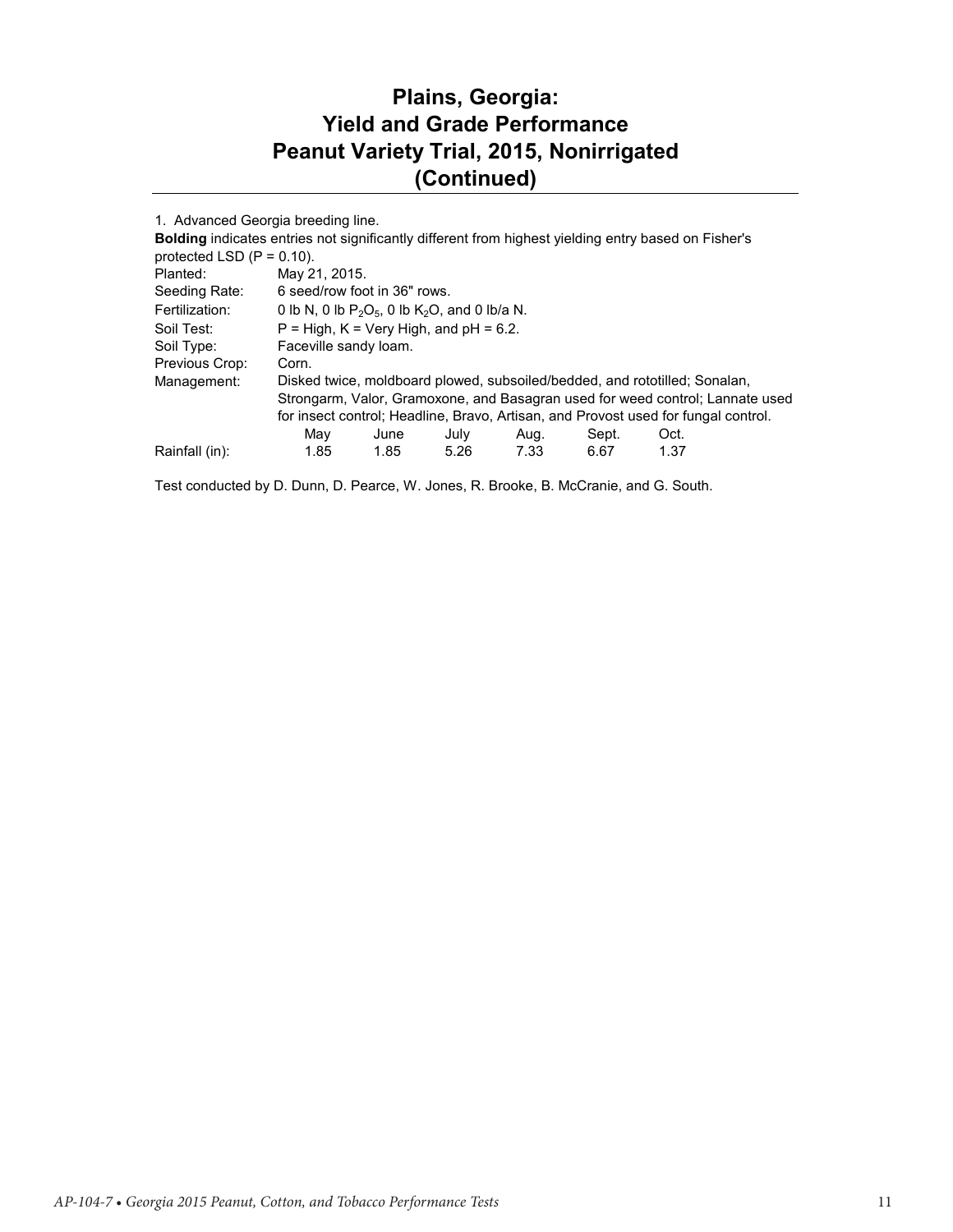|                                | Digging |       |             |     |               |                |        |
|--------------------------------|---------|-------|-------------|-----|---------------|----------------|--------|
| Variety                        | Date    | Yield | <b>TSMK</b> | OK  | <b>DK</b>     | <b>ELK</b>     | Seed   |
|                                |         | lb/A  | %           | %   | $\frac{9}{6}$ | $\frac{0}{0}$  | no./lb |
| <b>Runner Types</b>            |         |       |             |     |               |                |        |
| GA 102720 <sup>1</sup>         | 10/21   | 7435  | 74.5        | 3.0 | 0.0           |                | 600    |
| Georgia-12Y                    | 10/31   | 6787  | 73.5        | 2.5 | 0.0           |                | 679    |
| TUFRunner <sup>™</sup> - '511' | 10/10   | 6767  | 72.5        | 5.0 | 0.0           |                | 603    |
| Georgia-09B                    | 10/10   | 6557  | 73.5        | 3.5 | 0.0           | $\overline{a}$ | 616    |
| Georgia-13M                    | 10/21   | 6447  | 71.5        | 5.0 | 0.0           |                | 715    |
| GA 112557 <sup>1</sup>         | 10/21   | 6420  | 77.5        | 2.5 | 0.0           |                | 670    |
| GA 122544 <sup>1</sup>         | 10/21   | 6412  | 75.0        | 3.0 | 0.0           |                | 646    |
| FloRun <sup>™</sup> '107'      | 10/10   | 6378  | 71.5        | 5.0 | 0.0           |                | 714    |
| Tifguard                       | 10/10   | 6346  | 73.0        | 3.0 | 0.0           |                | 638    |
| Georgia-06G                    | 10/10   | 6314  | 77.0        | 1.5 | 0.0           |                | 618    |
| FLoRun <sup>™</sup> '157'      | 10/10   | 6305  | 74.0        | 4.0 | 0.0           |                | 777    |
| TUFRunner™ - '727'             | 10/21   | 6281  | 74.5        | 3.0 | 0.0           | $\overline{a}$ | 640    |
| Georgia-14N                    | 10/10   | 6262  | 74.0        | 4.0 | 0.0           | $\overline{a}$ | 856    |
| GA 112720 <sup>1</sup>         | 10/21   | 6187  | 74.5        | 3.0 | 0.0           | $\overline{a}$ | 614    |
| TUFRunner <sup>™</sup> - '297' | 10/10   | 6171  | 75.5        | 2.5 | 0.5           |                | 633    |
| Georgia-07W                    | 10/21   | 5973  | 72.5        | 4.0 | 0.5           |                | 595    |
| TifNV-HighO/L                  | 10/21   | 5943  | 74.0        | 2.5 | 0.5           |                | 590    |
| Florida-07                     | 10/21   | 5783  | 72.0        | 4.0 | 0.5           |                | 766    |
| GA 072523 <sup>1</sup>         | 10/21   | 5753  | 75.5        | 2.5 | 1.0           |                | 655    |
| Georgia Greener                | 10/10   | 5739  | 76.5        | 2.0 | 0.0           |                | 680    |
| Average                        | 10/17   | 6313  | 74.1        | 3.3 | 0.2           |                | 665    |
| LSD at 10% Level               |         | 560   | 2.9         | 1.8 | 1.3           |                | 77     |
| C.V. %                         |         | 239   | 1.2         | 0.7 | 0.6           |                | 32     |
| <b>Virginia Types</b>          |         |       |             |     |               |                |        |
| Florida Fancy                  | 10/10   | 7154  | 72.5        | 1.0 | 1.0           | 45.0           | 530    |
| Georgia-08V                    | 10/10   | 6867  | 74.0        | 1.0 | 0.5           | 60.0           | 445    |
| Georgia-11J                    | 10/31   | 6674  | 77.0        | 0.5 | 1.0           | 71.5           | 370    |
| GA 0927091                     | 10/21   | 6099  | 73.5        | 1.0 | 0.5           | 55.5           | 457    |
| Sullivan                       | 10/21   | 5286  | 72.0        | 4.0 | 0.5           | 30.0           | 561    |
| <b>Bailey</b>                  | 09/22   | 5146  | 67.5        | 3.5 | 1.5           | 32.0           | 527    |
| Wynne                          | 09/22   | 4581  | 65.5        | 3.0 | 4.0           | 35.5           | 478    |
| Titan                          | 09/22   | 4547  | 64.5        | 3.0 | 2.0           | 37.0           | 495    |
| <b>CHAMPS</b>                  | 09/22   | 4437  | 66.5        | 3.0 | 3.0           | 33.0           | 491    |
| Sugg                           | 09/22   | 4287  | 68.0        | 6.0 | 2.0           | 40.5           | 504    |
| Average                        | 10/05   | 5508  | 70.1        | 2.6 | 1.6           | 44             | 486    |
| LSD at 10% Level               |         | 560   | 2.9         | 1.8 | 1.3           | 5.0            | 77     |
| C.V. %                         |         | 239   | 1.2         | 0.7 | 0.6           | 2.1            | 32     |

#### **Midville, Georgia: Yield and Grade Performance Peanut Variety Trial, 2015, Irrigated**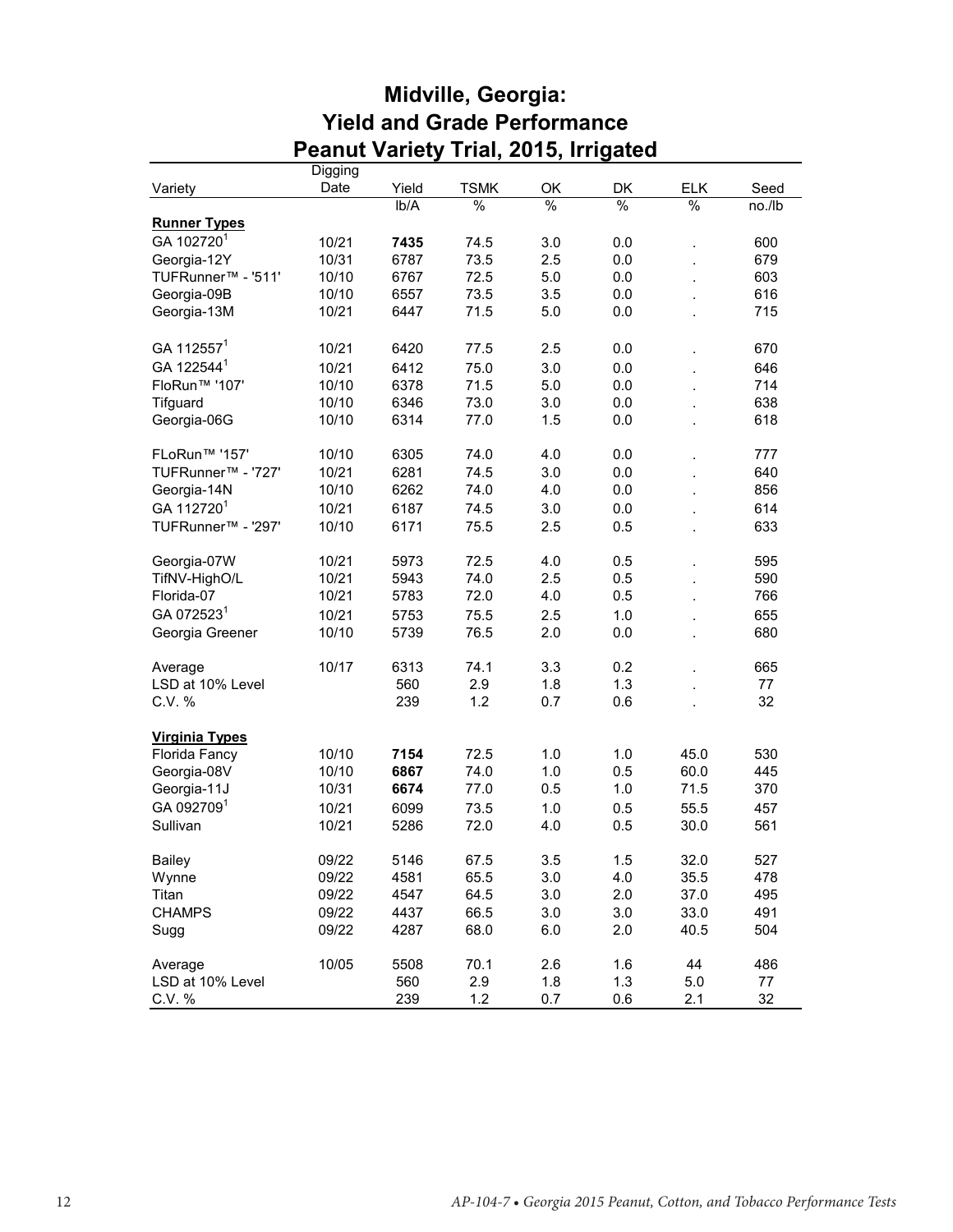## **Midville, Georgia: Yield and Grade Performance Peanut Variety Trial, 2015, Irrigated (Continued)**

| 1. Advanced Georgia breeding line.                                                                         |                                                                                    |               |      |      |       |      |  |  |  |
|------------------------------------------------------------------------------------------------------------|------------------------------------------------------------------------------------|---------------|------|------|-------|------|--|--|--|
| <b>Bolding indicates entries not significantly different from highest yielding entry based on Fisher's</b> |                                                                                    |               |      |      |       |      |  |  |  |
| protected LSD $(P = 0.10)$ .                                                                               |                                                                                    |               |      |      |       |      |  |  |  |
| Planted:                                                                                                   |                                                                                    | May 20, 2015. |      |      |       |      |  |  |  |
| Seeding Rate:                                                                                              | 6 seed/row foot in 36" rows.                                                       |               |      |      |       |      |  |  |  |
| Fertilization:                                                                                             | 0 lb N, 0 lb $P_2O_5$ , 0 lb $K_2O$ , and 0 lb/a gypsum.                           |               |      |      |       |      |  |  |  |
| Soil Test:                                                                                                 | $P = High, K = Very High, and pH = 5.7.$                                           |               |      |      |       |      |  |  |  |
| Soil Type:                                                                                                 | Tifton loamy sand.                                                                 |               |      |      |       |      |  |  |  |
| Previous Crop:                                                                                             | Cotton.                                                                            |               |      |      |       |      |  |  |  |
| Management:                                                                                                | Disked, moldboard plowed, and field conditioned; 1000 lb/acre lime applied; Valor, |               |      |      |       |      |  |  |  |
|                                                                                                            | Pendimethalin, Basagran, Storm, Intensity, and Butyrac used for weed control;      |               |      |      |       |      |  |  |  |
|                                                                                                            | Belt used for insect control; Chlorothalonil, Convoy, Tebuconizole, and Solubor    |               |      |      |       |      |  |  |  |
|                                                                                                            | used for fungal control.                                                           |               |      |      |       |      |  |  |  |
|                                                                                                            | Mav                                                                                | June          | July | Aug. | Sept. | Oct. |  |  |  |
| Irrigation (in):                                                                                           | 1.75                                                                               | 4.60          | 2.50 | 1.50 | 0     | 0    |  |  |  |
| Rainfall (in):                                                                                             | 1.49                                                                               | 3.31          | 3.04 | 3.90 | 2.93  | 2.11 |  |  |  |

Test conducted by D. Dunn, A. Coy, R. Brooke, B. McCranie, and G. South.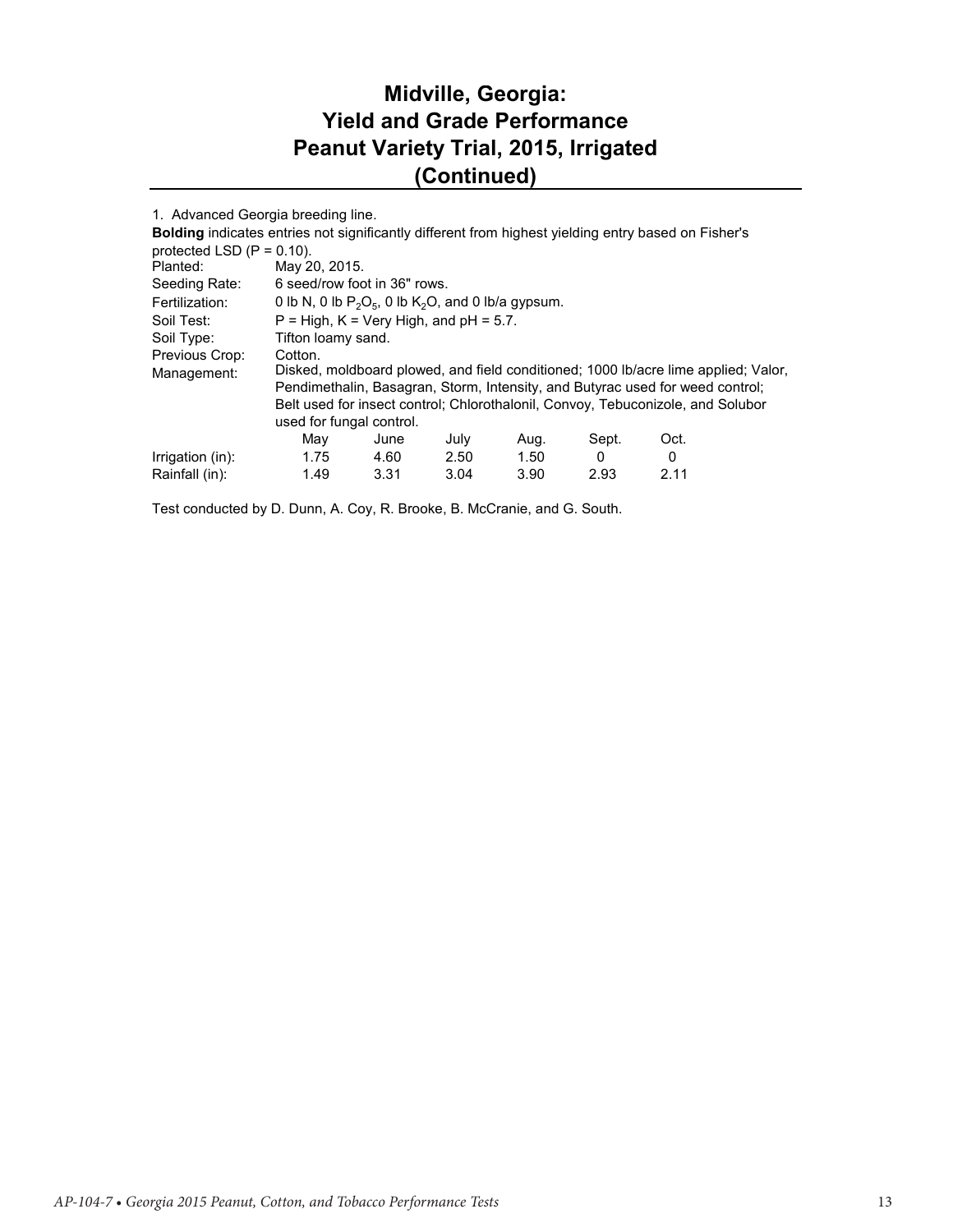|                                | Digging |       |               |                          |                          |               |        |
|--------------------------------|---------|-------|---------------|--------------------------|--------------------------|---------------|--------|
| Variety                        | Date    | Yield | <b>TSMK</b>   | OK                       | <b>DK</b>                | <b>ELK</b>    | Seed   |
|                                |         | lb/A  | $\frac{9}{6}$ | %                        | %                        | $\frac{0}{0}$ | no./lb |
| <b>Runner Types</b>            |         |       |               |                          |                          |               |        |
| Georgia-12Y                    | 10/31   | 5281  | 67.5          | 4.5                      | 3.0                      |               | 656    |
| GA 112720 <sup>1</sup>         | 10/31   | 5163  | 76.5          | 2.0                      | 1.5                      |               | 574    |
| GA 102720 <sup>1</sup>         | 10/31   | 5085  | 71.5          | 2.0                      | 4.5                      |               | 585    |
| GA 112557 <sup>1</sup>         | 10/31   | 5079  | 75.5          | 3.5                      | 2.5                      |               | 668    |
| TifNV-HighO/L                  | 10/31   | 5070  | 70.5          | 2.5                      | 4.0                      |               | 509    |
|                                |         |       |               |                          |                          |               |        |
| GA 122544 <sup>1</sup>         | 10/31   | 4992  | 73.0          | 3.5                      | 2.5                      |               | 602    |
| Georgia-07W                    | 10/31   | 4804  | 76.0          | 2.5                      | 1.0                      |               | 554    |
| GA 0725231                     | 10/31   | 4746  | 67.5          | 5.0                      | 5.5                      |               | 664    |
| TUFRunner <sup>™</sup> - '727' | 10/31   | 4744  | 69.5          | 3.0                      | 5.0                      |               | 655    |
| Florida-07                     | 10/31   | 4631  | 70.5          | 3.5                      | 2.0                      |               | 562    |
|                                |         |       |               |                          |                          |               |        |
| Tifguard                       | 10/21   | 4359  | 72.0          | 3.5                      | 1.0                      |               | 607    |
| Georgia-06G                    | 10/21   | 4334  | 75.0          | 2.0                      | 1.0                      |               | 630    |
| Georgia-13M                    | 10/31   | 4310  | 68.0          | 5.5                      | 3.0                      |               | 753    |
| FLoRun <sup>™</sup> '157'      | 10/21   | 4206  | 73.0          | 4.0                      | 1.0                      |               | 772    |
| TUFRunner <sup>™</sup> - '511' | 10/21   | 4179  | 71.5          | 4.0                      | 1.5                      |               | 601    |
|                                |         |       |               |                          |                          |               |        |
| Georgia-14N                    | 10/21   | 4043  | 73.0          | 5.0                      | 1.0                      |               | 783    |
| TUFRunner <sup>™</sup> - '297' | 10/21   | 4043  | 72.5          | 2.5                      | 2.5                      |               | 605    |
| Georgia Greener                | 10/21   | 4021  | 75.5          | 2.5                      | 1.0                      |               | 719    |
| FloRun <sup>™</sup> '107'      | 10/21   | 3888  | 71.0          | 5.0                      | 2.0                      |               | 756    |
| Georgia-09B                    | 10/21   | 3820  | 73.0          | 4.0                      | 1.0                      |               | 756    |
|                                |         |       |               |                          |                          |               |        |
| Average                        | 10/27   | 4540  | 72.1          | 3.5                      | 2.3                      |               | 650    |
| LSD at 10% Level               |         | 366   | 3.5           | 1.7                      | 2.2                      |               | 58     |
| C.V. %                         |         | 8.6   | 2.9           | $\frac{1}{2}$            | $\overline{\phantom{a}}$ |               | 24     |
| <b>Virginia Types</b>          |         |       |               |                          |                          |               |        |
| Georgia-11J                    | 10/31   | 5703  | 69.5          | 2.5                      | 3.0                      | 63.5          | 426    |
| Sullivan                       | 10/31   | 5114  | 67.0          | 3.5                      | 5.0                      | 49.5          | 498    |
| GA 0927091                     | 10/31   | 4790  | 69.5          | 1.5                      | 3.0                      | 56.0          | 496    |
| Wynne                          | 10/10   | 4075  | 66.5          | 3.0                      | 2.5                      | 40.5          | 501    |
| Florida Fancy                  | 10/21   | 4057  | 68.0          | 3.0                      | 2.0                      | 42.0          | 527    |
|                                |         |       |               |                          |                          |               |        |
| <b>Bailey</b>                  | 10/10   | 4054  | 66.5          | 2.0                      | 3.5                      | 37.0          | 544    |
| Sugg                           | 10/10   | 3964  | 67.0          | 2.5                      | 3.5                      | 38.0          | 516    |
| Georgia-08V                    | 10/21   | 3948  | 69.5          | 2.5                      | 2.0                      | 45.0          | 521    |
| <b>CHAMPS</b>                  | 10/10   | 3878  | 66.0          | 4.0                      | 2.0                      | 36.0          | 517    |
| Titan                          | 10/10   | 3678  | 63.0          | 1.5                      | 3.0                      | 39.0          | 532    |
|                                |         |       |               |                          |                          |               |        |
| Average                        | 10/19   | 4326  | 67.3          | 2.6                      | 3.0                      | 44.7          | 508    |
| LSD at 10% Level               |         | 366   | 3.5           | 1.7                      | 2.2                      | 4.4           | 58     |
| C.V. %                         |         | 8.6   | 2.9           | $\overline{\phantom{0}}$ | $\overline{\phantom{0}}$ | 17.4          | 5.6    |

#### **Midville, Georgia: Yield and Grade Performance Peanut Variety Trial, 2015, Nonirrigated**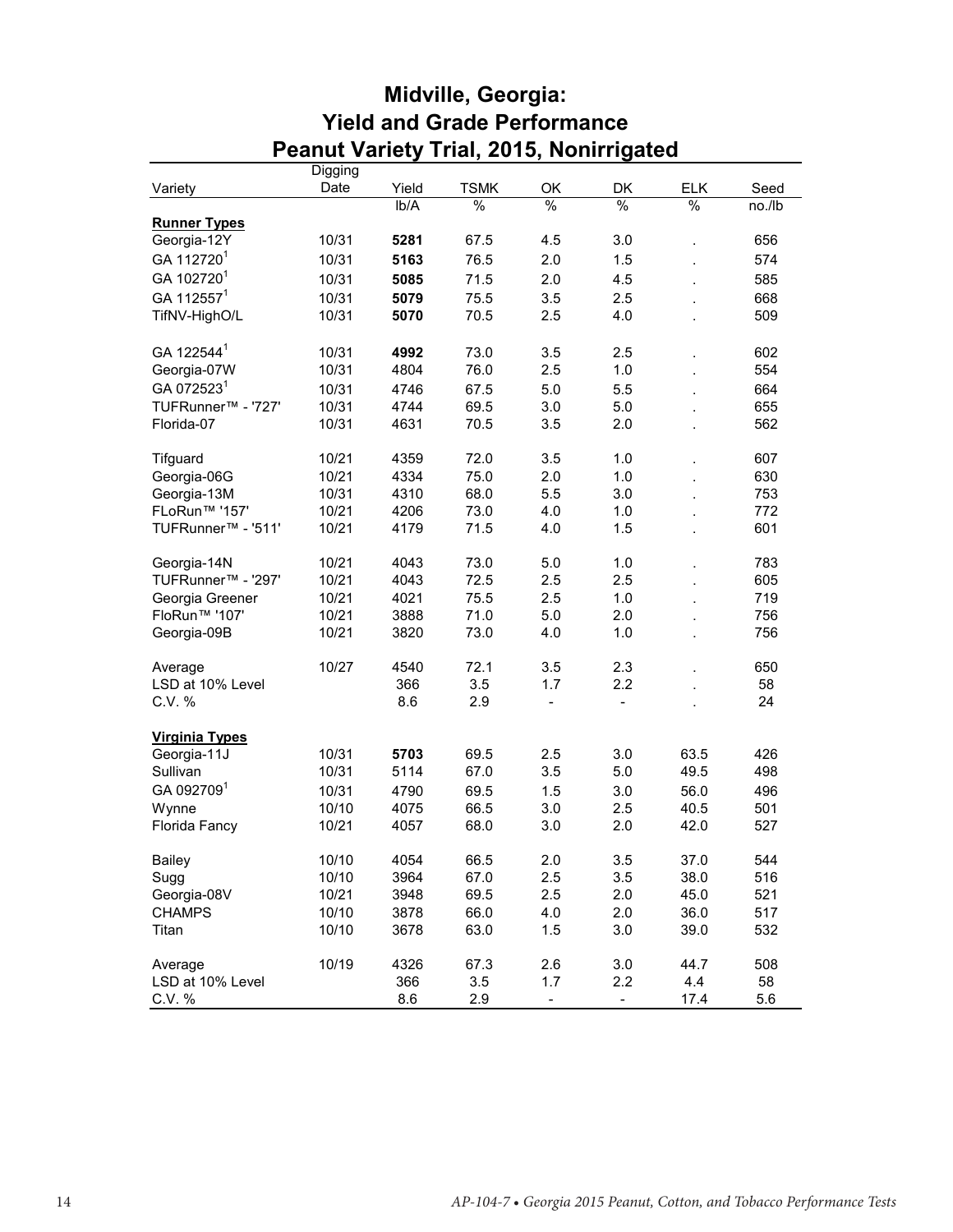## **Midville, Georgia: Yield and Grade Performance Peanut Variety Trial, 2015, Nonirrigated (Continued)**

| 1. Advanced Georgia breeding line.                                                                         |                                                          |                              |      |      |       |                                                                                    |  |  |  |
|------------------------------------------------------------------------------------------------------------|----------------------------------------------------------|------------------------------|------|------|-------|------------------------------------------------------------------------------------|--|--|--|
| <b>Bolding indicates entries not significantly different from highest yielding entry based on Fisher's</b> |                                                          |                              |      |      |       |                                                                                    |  |  |  |
| protected LSD $(P = 0.10)$ .                                                                               |                                                          |                              |      |      |       |                                                                                    |  |  |  |
| Planted:                                                                                                   | May 29, 2015.                                            |                              |      |      |       |                                                                                    |  |  |  |
| Seeding Rate:                                                                                              |                                                          | 6 seed/row foot in 36" rows. |      |      |       |                                                                                    |  |  |  |
| Fertilization:                                                                                             | 0 lb N, 0 lb $P_2O_5$ , 0 lb $K_2O$ , and 0 lb/a gypsum. |                              |      |      |       |                                                                                    |  |  |  |
| Soil Test:                                                                                                 | $P = High, K = High, and pH = 6.2.$                      |                              |      |      |       |                                                                                    |  |  |  |
| Soil Type:                                                                                                 | Dothan loamy sand.                                       |                              |      |      |       |                                                                                    |  |  |  |
| Previous Crop:                                                                                             | Cotton.                                                  |                              |      |      |       |                                                                                    |  |  |  |
| Management:                                                                                                |                                                          |                              |      |      |       | Disked, moldboard plowed, and field conditioned; 1000 lb/acre lime applied; Valor, |  |  |  |
|                                                                                                            |                                                          |                              |      |      |       | Pendimethalin, and Basagran used for weed control; Chlorothalonil, Convoy,         |  |  |  |
|                                                                                                            | Folicur, and Priaxor used for fungal control.            |                              |      |      |       |                                                                                    |  |  |  |
|                                                                                                            | May                                                      | June                         | July | Aug. | Sept. | Oct.                                                                               |  |  |  |
| Rainfall (in):                                                                                             | 1.49                                                     | 3.31                         | 3.04 | 3.90 | 2.93  | 2.11                                                                               |  |  |  |

Test conducted by D. Dunn, A. Coy, R. Brooke, B. McCranie, and G. South.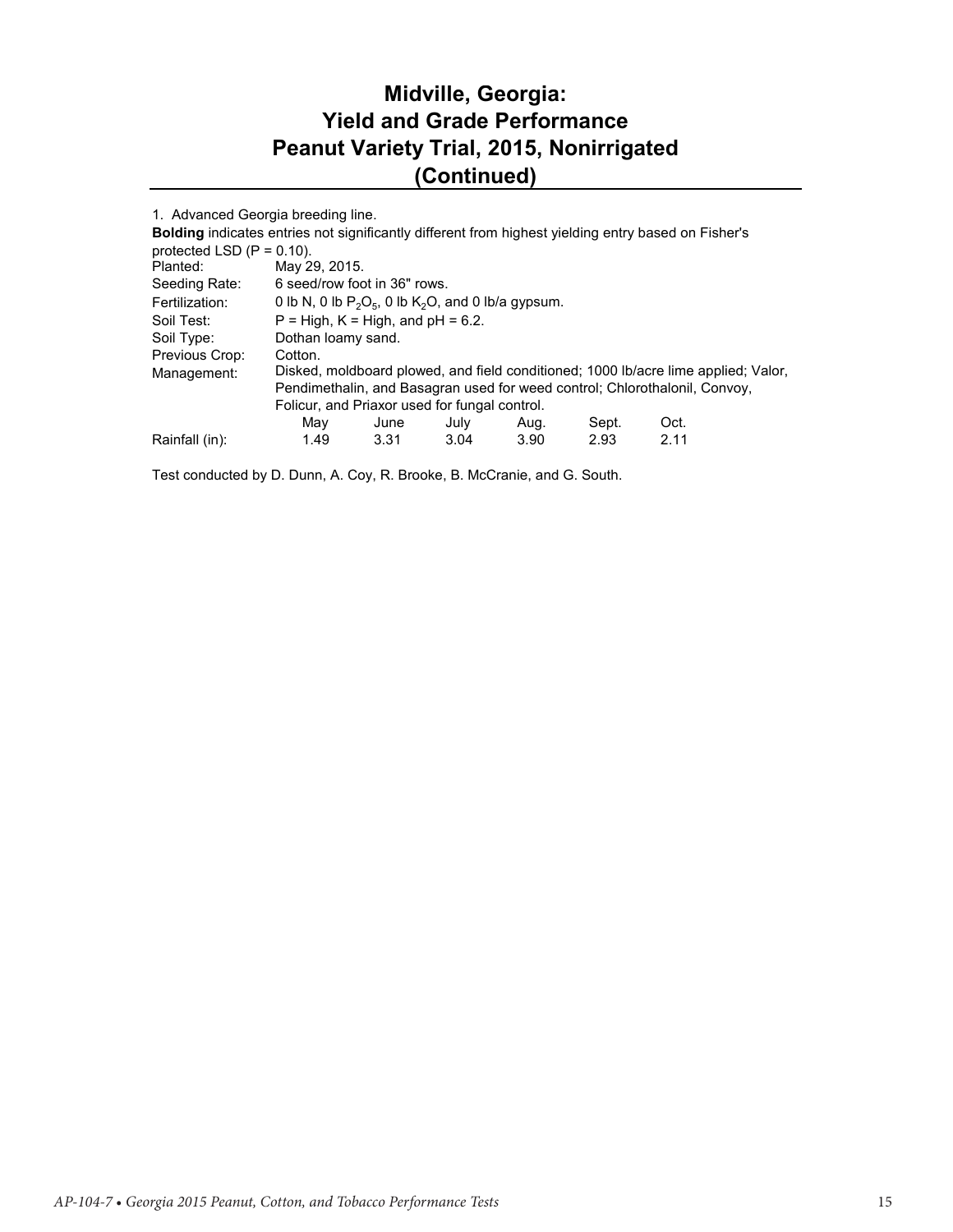## **COTTON**

| Earlier Maturity Cotton Variety Performance, 2015, Irrigated |                   |       |            |         |           |             |
|--------------------------------------------------------------|-------------------|-------|------------|---------|-----------|-------------|
|                                                              |                   |       | Uniformity |         |           |             |
| Variety                                                      | <b>Lint Yield</b> | Lint* | Index*     | Length* | Strength* | Micronaire* |
|                                                              | Ib/acre           | $\%$  | %          | inches  | g/tex     | units       |
| PHY 333 WRF                                                  | 1955              | 44.1  | 84.7       | 1.22    | 33.9      | 4.4         |
| PHY 444 WRF                                                  | 1865              | 45.7  | 86.6       | 1.31    | 35.6      | 4.3         |
| CG 3475 B2XF                                                 | 1814              | 41.1  | 86.1       | 1.20    | 33.3      | 4.9         |
| PHY 312 WRF                                                  | 1804              | 43.5  | 85.9       | 1.21    | 33.9      | 4.7         |
| DG 3385 B2XF                                                 | 1789              | 44.3  | 85.8       | 1.20    | 33.3      | 4.9         |
| PHY 487 WRF                                                  | 1771              | 43.1  | 84.5       | 1.17    | 32.5      | 5.0         |
| NG 3406 B2XF                                                 | 1764              | 43.6  | 85.7       | 1.20    | 32.1      | 5.1         |
| <b>MON 15R513B2XF</b>                                        | 1759              | 43.2  | 85.7       | 1.23    | 32.7      | 5.2         |
| DP 1522 B2XF                                                 | 1725              | 42.8  | 85.6       | 1.20    | 33.5      | 4.9         |
| NG 3405 B2XF                                                 | 1681              | 43.7  | 84.1       | 1.14    | 28.7      | 4.6         |
| GA 2011124                                                   | 1679              | 42.5  | 84.0       | 1.17    | 34.4      | 5.0         |
| <b>BRS 335</b>                                               | 1645              | 41.5  | 84.7       | 1.19    | 34.6      | 4.7         |
| PHY 499 WRF                                                  | 1641              | 45.1  | 85.6       | 1.18    | 36.4      | 4.8         |
| PHY 339 WRF                                                  | 1568              | 42.6  | 85.6       | 1.22    | 33.9      | 4.5         |
| <b>DG CT14515</b>                                            | 1524              | 43.3  | 84.8       | 1.20    | 34.5      | 5.0         |
| DP 1614 B2XF                                                 | 1486              | 46.1  | 86.3       | 1.24    | 34.1      | 4.9         |
| <b>SSG AU 222</b>                                            | 1480              | 41.6  | 85.5       | 1.24    | 34.7      | 4.4         |
| GA 2009100                                                   | 1396              | 42.3  | 85.4       | 1.21    | 34.6      | 4.4         |
| SSG HQ 210 CT                                                | 1376              | 39.2  | 84.4       | 1.18    | 34.5      | 5.0         |
| SSG HQ 212 CT                                                | 1338              | 40.4  | 83.8       | 1.16    | 33.4      | 4.7         |
| GA 2010102                                                   | 1189              | 41.3  | 85.7       | 1.19    | 33.8      | 4.5         |
| Average                                                      | 1631              | 42.9  | 85.2       | 1.20    | 33.7      | 4.7         |
| LSD 0.01                                                     | 178               | 0.6   | 0.9        | 0.03    | 2.0       | 0.3         |
| CV%                                                          | 9.2               | 1.2   | 0.6        | 1.50    | 3.5       | 4.0         |

# **Bainbridge, Georgia:**

\* A random quality sample was taken on the picker during harvest and ginned in a small gin in the gin house on the UGA Tifton Campus to determine lint fraction. A lint sample was sent to the USDA classing office in Macon, Georgia, for quality testing.

**Bolding** indicates entries not significantly different from highest yielding entry based on Fisher's protected LSD  $(P = 0.10)$ .

| p: otooto = = o = 1: | .                                                                        |                                                                                                |      |      |       |                                                                                 |  |  |  |  |  |
|----------------------|--------------------------------------------------------------------------|------------------------------------------------------------------------------------------------|------|------|-------|---------------------------------------------------------------------------------|--|--|--|--|--|
| Planted:             | May 13, 2015.                                                            |                                                                                                |      |      |       |                                                                                 |  |  |  |  |  |
| Harvested:           | October 15, 2015.                                                        |                                                                                                |      |      |       |                                                                                 |  |  |  |  |  |
| Seeding Rate:        | 4 seeds/foot in 36" rows.                                                |                                                                                                |      |      |       |                                                                                 |  |  |  |  |  |
| Soil Type:           |                                                                          | Tifton sandy loam.                                                                             |      |      |       |                                                                                 |  |  |  |  |  |
| Soil Test:           | $P = High, K = Medium, and pH = 6.3.$                                    |                                                                                                |      |      |       |                                                                                 |  |  |  |  |  |
| Fertilization:       |                                                                          | 27 lb N, 53 lb $P_2O_5$ , and 194 lb $K_2O$ /acre. Sidedress: 126 lb N and 23 lb $K_2O$ /acre. |      |      |       |                                                                                 |  |  |  |  |  |
| Previous Crop:       | Peanuts.                                                                 |                                                                                                |      |      |       |                                                                                 |  |  |  |  |  |
| Management:          | Disked and subsoiled; Valor, Round-up, Prowl, MSMA, Cotoran, Select, and |                                                                                                |      |      |       |                                                                                 |  |  |  |  |  |
|                      |                                                                          |                                                                                                |      |      |       | Suprend used for weed control; Acephate, Prevathon, Admire Pro, and Bidrin used |  |  |  |  |  |
|                      | for insect control.                                                      |                                                                                                |      |      |       |                                                                                 |  |  |  |  |  |
|                      | May                                                                      | June                                                                                           | July | Aug. | Sept. | Oct.                                                                            |  |  |  |  |  |
| Irrigation (in):     | 1.50                                                                     | 3.00                                                                                           | 3.00 | 3.00 | 0.75  | 0                                                                               |  |  |  |  |  |
| Rainfall (in):       | 3.55                                                                     | 3.60                                                                                           | 7.15 | 2.35 | 4.40  | 0.35                                                                            |  |  |  |  |  |
|                      |                                                                          |                                                                                                |      |      |       |                                                                                 |  |  |  |  |  |

Trials conducted by D. Dunn, R. Brooke, B. McCranie, G. South.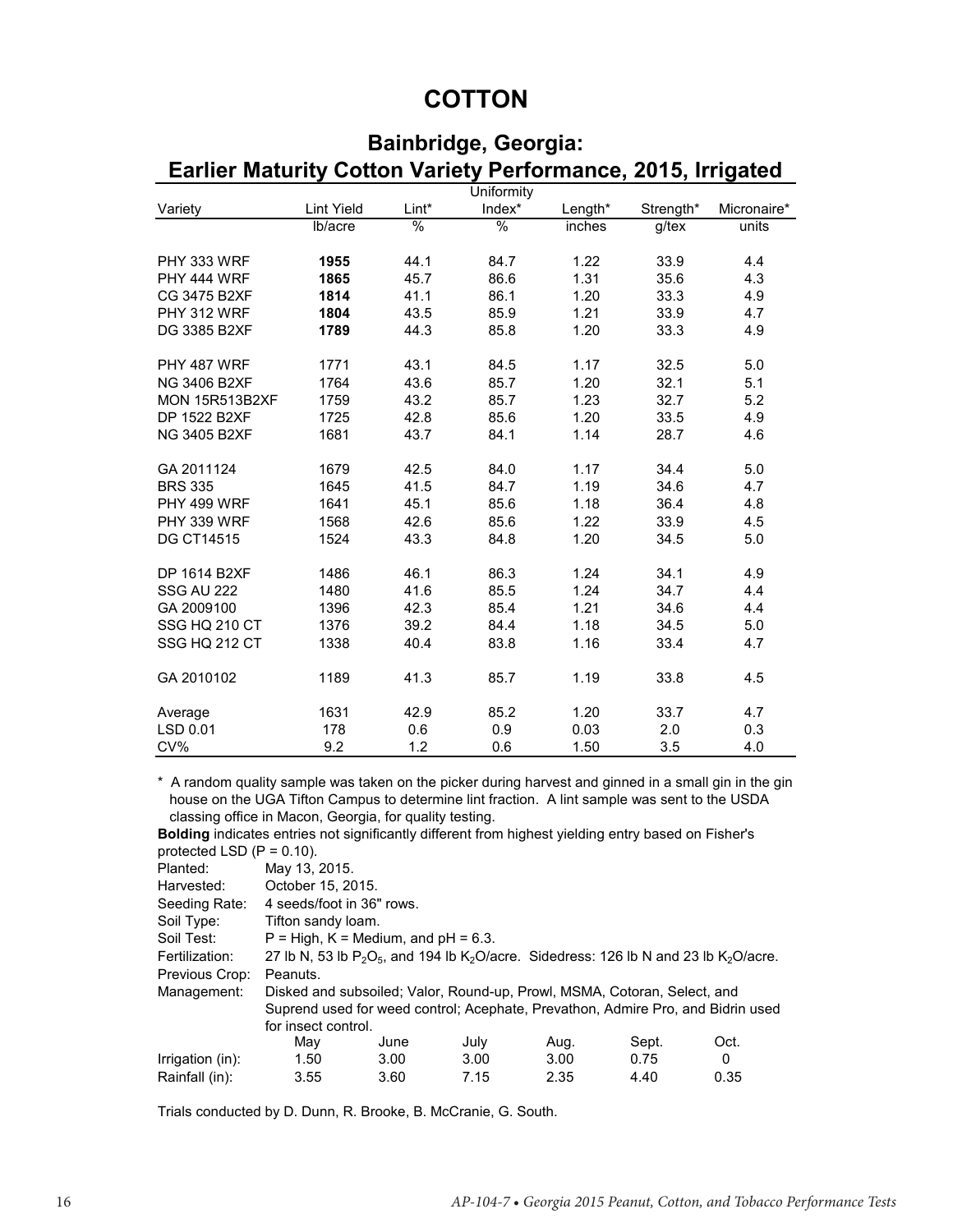|                       |                   |       | Uniformity    |         |           |             |
|-----------------------|-------------------|-------|---------------|---------|-----------|-------------|
| Variety               | <b>Lint Yield</b> | Lint* | Index*        | Length* | Strength* | Micronaire* |
|                       | Ib/acre           | %     | $\frac{0}{6}$ | inches  | $g$ /tex  | units       |
|                       |                   |       |               |         |           |             |
| <b>DG CT14515</b>     | 2039              | 44.8  | 83.3          | 1.22    | 32.7      | 4.6         |
| PHY 312 WRF           | 1983              | 43.5  | 84.4          | 1.25    | 33.8      | 4.1         |
| PHY 333 WRF           | 1967              | 44.5  | 84.1          | 1.23    | 32.0      | 4.2         |
| PHY 487 WRF           | 1950              | 44.0  | 81.5          | 1.10    | 28.7      | 4.5         |
| DP 1522 B2XF          | 1904              | 44.1  | 84.1          | 1.18    | 31.4      | 4.7         |
|                       |                   |       |               |         |           |             |
| SSG HQ 212 CT         | 1864              | 42.0  | 84.4          | 1.18    | 32.3      | 4.8         |
| <b>PHY 339 WRF</b>    | 1863              | 43.4  | 83.4          | 1.22    | 31.8      | 3.9         |
| GA 2011124            | 1850              | 43.5  | 83.1          | 1.20    | 32.3      | 4.4         |
| PHY 444 WRF           | 1802              | 45.6  | 84.4          | 1.30    | 30.9      | 3.9         |
| GA 2010102            | 1800              | 43.2  | 83.8          | 1.16    | 30.8      | 4.8         |
|                       |                   |       |               |         |           |             |
| <b>NG 3405 B2XF</b>   | 1800              | 45.2  | 82.6          | 1.11    | 27.4      | 4.6         |
| SSG HQ 210 CT         | 1779              | 40.4  | 82.7          | 1.15    | 31.9      | 4.6         |
| <b>MON 15R513B2XF</b> | 1777              | 43.3  | 84.5          | 1.23    | 32.5      | 4.8         |
| DG 3385 B2XF          | 1760              | 43.5  | 84.4          | 1.18    | 29.4      | 4.4         |
| <b>SSG AU 222</b>     | 1734              | 41.7  | 83.9          | 1.25    | 30.6      | 4.3         |
|                       |                   |       |               |         |           |             |
| PHY 499 WRF           | 1702              | 43.6  | 83.6          | 1.16    | 30.7      | 4.3         |
| DP 1614 B2XF          | 1701              | 45.6  | 84.5          | 1.24    | 30.6      | 4.8         |
| CG 3475 B2XF          | 1697              | 42.2  | 83.3          | 1.18    | 32.6      | 4.7         |
| NG 3406 B2XF          | 1671              | 43.3  | 83.6          | 1.16    | 29.8      | 4.5         |
| <b>BRS 335</b>        | 1646              | 41.6  | 82.9          | 1.20    | 31.1      | 4.1         |
|                       |                   |       |               |         |           |             |
| GA 2009100            | 1397              | 42.5  | 83.7          | 1.24    | 33.2      | 3.8         |
|                       |                   |       |               |         |           |             |
| Average               | 1795              | 43.4  | 83.6          | 1.19    | 31.2      | 4.4         |
| LSD 0.10              | 193               | 0.9   | 1.4           | 0.04    | 2.2       | 0.4         |
| <b>CV %</b>           | 9.1               | 1.7   | 1.0           | 1.70    | 4.0       | 5.4         |

#### **Midville, Georgia: Earlier Maturity Cotton Variety Performance, 2015, Irrigated**

\* A random quality sample was taken on the picker during harvest and ginned in a small gin in the gin house on the UGA Tifton Campus to determine lint fraction. A lint sample was sent to the USDA classing office in Macon, Georgia, for quality testing.

**Bolding** indicates entries not significantly different from highest yielding entry based on Fisher's protected LSD  $(P = 0.10)$ .

| piv.vv.vv LVD (1 |                           |                                                                            |      |      |                                                                               |                                                                                   |  |  |  |  |
|------------------|---------------------------|----------------------------------------------------------------------------|------|------|-------------------------------------------------------------------------------|-----------------------------------------------------------------------------------|--|--|--|--|
| Planted:         | May 11, 2015.             |                                                                            |      |      |                                                                               |                                                                                   |  |  |  |  |
| Harvested:       | October 14, 2015.         |                                                                            |      |      |                                                                               |                                                                                   |  |  |  |  |
| Seeding Rate:    | 4 seeds/foot in 36" rows. |                                                                            |      |      |                                                                               |                                                                                   |  |  |  |  |
| Soil Type:       | Tifton loamy sand.        |                                                                            |      |      |                                                                               |                                                                                   |  |  |  |  |
| Soil Test:       |                           | $P =$ Medium, $K =$ Medium, and $pH = 6.0$ .                               |      |      |                                                                               |                                                                                   |  |  |  |  |
| Fertilization:   |                           | 30 lb N, 90 lb $P_2O_5$ , and 70 lb $K_2O$ /acre. Sidedress: 65 lb N/acre. |      |      |                                                                               |                                                                                   |  |  |  |  |
| Previous Crop:   | Soybeans.                 |                                                                            |      |      |                                                                               |                                                                                   |  |  |  |  |
| Management:      |                           |                                                                            |      |      |                                                                               | Disked, subsoiled/bedded, and field cultivated; Pendimethalin, Reflex, Gramoxone, |  |  |  |  |
|                  |                           |                                                                            |      |      | Acephate, Staple, MSMA, Diuron, Mepiquat, and Warrant used for weed control;  |                                                                                   |  |  |  |  |
|                  |                           |                                                                            |      |      | Prevathon, Bidrin, and Bifenthrin used for insect control; Telone II used for |                                                                                   |  |  |  |  |
|                  |                           | nematode control: Dropp. Def. and Ethephon used for PGR.                   |      |      |                                                                               |                                                                                   |  |  |  |  |
|                  | May                       | June                                                                       | July | Aug. | Sept.                                                                         | Oct.                                                                              |  |  |  |  |
| Irrigation (in): | 0.35                      | 1.25                                                                       | 4.60 | 1.75 | 0.00                                                                          | 0.00                                                                              |  |  |  |  |
| Rainfall (in):   | 1.49                      | 3.31                                                                       | 3.04 | 3.90 | 2.93                                                                          | 2.11                                                                              |  |  |  |  |
|                  |                           |                                                                            |      |      |                                                                               |                                                                                   |  |  |  |  |

Trials conducted by D. Dunn, R. Brooke, B. McCranie, and G. South.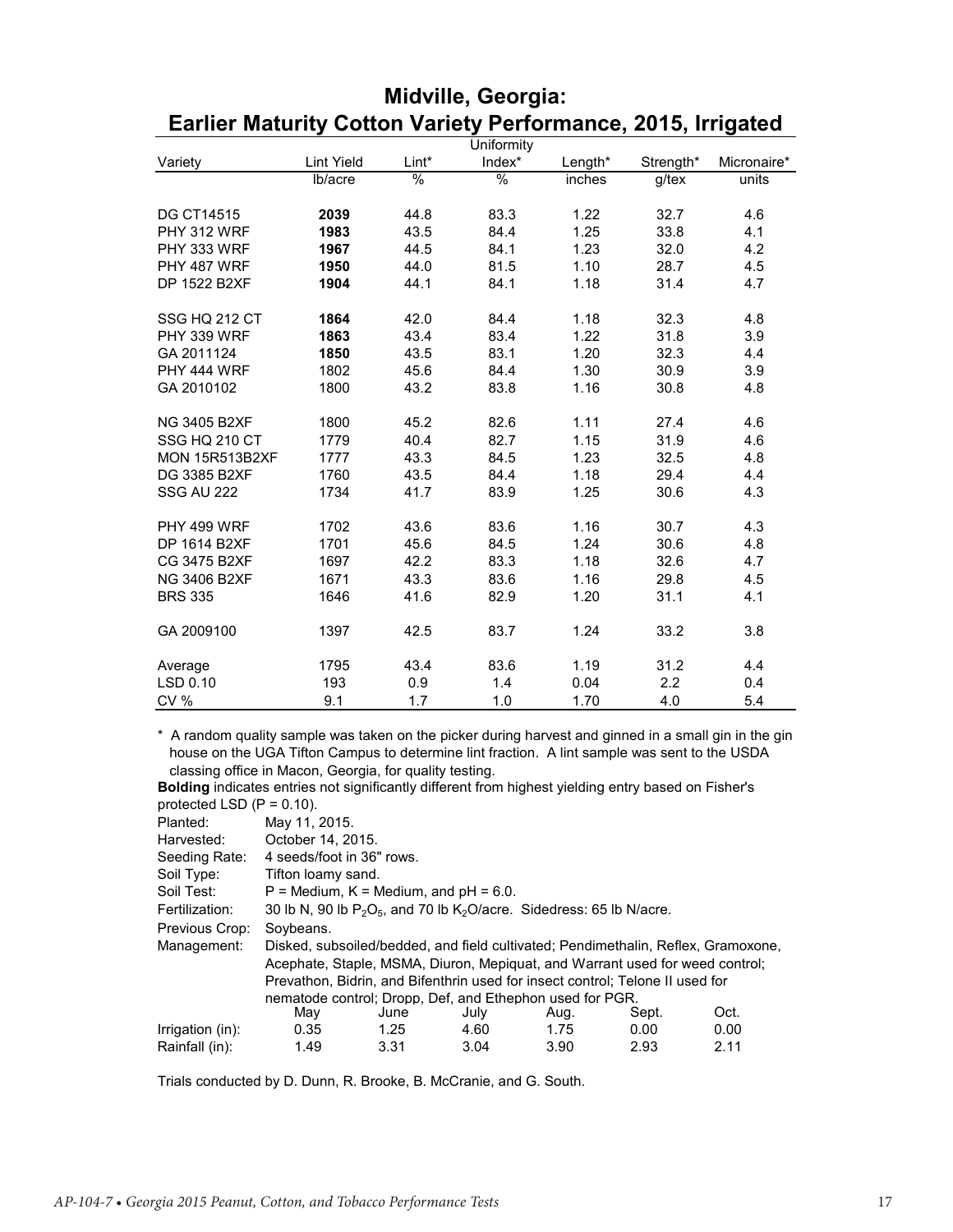|                       |                   |               | Uniformity    |         |           |             |
|-----------------------|-------------------|---------------|---------------|---------|-----------|-------------|
| Variety               | <b>Lint Yield</b> | Lint*         | Index*        | Length* | Strength* | Micronaire* |
|                       | lb/acre           | $\frac{9}{6}$ | $\frac{1}{2}$ | inches  | $g$ /tex  | units       |
|                       |                   |               |               |         |           |             |
| DP 1522 B2XF          | 1620              | 43.0          | 83.6          | 1.15    | 30.7      | 5.0         |
| GA 2011124            | 1600              | 45.3          | 83.2          | 1.11    | 29.9      | 5.2         |
| CG 3475 B2XF          | 1577              | 43.1          | 82.5          | 1.14    | 31.1      | 4.9         |
| <b>MON 15R513B2XF</b> | 1528              | 44.9          | 83.2          | 1.15    | 29.4      | 5.0         |
| PHY 333 WRF           | 1421              | 44.7          | 83.2          | 1.15    | 30.7      | 4.7         |
| PHY 487 WRF           | 1418              | 44.2          | 81.8          | 1.10    | 28.6      | 4.9         |
| PHY 499 WRF           | 1413              | 45.3          | 84.2          | 1.17    | 32.6      | 4.7         |
| <b>NG 3405 B2XF</b>   | 1378              | 43.3          | 82.1          | 1.12    | 27.5      | 4.5         |
| DG 3385 B2XF          | 1371              | 43.9          | 82.5          | 1.12    | 28.4      | 4.9         |
| PHY 444 WRF           | 1368              | 46.1          | 82.7          | 1.22    | 30.8      | 4.0         |
| <b>NG 3406 B2XF</b>   | 1353              | 43.5          | 82.8          | 1.12    | 28.5      | 4.8         |
| <b>SSG AU 222</b>     | 1320              | 43.1          | 82.9          | 1.18    | 29.7      | 5.0         |
| <b>BRS 335</b>        | 1314              | 42.0          | 82.7          | 1.13    | 32.6      | 4.5         |
| DP 1614 B2XF          | 1312              | 45.8          | 83.0          | 1.18    | 30.7      | 5.0         |
| GA 2009100            | 1303              | 43.7          | 83.4          | 1.17    | 30.3      | 4.3         |
| <b>DG CT14515</b>     | 1299              | 44.5          | 82.8          | 1.16    | 30.9      | 4.6         |
| GA 2010102            | 1283              | 43.7          | 82.1          | 1.11    | 30.7      | 5.3         |
| PHY 312 WRF           | 1280              | 45.5          | 84.0          | 1.16    | 31.0      | 4.8         |
| PHY 339 WRF           | 1239              | 43.8          | 82.6          | 1.16    | 31.6      | 4.3         |
| SSG HQ 210 CT         | 1066              | 41.7          | 82.2          | 1.11    | 31.2      | 4.9         |
| SSG HQ 212 CT         | 1021              | 42.6          | 82.4          | 1.11    | 31.2      | 4.8         |
| Average               | 1356              | 44.0          | 82.8          | 1.14    | 30.4      | 4.8         |
| LSD 0.01              | 160               | 0.7           | 1.0           | 0.03    | 2.2       | 0.3         |
| CV%                   | 10                | 1.4           | 0.7           | 1.77    | 4.3       | 3.7         |

#### **Plains, Georgia: Earlier Maturity Cotton Variety Performance, 2015, Irrigated**

\* A random quality sample was taken on the picker during harvest and ginned in a small gin in the gin house on the UGA Tifton Campus to determine lint fraction. A lint sample was sent to the USDA classing office in Macon, Georgia, for quality testing.

**Bolding** indicates entries not significantly different from highest yielding entry based on Fisher's protected LSD (P = 0.10).

Planted: May 7, 2015.

| Planted:       | May 7, 2015. |                           |                                            |      |                                                                                            |      |           |  |  |  |
|----------------|--------------|---------------------------|--------------------------------------------|------|--------------------------------------------------------------------------------------------|------|-----------|--|--|--|
| Harvested:     |              | November 16, 2015.        |                                            |      |                                                                                            |      |           |  |  |  |
| Seeding Rate:  |              | 4 seeds/foot in 36" rows. |                                            |      |                                                                                            |      |           |  |  |  |
| Soil Type:     |              | Greenville sandy loam.    |                                            |      |                                                                                            |      |           |  |  |  |
| Soil Test:     |              |                           | $P = High, K = Very High, and pH = 6.2.$   |      |                                                                                            |      |           |  |  |  |
| Fertilization: |              |                           |                                            |      | 0 lb N, 80 lb $P_2O_5$ , and 0 lb $K_2O/acre$ . Sidedress: 85 lb N and 1.25 lb Boron/acre. |      |           |  |  |  |
| Previous Crop: | Soybeans.    |                           |                                            |      |                                                                                            |      |           |  |  |  |
| Management:    |              |                           |                                            |      | Disked twice, subsoiled/bedded, and rototilled; Prowl, Reflex, MSMA, Diuron, and           |      |           |  |  |  |
|                |              |                           |                                            |      | Staple used for weed control; Bidren, Bifen, and Belt used for insect control;             |      |           |  |  |  |
|                |              |                           | Mepiquat used for PGR; irrigated 5 inches. |      |                                                                                            |      |           |  |  |  |
|                | May          | June                      | July                                       | Aug. | Sept.                                                                                      | Oct. | Nov. 1-16 |  |  |  |
| Rainfall (in): | 1.85         | 1.85                      | 5.26                                       | 7.33 | 6.67                                                                                       | 1.37 | 4.55      |  |  |  |
|                |              |                           |                                            |      |                                                                                            |      |           |  |  |  |

Trials conducted by D. Dunn, D. Pearce, W. Jones, R. Brooke, B. McCranie, and G. South.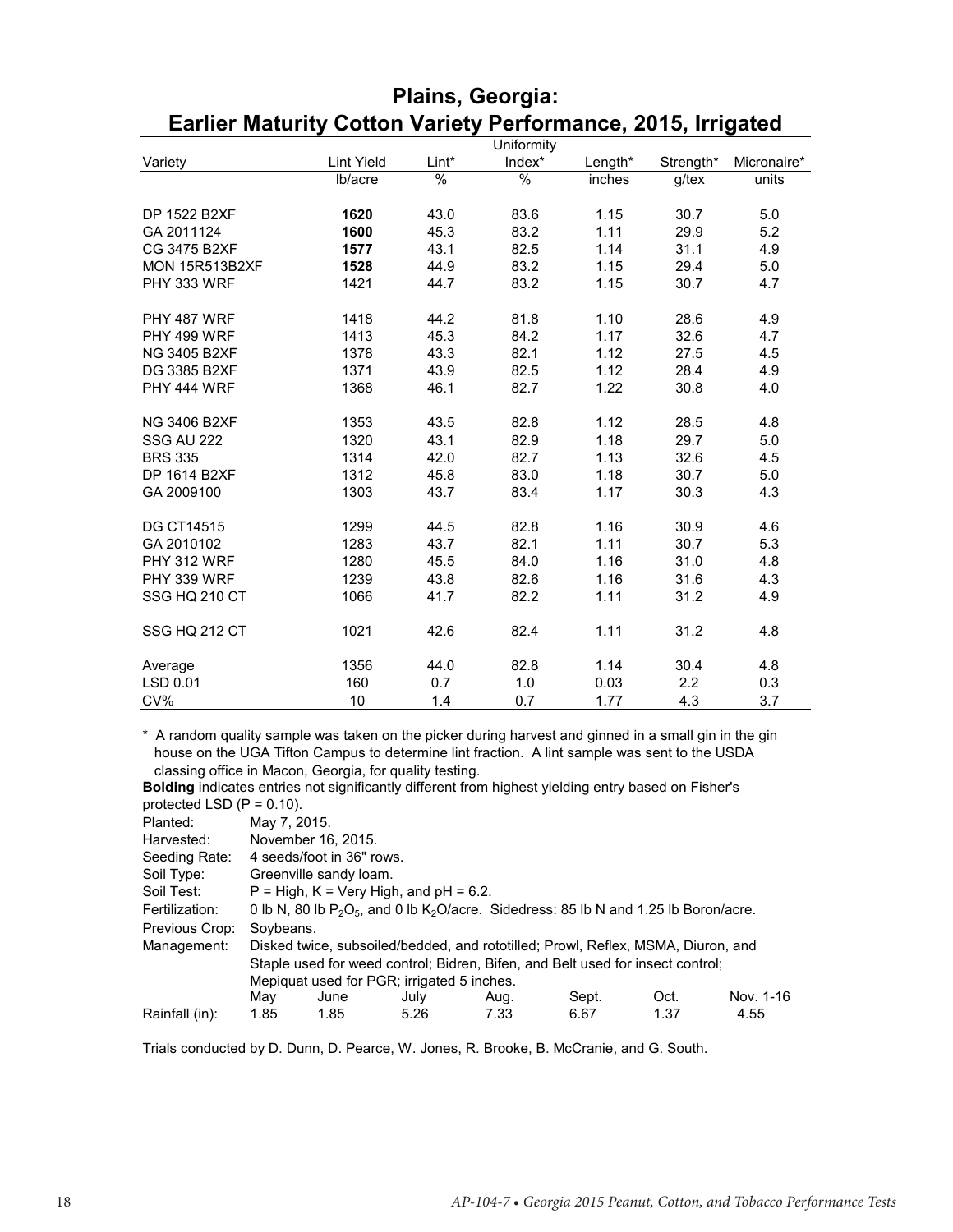|                     |                   |       | Uniformity |         |           |             |
|---------------------|-------------------|-------|------------|---------|-----------|-------------|
| Variety             | <b>Lint Yield</b> | Lint* | Index*     | Length* | Strength* | Micronaire* |
|                     | lb/acre           | %     | %          | inches  | $g$ /tex  | units       |
|                     |                   |       |            |         |           |             |
| GA 2010102          | 1766              | 43.2  | 82.7       | 1.14    | 30.7      | 4.7         |
| PHY 444 WRF         | 1760              | 44.7  | 85.3       | 1.27    | 31.8      | 4.1         |
| DP 1522 B2XF        | 1697              | 43.0  | 83.5       | 1.16    | 30.6      | 4.8         |
| PHY 487 WRF         | 1693              | 42.5  | 82.0       | 1.09    | 28.5      | 4.8         |
| <b>DG CT14515</b>   | 1660              | 44.2  | 83.5       | 1.19    | 33.0      | 4.9         |
|                     |                   |       |            |         |           |             |
| <b>SSG AU 222</b>   | 1606              | 39.8  | 83.6       | 1.19    | 32.3      | 4.4         |
| PHY 312 WRF         | 1578              | 42.5  | 84.4       | 1.18    | 32.1      | 4.2         |
| <b>BRS 335</b>      | 1558              | 41.2  | 83.7       | 1.18    | 33.5      | 4.7         |
| GA 2011124          | 1539              | 43.2  | 83.7       | 1.16    | 30.9      | 4.9         |
| PHY 339 WRF         | 1515              | 42.8  | 83.7       | 1.18    | 31.4      | 4.1         |
|                     |                   |       |            |         |           |             |
| DP 1614 B2XF        | 1515              | 44.6  | 84.2       | 1.19    | 30.9      | 4.9         |
| PHY 333 WRF         | 1510              | 43.2  | 84.2       | 1.18    | 31.3      | 4.1         |
| DG 3385 B2XF        | 1481              | 42.7  | 84.1       | 1.16    | 29.1      | 4.6         |
| PHY 499 WRF         | 1453              | 43.8  | 84.1       | 1.14    | 34.0      | 4.8         |
| SSG HQ 210 CT       | 1430              | 39.4  | 82.2       | 1.11    | 30.0      | 4.8         |
|                     |                   |       |            |         |           |             |
| <b>NG 3405 B2XF</b> | 1383              | 43.7  | 82.2       | 1.11    | 28.5      | 4.4         |
| CG 3475 B2XF        | 1341              | 40.8  | 83.1       | 1.15    | 31.0      | 4.7         |
| MON 15R513B2XF      | 1312              | 42.4  | 84.3       | 1.15    | 30.3      | 4.8         |
| SSG HQ 212 CT       | 1275              | 40.4  | 82.0       | 1.11    | 31.5      | 4.9         |
| <b>NG 3406 B2XF</b> | 1270              | 41.2  | 83.2       | 1.12    | 29.7      | 4.5         |
|                     |                   |       |            |         |           |             |
| GA 2009100          | 1111              | 40.4  | 84.2       | 1.23    | 33.1      | 4.0         |
|                     |                   |       |            |         |           |             |
| Average             | 1498              | 42.4  | 83.5       | 1.16    | 31.1      | 4.5         |
| LSD 0.01            | 174               | 0.8   | 1.3        | 0.02    | 1.4       | 0.2         |
| CV%                 | 9.8               | 1.7   | 0.9        | 1.22    | 2.7       | 3.2         |

#### **Tifton, Georgia: Earlier Maturity Cotton Variety Performance, 2015, Irrigated**

\* A random quality sample was taken on the picker during harvest and ginned in a small gin in the gin house on the UGA Tifton Campus to determine lint fraction. A lint sample was sent to the USDA classing office in Macon, Georgia, for quality testing.

1. The F-test indicated no statistical differences at the alpha = 0.10 probability level; therefore, an LSD value was not calculated.

**Bolding** indicates entries not significantly different from highest yielding entry based on Fisher's protected LSD  $(D - 0.10)$ 

| $M = 0.101$      |                                       |      |      |      |                                                                                                                 |      |  |
|------------------|---------------------------------------|------|------|------|-----------------------------------------------------------------------------------------------------------------|------|--|
| Planted:         | May 6, 2015.                          |      |      |      |                                                                                                                 |      |  |
| Harvested:       | October 8, 2015.                      |      |      |      |                                                                                                                 |      |  |
| Seeding Rate:    | 4 seeds/foot in 36" rows.             |      |      |      |                                                                                                                 |      |  |
| Soil Type:       | Tifton sandy loam.                    |      |      |      |                                                                                                                 |      |  |
| Soil Test:       | $P = High, K = Medium, and pH = 6.5.$ |      |      |      |                                                                                                                 |      |  |
| Fertilization:   |                                       |      |      |      | 18 lb N, 54 lb $P_2O_5$ , and 108 lb K <sub>2</sub> O/acre. Sidedress: 75 lb N and 30 lb K <sub>2</sub> O/acre. |      |  |
| Previous Crop:   | Peanuts.                              |      |      |      |                                                                                                                 |      |  |
| Management:      |                                       |      |      |      | Disked and subsoiled/bedded; Reflex, Cotoran, Prowl, Envoke, and Select used for                                |      |  |
|                  |                                       |      |      |      | weed control; Othene, Bidrin, and Blackhawk used for insect control.                                            |      |  |
|                  | Mav                                   | June | July | Aug. | Sept.                                                                                                           | Oct. |  |
| Irrigation (in): | 3.00                                  | 0    | 1.00 | 0    | 0                                                                                                               | 0    |  |
| Rainfall (in):   | 0.35                                  | 5.48 | 6.31 | 6.91 | 2.28                                                                                                            | 2.10 |  |
|                  |                                       |      |      |      |                                                                                                                 |      |  |

Trials conducted by S. Willis, D. Dunn, R. Brooke, B. McCranie, and G. South.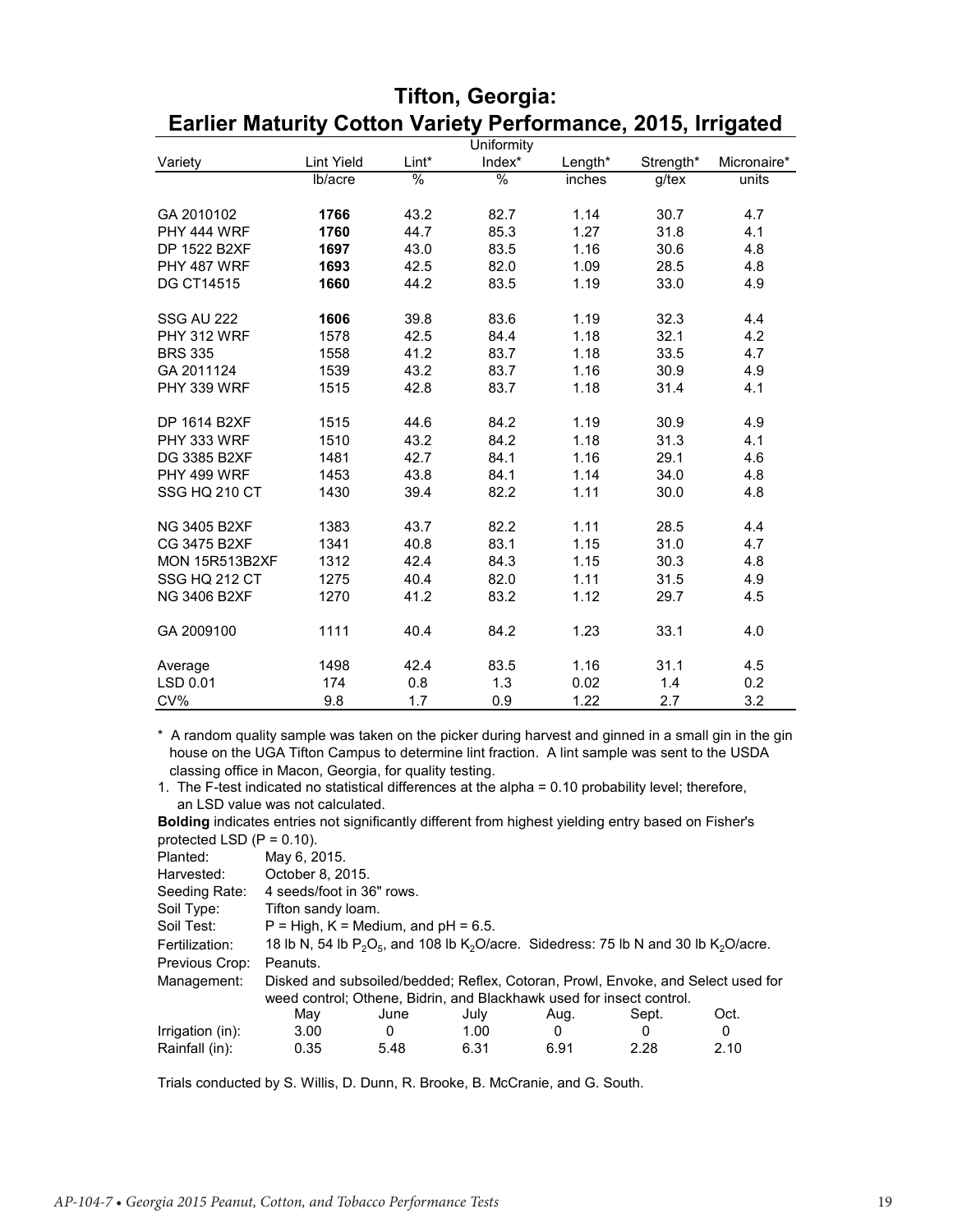|                       |                     |                    | Lint Yield <sup>a</sup> |                     |                      |      |               |      |                 |       |
|-----------------------|---------------------|--------------------|-------------------------|---------------------|----------------------|------|---------------|------|-----------------|-------|
|                       |                     |                    |                         |                     | $4$ -Loc.            |      | Unif.         |      |                 |       |
| Variety               | Bainbridge          | Midville           | Plains                  | Tifton              | Average              | Lint | Index         |      | Length Strength | Mic.  |
|                       |                     |                    | lb/acre ------          |                     |                      | %    | $\frac{0}{0}$ | in   | $g$ /tex        | units |
| DP 1522 B2XF          | 1725 9              | 1904 $5$           | $1620$ <sup>1</sup>     | 1697 $3$            | 1737 $1$             | 43.2 | 84.2          | 1.17 | 31.5            | 4.8   |
| PHY 333 WRF           | 1955 $1$            | 1967 $3$           | $1421$ <sup>5</sup>     | 1510 11             | 1714 $^2$            | 44.1 | 84.0          | 1.19 | 32.0            | 4.3   |
| PHY 487 WRF           | $1771$ <sup>6</sup> | 1950 $4$           | 1418 6                  | 1693 $4$            | 1708 $3$             | 43.5 | 82.4          | 1.11 | 29.6            | 4.8   |
| PHY 444 WRF           | 1865 $^{-2}$        | 1802 <sup>9</sup>  | 1368 10                 | 1760 $2$            | 1699 $4$             | 45.5 | 84.7          | 1.27 | 32.2            | 4.1   |
| GA 2011124            | 1679 11             | 1850 8             | 1600 $^2$               | 1539 <sup>9</sup>   | 1667 <sup>5</sup>    | 43.6 | 83.5          | 1.16 | 31.8            | 4.8   |
| PHY 312 WRF           | 1804 $4$            | 1983 $^2$          | 1280 18                 | 1578 7              | 1661 $^6$            | 43.8 | 84.7          | 1.20 | 32.7            | 4.4   |
| <b>DG CT14515</b>     | 1524 15             | $2039-1$           | 1299 19                 | 1660 <sup>5</sup>   | $1631$ $^7$          | 44.2 | 83.6          | 1.19 | 32.7            | 4.8   |
| CG 3475 B2XF          | 1814 $3$            | 1697 17            | 1577 $3$                | 1341 16             | 1607 <sup>8</sup>    | 41.8 | 83.7          | 1.16 | 32.0            | 4.8   |
| DG 3385 B2XF          | 1789 5              | 1760 13            | $1371$ <sup>9</sup>     | 1481 12             | 1600 $9$             | 43.6 | 84.2          | 1.16 | 30.0            | 4.7   |
| <b>MON 15R513B2XF</b> | 1759 8              | 1777 <sup>12</sup> | 1528 4                  | 1312 17             | $1594$ <sup>10</sup> | 43.5 | 84.4          | 1.19 | 31.2            | 4.9   |
| <b>NG 3405 B2XF</b>   | 1681 10             | 10T<br>1800        | 1378 8                  | 1383 15             | 1560 11              | 44.0 | 82.8          | 1.12 | 28.0            | 4.5   |
| PHY 499 WRF           | 1641 13             | 1702 15            | $1413$ <sup>7</sup>     | 1453 13             | 1553 12              | 44.5 | 84.3          | 1.16 | 33.4            | 4.6   |
| PHY 339 WRF           | 14<br>1568          | $1863$ $^7$        | 1239 19                 | 10T<br>1515         | 1546 13              | 43.1 | 83.8          | 1.19 | 32.1            | 4.2   |
| <b>BRS 335</b>        | 1645 12             | 1646 19            | $1314$ <sup>13</sup>    | 1558 8              | 1540 14              | 41.5 | 83.5          | 1.17 | 32.9            | 4.5   |
| <b>SSG AU 222</b>     | 1480 17             | 1734 14            | 1320 12                 | 1606 6              | 1535 15              | 41.6 | 84.0          | 1.22 | 31.8            | 4.5   |
| <b>NG 3406 B2XF</b>   | $1764$ $^7$         | 1671 18            | 1353 11                 | 1270 19             | 1515 16              | 42.9 | 83.8          | 1.15 | 30.0            | 4.7   |
| GA 2010102            | 1189 21             | 10T<br>1800        | 1283 17                 | $1766$ <sup>1</sup> | 1510 17              | 42.8 | 83.6          | 1.15 | 31.5            | 4.8   |
| DP 1614 B2XF          | 1486 16             | 1701 16            | 1312 14                 | 1515 10T            | 1504 18              | 45.5 | 84.5          | 1.21 | 31.6            | 4.9   |
| SSG HQ 210 CT         | 19<br>1376          | 1779 11            | 1066 20                 | 1430 14             | 1413 19              | 40.2 | 82.9          | 1.14 | 31.9            | 4.8   |
| SSG HQ 212 CT         | 1338 20             | 1864 6             | $1021^{21}$             | 1275 18             | 1374 20              | 41.3 | 83.2          | 1.14 | 32.1            | 4.8   |
| GA 2009100            | 1396 18             | 1397 20            | 1303 15                 | $1111^{20}$         | 1302 <sup>21</sup>   | 42.2 | 84.2          | 1.21 | 32.8            | 4.1   |
| Average               | 1631                | 1795               | 1356                    | 1498                | 1570                 | 43.2 | 83.8          | 1.17 | 31.6            | 4.6   |
| LSD 0.10              | 178                 | 193                | 160                     | 174                 | 167                  | 0.8  | 0.6           | 0.02 | 1.0             | 0.2   |
| <b>CV %</b>           | 9.2                 | 9.1                | 10                      | 9.8                 | 9.5                  | 1.5  | 0.8           | 1.55 | 3.6             | 4.1   |

# **Yield Summary of Earlier Maturity Cotton Varieties, 2015, Irrigated**

<sup>a</sup> Superscripts indicate ranking at that location.

**Bolding** indicates entries not significantly different from highest yielding entry based on Fisher's protected LSD (P = 0.10).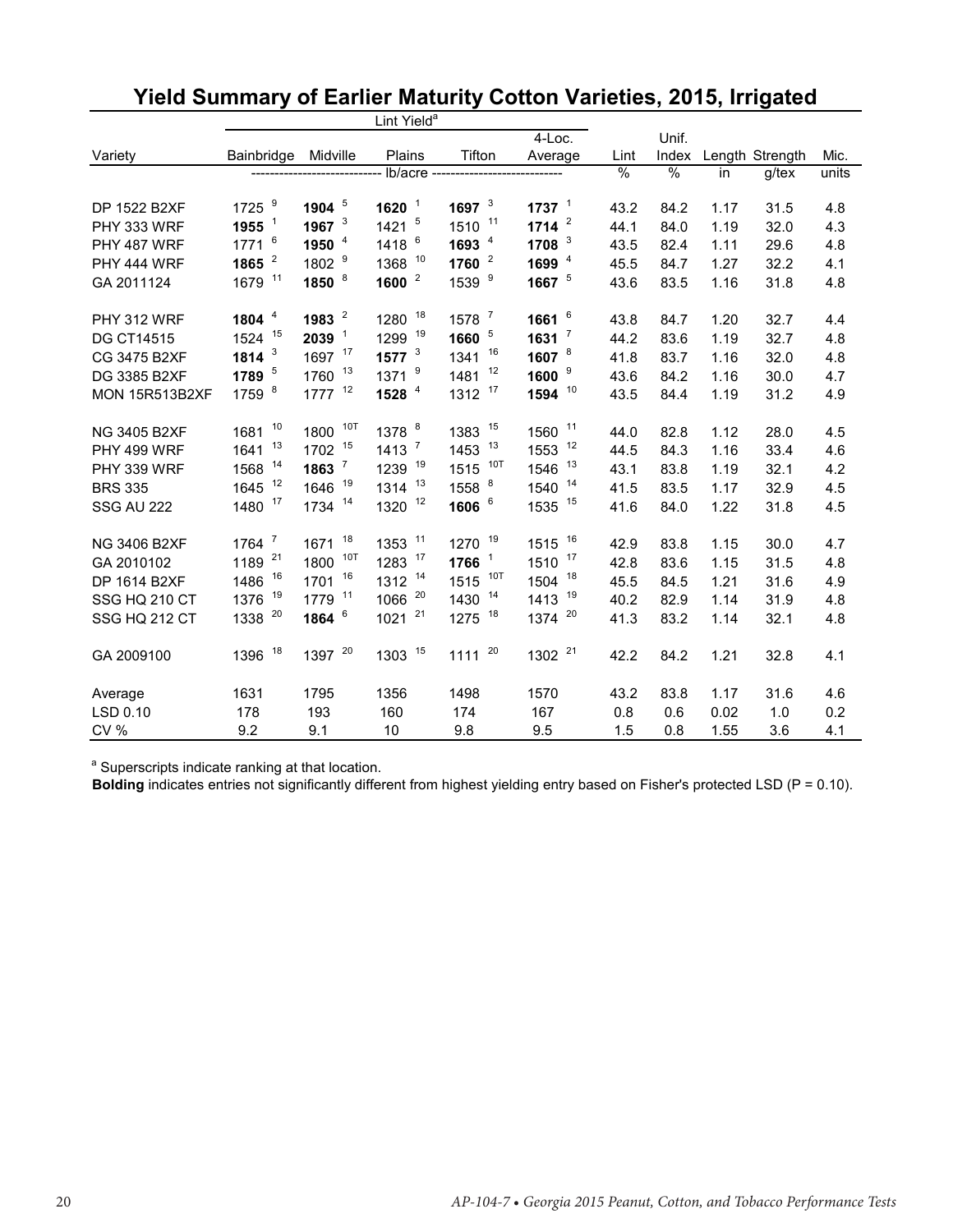|                |                   |      | Uniformity |        |          |            |
|----------------|-------------------|------|------------|--------|----------|------------|
| Variety        | <b>Lint Yield</b> | Lint | Index      | Length | Strength | Micronaire |
|                | lb/acre           | %    | %          | inches | g/tex    | units      |
| PHY 333 WRF    | 1781              | 43.3 | 83.5       | 1.18   | 31.0     | 4.2        |
| PHY 444 WRF    | 1752              | 44.7 | 84.4       | 1.25   | 32.1     | 3.9        |
| PHY 487 WRF    | 1724              | 42.7 | 82.4       | 1.13   | 30.0     | 4.4        |
| PHY 499 WRF    | 1701              | 43.9 | 83.9       | 1.15   | 32.4     | 4.6        |
| SSG AU 222     | 1653              | 41.8 | 83.7       | 1.20   | 31.3     | 4.3        |
| GA 2010102     | 1584              | 41.7 | 83.6       | 1.16   | 32.5     | 4.6        |
| SSG HQ 210 CT  | 1554              | 40.4 | 82.8       | 1.14   | 31.7     | 4.5        |
| <b>BRS 335</b> | 1550              | 41.1 | 83.0       | 1.17   | 32.5     | 4.2        |
| GA 2009100     | 1404              | 41.1 | 83.6       | 1.18   | 32.4     | 4.3        |
| Average        | 1633              | 42.3 | 83.4       | 1.17   | 31.8     | 4.3        |
| LSD 0.01       | 64                | 0.3  | 0.5        | 0.01   | N.S.     | N.S.       |
| CV%            | 9.5               | 2.0  | 1.0        | 2.1    | 4.0      | 5.7        |

# **Two-Year Summary of Earlier Maturity Cotton Varieties at Four Locationsa , 2014-2015, Irrigated**

<sup>a</sup> Bainbridge, Midville, Plains, and Tifton.

1. The F-test indicated no statistical differences at the alpha = 0.10 probability level; therefore, an LSD value was not calculated.

**Bolding** indicates entries not significantly different from highest yielding entry based on Fisher's protected LSD  $(P = 0.10)$ .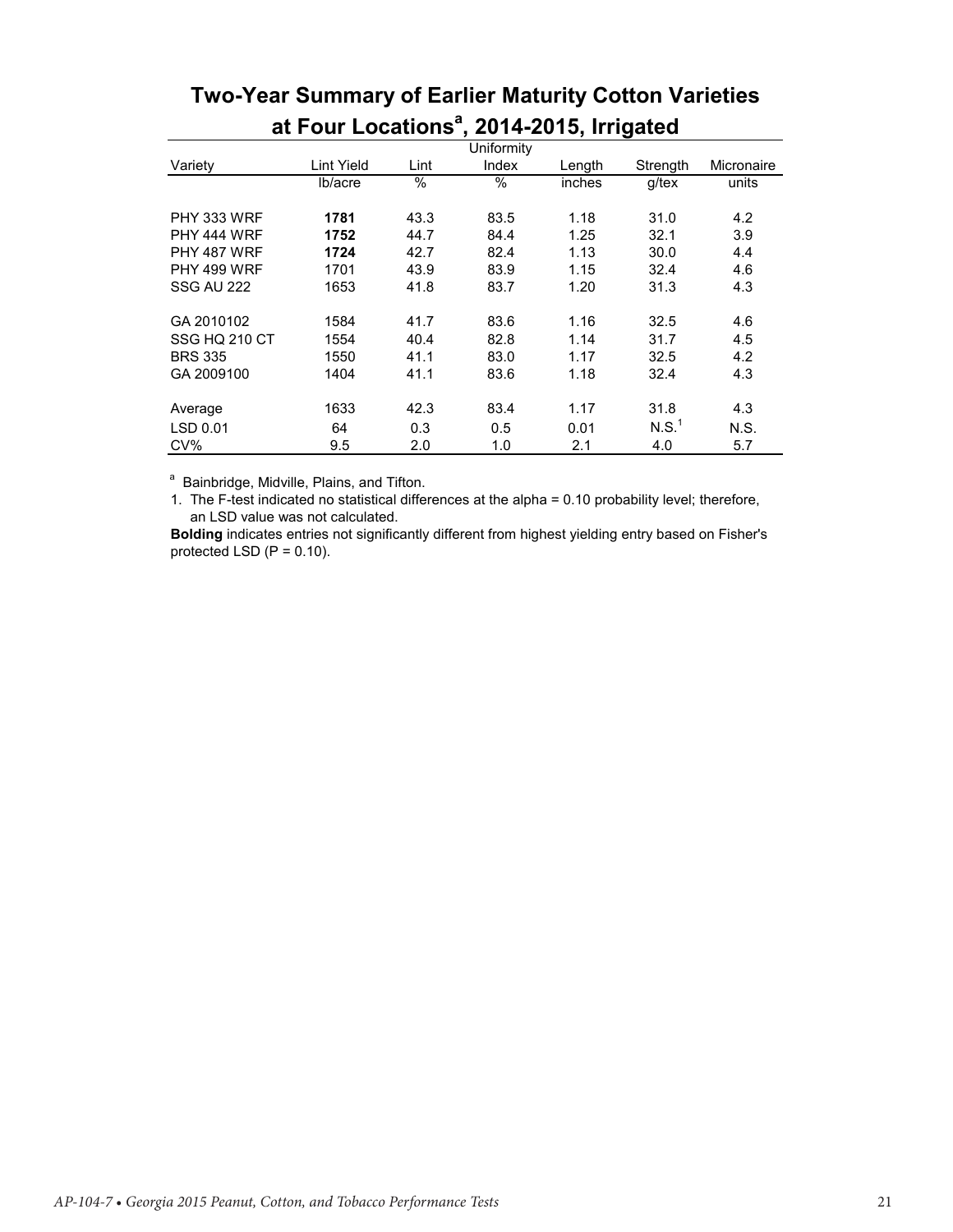|                     |            |       | Uniformity |         |           |             |
|---------------------|------------|-------|------------|---------|-----------|-------------|
| Variety             | Lint Yield | Lint* | Index*     | Length* | Strength* | Micronaire* |
|                     | lb/acre    | $\%$  | $\%$       | inches  | $g$ /tex  | units       |
|                     |            |       |            |         |           |             |
| PHY 333 WRF         | 2166       | 44.4  | 84.5       | 1.23    | 32.8      | 4.6         |
| DP 1558NR B2RF      | 1991       | 45.6  | 86.1       | 1.21    | 35.7      | 5.4         |
| <b>NG 5007 B2XF</b> | 1865       | 44.3  | 84.3       | 1.21    | 31.6      | 4.7         |
| GA 2009037          | 1857       | 40.5  | 84.2       | 1.21    | 34.0      | 4.8         |
| PHY 444 WRF         | 1849       | 45.2  | 86.5       | 1.30    | 34.6      | 4.3         |
|                     |            |       |            |         |           |             |
| <b>PHY 495 W3RF</b> | 1830       | 44.6  | 84.9       | 1.16    | 35.6      | 4.8         |
| CG 3885 B2XF        | 1826       | 44.9  | 84.7       | 1.17    | 33.2      | 5.0         |
| DP 1538 B2XF        | 1757       | 44.9  | 84.5       | 1.16    | 32.6      | 5.1         |
| <b>DG CT15622</b>   | 1748       | 44.1  | 86.2       | 1.23    | 32.8      | 4.9         |
| PHY 499 WRF         | 1735       | 44.3  | 86.4       | 1.17    | 35.4      | 5.0         |
|                     |            |       |            |         |           |             |
| <b>NG 3406 B2XF</b> | 1730       | 43.1  | 85.7       | 1.22    | 34.0      | 4.8         |
| DP 1553 B2XF        | 1728       | 43.4  | 85.9       | 1.23    | 33.5      | 4.8         |
| <b>NG 3405 B2XF</b> | 1693       | 42.7  | 83.8       | 1.17    | 30.9      | 4.8         |
| DP 1646 B2XF        | 1682       | 46.7  | 84.5       | 1.26    | 33.1      | 4.8         |
| GA 2009100          | 1681       | 43.2  | 84.9       | 1.21    | 35.0      | 4.6         |
|                     |            |       |            |         |           |             |
| ST 4946GLB2         | 1681       | 41.5  | 85.3       | 1.19    | 34.3      | 4.9         |
| <b>BX 1638GLT</b>   | 1656       | 41.1  | 83.2       | 1.21    | 33.5      | 4.5         |
| PHY 552 WRF         | 1654       | 44.9  | 85.5       | 1.19    | 34.4      | 4.8         |
| DP 1639 B2XF        | 1635       | 45.3  | 85.8       | 1.19    | 36.1      | 5.4         |
| ST 6448GLB2         | 1622       | 42.1  | 82.2       | 1.19    | 33.0      | 4.6         |
|                     |            |       |            |         |           |             |
| GA 2010019          | 1620       | 41.2  | 84.6       | 1.19    | 34.1      | 4.5         |
| GA 2010076          | 1610       | 39.2  | 84.8       | 1.21    | 36.5      | 4.9         |
| DP 1252 B2RF        | 1607       | 46.7  | 85.2       | 1.18    | 31.6      | 5.2         |
| CG 3787 B2RF        | 1542       | 42.1  | 84.0       | 1.19    | 33.2      | 5.0         |
| DP 1555 B2RF        | 1509       | 46.0  | 83.8       | 1.19    | 33.6      | 4.8         |
|                     |            |       |            |         |           |             |
| <b>ST 4747GLB2</b>  | 1508       | 41.4  | 84.3       | 1.22    | 33.1      | 4.8         |
| GA 230              | 1485       | 40.7  | 84.7       | 1.25    | 33.1      | 4.6         |
| <b>BRS 293</b>      | 1460       | 40.3  | 84.2       | 1.16    | 35.7      | 5.2         |
| <b>ST 5115GLT</b>   | 1459       | 41.2  | 83.3       | 1.16    | 33.3      | 4.5         |
| ST 6182GLT          | 1448       | 45.1  | 83.4       | 1.17    | 32.6      | 4.6         |
|                     |            |       |            |         |           |             |
| DP 1454NR B2RF      | 1287       | 45.5  | 83.6       | 1.14    | 32.8      | 5.1         |
| <b>BRS 286</b>      | 1234       | 39    | 83.2       | 1.14    | 34.3      | 4.7         |
|                     |            |       |            |         |           |             |
| Average             | 1661       | 43.3  | 84.6       | 1.20    | 33.7      | 4.8         |
| LSD 0.01            | 258        | 1.0   | 1.5        | 0.05    | 2.5       | 0.4         |
| CV%                 | 13.2       | 1.9   | 1.0        | 2.20    | 4.4       | 4.4         |

## **Bainbridge, Georgia: Later Maturity Cotton Variety Performance, 2015, Irrigated**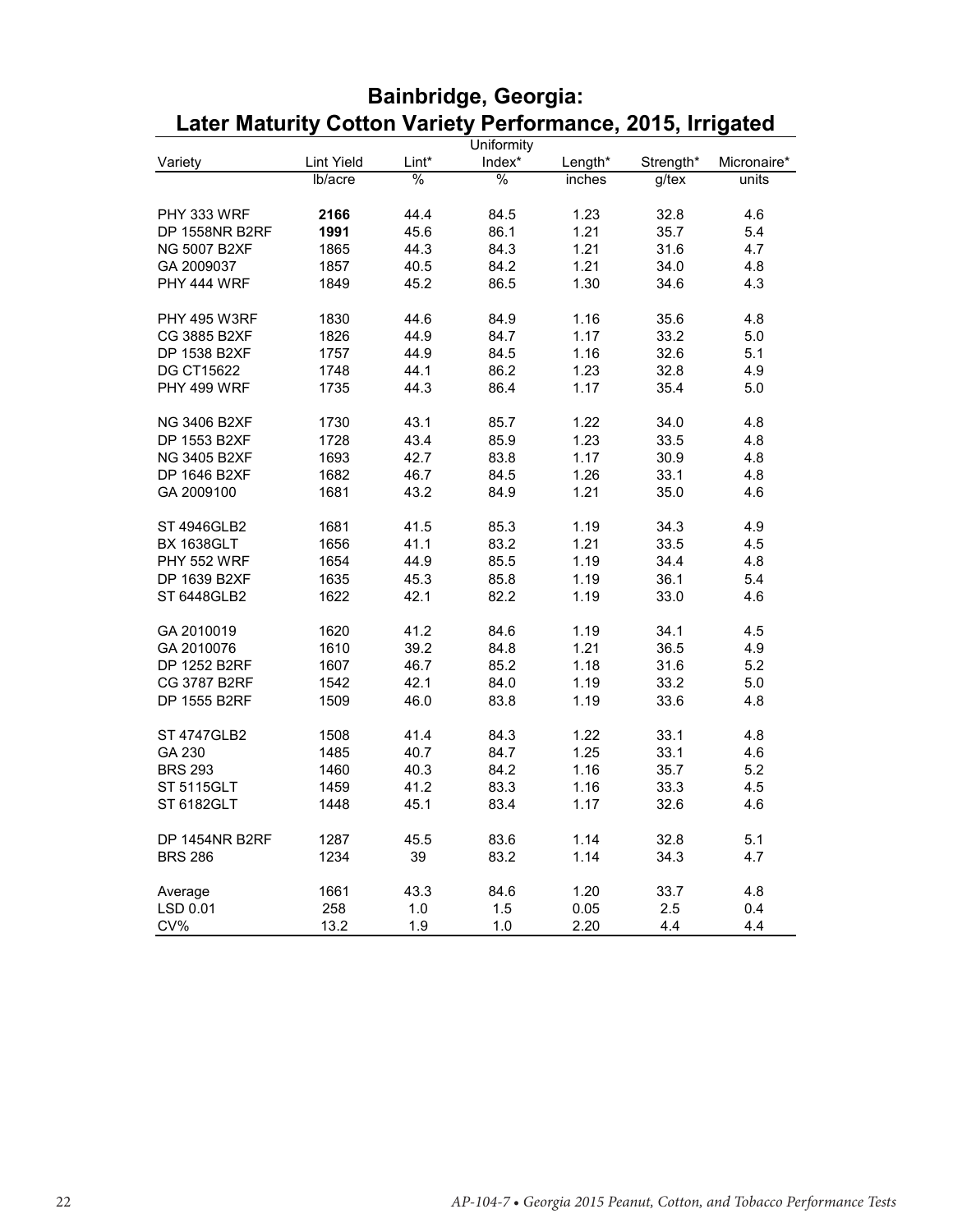## **Bainbridge, Georgia: Later Maturity Cotton Variety Performance, 2015, Irrigated (Continued)**

| <b>Bolding indicates entries not significantly different from highest yielding entry based on Fisher's</b> |      |                                                                           |                                                                                                  |       |      |                                                                                                                                                                                                                                                                                                                                                                                                                                                                                           |  |  |
|------------------------------------------------------------------------------------------------------------|------|---------------------------------------------------------------------------|--------------------------------------------------------------------------------------------------|-------|------|-------------------------------------------------------------------------------------------------------------------------------------------------------------------------------------------------------------------------------------------------------------------------------------------------------------------------------------------------------------------------------------------------------------------------------------------------------------------------------------------|--|--|
| protected LSD $(P = 0.10)$ .                                                                               |      |                                                                           |                                                                                                  |       |      |                                                                                                                                                                                                                                                                                                                                                                                                                                                                                           |  |  |
| May 13, 2015.                                                                                              |      |                                                                           |                                                                                                  |       |      |                                                                                                                                                                                                                                                                                                                                                                                                                                                                                           |  |  |
|                                                                                                            |      |                                                                           |                                                                                                  |       |      |                                                                                                                                                                                                                                                                                                                                                                                                                                                                                           |  |  |
| Seeding Rate: 4 seeds/foot in 36" rows.                                                                    |      |                                                                           |                                                                                                  |       |      |                                                                                                                                                                                                                                                                                                                                                                                                                                                                                           |  |  |
|                                                                                                            |      |                                                                           |                                                                                                  |       |      |                                                                                                                                                                                                                                                                                                                                                                                                                                                                                           |  |  |
|                                                                                                            |      |                                                                           |                                                                                                  |       |      |                                                                                                                                                                                                                                                                                                                                                                                                                                                                                           |  |  |
|                                                                                                            |      |                                                                           |                                                                                                  |       |      |                                                                                                                                                                                                                                                                                                                                                                                                                                                                                           |  |  |
| Peanuts.                                                                                                   |      |                                                                           |                                                                                                  |       |      |                                                                                                                                                                                                                                                                                                                                                                                                                                                                                           |  |  |
|                                                                                                            |      |                                                                           |                                                                                                  |       |      |                                                                                                                                                                                                                                                                                                                                                                                                                                                                                           |  |  |
|                                                                                                            |      |                                                                           |                                                                                                  |       |      |                                                                                                                                                                                                                                                                                                                                                                                                                                                                                           |  |  |
|                                                                                                            |      |                                                                           |                                                                                                  |       |      |                                                                                                                                                                                                                                                                                                                                                                                                                                                                                           |  |  |
| Mav                                                                                                        | June | July                                                                      | Aug.                                                                                             | Sept. | Oct. |                                                                                                                                                                                                                                                                                                                                                                                                                                                                                           |  |  |
| 1.50                                                                                                       | 3.00 | 3.00                                                                      | 3.00                                                                                             | 0.75  | 0    |                                                                                                                                                                                                                                                                                                                                                                                                                                                                                           |  |  |
| 3.55                                                                                                       | 3.60 | 7.15                                                                      | 2.35                                                                                             | 4.40  | 0.35 |                                                                                                                                                                                                                                                                                                                                                                                                                                                                                           |  |  |
|                                                                                                            |      | Harvested: October 15, 2015.<br>Tifton sandy loam.<br>for insect control. | classing office in Macon, Georgia, for quality testing.<br>$P = High, K = Medium, and pH = 6.3.$ |       |      | * A random quality sample was taken on the picker during harvest and ginned in a small gin in the gin<br>house on the UGA Tifton Campus to determine lint fraction. A lint sample was sent to the USDA<br>27 lb N, 53 lb $P_2O_5$ , and 194 lb K <sub>2</sub> O/acre. Sidedress: 126 lb N and 23 lb K <sub>2</sub> O/acre.<br>Disked and subsoiled; Valor, Round-up, Prowl, MSMA, Cotoran, Select, and<br>Suprend used for weed control; Acephate, Prevathon, Admire Pro, and Bidrin used |  |  |

Trials conducted by D. Dunn, R. Brooke, B. McCranie, G. South.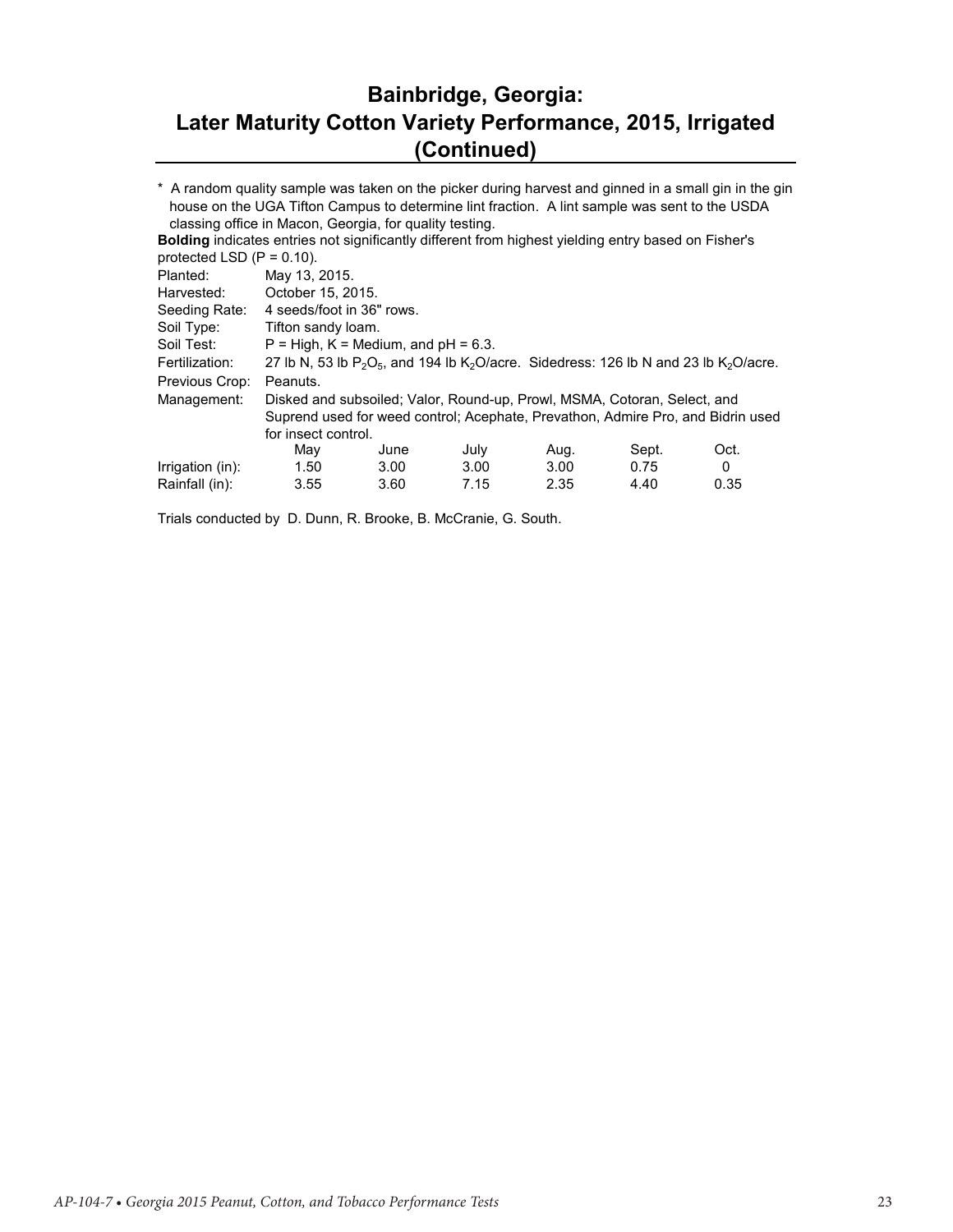|                     |            |       | Uniformity |         |           |                   |
|---------------------|------------|-------|------------|---------|-----------|-------------------|
| Variety             | Lint Yield | Lint* | Index*     | Length* | Strength* | Micronaire*       |
|                     | lb/acre    | $\%$  | $\%$       | inches  | $g$ /tex  | units             |
|                     |            |       |            |         |           |                   |
| DP 1646 B2XF        | 2139       | 46.4  | 85.2       | 1.28    | 28.8      | 4.3               |
| ST 4946GLB2         | 2083       | 43.2  | 84.3       | 1.18    | 31.8      | 4.7               |
| <b>PHY 552 WRF</b>  | 2005       | 44.1  | 85.1       | 1.19    | 34.1      | 3.9               |
| DP 1558NR B2RF      | 1874       | 44.6  | 83.6       | 1.20    | 30.4      | 4.4               |
| CG 3787 B2RF        | 1861       | 44.0  | 83.8       | 1.17    | 29.9      | 4.4               |
|                     |            |       |            |         |           |                   |
| <b>ST 5115GLT</b>   | 1853       | 42.5  | 82.7       | 1.15    | 31.2      | 4.2               |
| DP 1553 B2XF        | 1853       | 45.4  | 82.9       | 1.19    | 29.1      | 4.3               |
| <b>ST 4747GLB2</b>  | 1828       | 40.6  | 83.5       | 1.23    | 30.5      | 4.3               |
| <b>PHY 495 W3RF</b> | 1828       | 45.4  | 84.0       | 1.13    | 32.4      | 4.5               |
| PHY 499 WRF         | 1809       | 44.5  | 83.5       | 1.18    | 32.1      | 4.2               |
|                     |            |       |            |         |           |                   |
| GA 2010019          | 1775       | 42.2  | 83.4       | 1.19    | 32.6      | 4.2               |
| DP 1538 B2XF        | 1773       | 45.7  | 82.9       | 1.13    | 29.6      | 4.4               |
| ST 6448GLB2         | 1757       | 42.6  | 82.8       | 1.20    | 30.6      | 4.3               |
| CG 3885 B2XF        | 1745       | 43.6  | 83.0       | 1.17    | 29.3      | 4.0               |
| DP 1555 B2RF        | 1734       | 45.1  | 84.2       | 1.25    | 31.5      | 4.1               |
|                     |            |       |            |         |           |                   |
| ST 6182GLT          | 1716       | 47.0  | 83.6       | 1.19    | 30.1      | 4.1               |
| GA 2010076          | 1690       | 41.1  | 84.2       | 1.20    | 33.7      | 4.6               |
| PHY 333 WRF         | 1683       | 44.3  | 84.3       | 1.22    | 31.5      | 4.2               |
| DP 1252 B2RF        | 1667       | 44.7  | 83.7       | 1.17    | 30.9      | 4.3               |
| DP 1639 B2XF        | 1633       | 46.5  | 84.4       | 1.16    | 30.7      | 4.2               |
|                     |            |       |            |         |           |                   |
| PHY 444 WRF         | 1619       | 45.1  | 85.2       | 1.29    | 30.2      | 3.8               |
| <b>BX 1638GLT</b>   | 1607       | 43.9  | 83.8       | 1.21    | 31.4      | 4.3               |
| <b>NG 3405 B2XF</b> | 1589       | 43.5  | 82.6       | 1.15    | 28.7      | 4.2               |
| GA 2009037          | 1577       | 43.1  | 81.8       | 1.19    | 30.3      | 4.3               |
| <b>NG 5007 B2XF</b> | 1574       | 43.1  | 83.0       | 1.19    | 29.9      | 4.4               |
|                     |            |       |            |         |           |                   |
| DP 1454NR B2RF      | 1564       | 43.4  | 83.3       | 1.17    | 31.3      | 4.1               |
| <b>BRS 286</b>      | 1528       | 40.6  | 83.8       | 1.16    | 31.2      | 4.2               |
| NG 3406 B2XF        | 1518       | 43.1  | 83.6       | 1.16    | 29.6      | 4.3               |
| <b>BRS 293</b>      | 1459       | 39.6  | 83.6       | 1.19    | 34.5      | 4.4               |
| GA 2009100          | 1449       | 39.4  | 84.6       | 1.25    | 32.6      | 3.7               |
|                     |            |       |            |         |           |                   |
| <b>DG CT15622</b>   | 1416       | 41.6  | 84.2       | 1.23    | 30.9      | 4.1               |
| GA 230              | 1376       | 39.5  | 83.3       | 1.25    | 30.7      | 4.0               |
|                     |            |       |            |         |           |                   |
| Average             | 1706       | 43.4  | 83.7       | 1.19    | 31.0      | 4.2               |
| LSD 0.01            | 180        | 1.2   | 1.2        | 0.05    | 2.0       | N.S. <sup>1</sup> |
| CV%                 | 9.0        | 2.4   | 0.9        | 2.50    | 3.9       | 7.9               |

## **Midville, Georgia: Later Maturity Cotton Variety Performance, 2015, Irrigated**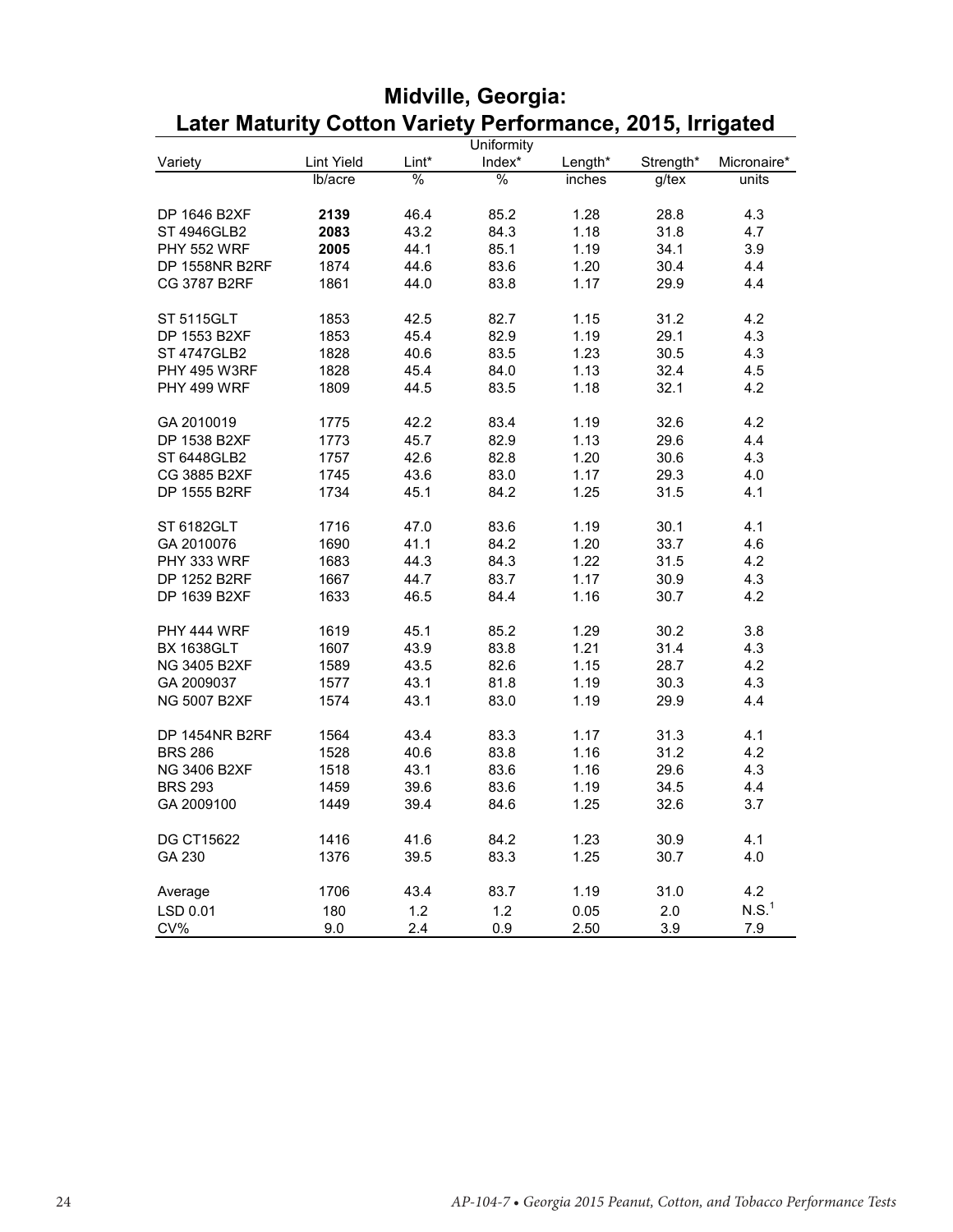## **Midville, Georgia: Later Maturity Cotton Variety Performance, 2015, Irrigated (Continued)**

\* A random quality sample was taken on the picker during harvest and ginned in a small gin in the gin house on the UGA Tifton Campus to determine lint fraction. A lint sample was sent to the USDA classing office in Macon, Georgia, for quality testing.

1. The F-test indicated no statistical differences at the alpha = 0.10 probability level; therefore, an LSD value was not calculated.

**Bolding** indicates entries not significantly different from highest yielding entry based on Fisher's protected LSD  $(P = 0.10)$ .

| Planted:         | May 11, 2015.                                                              |                                              |      |                                                                               |       |                                                                                   |  |  |  |  |
|------------------|----------------------------------------------------------------------------|----------------------------------------------|------|-------------------------------------------------------------------------------|-------|-----------------------------------------------------------------------------------|--|--|--|--|
| Harvested:       | October 14, 2015.                                                          |                                              |      |                                                                               |       |                                                                                   |  |  |  |  |
| Seeding Rate:    | 4 seeds/foot in 36" rows.                                                  |                                              |      |                                                                               |       |                                                                                   |  |  |  |  |
| Soil Type:       |                                                                            | Tifton loamy sand.                           |      |                                                                               |       |                                                                                   |  |  |  |  |
| Soil Test:       |                                                                            | $P =$ Medium, $K =$ Medium, and $pH = 6.0$ . |      |                                                                               |       |                                                                                   |  |  |  |  |
| Fertilization:   | 30 lb N, 90 lb $P_2O_5$ , and 70 lb $K_2O$ /acre. Sidedress: 65 lb N/acre. |                                              |      |                                                                               |       |                                                                                   |  |  |  |  |
| Previous Crop:   | Soybeans.                                                                  |                                              |      |                                                                               |       |                                                                                   |  |  |  |  |
| Management:      |                                                                            |                                              |      |                                                                               |       | Disked, subsoiled/bedded, and field cultivated; Pendimethalin, Reflex, Gramoxone, |  |  |  |  |
|                  |                                                                            |                                              |      | Acephate, Staple, MSMA, Diuron, Mepiquat, and Warrant used for weed control;  |       |                                                                                   |  |  |  |  |
|                  |                                                                            |                                              |      | Prevathon, Bidrin, and Bifenthrin used for insect control; Telone II used for |       |                                                                                   |  |  |  |  |
|                  |                                                                            |                                              |      | nematode control: Dropp. Def. and Ethephon used for PGR.                      |       |                                                                                   |  |  |  |  |
|                  | May                                                                        | June                                         | July | Aug.                                                                          | Sept. | Oct.                                                                              |  |  |  |  |
| Irrigation (in): | 0.35                                                                       | 1.25                                         | 4.60 | 1.75                                                                          | 0.00  | 0.00                                                                              |  |  |  |  |
| Rainfall (in):   | 1.49                                                                       | 3.31                                         | 3.04 | 3.90                                                                          | 2.93  | 2.11                                                                              |  |  |  |  |

Trials conducted by D. Dunn, R. Brooke, B. McCranie, and G. South.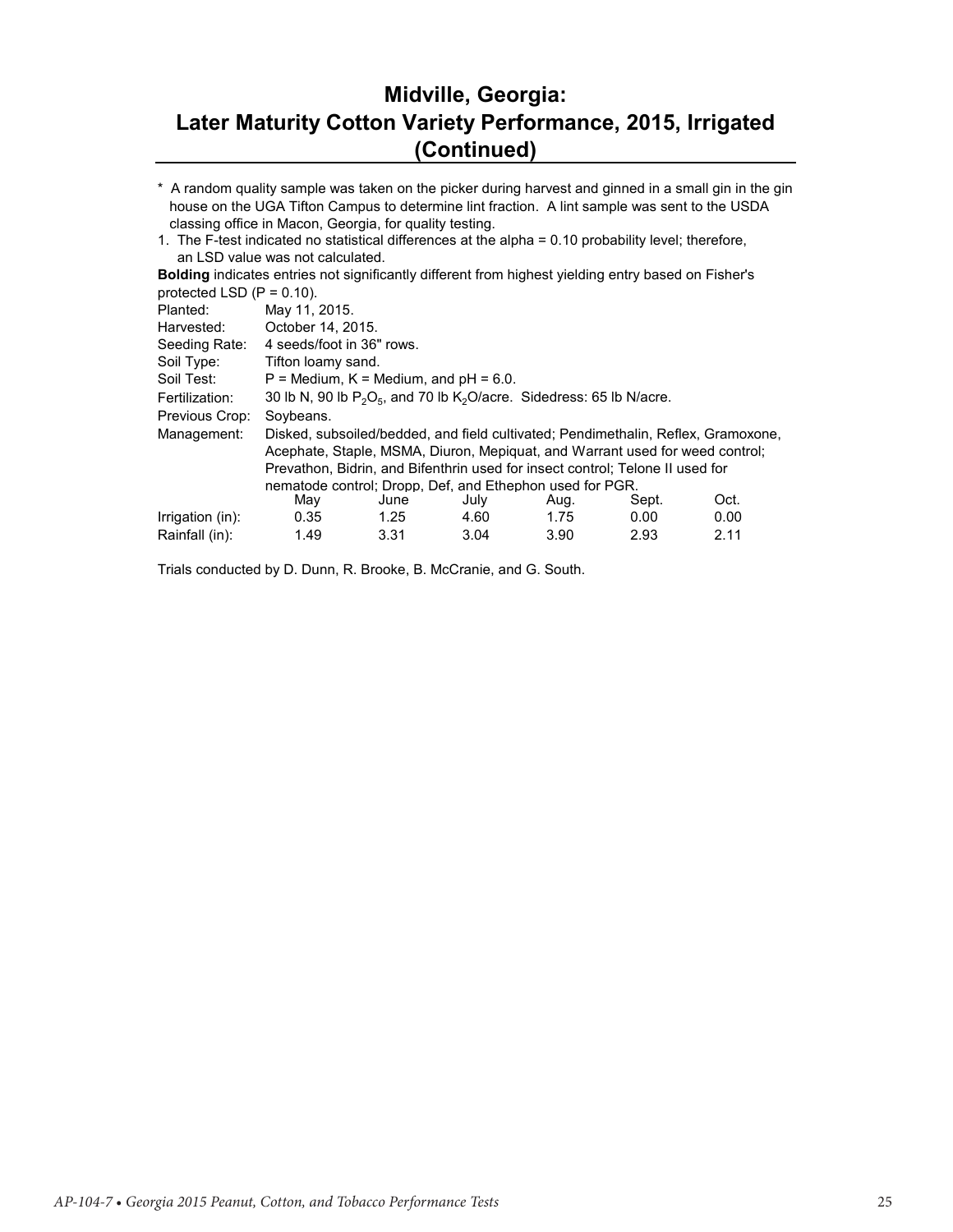|                       |            |               | Uniformity        |         |           |             |
|-----------------------|------------|---------------|-------------------|---------|-----------|-------------|
| Variety               | Lint Yield | Lint*         | Index*            | Length* | Strength* | Micronaire* |
|                       | lb/acre    | $\frac{0}{0}$ | $\frac{0}{0}$     | inches  | g/tex     | units       |
|                       |            |               |                   |         |           |             |
| CG 3885 B2XF          | 1697       | 46.2          | 83.3              | 1.16    | 27.8      | 4.7         |
| GA 2010019            | 1650       | 43.4          | 82.9              | 1.18    | 29.6      | 4.5         |
| DP 1252 B2RF          | 1627       | 46.6          | 83.0              | 1.12    | 27.4      | 4.5         |
| DP 1538 B2XF          | 1608       | 46.2          | 82.9              | 1.10    | 26.0      | 4.8         |
| <b>ST 5115GLT</b>     | 1518       | 41.8          | 82.6              | 1.13    | 29.7      | 4.3         |
|                       |            |               |                   |         |           |             |
| <b>NG 5007 B2XF</b>   | 1516       | 46.6          | 82.5              | 1.15    | 27.3      | 4.4         |
| DP 1639 B2XF          | 1501       | 47.5          | 83.3              | 1.11    | 28.4      | 4.9         |
| ST 6182GLT            | 1488       | 48.5          | 84.2              | 1.17    | 28.3      | 4.4         |
| CG 3787 B2RF          | 1469       | 46.9          | 83.8              | 1.15    | 28.4      | 4.7         |
| DP 1555 B2RF          | 1452       | 46.0          | 82.7              | 1.16    | 29.7      | 4.4         |
|                       |            |               |                   |         |           |             |
| <b>NG 3406 B2XF</b>   | 1451       | 45.0          | 82.4              | 1.14    | 27.8      | 4.8         |
| <b>DP 1558NR B2RF</b> | 1430       | 44.3          | 83.5              | 1.17    | 31.0      | 4.8         |
| DP 1646 B2XF          | 1419       | 47.8          | 83.2              | 1.23    | 27.7      | 4.7         |
| <b>DG CT15622</b>     | 1417       | 45.7          | 83.7              | 1.19    | 29.1      | 4.5         |
| <b>BX 1638GLT</b>     | 1385       | 45.5          | 83.3              | 1.17    | 31.0      | 4.5         |
|                       |            |               |                   |         |           |             |
| DP 1553 B2XF          | 1378       | 45.1          | 83.4              | 1.20    | 28.4      | 4.4         |
| ST 6448GLB2           | 1372       | 42.1          | 82.6              | 1.19    | 30.7      | 4.5         |
| <b>PHY 552 WRF</b>    | 1370       | 45.5          | 84.0              | 1.17    | 30.7      | 4.5         |
| NG 3405 B2XF          | 1363       | 44.6          | 81.1              | 1.10    | 26.4      | 4.8         |
| <b>ST 4747GLB2</b>    | 1308       | 42.8          | 83.0              | 1.19    | 29.8      | 4.5         |
|                       |            |               |                   |         |           |             |
| GA 2010076            | 1296       | 43.0          | 83.9              | 1.19    | 32.6      | 5.0         |
| PHY 333 WRF           | 1280       | 44.5          | 82.5              | 1.14    | 30.4      | 4.5         |
| PHY 499 WRF           | 1270       | 44.9          | 83.4              | 1.14    | 30.0      | 4.7         |
| ST 4946GLB2           | 1270       | 42.9          | 83.1              | 1.13    | 31.2      | 4.6         |
| <b>BRS 286</b>        | 1233       | 41.7          | 82.1              | 1.11    | 30.8      | 4.6         |
|                       |            |               |                   |         |           |             |
| GA 2009037            | 1227       | 44.0          | 83.1              | 1.17    | 29.6      | 4.8         |
| DP 1454NR B2RF        | 1226       | 44.9          | 82.8              | 1.13    | 29.1      | 4.5         |
| <b>PHY 495 W3RF</b>   | 1217       | 45.5          | 83.4              | 1.11    | 30.7      | 4.4         |
| GA 230                | 1209       | 44.2          | 83.1              | 1.22    | 30.5      | 4.5         |
| PHY 444 WRF           | 1188       | 44.3          | 83.8              | 1.23    | 30.8      |             |
|                       |            |               |                   |         |           | 3.8         |
| GA 2009100            | 1184       | 41.8          | 83.1              | 1.17    | 31.3      | 4.2         |
| <b>BRS 293</b>        | 1090       | 41.9          | 82.6              | 1.13    | 29.7      | 4.9         |
|                       |            |               |                   |         |           |             |
| Average               | 1378       | 44.7          | 83.1              | 1.16    | 29.4      | 4.5         |
|                       |            |               | N.S. <sup>1</sup> |         |           |             |
| LSD 0.01              | 170        | 1.0           |                   | 1.94    | 1.9       | 1.9         |
| CV%                   | 10.5       | 1.8           | 0.8               | 1.93    | 2.7       | 5.0         |

## **Plains, Georgia: Later Maturity Cotton Variety Performance, 2015, Irrigated**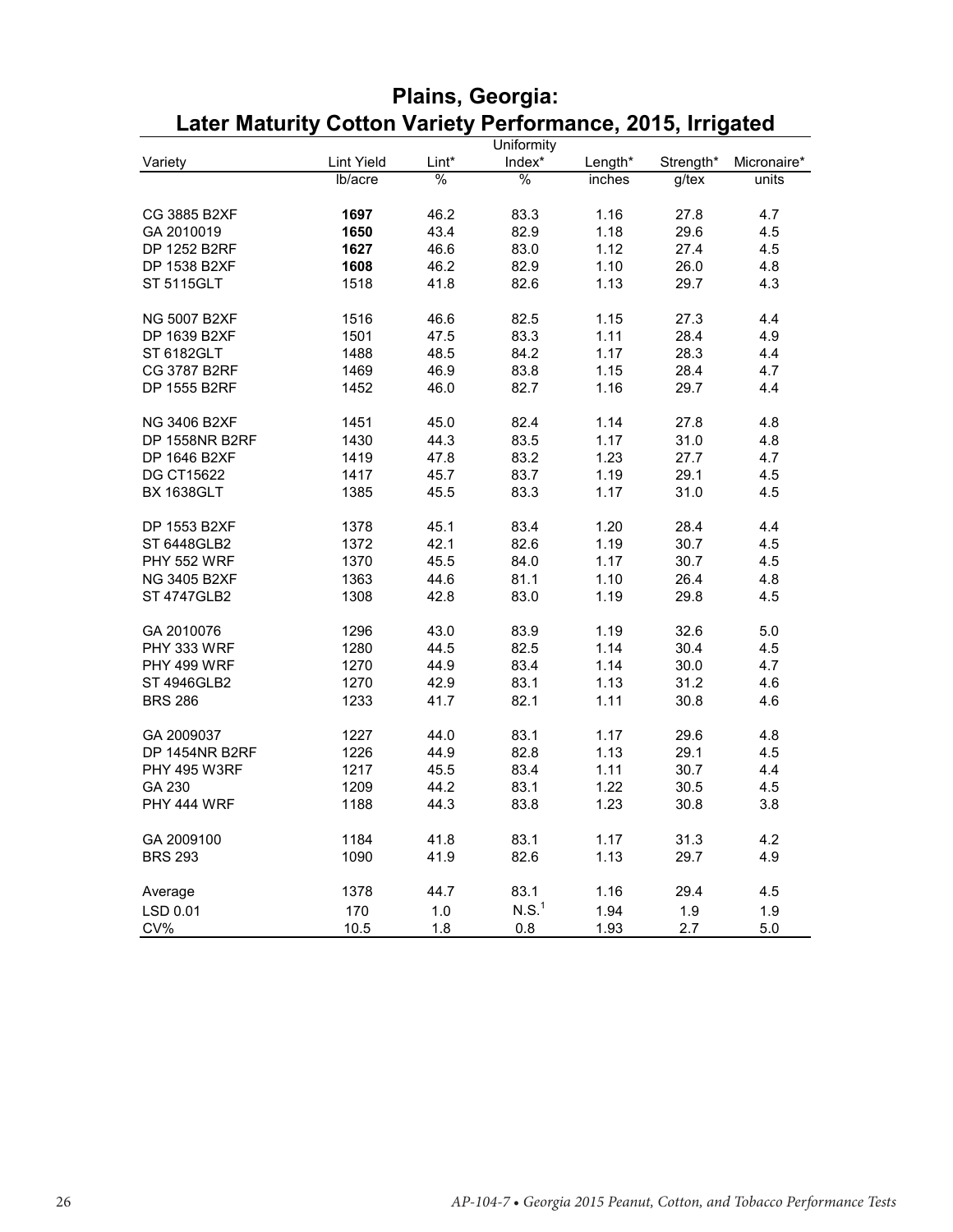#### **Plains, Georgia: Later Maturity Cotton Variety Performance, 2015, Irrigated (Continued)**

\* A random quality sample was taken on the picker during harvest and ginned in a small gin in the gin house on the UGA Tifton Campus to determine lint fraction. A lint sample was sent to the USDA classing office in Macon, Georgia, for quality testing.

1. The F-test indicated no statistical differences at the alpha = 0.10 probability level; therefore, an LSD value was not calculated.

**Bolding** indicates entries not significantly different from highest yielding entry based on Fisher's protected LSD  $(P = 0.10)$ .

| May  | June | July                      | Aug.                                                                      | Sept.                                                                                  | Oct. | Nov. 1-16                                                                                                                                                                                                                                                        |
|------|------|---------------------------|---------------------------------------------------------------------------|----------------------------------------------------------------------------------------|------|------------------------------------------------------------------------------------------------------------------------------------------------------------------------------------------------------------------------------------------------------------------|
| 1.85 | 1.85 | 5.26                      | 7.33                                                                      | 6.67                                                                                   | 1.37 | 4.55                                                                                                                                                                                                                                                             |
|      |      | May 7, 2015.<br>Soybeans. | November 16, 2015.<br>4 seeds/foot in 36" rows.<br>Greenville sandy loam. | $P = High, K = Very High, and pH = 6.2.$<br>Mepiquat used for PGR; irrigated 5 inches. |      | 0 lb N, 80 lb $P_2O_5$ , and 0 lb $K_2O$ /acre. Sidedress: 85 lb N and 1.25 lb Boron/acre.<br>Disked twice, subsoiled/bedded, and rototilled; Prowl, Reflex, MSMA, Diuron, and<br>Staple used for weed control; Bidren, Bifen, and Belt used for insect control; |

Trials conducted by D. Dunn, D. Pearce, W. Jones, R. Brooke, B. McCranie, and G. South.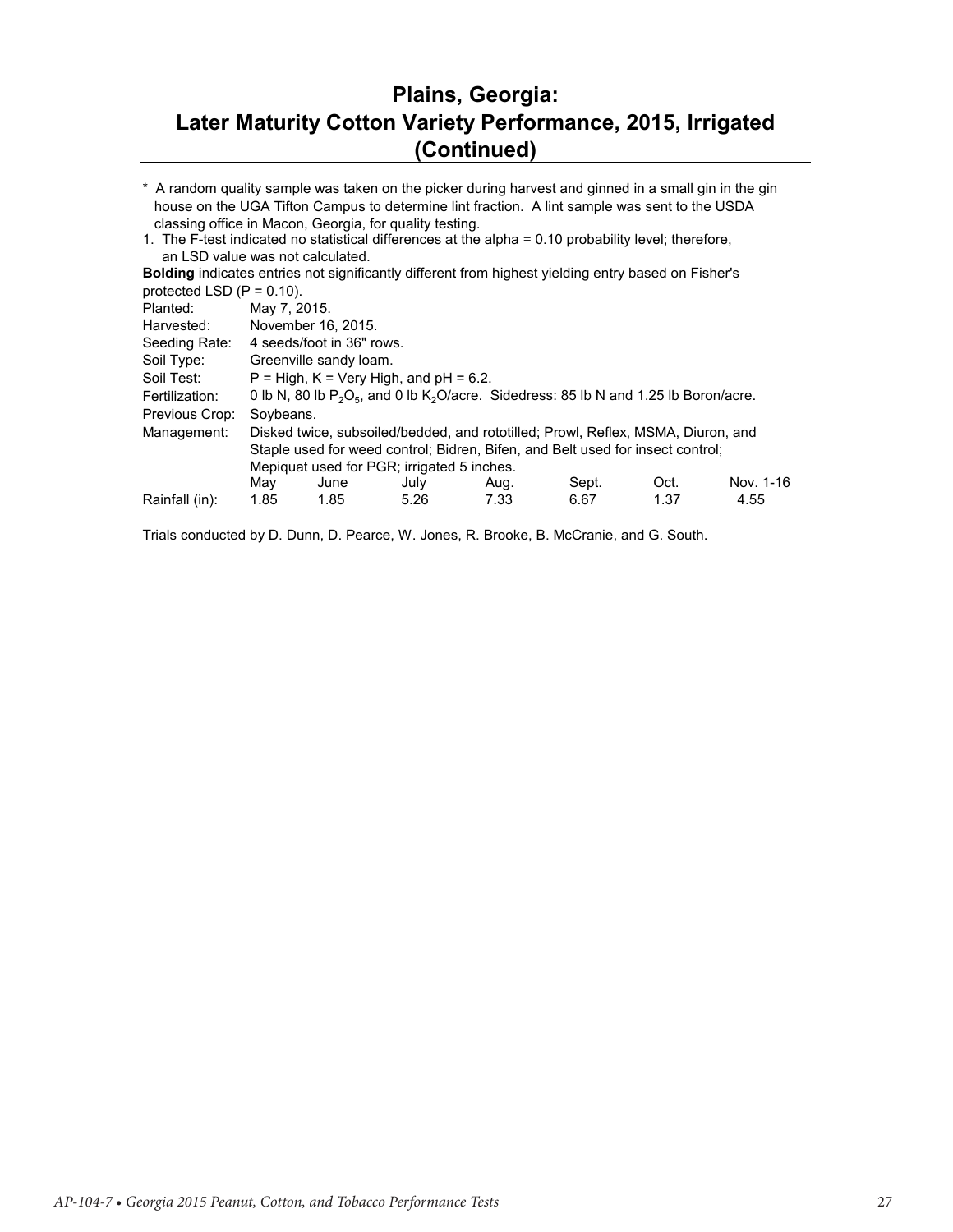|                     |            |       | Uniformity        |         |           |             |
|---------------------|------------|-------|-------------------|---------|-----------|-------------|
| Variety             | Lint Yield | Lint* | Index*            | Length* | Strength* | Micronaire* |
|                     | lb/acre    | %     | $\frac{0}{6}$     | inches  | g/tex     | units       |
|                     |            |       |                   |         |           |             |
| DP 1646 B2XF        | 1664       | 44.9  | 85.0              | 1.25    | 30.9      | 4.2         |
| DP 1558NR B2RF      | 1658       | 43.9  | 84.0              | 1.17    | 33.5      | 4.8         |
| PHY 444 WRF         | 1638       | 44.5  | 83.8              | 1.25    | 31.9      | 3.9         |
| <b>CG 3787 B2RF</b> | 1597       | 43.0  | 83.5              | 1.15    | 29.6      | 4.8         |
| <b>PHY 495 W3RF</b> | 1557       | 42.7  | 83.8              | 1.12    | 31.3      | 4.6         |
|                     |            |       |                   |         |           |             |
| DP 1555 B2RF        | 1555       | 43.2  | 83.5              | 1.17    | 31.7      | 4.5         |
| GA 2009037          | 1545       | 40.8  | 82.7              | 1.16    | 30.8      | 4.6         |
| ST 6182GLT          | 1533       | 45.5  | 83.7              | 1.14    | 29.9      | 4.5         |
| ST 5115GLT          | 1532       | 40.6  | 83.0              | 1.17    | 30.8      | 4.3         |
| PHY 333 WRF         | 1517       | 43.2  | 83.6              | 1.17    | 30.9      | 4.4         |
|                     |            |       |                   |         |           |             |
| <b>PHY 552 WRF</b>  | 1482       | 44.0  | 83.8              | 1.15    | 32.8      | 4.4         |
| <b>ST 4946GLB2</b>  | 1482       | 41.4  | 83.4              | 1.13    | 30.8      | 4.7         |
| GA 2010076          | 1444       | 39.4  | 83.0              | 1.17    | 33.6      | 4.8         |
| <b>NG 3406 B2XF</b> | 1438       | 42.2  | 83.6              | 1.12    | 29.6      | 4.6         |
| PHY 499 WRF         | 1429       | 42.5  | 83.6              | 1.13    | 31.8      | 4.8         |
|                     |            |       |                   |         |           |             |
| DP 1252 B2RF        | 1412       | 44.1  | 83.6              | 1.15    | 29.8      | 4.7         |
| <b>BRS 286</b>      | 1401       | 39.4  | 82.8              | 1.15    | 33.1      | 4.5         |
| ST 6448GLB2         | 1400       | 40.8  | 82.8              | 1.21    | 30.7      | 4.5         |
| <b>BX 1638GLT</b>   | 1396       | 42.3  | 83.3              | 1.19    | 32.6      | 4.5         |
| DP 1538 B2XF        | 1381       | 43.2  | 83.4              | 1.09    | 28.9      | 4.7         |
|                     |            |       |                   |         |           |             |
| CG 3885 B2XF        | 1371       | 42.9  | 84.1              | 1.13    | 29.7      | 4.7         |
| <b>NG 3405 B2XF</b> | 1325       | 42.5  | 83.3              | 1.12    | 28.3      | 4.2         |
| DP 1639 B2XF        | 1324       | 44.0  | 85.3              | 1.15    | 31.7      | 4.7         |
| <b>ST 4747GLB2</b>  | 1321       | 43.1  | 83.5              | 1.19    | 30.6      | 4.5         |
| DP 1553 B2XF        | 1280       | 43.2  | 83.6              | 1.16    | 29.7      | 4.4         |
|                     |            |       |                   |         |           |             |
| GA 230              | 1225       | 39.4  | 82.7              | 1.19    | 34.1      | 4.5         |
| GA 2010019          | 1174       | 41.7  | 83.4              | 1.16    | 30.7      | 4.6         |
| <b>BRS 293</b>      | 1173       | 40.0  | 84.4              | 1.14    | 33.6      | 5.3         |
| DP 1454NR B2RF      | 1138       | 42.8  | 83.1              | 1.10    | 29.6      | 4.7         |
| <b>DG CT15622</b>   | 1122       | 40.9  | 84.0              | 1.16    | 30.4      | 4.5         |
|                     |            |       |                   |         |           |             |
| GA 2009100          | 1110       | 40.3  | 83.9              | 1.17    | 31.9      | 4.2         |
| <b>NG 5007 B2XF</b> | 1086       | 42.6  | 83.0              | 1.15    | 29.8      | 4.5         |
|                     |            |       |                   |         |           |             |
| Average             | 1397       | 42.3  | 83.6              | 1.16    | 31.1      | 4.5         |
| LSD 0.01            | 196        | 1.0   | N.S. <sup>1</sup> | 0.03    | 1.8       | 0.2         |
| CV%                 | 11.9       | 2.1   | 0.8               | 1.71    | 3.4       | 3.1         |

# **Tifton, Georgia: Later Maturity Cotton Variety Performance, 2015, Irrigated**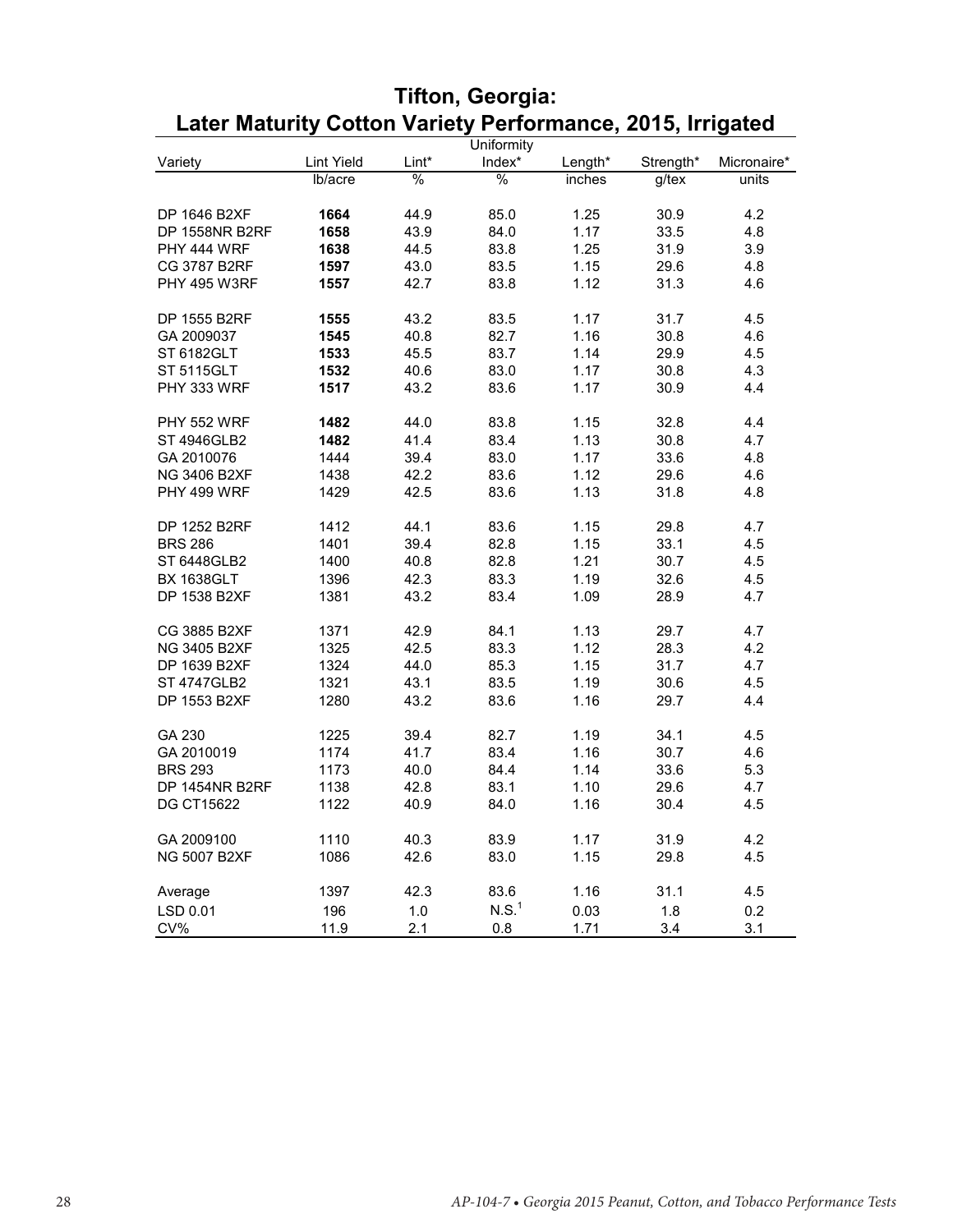#### **Tifton, Georgia: Later Maturity Cotton Variety Performance, 2015, Irrigated (Continued)**

\* A random quality sample was taken on the picker during harvest and ginned in a small gin in the gin house on the UGA Tifton Campus to determine lint fraction. A lint sample was sent to the USDA classing office in Macon, Georgia, for quality testing.

1. The F-test indicated no statistical differences at the alpha = 0.10 probability level; therefore, an LSD value was not calculated.

**Bolding** indicates entries not significantly different from highest yielding entry based on Fisher's protected LSD  $(P = 0.10)$ .

| Planted:         | May 6, 2015.                                                                     |      |                   |      |                                                                                               |      |  |
|------------------|----------------------------------------------------------------------------------|------|-------------------|------|-----------------------------------------------------------------------------------------------|------|--|
| Harvested:       | October 8, 2015.                                                                 |      |                   |      |                                                                                               |      |  |
| Seeding Rate:    | 4 seeds/foot in 36" rows.                                                        |      |                   |      |                                                                                               |      |  |
| Soil Type:       | Tifton sandy loam.                                                               |      |                   |      |                                                                                               |      |  |
| Soil Test:       | $P = High, K = Medium, and pH = 6.5.$                                            |      |                   |      |                                                                                               |      |  |
| Fertilization:   |                                                                                  |      |                   |      | 18 lb N, 54 lb $P_2O_5$ , and 108 lb $K_2O$ /acre. Sidedress: 75 lb N and 30 lb $K_2O$ /acre. |      |  |
| Previous Crop:   | Peanuts.                                                                         |      |                   |      |                                                                                               |      |  |
| Management:      | Disked and subsoiled/bedded; Reflex, Cotoran, Prowl, Envoke, and Select used for |      |                   |      |                                                                                               |      |  |
|                  | weed control; Orthene, Bidrin, and Blackhawk used for insect control.            |      |                   |      |                                                                                               |      |  |
|                  | May                                                                              | June | July              | Aug. | Sept.                                                                                         | Oct. |  |
| Irrigation (in): | 3.00                                                                             | 0    | 1.00 <sub>1</sub> | 0    | 0                                                                                             | 0    |  |
| Rainfall (in):   | 0.35                                                                             | 5.48 | 6.31              | 6.91 | 2.28                                                                                          | 2.10 |  |
|                  |                                                                                  |      |                   |      |                                                                                               |      |  |

Trials conducted by S. Willis, D. Dunn, R. Brooke, B. McCranie, and G. South.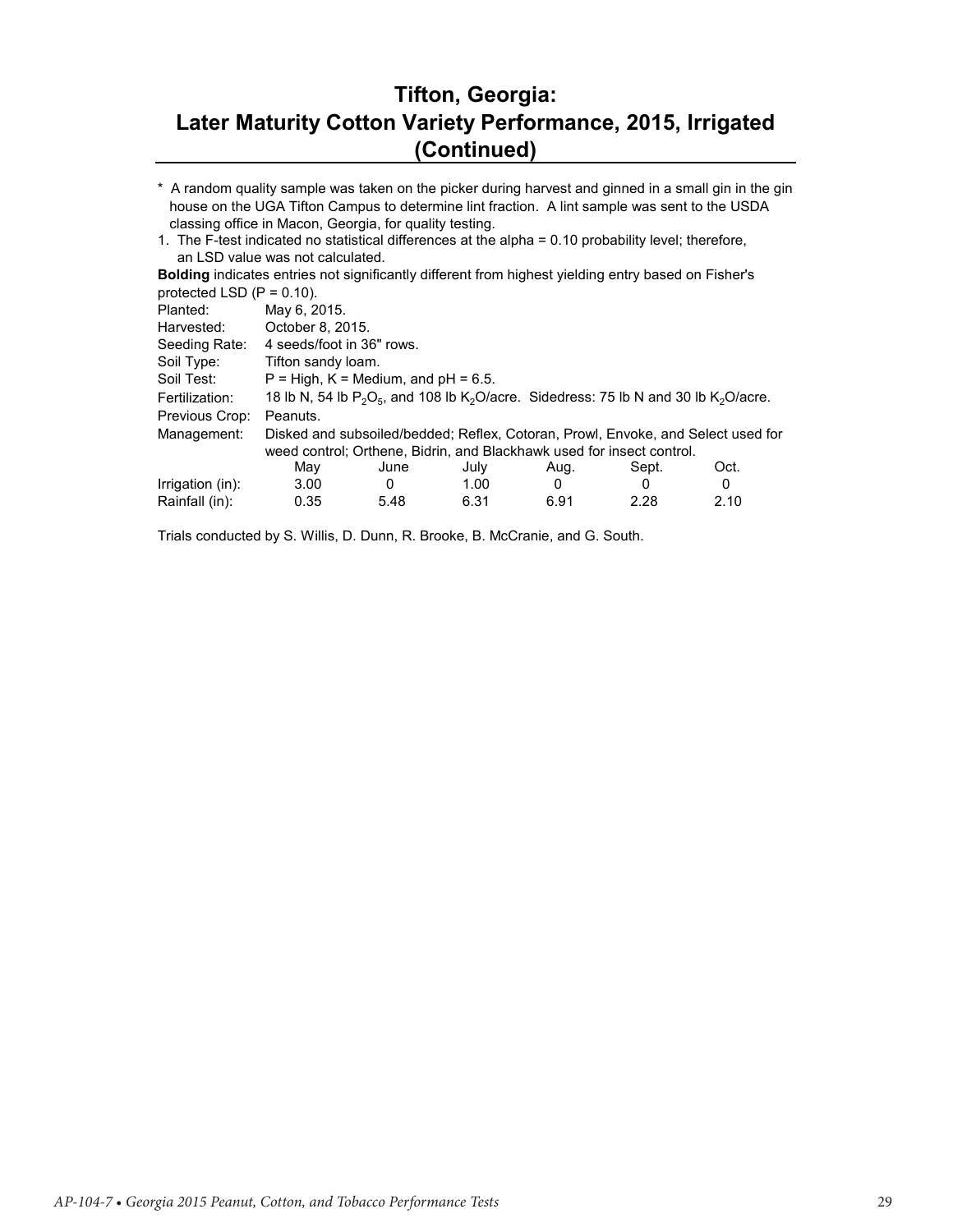|                       |                     |                    | Lint Yield <sup>a</sup> |                     |                     |      |               |      |                 |       |
|-----------------------|---------------------|--------------------|-------------------------|---------------------|---------------------|------|---------------|------|-----------------|-------|
|                       |                     |                    |                         |                     | $4$ -Loc.           |      | Unif.         |      |                 |       |
| Variety               | Bainbridge          | Midville           | Plains                  | Tifton              | Average             | Lint | Index         |      | Length Strength | Mic.  |
|                       |                     |                    | lb/acre --              |                     |                     | %    | $\frac{1}{6}$ | in   | g/tex           | units |
| <b>DP 1558NR B2RF</b> | 1991 $^2$           | 1874 4             | 1430 12                 | 1658 $^2$           | 1738 $1$            | 44.6 | 84.3          | 1.19 | 32.6            | 4.9   |
| DP 1646 B2XF          | 1682 14             | 2139 <sup>1</sup>  | 1419 13                 | 1664 $1$            | 1726 $2$            | 46.4 | 84.5          | 1.25 | 30.1            | 4.5   |
| PHY 333 WRF           | $2166^1$            | 1683 16            | 1280 22                 | 1517 $10$           | 1661 $3$            | 44.1 | 83.7          | 1.19 | 31.4            | 4.4   |
| CG 3885 B2XF          | 1826 7              | 1745 12            | 1697 $1$                | 1371 20             | 1660 <sup>4</sup>   | 44.4 | 83.8          | 1.16 | 30.0            | 4.6   |
| DP 1538 B2XF          | 1757 <sup>8</sup>   | 1773 10            | 1608 4                  | 1381 19             | 1630 <sup>5</sup>   | 45.0 | 83.4          | 1.12 | 29.2            | 4.7   |
| <b>ST 4946GLB2</b>    | 1681 <sup>15T</sup> | 2083 <sup>2</sup>  | 1270 <sup>23T</sup>     | 1482 <sup>11T</sup> | 1629 6              | 42.2 | 84.0          | 1.16 | 32.0            | 4.7   |
| <b>PHY 552 WRF</b>    | 1654 17             | 2005 <sup>3</sup>  | 1370 18                 | 1482 <sup>11T</sup> | 1628 7              | 44.6 | 84.6          | 1.18 | 33.0            | 4.4   |
| CG 3787 B2RF          | 1542 <sup>23</sup>  | 1861 5             | 1469 <sup>9</sup>       | 1597 $4$            | 1617 $8$            | 44.0 | 83.8          | 1.16 | 30.2            | 4.7   |
| <b>PHY 495 W3RF</b>   | 1830 <sup>6</sup>   | 1828 <sup>7T</sup> | $1217^{27}$             | 1557 $5$            | 1608 <sup>9</sup>   | 44.5 | 84.0          | 1.13 | 32.5            | 4.6   |
| <b>ST 5115GLT</b>     | 1459 28             | 1853 <sup>6T</sup> | 1518 <sup>5</sup>       | 1532 9              | 1591 10             | 41.5 | 82.9          | 1.15 | 31.2            | 4.3   |
| DP 1252 B2RF          | 1607 22             | 1667 17            | 1627 $3$                | 1412 15             | 1578 11             | 45.5 | 83.9          | 1.16 | 29.9            | 4.7   |
| PHY 444 WRF           | 1849 <sup>5</sup>   | 1619 19            | 1188 29                 | 1638 $3$            | $1573^{12}$         | 44.8 | 84.8          | 1.27 | 31.9            | 3.9   |
| DP 1555 B2RF          | 1509 <sup>24</sup>  | 1734 13            | 1452 10                 | 1555 6              | $1562$ $^{13}$      | 45.0 | 83.6          | 1.19 | 31.6            | 4.4   |
| PHY 499 WRF           | 1735 10             | 1809 8             | 1270 <sup>23T</sup>     | 1429 14             | 1561 $14$           | 44.1 | 84.2          | 1.15 | 32.3            | 4.6   |
| DP 1553 B2XF          | 1728 12             | 1853 <sup>6T</sup> | 1378 16                 | 1280 <sup>24</sup>  | 1560 15             | 44.3 | 83.9          | 1.19 | 30.2            | 4.5   |
| GA 2010019            | 1620 20             | 1775 <sup>9</sup>  | 1650 $^2$               | 1174 <sup>26</sup>  | 1555 <sup>16</sup>  | 42.1 | 83.6          | 1.18 | 31.7            | 4.4   |
| GA 2009037            | 1857 4              | 1577 22            | 1227 25                 | $1545$ <sup>7</sup> | 1551 17             | 42.1 | 82.9          | 1.18 | 31.2            | 4.6   |
| ST 6182GLT            | 1448 <sup>29</sup>  | 1716 14            | 1488 <sup>8</sup>       | 1533 <sup>8</sup>   | 1546 <sup>18</sup>  | 46.5 | 83.7          | 1.17 | 30.2            | 4.4   |
| ST 6448GLB2           | 1622 19             | 1757 11            | 1372 17                 | 1400 17             | 1538 19             | 41.9 | 82.6          | 1.20 | 31.2            | 4.5   |
| NG 3406 B2XF          | 1730 11             | 1518 <sup>26</sup> | 1451 11                 | 1438 13             | 1534 20             | 43.3 | 83.8          | 1.16 | 30.2            | 4.6   |
| DP 1639 B2XF          | 1635 18             | 1633 18            | $1501^7$                | 1324 <sup>22</sup>  | 1523 <sup>21</sup>  | 45.8 | 84.7          | 1.15 | 31.7            | 4.8   |
| <b>BX 1638GLT</b>     | 1656 16             | 1607 20            | 1385 15                 | 1396 18             | 1511 22             | 43.2 | 83.4          | 1.19 | 32.1            | 4.4   |
| GA 2010076            | 1610 <sup>21</sup>  | 1690 15            | 1296 <sup>21</sup>      | 1444 <sup>12</sup>  | 1510 <sup>23T</sup> | 40.7 | 84.0          | 1.19 | 34.1            | 4.8   |
| <b>NG 5007 B2XF</b>   | 1865 <sup>3</sup>   | 1574 <sup>23</sup> | 1516 <sup>6</sup>       | 1086 31             | 1510 <sup>23T</sup> | 44.2 | 83.2          | 1.18 | 29.6            | 4.5   |
| NG 3405 B2XF          | 1693 13             | 1589 <sup>21</sup> | 1363 19                 | 1325 <sup>21</sup>  | 1493 24             | 43.4 | 82.7          | 1.13 | 28.6            | 4.5   |
| <b>ST 4747GLB2</b>    | 1508 <sup>25</sup>  | 1828 <sup>7T</sup> | 1308 20                 | 1321 23             | 1491 25             | 42.0 | 83.6          | 1.21 | 31.0            | 4.5   |
| <b>DG CT15622</b>     | 1748 9              | 1416 29            | 1417 14                 | 1122 29             | 1426 26             | 43.1 | 84.5          | 1.20 | 30.8            | 4.5   |
| GA 2009100            | 1681 15T            | 1449 28            | 1184 30                 | $1110^{30}$         | 1356 <sup>27</sup>  | 41.2 | 84.1          | 1.20 | 32.6            | 4.2   |
| <b>BRS 286</b>        | 1234 31             | 1528 <sup>25</sup> | 1233 24                 | 1401 16             | 1349 28             | 40.2 | 83.0          | 1.14 | 32.3            | 4.5   |
| GA 230                | 1485 <sup>26</sup>  | 1376 30            | 1209 <sup>28</sup>      | 1225 25             | 1324 29             | 40.9 | 83.4          | 1.23 | 32.1            | 4.4   |
| DP 1454NR B2RF        | 1287 30             | 1564 <sup>24</sup> | 1226 <sup>26</sup>      | 1138 28             | 1304 30             | 44.1 | 83.2          | 1.13 | 30.7            | 4.6   |
| <b>BRS 293</b>        | 1460 <sup>27</sup>  | 1459 <sup>27</sup> | 1090 31                 | 1173 <sup>27</sup>  | 1295 31             | 40.4 | 83.7          | 1.16 | 33.4            | 4.9   |
| Average               | 1661                | 1706               | 1378                    | 1397                | 1536                | 43.4 | 83.7          | 1.18 | 31.3            | 4.5   |
| LSD 0.10              | 258                 | 180                | 170                     | 196                 | 178                 | 1.1  | 0.7           | 0.02 | 1.0             | 0.2   |
| CV %                  | 13.2                | 9.0                | 10.5                    | 11.9                | 11.3                | 2.1  | 0.9           | 2.1  | 3.7             | 5.2   |

# **Yield Summary of Later Maturity Cotton Varieties, 2015, Irrigated**

<sup>a</sup> Superscripts indicate ranking at that location.

**Bolding** indicates entries not significantly different from highest yielding entry based on Fisher's protected LSD (P = 0.10).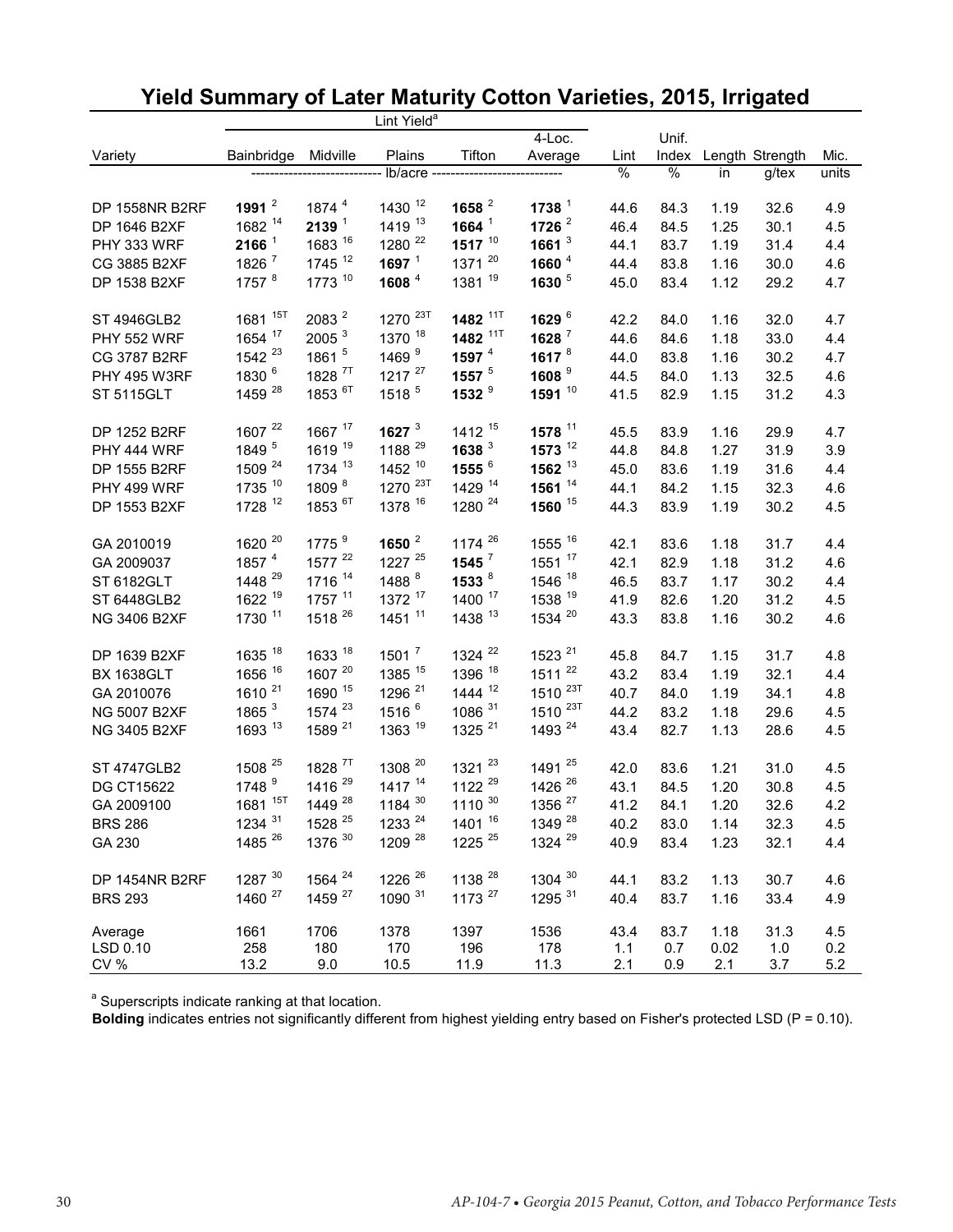|                     |            |      | Uniformity    |        |          |            |
|---------------------|------------|------|---------------|--------|----------|------------|
| Variety             | Lint Yield | Lint | Index         | Length | Strength | Micronaire |
|                     | lb/acre    | $\%$ | $\frac{0}{0}$ | inches | g/tex    | units      |
| DP 1558NR B2RF      | 1903       | 44.4 | 84.0          | 1.18   | 32.4     | 4.8        |
| PHY 333 WRF         | 1790       | 43.6 | 83.5          | 1.19   | 31.0     | 4.3        |
| ST 4946GLB2         | 1760       | 42.2 | 83.6          | 1.16   | 31.9     | 4.5        |
| CG 3787 B2RF        | 1732       | 43.9 | 83.6          | 1.16   | 29.7     | 4.5        |
| <b>PHY 495 W3RF</b> | 1729       | 43.8 | 83.7          | 1.13   | 32.4     | 4.5        |
| PHY 499 WRF         | 1722       | 43.4 | 83.9          | 1.16   | 31.7     | 4.5        |
| ST 6182GLT          | 1720       | 46.5 | 83.3          | 1.16   | 30.0     | 4.3        |
| DP 1252 B2RF        | 1715       | 45.6 | 83.7          | 1.15   | 29.6     | 4.6        |
| DP 1555 B2RF        | 1671       | 44.9 | 83.5          | 1.19   | 32.1     | 4.4        |
| <b>ST 4747GLB2</b>  | 1655       | 41.9 | 83.0          | 1.20   | 30.3     | 4.3        |
| DP 1454NR B2RF      | 1631       | 43.8 | 83.0          | 1.13   | 30.3     | 4.6        |
| ST 6448GLB2         | 1619       | 41.9 | 82.8          | 1.20   | 30.9     | 4.3        |
| GA 2010019          | 1611       | 41.9 | 83.1          | 1.17   | 31.3     | 4.3        |
| GA 2010076          | 1609       | 40.6 | 83.5          | 1.19   | 32.9     | 4.7        |
| GA 2009100          | 1486       | 40.0 | 83.7          | 1.20   | 32.6     | 4.3        |
| GA 230              | 1434       | 40.8 | 83.6          | 1.22   | 31.6     | 4.2        |
| Average             | 1674       | 43.1 | 83.5          | 1.17   | 31.3     | 4.4        |
| LSD 0.01            | 75         | 0.4  | 0.4           | 0.02   | 0.7      | 0.1        |
| CV%                 | 10.9       | 2.1  | 0.9           | 2.2    | 3.9      | 5.7        |

# **Two-Year Summary of Later Maturity Cotton Varieties at Four Locationsa , 2014-2015, Irrigated**

<sup>a</sup> Bainbridge, Midville, Plains, and Tifton.

**Bolding** indicates entries not significantly different from highest yielding entry based on Fisher's protected LSD  $(P = 0.10)$ .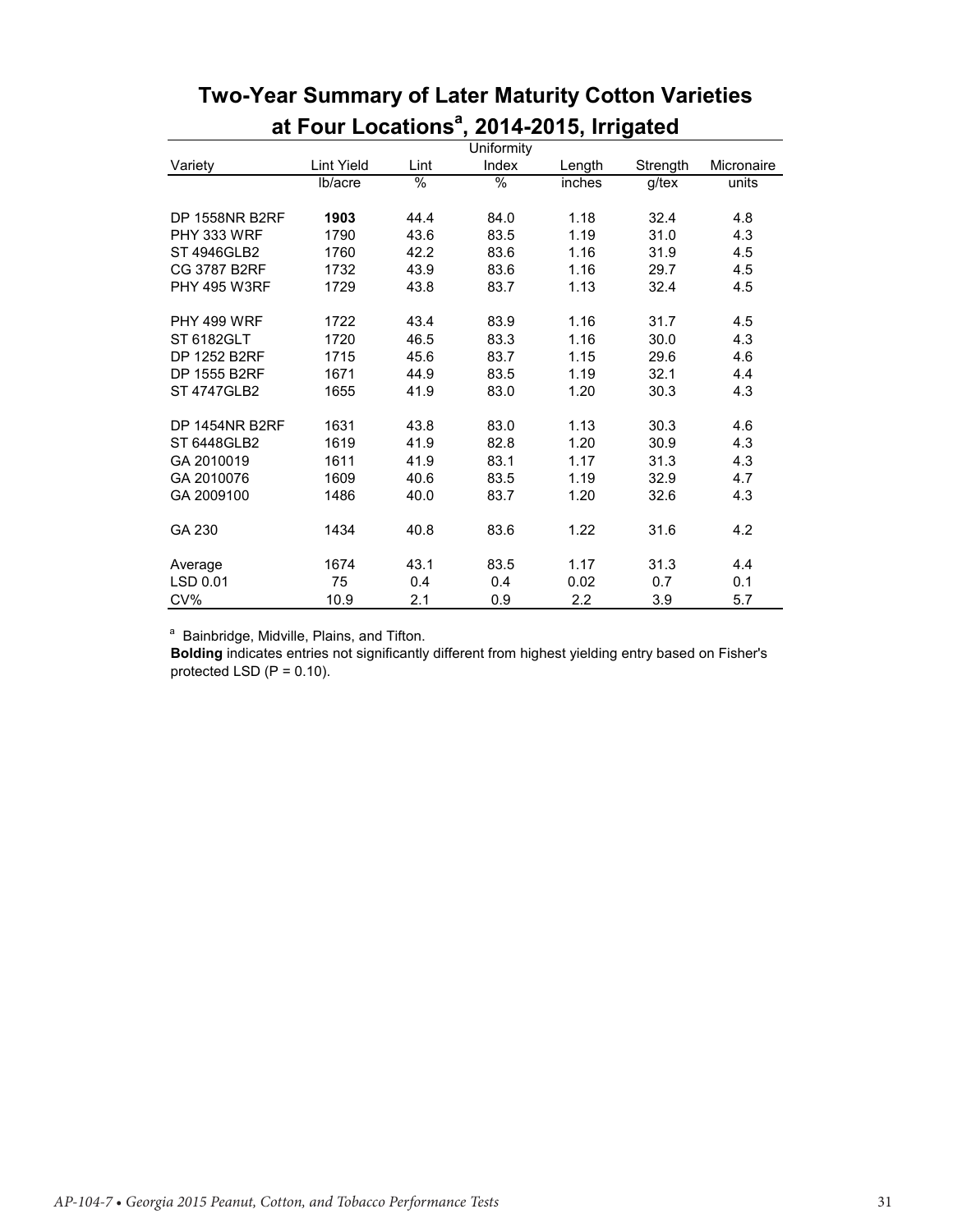|                          |                   |               | Uniformity |         |           |             |
|--------------------------|-------------------|---------------|------------|---------|-----------|-------------|
| Variety                  | <b>Lint Yield</b> | Lint*         | Index*     | Length* | Strength* | Micronaire* |
|                          | lb/acre           | $\frac{0}{0}$ | $\%$       | inches  | g/tex     | units       |
|                          |                   |               |            |         |           |             |
| <b>DG CT15557</b>        | 2185              | 46.3          | 83.7       | 1.16    | 29.1      | 4.7         |
| DG CT15426               | 2183              | 47.3          | 83.9       | 1.16    | 29.1      | 4.6         |
| GA 2012025               | 2025              | 43.7          | 83.3       | 1.20    | 32.6      | 4.4         |
| <b>ATX CT 15445 B2RF</b> | 2024              | 43.0          | 84.9       | 1.23    | 32.1      | 4.1         |
| GA 2011113               | 2009              | 44.7          | 83.4       | 1.22    | 32.2      | 4.4         |
|                          |                   |               |            |         |           |             |
| <b>AMDG-7824</b>         | 1987              | 45.1          | 82.3       | 1.15    | 28.6      | 4.4         |
| ATX DGX12WSTR-755 B      | 1977              | 44.4          | 84.5       | 1.26    | 31.8      | 4.4         |
| GA 2012050               | 1961              | 43.0          | 84.2       | 1.18    | 34.6      | 4.3         |
| GA 2012082               | 1887              | 42.6          | 84.3       | 1.23    | 32.6      | 4.6         |
| GA 2012141               | 1852              | 44.9          | 84.2       | 1.21    | 30.6      | 4.4         |
|                          |                   |               |            |         |           |             |
| NB502-38Y cv             | 1844              | 43.2          | 84.3       | 1.24    | 31.0      | 4.4         |
| ATX CT 15634 B2RF        | 1837              | 47.2          | 84.7       | 1.17    | 29.7      | 4.7         |
| <b>DG CT14555</b>        | 1804              | 42.0          | 83.9       | 1.26    | 31.2      | 3.9         |
| <b>ATX CT 15444 B2XF</b> | 1773              | 44.0          | 85.3       | 1.22    | 33.8      | 4.6         |
| GA 2012085               | 1759              | 44.2          | 84.4       | 1.17    | 31.9      | 4.8         |
|                          |                   |               |            |         |           |             |
| <b>ATX CT 15425 B2XF</b> | 1616              | 44.3          | 85.2       | 1.23    | 32.9      | 4.2         |
|                          |                   |               |            |         |           |             |
| Average                  | 1920              | 44.4          | 84.1       | 1.20    | 31.5      | 4.4         |
| LSD 0.01                 | 211               | 0.8           | 1.4        | 0.05    | 1.3       | 0.3         |
| CV%                      | 9.2               | 1.6           | 0.9        | 2.10    | 2.3       | 4.3         |

#### **Midville, Georgia: Cotton Strains Performance, 2015, Irrigated**

\* A random quality sample was taken on the picker during harvest and ginned in a small gin in the gin house on the UGA Tifton Campus to determine lint fraction. A lint sample was sent to the USDA classing office in Macon, Georgia, for quality testing.

**Bolding** indicates entries not significantly different from highest yielding entry based on Fisher's protected LSD (P = 0.10).

| Planted:         | May 11, 2015.                                                                     |                                                                                     |      |      |       |      |  |  |  |  |
|------------------|-----------------------------------------------------------------------------------|-------------------------------------------------------------------------------------|------|------|-------|------|--|--|--|--|
| Harvested:       | October 14, 2015.                                                                 |                                                                                     |      |      |       |      |  |  |  |  |
| Seeding Rate:    | 4 seeds/foot in 36" rows.                                                         |                                                                                     |      |      |       |      |  |  |  |  |
| Soil Type:       | Tifton loamy sand.                                                                |                                                                                     |      |      |       |      |  |  |  |  |
| Soil Test:       |                                                                                   | $P =$ Medium, $K =$ Medium, and $pH = 6.0$ .                                        |      |      |       |      |  |  |  |  |
| Fertilization:   |                                                                                   | 30 lb N, 90 lb $P_2O_5$ , and 70 lb K <sub>2</sub> O/acre. Sidedress: 65 lb N/acre. |      |      |       |      |  |  |  |  |
| Previous Crop:   | Soybeans.                                                                         |                                                                                     |      |      |       |      |  |  |  |  |
| Management:      | Disked, subsoiled/bedded, and field cultivated; Pendimethalin, Reflex, Gramoxone, |                                                                                     |      |      |       |      |  |  |  |  |
|                  | Acephate, Staple, MSMA, Diuron, Mepiquat, and Warrant used for weed control;      |                                                                                     |      |      |       |      |  |  |  |  |
|                  | Prevathon, Bidrin, and Bifenthrin used for insect control; Telone II used for     |                                                                                     |      |      |       |      |  |  |  |  |
|                  | nematode control; Dropp, Def, and Ethephon used for PGR.                          |                                                                                     |      |      |       |      |  |  |  |  |
|                  | May                                                                               | June                                                                                | July | Aug. | Sept. | Oct. |  |  |  |  |
| Irrigation (in): | 0.35                                                                              | 1.25                                                                                | 4.60 | 1.75 | 0.00  | 0.00 |  |  |  |  |
| Rainfall (in):   | 1.49                                                                              | 3.31                                                                                | 3.04 | 3.90 | 2.93  | 2.11 |  |  |  |  |

Trials conducted by D. Dunn, A. Coy, R. Brooke, B. McCranie, and G. South.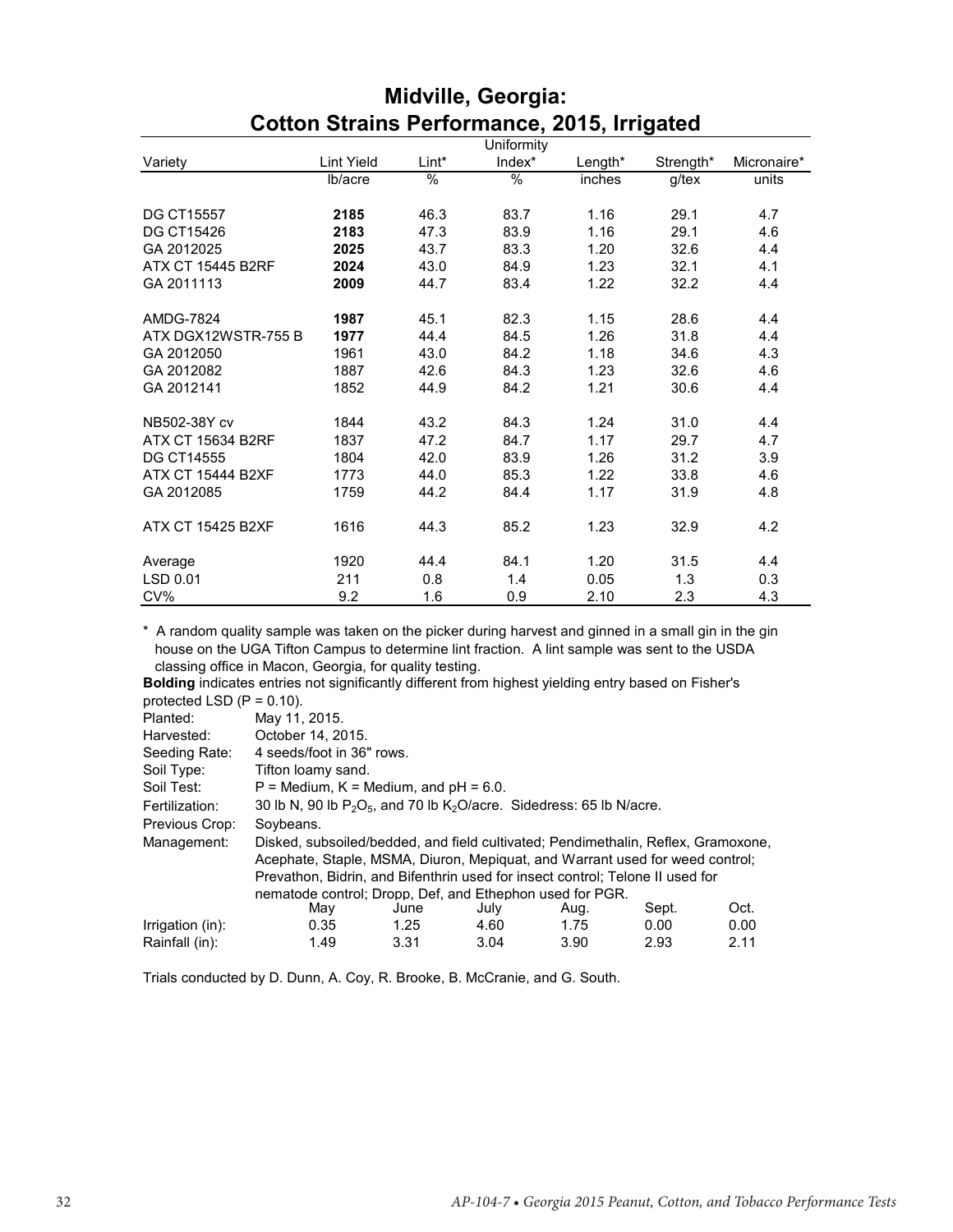|                          |            |       | Uniformity        |         |           |             |
|--------------------------|------------|-------|-------------------|---------|-----------|-------------|
| Variety                  | Lint Yield | Lint* | Index*            | Length* | Strength* | Micronaire* |
|                          | lb/acre    | %     | %                 | inches  | $g$ /tex  | units       |
|                          |            |       |                   |         |           |             |
| <b>DG CT15426</b>        | 1978       | 46.1  | 82.5              | 1.16    | 28.3      | 4.4         |
| <b>DG CT15557</b>        | 1857       | 46.0  | 82.7              | 1.14    | 28.3      | 4.8         |
| <b>AMDG-7824</b>         | 1821       | 44.1  | 83.9              | 1.18    | 31.0      | 4.5         |
| GA 2012082               | 1784       | 43.3  | 82.6              | 1.21    | 32.3      | 4.7         |
| GA 2012141               | 1783       | 43.4  | 84.0              | 1.21    | 31.2      | 4.5         |
|                          |            |       |                   |         |           |             |
| GA 2011113               | 1778       | 45.8  | 83.3              | 1.17    | 31.2      | 5.2         |
| ATX DGX12WSTR-755 B2RF   | 1731       | 44.1  | 83.5              | 1.23    | 30.5      | 4.6         |
| ATX CT 15634 B2RF        | 1664       | 45.2  | 84.6              | 1.19    | 30.9      | 4.8         |
| GA 2012050               | 1657       | 41.0  | 84.2              | 1.16    | 32.7      | 4.7         |
| GA 2012085               | 1618       | 44.5  | 83.5              | 1.17    | 32.1      | 4.9         |
|                          |            |       |                   |         |           |             |
| DG CT14555               | 1568       | 42.7  | 83.8              | 1.23    | 31.3      | 4.2         |
| GA 2012025               | 1531       | 43.1  | 84.1              | 1.19    | 32.6      | 4.6         |
| <b>ATX CT 15445 B2RF</b> | 1518       | 44.0  | 84.8              | 1.17    | 32.4      | 4.4         |
| ATX CT 15444 B2XF        | 1511       | 42.6  | 84.9              | 1.21    | 34.8      | 5.0         |
| NB502-38Y cv             | 1509       | 44.3  | 83.7              | 1.23    | 30.6      | 4.7         |
|                          |            |       |                   |         |           |             |
| ATX CT 15425 B2XF        | 1482       | 43.0  | 84.0              | 1.21    | 33.8      | 4.7         |
|                          |            |       |                   |         |           |             |
| Average                  | 1674       | 43.9  | 83.7              | 1.19    | 31.5      | 4.6         |
| LSD 0.01                 | 253        | 1.0   | N.S. <sup>1</sup> | 0.04    | 1.9       | 0.3         |
| CV%                      | 12.7       | 1.9   | 1.0               | 2.00    | 3.5       | 4.0         |

#### **Plains, Georgia: Cotton Strains Performance, 2015, Irrigated**

\* A random quality sample was taken on the picker during harvest and ginned in a small gin in the gin house on the UGA Tifton Campus to determine lint fraction. A lint sample was sent to the USDA classing office in Macon, Georgia, for quality testing.

1. The F-test indicated no statistical differences at the alpha = 0.10 probability level; therefore, an LSD value was not calculated.

**Bolding** indicates entries not significantly different from highest yielding entry based on Fisher's protected LSD  $(P = 0.10)$ .

| Planted:       | May 7, 2015. |                                                                                            |      |      |       |      |           |
|----------------|--------------|--------------------------------------------------------------------------------------------|------|------|-------|------|-----------|
| Harvested:     |              | November 16, 2015.                                                                         |      |      |       |      |           |
| Seeding Rate:  |              | 4 seeds/foot in 36" rows.                                                                  |      |      |       |      |           |
| Soil Type:     |              | Greenville sandy loam.                                                                     |      |      |       |      |           |
| Soil Test:     |              | $P = High, K = Very High, and pH = 6.2.$                                                   |      |      |       |      |           |
| Fertilization: |              | 0 lb N, 80 lb $P_2O_5$ , and 0 lb $K_2O/acre$ . Sidedress: 85 lb N and 1.25 lb Boron/acre. |      |      |       |      |           |
| Previous Crop: | Soybeans.    |                                                                                            |      |      |       |      |           |
| Management:    |              | Disked twice, subsoiled/bedded, and rototilled; Prowl, Reflex, MSMA, Diuron, and           |      |      |       |      |           |
|                |              | Staple used for weed control; Bidren, Bifen, and Belt used for insect control;             |      |      |       |      |           |
|                |              | Mepiquat used for PGR; irrigated 5 inches.                                                 |      |      |       |      |           |
|                | May          | June                                                                                       | July | Aug. | Sept. | Oct. | Nov. 1-16 |
| Rainfall (in): | 1.85         | 1.85                                                                                       | 5.26 | 7.33 | 6.67  | 1.37 | 4.55      |

Trials conducted by D. Dunn, D. Pearce, W. Jones, R. Brooke, B. McCranie, and G. South.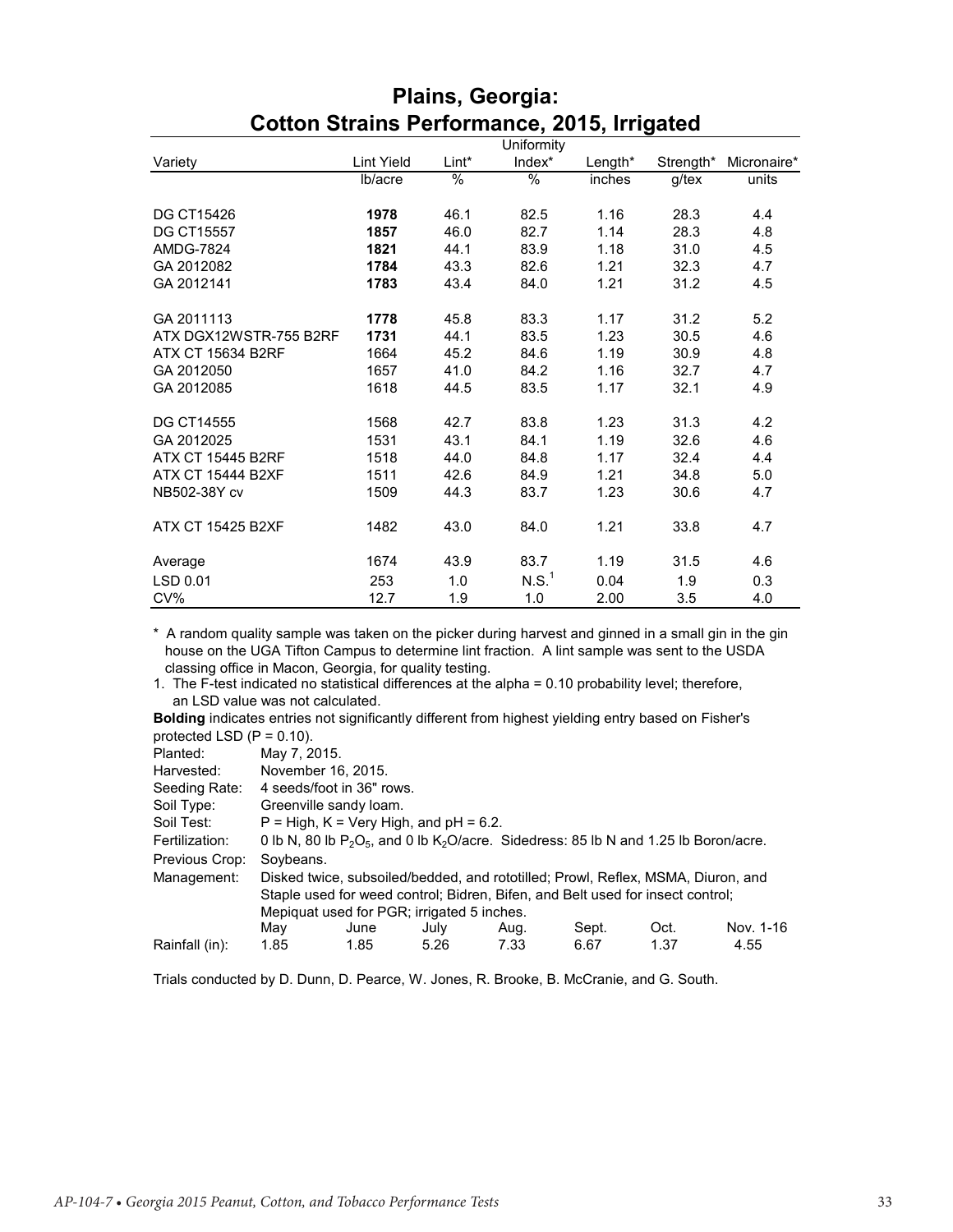|                          |                   |               | Uniformity |         |           |             |
|--------------------------|-------------------|---------------|------------|---------|-----------|-------------|
| Variety                  | <b>Lint Yield</b> | Lint*         | Index*     | Length* | Strength* | Micronaire* |
|                          | lb/acre           | $\frac{0}{0}$ | $\%$       | inches  | g/tex     | units       |
|                          |                   |               |            |         |           |             |
| <b>ATX CT 15634 B2RF</b> | 1688              | 47.1          | 83.6       | 1.18    | 31.2      | 4.7         |
| GA 2012085               | 1593              | 45.7          | 84.5       | 1.17    | 34.3      | 4.7         |
| <b>DG CT15426</b>        | 1522              | 46.1          | 82.9       | 1.15    | 31.3      | 4.8         |
| GA 2012141               | 1479              | 44.3          | 84.0       | 1.21    | 31.7      | 4.7         |
| GA 2011113               | 1458              | 44.5          | 83.4       | 1.17    | 32.1      | 4.6         |
|                          |                   |               |            |         |           |             |
| GA 2012082               | 1436              | 42.2          | 83.2       | 1.19    | 34.1      | 4.6         |
| <b>AMDG-7824</b>         | 1421              | 45.7          | 81.5       | 1.11    | 29.2      | 4.7         |
| GA 2012050               | 1416              | 42.9          | 84.5       | 1.16    | 35.9      | 5.2         |
| GA 2012025               | 1368              | 43.1          | 83.3       | 1.19    | 34.4      | 4.8         |
| NB502-38Y cv             | 1339              | 43.1          | 84.2       | 1.25    | 33.3      | 4.5         |
|                          |                   |               |            |         |           |             |
| <b>ATX CT 15445 B2RF</b> | 1299              | 44.2          | 84.5       | 1.19    | 36.0      | 4.6         |
| <b>ATX CT 15444 B2XF</b> | 1274              | 42.6          | 85.2       | 1.20    | 35.4      | 5.1         |
| <b>DG CT14555</b>        | 1250              | 43.1          | 84.8       | 1.23    | 33.0      | 4.2         |
| <b>DG CT15557</b>        | 1235              | 44.1          | 83.0       | 1.16    | 30.3      | 4.8         |
| ATX CT 15425 B2XF        | 1230              | 41.7          | 84.1       | 1.21    | 34.8      | 4.7         |
|                          |                   |               |            |         |           |             |
| ATX DGX12WSTR-755 B      | 1184              | 43.2          | 83.3       | 1.23    | 31.8      | 4.6         |
|                          |                   |               |            |         |           |             |
| Average                  | 1387              | 44.0          | 83.7       | 1.19    | 33.0      | 4.7         |
| LSD 0.01                 | 185               | 0,8           | 1.4        | 0.04    | 2.5       | 0.4         |
| CV%                      | 11.2              | 1.5           | 0.9        | 1.90    | 4.3       | 4.9         |

#### **Tifton, Georgia: Cotton Strains Performance, 2015, Irrigated**

\* A random quality sample was taken on the picker during harvest and ginned in a small gin in the gin house on the UGA Tifton Campus to determine lint fraction. A lint sample was sent to the USDA classing office in Macon, Georgia, for quality testing.

**Bolding** indicates entries not significantly different from highest yielding entry based on Fisher's protected LSD  $(P = 0.10)$ .

| Planted:         | May 6, 2015.                                                                                                    |      |      |      |       |      |  |
|------------------|-----------------------------------------------------------------------------------------------------------------|------|------|------|-------|------|--|
| Harvested:       | October 9, 2015.                                                                                                |      |      |      |       |      |  |
| Seeding Rate:    | 4 seeds/foot in 36" rows.                                                                                       |      |      |      |       |      |  |
| Soil Type:       | Tifton sandy loam.                                                                                              |      |      |      |       |      |  |
| Soil Test:       | $P = High, K = Medium, and pH = 6.5.$                                                                           |      |      |      |       |      |  |
| Fertilization:   | 18 lb N, 54 lb $P_2O_5$ , and 108 lb K <sub>2</sub> O/acre. Sidedress: 75 lb N and 30 lb K <sub>2</sub> O/acre. |      |      |      |       |      |  |
| Previous Crop:   | Peanuts.                                                                                                        |      |      |      |       |      |  |
| Management:      | Disked and subsoiled/bedded; Reflex, Cotoran, Prowl, Envoke, and Select used for                                |      |      |      |       |      |  |
|                  | weed control; Orthene, Bidrin, and Blackhawk used for insect control.                                           |      |      |      |       |      |  |
|                  | May                                                                                                             | June | July | Aug. | Sept. | Oct. |  |
| Irrigation (in): | 3.00                                                                                                            | 0.00 | 1.00 | 0.00 | 0.00  | 0.00 |  |
| Rainfall (in):   | 0.35                                                                                                            | 5.48 | 6.31 | 6.91 | 2.28  | 2.10 |  |

Trials conducted by D. Dunn, R. Brooke, B. McCranie, and G. South.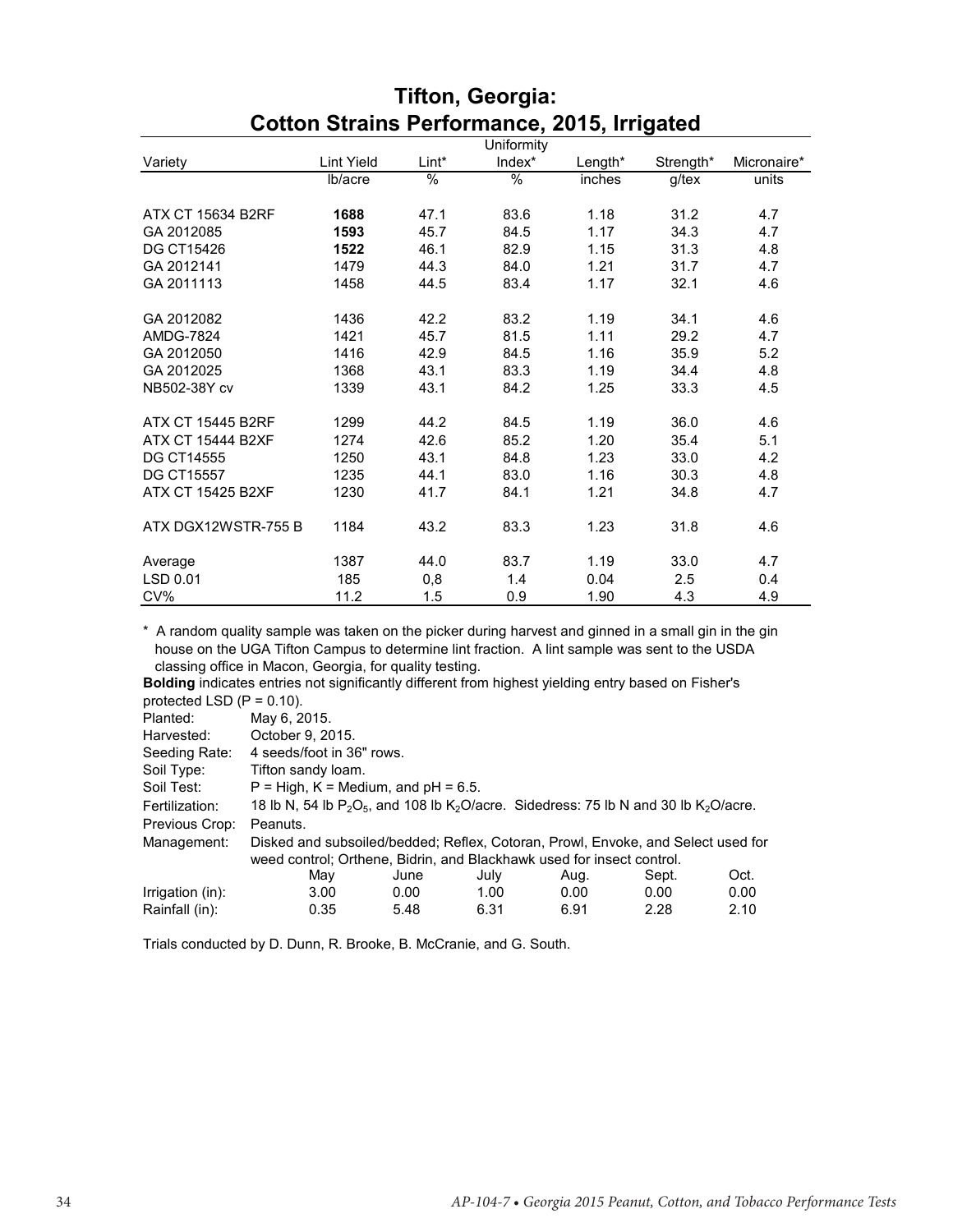|                          |                     |                    | Lint Yield <sup>a</sup> |                      |      |               |        |                 |       |
|--------------------------|---------------------|--------------------|-------------------------|----------------------|------|---------------|--------|-----------------|-------|
|                          |                     |                    |                         | $3$ -Loc.            |      | Unif.         |        |                 |       |
| Variety                  | Midville            | Plains             | Tifton                  | Average              | Lint | Index         |        | Length Strength | Mic.  |
|                          |                     |                    | -- lb/acre -------      |                      | $\%$ | $\frac{9}{6}$ | inches | $g$ /tex        | units |
|                          |                     |                    |                         |                      |      |               |        |                 |       |
| <b>DG CT15426</b>        | 2183 <sup>2</sup>   | 1978 $1$           | 1522 $3$                | 1894 $1$             | 46.5 | 83.1          | 1.16   | 29.6            | 4.6   |
| <b>DG CT15557</b>        | 2185 <sup>1</sup>   | 1857 $^2$          | 1235 14                 | 1759 $^{2}$          | 45.5 | 83.1          | 1.15   | 29.2            | 4.7   |
| GA 2011113               | $2009$ <sup>5</sup> | 1778 <sup>6</sup>  | 1458 <sup>5</sup>       | 1748 $3$             | 45.0 | 83.4          | 1.18   | 31.8            | 4.7   |
| <b>AMDG-7824</b>         | 1987 <sup>6</sup>   | 1821 $3$           | 1421 <sup>7</sup>       | 1743 $4$             | 45.0 | 82.6          | 1.15   | 29.6            | 4.5   |
| <b>ATX CT 15634 B2RF</b> | 1837 12             | 1664 <sup>8</sup>  | 1688 $1$                | 1730 $5$             | 46.5 | 84.3          | 1.18   | 30.6            | 4.7   |
| GA 2012141               | 1852 10             | 1783 <sup>5</sup>  | 1479 <sup>4</sup>       | 1704 $6$             | 44.2 | 84.0          | 1.21   | 31.1            | 4.5   |
| GA 2012082               | 1887 <sup>9</sup>   | 1784 $4$           | 1436 <sup>6</sup>       | 1702 <sup>7</sup>    | 42.7 | 83.4          | 1.21   | 33.0            | 4.6   |
| GA 2012050               | 1961 <sup>8</sup>   | 1657 <sup>9</sup>  | 1416 <sup>8</sup>       | 1678 <sup>8</sup>    | 42.3 | 84.3          | 1.17   | 34.4            | 4.7   |
| GA 2012085               | 1759 15             | 1618 10            | 1593 $^2$               | 1657 <sup>9</sup>    | 44.8 | 84.1          | 1.17   | 32.7            | 4.8   |
| GA 2012025               | $2025$ <sup>3</sup> | $1531^{12}$        | 1368 <sup>9</sup>       | 1642 10              | 43.3 | 83.6          | 1.20   | 33.2            | 4.6   |
| ATX DGX12WSTR-755 B2RF   | 1977 $^7$           | 1731 $^7$          | 1184 <sup>16</sup>      | 1631 <sup>11</sup>   | 43.9 | 83.7          | 1.24   | 31.4            | 4.5   |
| <b>ATX CT 15445 B2RF</b> | $2024$ <sup>4</sup> | 1518 13            | 1299 11                 | 1614 12              | 43.7 | 84.7          | 1.20   | 33.5            | 4.4   |
| NB502-38Y cv             | 1844 11             | 1509 <sup>15</sup> | 1339 10                 | $1564$ <sup>13</sup> | 43.5 | 84.0          | 1.24   | 31.6            | 4.5   |
| <b>DG CT14555</b>        | 1804 13             | 1568 11            | 1250 13                 | 1541 14              | 42.6 | 84.1          | 1.24   | 31.8            | 4.1   |
| <b>ATX CT 15444 B2XF</b> | 1773 14             | 1511 14            | $1274$ <sup>12</sup>    | 1519 15              | 43.1 | 85.1          | 1.21   | 34.7            | 4.9   |
| <b>ATX CT 15425 B2XF</b> | 1616 <sup>16</sup>  | 1482 16            | 1230 15                 | 1442 16              | 43.0 | 84.4          | 1.22   | 33.8            | 4.5   |
| Average                  | 1920                | 1674               | 1387                    | 1660                 | 44.1 | 83.9          | 1.19   | 32.0            | 4.6   |
| LSD 0.10                 | 211                 | 253                | 185                     | 168                  | 1.2  | 0.8           | 0.02   | 1.1             | 0.2   |
| CV %                     | 9.2                 | 12.7               | 11.2                    | 11.1                 | 1.7  | 1.0           | 2.03   | 3.5             | 4.4   |

# **Yield Summary of Cotton Strains, 2015, Irrigated**

<sup>a</sup> Superscripts indicate ranking at that location.

**Bolding** indicates entries not significantly different from highest yielding entry based on Fisher's protected  $LSD (P = 0.10)$ .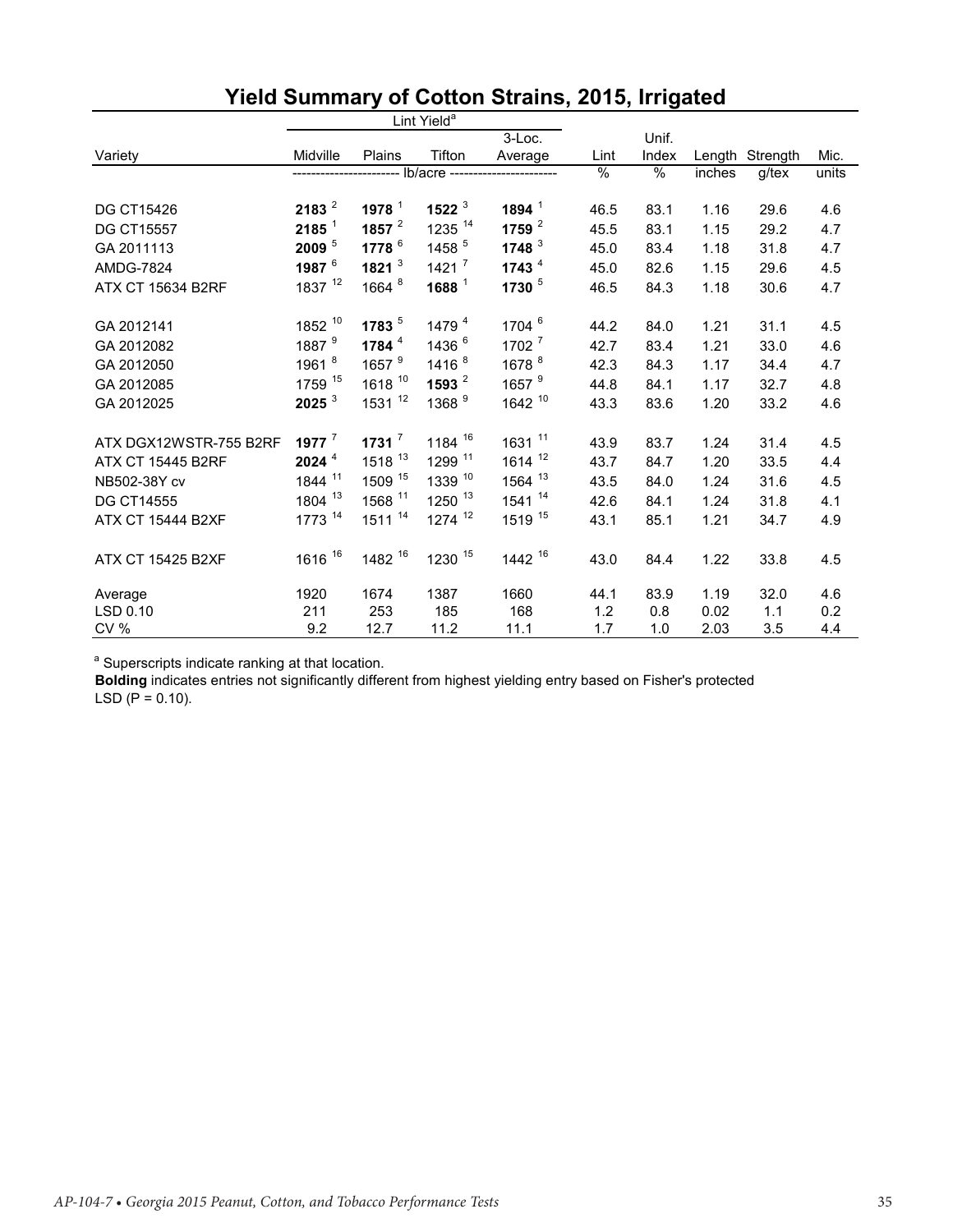|                       |                   |       | Uniformity        |         |           |             |
|-----------------------|-------------------|-------|-------------------|---------|-----------|-------------|
| Variety               | <b>Lint Yield</b> | Lint* | Index*            | Length* | Strength* | Micronaire* |
|                       | Ib/acre           | %     | %                 | inches  | $g$ /tex  | units       |
|                       |                   |       |                   |         |           |             |
| <b>MON 15R513B2XF</b> | 595               | 44.5  | 81.7              | 1.16    | 24.9      | 4.9         |
| PHY 499 WRF           | 563               | 44.9  | 81.9              | 1.11    | 26.5      | 4.9         |
| <b>DG CT14515</b>     | 471               | 45.1  | 82.6              | 1.16    | 26.9      | 5.0         |
| PHY 487 WRF           | 457               | 44.7  | 80.8              | 1.10    | 24.3      | 5.1         |
| <b>BRS 335</b>        | 448               | 42.6  | 82.1              | 1.16    | 26.8      | 4.8         |
|                       |                   |       |                   |         |           |             |
| SSG HQ 212 CT         | 446               | 44.1  | 82.1              | 1.17    | 27.3      | 5.0         |
| DP 1614 B2XF          | 404               | 45.7  | 82.2              | 1.18    | 25.7      | 4.8         |
| PHY 339 WRF           | 401               | 44.5  | 81.8              | 1.17    | 26.0      | 4.6         |
| PHY 312 WRF           | 398               | 45.7  | 82.0              | 1.17    | 26.0      | 4.9         |
| <b>NG 3405 B2XF</b>   | 395               | 44.3  | 80.5              | 1.14    | 24.8      | 5.1         |
|                       |                   |       |                   |         |           |             |
| DP 1522 B2XF          | 383               | 44.0  | 81.5              | 1.17    | 27.7      | 5.0         |
| GA 2011124            | 376               | 46.3  | 79.8              | 1.13    | 27.5      | 5.0         |
| <b>SSG AU 222</b>     | 374               | 43.1  | 81.3              | 1.12    | 24.6      | 4.8         |
| GA 2010102            | 371               | 45.7  | 82.4              | 1.18    | 26.8      | 5.0         |
| PHY 333 WRF           | 366               | 43.8  | 82.6              | 1.16    | 27.5      | 4.9         |
|                       |                   |       |                   |         |           |             |
| CG 3475 B2XF          | 363               | 45.0  | 82.7              | 1.15    | 28.0      | 4.9         |
| SSG HQ 210 CT         | 332               | 40.4  | 82.6              | 1.16    | 26.3      | 4.3         |
| GA 2009100            | 304               | 42.5  | 83.5              | 1.19    | 28.1      | 4.4         |
| PHY 444 WRF           | 293               | 44.3  | 83.0              | 1.15    | 26.2      | 4.6         |
| DG 3385 B2XF          | 262               | 45.6  | 79.2              | 1.12    | 22.6      | 5.0         |
|                       |                   |       |                   |         |           |             |
| <b>NG 3406 B2XF</b>   | 249               | 44.9  | 81.8              | 1.12    | 24.6      | 4.7         |
|                       |                   |       |                   |         |           |             |
| Average               | 393               | 44.4  | 81.8              | 1.15    | 26.1      | 4.8         |
| LSD 0.01              | 116               | 1.8   | N.S. <sup>1</sup> | 0.06    | N.S.      | N.S.        |
| CV%                   | 25.1              | 3.4   | 1.7               | 3.01    | 3.0       | 6.1         |

#### **Athens, Georgia: Dryland Earlier Maturity Cotton Variety Performance, 2015**

\* A random quality sample was taken on the picker during harvest and ginned in a small gin in the gin house on the UGA Tifton Campus to determine lint fraction. A lint sample was sent to the USDA classing office in Macon, Georgia, for quality testing.

1. The F-test indicated no statistical differences at the alpha = 0.10 probability level; therefore, an LSD value was not calculated.

**Bolding** indicates entries not significantly different from highest yielding entry based on Fisher's protected LSD  $(P = 0.10)$ .

| Planted:       | May 12, 2015. |                                                                                  |      |      |       |      |      |  |  |  |  |
|----------------|---------------|----------------------------------------------------------------------------------|------|------|-------|------|------|--|--|--|--|
| Harvested:     |               | December 1, 2015.                                                                |      |      |       |      |      |  |  |  |  |
| Seeding Rate:  |               | 4 seeds/foot in 36" rows.                                                        |      |      |       |      |      |  |  |  |  |
| Soil Type:     |               | Cecil sandy loam.                                                                |      |      |       |      |      |  |  |  |  |
| Soil Test:     |               | $P = High, K = High, and pH = 6.5.$                                              |      |      |       |      |      |  |  |  |  |
| Fertilization: |               | 66 lb N, 66 lb $P_2O_5$ , and 66 lb $K_2O/ace$ . Sidedress: 100 lb N/acre.       |      |      |       |      |      |  |  |  |  |
| Previous Crop: | Soybeans.     |                                                                                  |      |      |       |      |      |  |  |  |  |
| Management:    |               | Disked, chisel plowed, and field cultivated; Prowl, Reflex, and Cotoran used for |      |      |       |      |      |  |  |  |  |
|                |               | weed control; Telone II used for nematode control.                               |      |      |       |      |      |  |  |  |  |
|                | May           | June                                                                             | July | Aug. | Sept. | Oct. | Nov. |  |  |  |  |
| Rainfall (in): | 2.25          | 2.81                                                                             | 4.17 | 6.42 | 5.24  | 8.20 | 9.84 |  |  |  |  |

Trials conducted by H. Jordan, G. Ware, J. Griffin, and K. Roach.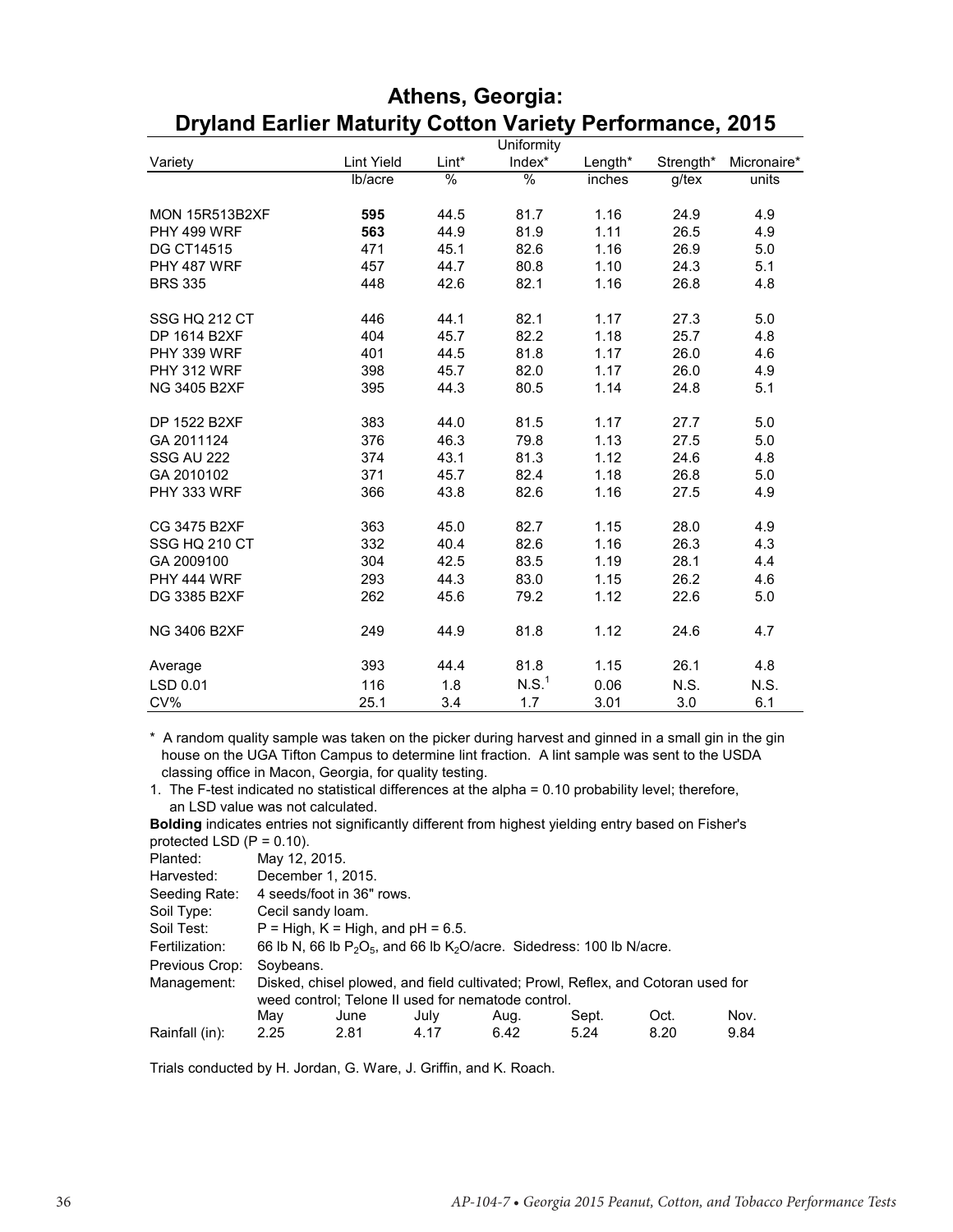|                       |                   |       | Uniformity    |         |           |             |
|-----------------------|-------------------|-------|---------------|---------|-----------|-------------|
| Variety               | <b>Lint Yield</b> | Lint* | Index*        | Length* | Strength* | Micronaire* |
|                       | lb/acre           | %     | $\frac{1}{6}$ | inches  | g/tex     | units       |
|                       |                   |       |               |         |           |             |
| PHY 487 WRF           | 842               | 44.5  | 82.4          | 1.05    | 29.9      | 5.6         |
| DP 1522 B2XF          | 812               | 45.3  | 82.0          | 1.08    | 30.8      | 5.3         |
| <b>BRS 335</b>        | 807               | 42.6  | 81.6          | 1.07    | 31.2      | 5.0         |
| PHY 499 WRF           | 793               | 45.9  | 83.2          | 1.05    | 32.0      | 5.3         |
| <b>DG CT14515</b>     | 780               | 44.2  | 83.3          | 1.14    | 32.6      | 5.5         |
|                       |                   |       |               |         |           |             |
| <b>SSG AU 222</b>     | 777               | 43.6  | 82.6          | 1.12    | 32.4      | 5.1         |
| DG 3385 B2XF          | 762               | 45.5  | 83.9          | 1.10    | 29.0      | 5.4         |
| PHY 312 WRF           | 744               | 46.0  | 83.8          | 1.12    | 30.9      | 5.0         |
| SSG HQ 212 CT         | 742               | 40.2  | 82.3          | 1.11    | 33.5      | 5.4         |
| PHY 333 WRF           | 724               | 46.9  | 83.1          | 1.10    | 30.3      | 5.0         |
|                       |                   |       |               |         |           |             |
| GA 2011124            | 719               | 44.2  | 82.2          | 1.10    | 30.6      | 5.4         |
| PHY 444 WRF           | 711               | 46.1  | 83.9          | 1.14    | 30.9      | 4.6         |
| PHY 339 WRF           | 706               | 45.0  | 84.6          | 1.12    | 33.1      | 4.9         |
| NG 3405 B2XF          | 683               | 45.3  | 81.9          | 1.03    | 26.3      | 5.2         |
| GA 2010102            | 669               | 44.5  | 82.5          | 1.07    | 29.8      | 5.2         |
|                       |                   |       |               |         |           |             |
| DP 1614 B2XF          | 669               | 45.6  | 83.7          | 1.14    | 32.4      | 5.6         |
| SSG HQ 210 CT         | 632               | 40.5  | 80.5          | 1.03    | 33.2      | 5.4         |
| NG 3406 B2XF          | 613               | 45.3  | 81.4          | 1.06    | 30.1      | 5.0         |
| GA 2009100            | 611               | 40.7  | 82.9          | 1.14    | 34.7      | 4.8         |
| <b>MON 15R513B2XF</b> | 606               | 44.7  | 82.9          | 1.11    | 29.4      | 5.4         |
|                       |                   |       |               |         |           |             |
| CG 3475 B2XF          | 589               | 43.2  | 83.3          | 1.09    | 31.9      | 5.0         |
|                       |                   |       |               |         |           |             |
| Average               | 714               | 44.3  | 82.7          | 1.09    | 31.2      | 5.2         |
| LSD 0.01              | 134               | 0.6   | 1.2           | 0.04    | 1.8       | 0.3         |
| CV%                   | 15.9              | 1.2   | 0.9           | 2.40    | 3.4       | 2.9         |

#### **Midville, Georgia: Dryland Earlier Maturity Cotton Variety Performance, 2015**

\* A random quality sample was taken on the picker during harvest and ginned in a small gin in the gin house on the UGA Tifton Campus to determine lint fraction. A lint sample was sent to the USDA classing office in Macon, Georgia, for quality testing.

**Bolding** indicates entries not significantly different from highest yielding entry based on Fisher's protected LSD  $(P = 0.10)$ .

|                | <u>.</u>                  |                                                                            |      |      |                                                                                    |      |  |  |  |  |
|----------------|---------------------------|----------------------------------------------------------------------------|------|------|------------------------------------------------------------------------------------|------|--|--|--|--|
| Planted:       | May 11, 2015.             |                                                                            |      |      |                                                                                    |      |  |  |  |  |
| Harvested:     | October 13, 2015.         |                                                                            |      |      |                                                                                    |      |  |  |  |  |
| Seeding Rate:  | 4 seeds/foot in 36" rows. |                                                                            |      |      |                                                                                    |      |  |  |  |  |
| Soil Type:     | Tifton loamy sand.        |                                                                            |      |      |                                                                                    |      |  |  |  |  |
| Soil Test:     |                           | $P =$ Medium, $K =$ High, and $pH = 6.2$ .                                 |      |      |                                                                                    |      |  |  |  |  |
| Fertilization: |                           | 30 lb N, 40 lb $P_2O_5$ , and 56 lb $K_2O$ /acre. Sidedress: 65 lb N/acre. |      |      |                                                                                    |      |  |  |  |  |
| Previous Crop: | Cotton.                   |                                                                            |      |      |                                                                                    |      |  |  |  |  |
| Management:    |                           |                                                                            |      |      | Disked, subsoiled/bedded, and field cultivated; Pendimethalin, Reflex,             |      |  |  |  |  |
|                |                           |                                                                            |      |      | Gramoxone, Acephate, Staple, MSMA, Diuron, Mepiquat, and Warrant used for          |      |  |  |  |  |
|                |                           |                                                                            |      |      | weed control; Prevathon, Bidrin, and Bifenthrin used for insect control; Telone II |      |  |  |  |  |
|                |                           |                                                                            |      |      | used for nematode control; Dropp, Def, and Ethephon used for PGR.                  |      |  |  |  |  |
|                | Mav                       | June                                                                       | July | Aug. | Sept.                                                                              | Oct. |  |  |  |  |
| Rainfall (in): | 1.49                      | 3.31                                                                       | 3.04 | 3.90 | 2.93                                                                               | 2.11 |  |  |  |  |
|                |                           |                                                                            |      |      |                                                                                    |      |  |  |  |  |

Trials conducted by D. Dunn, R. Brooke, B. McCranie, and G. South.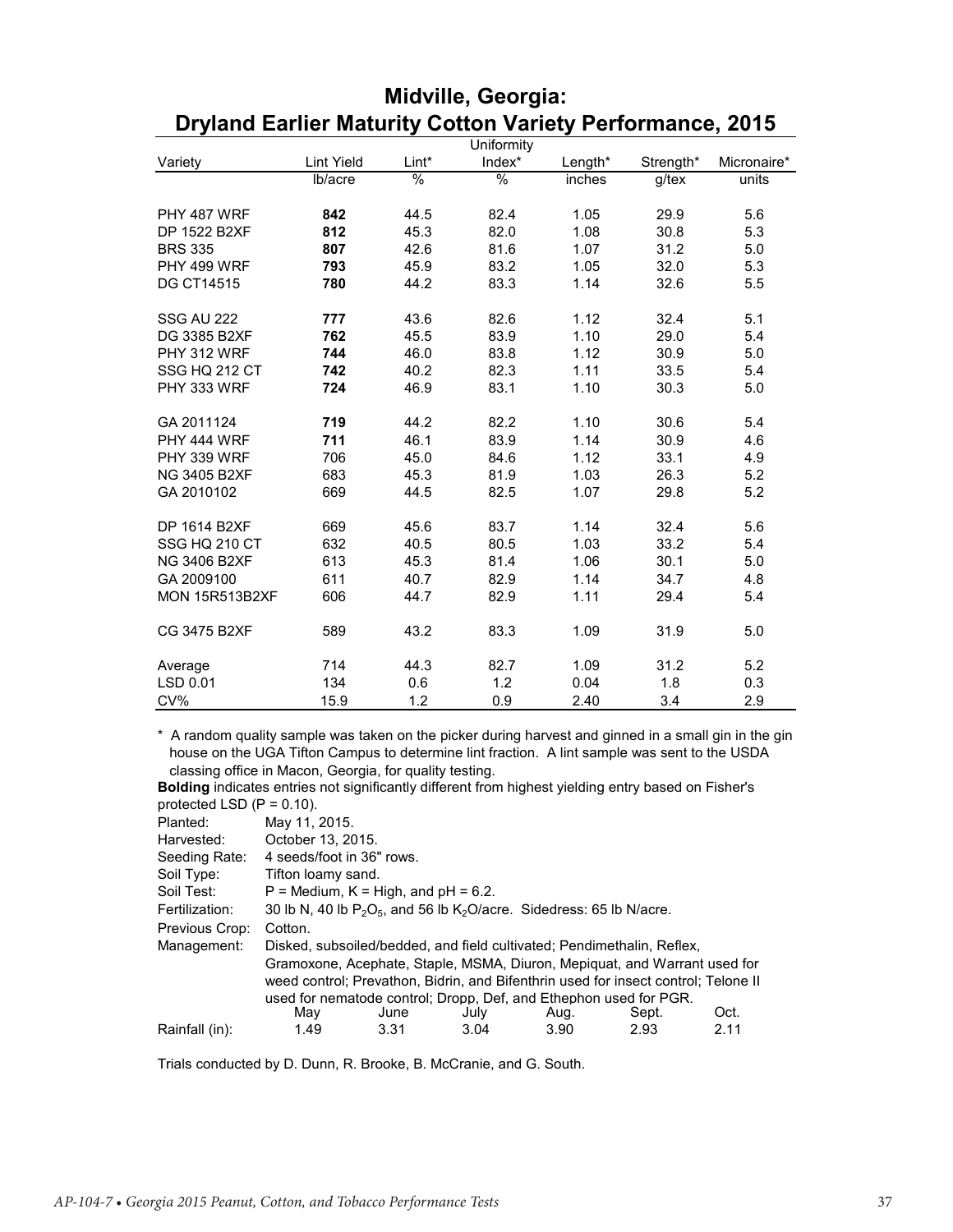|                       |                   |       | Uniformity |         |           |             |
|-----------------------|-------------------|-------|------------|---------|-----------|-------------|
| Variety               | <b>Lint Yield</b> | Lint* | Index*     | Length* | Strength* | Micronaire* |
|                       | lb/acre           | %     | %          | inches  | g/tex     | units       |
|                       |                   |       |            |         |           |             |
| <b>MON 15R513B2XF</b> | 1222              | 42.9  | 83.0       | 1.16    | 28.2      | 4.7         |
| DG 3385 B2XF          | 1191              | 44.3  | 81.8       | 1.13    | 27.5      | 4.7         |
| <b>SSG AU 222</b>     | 1180              | 42.3  | 82.6       | 1.16    | 28.9      | 5.1         |
| DP 1614 B2XF          | 1166              | 45.6  | 84.0       | 1.19    | 29.6      | 5.0         |
| <b>NG 3405 B2XF</b>   | 1115              | 44.1  | 82.0       | 1.10    | 27.3      | 4.8         |
|                       |                   |       |            |         |           |             |
| NG 3406 B2XF          | 1105              | 43.7  | 82.0       | 1.12    | 28.4      | 4.5         |
| DP 1522 B2XF          | 1104              | 43.6  | 81.2       | 1.15    | 29.2      | 4.9         |
| <b>DG CT14515</b>     | 1101              | 42.7  | 81.3       | 1.15    | 31.8      | 4.8         |
| PHY 487 WRF           | 1066              | 44.2  | 81.4       | 1.12    | 28.7      | 5.4         |
| PHY 444 WRF           | 1066              | 45.2  | 83.3       | 1.22    | 31.7      | 3.9         |
|                       |                   |       |            |         |           |             |
| PHY 499 WRF           | 1030              | 46.4  | 83.1       | 1.10    | 31.5      | 4.9         |
| <b>BRS 335</b>        | 1028              | 40.7  | 82.0       | 1.13    | 30.9      | 4.8         |
| CG 3475 B2XF          | 1014              | 40.9  | 82.3       | 1.16    | 30.1      | 4.5         |
| PHY 333 WRF           | 983               | 44.8  | 82.9       | 1.18    | 29.7      | 4.4         |
| GA 2011124            | 976               | 45.0  | 81.8       | 1.11    | 28.7      | 5.0         |
|                       |                   |       |            |         |           |             |
| PHY 312 WRF           | 925               | 43.7  | 83.2       | 1.15    | 30.2      | 4.8         |
| PHY 339 WRF           | 882               | 43.1  | 83.4       | 1.15    | 31.1      | 4.6         |
| GA 2010102            | 844               | 44.5  | 83.2       | 1.14    | 30.3      | 5.3         |
| GA 2009100            | 797               | 40.4  | 83.2       | 1.21    | 32.3      | 4.0         |
| SSG HQ 212 CT         | 796               | 41.4  | 80.0       | 1.09    | 29.3      | 5.2         |
|                       |                   |       |            |         |           |             |
| SSG HQ 210 CT         | 745               | 38.6  | 82.1       | 1.13    | 31.9      | 5.0         |
|                       |                   |       |            |         |           |             |
| Average               | 1016              | 43.2  | 82.3       | 1.14    | 29.9      | 4.8         |
| LSD 0.01              | 166               | 1.3   | 1.2        | 0.03    | 1.8       | 0.4         |
| CV%                   | 13.9              | 2.6   | 0.8        | 1.49    | 3.4       | 4.5         |

#### **Plains, Georgia: Dryland Earlier Maturity Cotton Variety Performance, 2015**

\* A random quality sample was taken on the picker during harvest and ginned in a small gin in the gin house on the UGA Tifton Campus to determine lint fraction. A lint sample was sent to the USDA classing office in Macon, Georgia, for quality testing.

**Bolding** indicates entries not significantly different from highest yielding entry based on Fisher's protected LSD  $(P = 0.10)$ .

| Jlantad: |  | $M_{211}$ 7 201 |
|----------|--|-----------------|

| Planted:       | May 7, 2015.                                                                               |                           |      |                                                                                  |       |      |           |  |  |  |
|----------------|--------------------------------------------------------------------------------------------|---------------------------|------|----------------------------------------------------------------------------------|-------|------|-----------|--|--|--|
| Harvested:     |                                                                                            | November 17, 2015.        |      |                                                                                  |       |      |           |  |  |  |
| Seeding Rate:  |                                                                                            | 4 seeds/foot in 36" rows. |      |                                                                                  |       |      |           |  |  |  |
| Soil Type:     |                                                                                            | Greenville sandy loam.    |      |                                                                                  |       |      |           |  |  |  |
| Soil Test:     | $P = High, K = Very High, and pH = 6.2.$                                                   |                           |      |                                                                                  |       |      |           |  |  |  |
| Fertilization: | 0 lb N, 0 lb $P_2O_5$ , and 20 lb $K_2O/acre$ . Sidedress: 85 lb N and 1.25 lb Boron/acre. |                           |      |                                                                                  |       |      |           |  |  |  |
| Previous Crop: | Soybeans.                                                                                  |                           |      |                                                                                  |       |      |           |  |  |  |
| Management:    |                                                                                            |                           |      | Disked twice, subsoiled/bedded, and rototilled; Prowl, Reflex, MSMA, Diuron, and |       |      |           |  |  |  |
|                | Staple used for weed control; Bidrin, Bifen, and Belt used for insect control;             |                           |      |                                                                                  |       |      |           |  |  |  |
|                |                                                                                            | Mepiquat used for PGR.    |      |                                                                                  |       |      |           |  |  |  |
|                | May                                                                                        | June                      | July | Aug.                                                                             | Sept. | Oct. | Nov. 1-16 |  |  |  |
| Rainfall (in): | 1.85                                                                                       | 1.85                      | 5.26 | 7.33                                                                             | 6.67  | 1.34 | 4.55      |  |  |  |

Trials conducted by D. Dunn, D. Pearce, R. Brooke, B. McCranie, and G. South.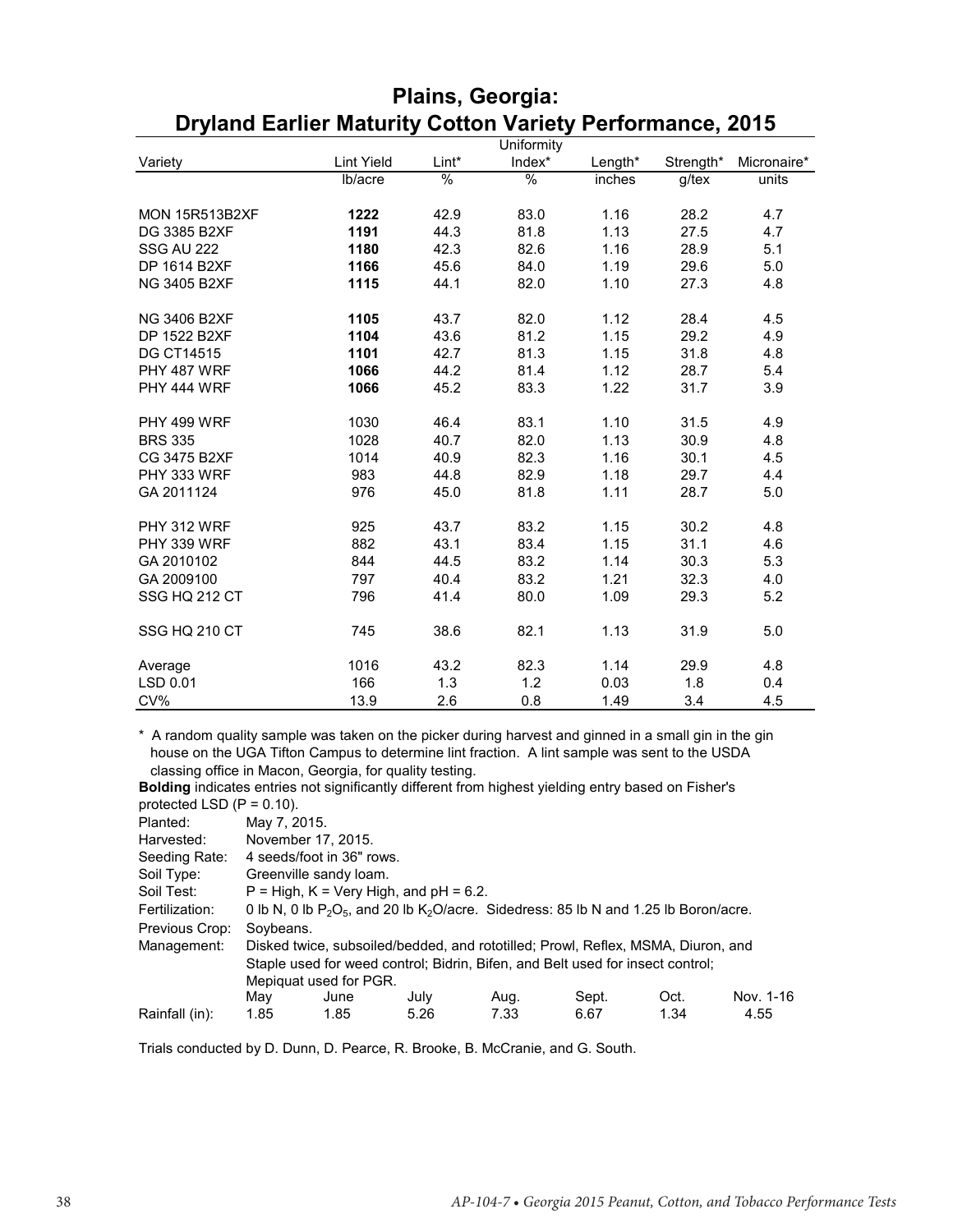|                       |                   |       | Uniformity        |         |           |             |
|-----------------------|-------------------|-------|-------------------|---------|-----------|-------------|
| Variety               | <b>Lint Yield</b> | Lint* | Index*            | Length* | Strength* | Micronaire* |
|                       | lb/acre           | $\%$  | %                 | inches  | g/tex     | units       |
|                       |                   |       |                   |         |           |             |
| PHY 444 WRF           | 1609              | 47.6  | 83.2              | 1.15    | 33.3      | 4.3         |
| PHY 312 WRF           | 1510              | 45.1  | 83.6              | 1.11    | 33.5      | 4.5         |
| <b>DG CT14515</b>     | 1435              | 44.3  | 82.2              | 1.14    | 34.1      | 5.1         |
| GA 2011124            | 1409              | 43.1  | 81.3              | 1.10    | 31.2      | 4.9         |
| PHY 487 WRF           | 1393              | 41.9  | 82.0              | 1.07    | 29.9      | 5.3         |
|                       |                   |       |                   |         |           |             |
| <b>SSG AU 222</b>     | 1388              | 40.7  | 83.3              | 1.14    | 33.6      | 4.9         |
| GA 2010102            | 1368              | 43.3  | 82.1              | 1.09    | 32.8      | 5.1         |
| PHY 499 WRF           | 1363              | 42.8  | 83.1              | 1.10    | 33.8      | 5.1         |
| <b>MON 15R513B2XF</b> | 1351              | 42.7  | 83.4              | 1.14    | 33.1      | 5.0         |
| DP 1522 B2XF          | 1322              | 43.1  | 83.2              | 1.12    | 31.1      | 5.0         |
| DG 3385 B2XF          | 1320              | 44.7  | 82.5              | 1.08    | 29.4      | 4.8         |
| CG 3475 B2XF          | 1306              | 40.4  | 82.6              | 1.07    | 31.8      | 4.7         |
| PHY 339 WRF           | 1303              | 42.3  | 83.4              | 1.12    | 33.6      | 4.4         |
| DP 1614 B2XF          | 1298              | 44.0  | 84.4              | 1.14    | 33.7      | 5.1         |
| PHY 333 WRF           | 1266              | 44.1  | 83.8              | 1.10    | 31.7      | 4.5         |
|                       |                   |       |                   |         |           |             |
| <b>NG 3405 B2XF</b>   | 1257              | 44.0  | 82.1              | 1.08    | 29.2      | 4.8         |
| <b>BRS 335</b>        | 1254              | 42.4  | 81.9              | 1.09    | 30.5      | 4.8         |
| SSG HQ 212 CT         | 1179              | 39.6  | 82.3              | 1.06    | 32.5      | 5.0         |
| SSG HQ 210 CT         | 1109              | 39.6  | 81.7              | 1.06    | 29.8      | 4.9         |
| NG 3406 B2XF          | 1076              | 42.0  | 83.1              | 1.10    | 30.1      | 5.0         |
| GA 2009100            | 995               | 40.1  | 83.5              | 1.16    | 35.6      | 4.3         |
| Average               | 1310              | 42.7  | 82.8              | 1.10    | 32.1      | 4.8         |
| LSD 0.01              | 219               | 1.2   | N.S. <sup>1</sup> | 0.05    | 2.1       | 0.4         |
| CV%                   | 14.1              | 2.4   | 1.3               | 2.53    | 3.8       | 5.1         |

#### **Tifton, Georgia: Dryland Earlier Maturity Cotton Variety Performance, 2015**

\* A random quality sample was taken on the picker during harvest and ginned in a small gin in the gin house on the UGA Tifton Campus to determine lint fraction. A lint sample was sent to the USDA classing office in Macon, Georgia, for quality testing.

1. The F-test indicated no statistical differences at the alpha = 0.10 probability level; therefore, an LSD value was not calculated.

**Bolding** indicates entries not significantly different from highest yielding entry based on Fisher's protected LSD  $(P = 0.10)$ .

| $\mu$ or $\mu$ and $\mu$ and $\mu$ and $\mu$ |                                       |                    |      |                                                                                                                 |       |      |  |  |  |  |  |
|----------------------------------------------|---------------------------------------|--------------------|------|-----------------------------------------------------------------------------------------------------------------|-------|------|--|--|--|--|--|
| Planted:                                     | May 6, 2015.                          |                    |      |                                                                                                                 |       |      |  |  |  |  |  |
| Harvested:                                   | October 9, 2015.                      |                    |      |                                                                                                                 |       |      |  |  |  |  |  |
| Seeding Rate:                                | 4 seeds/foot in 36" rows.             |                    |      |                                                                                                                 |       |      |  |  |  |  |  |
| Soil Type:                                   |                                       | Tifton sandy loam. |      |                                                                                                                 |       |      |  |  |  |  |  |
| Soil Test:                                   | $P = High, K = Medium, and pH = 6.5.$ |                    |      |                                                                                                                 |       |      |  |  |  |  |  |
| Fertilization:                               |                                       |                    |      | 18 lb N, 54 lb $P_2O_5$ , and 108 lb K <sub>2</sub> O/acre. Sidedress: 75 lb N and 30 lb K <sub>2</sub> O/acre. |       |      |  |  |  |  |  |
| Previous Crop:                               | Peanuts.                              |                    |      |                                                                                                                 |       |      |  |  |  |  |  |
| Management:                                  |                                       |                    |      | Disked and subsoiled/bedded; Reflex, Cotoran, Prowl, Envoke, and Select used for                                |       |      |  |  |  |  |  |
|                                              |                                       |                    |      | weed control; Orthene, Bidrin, and Blackhawk used for insect control.                                           |       |      |  |  |  |  |  |
|                                              | May                                   | June               | July | Aug.                                                                                                            | Sept. | Oct. |  |  |  |  |  |
| Rainfall (in):                               | 0.35                                  | 5.48               | 6.31 | 6.91                                                                                                            | 2.28  | 2.10 |  |  |  |  |  |
|                                              |                                       |                    |      |                                                                                                                 |       |      |  |  |  |  |  |

Trials conducted by D. Dunn, R. Brooke, B. McCranie, and G. South.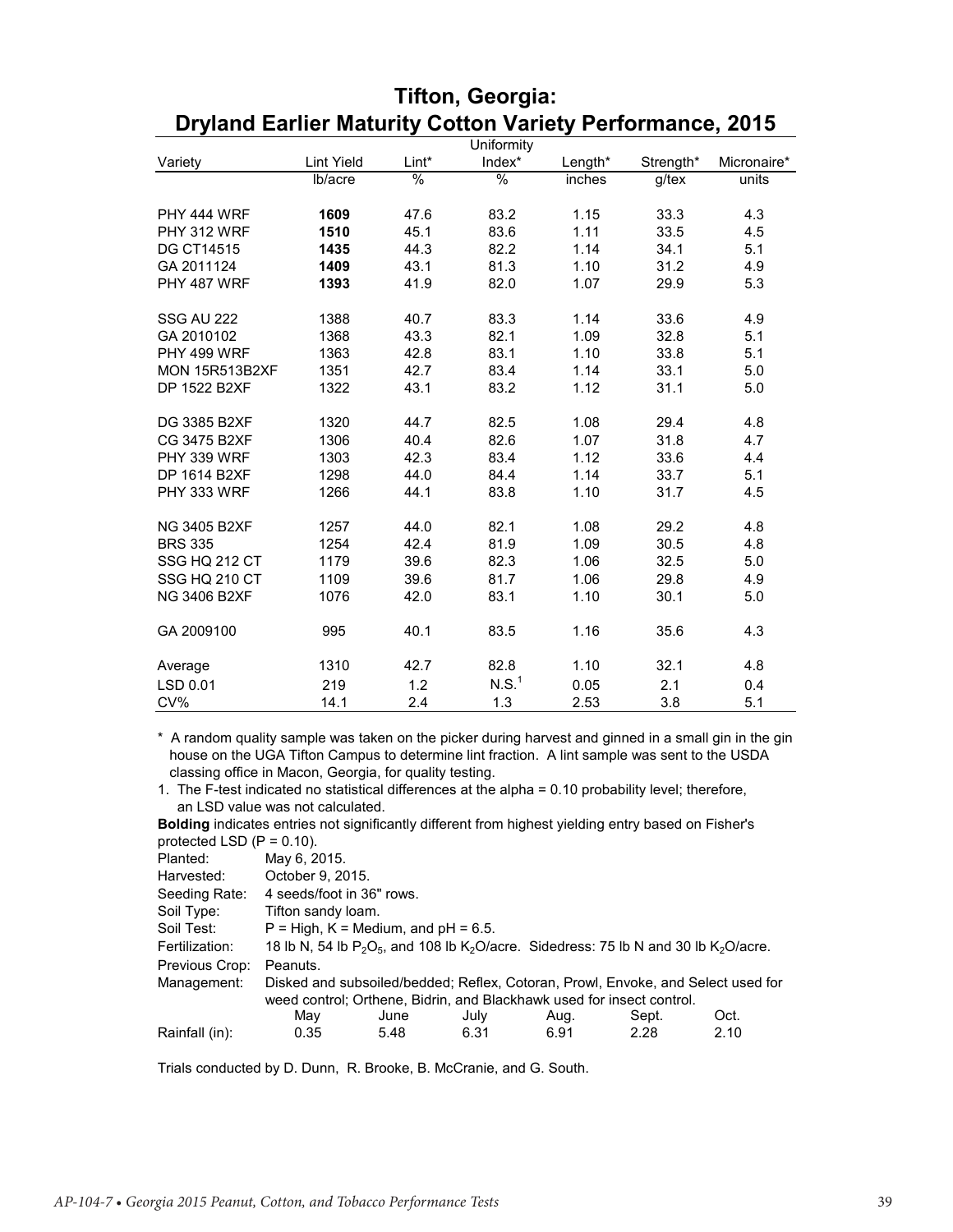| Lint Yield <sup>a</sup> |                   |                    |                    |                        |                   |               |       |      |                 |       |
|-------------------------|-------------------|--------------------|--------------------|------------------------|-------------------|---------------|-------|------|-----------------|-------|
|                         |                   |                    |                    |                        | $4$ -Loc.         |               | Unif. |      |                 |       |
| Variety                 | Athens            | Midville           | Plains             | Tifton                 | Average           | Lint          | Index |      | Length Strength | Mic.  |
|                         |                   |                    |                    | lb/acre -------------- |                   | $\frac{9}{6}$ | %     | in   | g/tex           | units |
| <b>DG CT14515</b>       | 471 $3$           | 780 <sup>5</sup>   | 1101 $8$           | 1435 $3$               | 947 <sup>1</sup>  | 44.1          | 82.3  | 1.15 | 31.3            | 5.1   |
| <b>MON 15R513B2XF</b>   | $595^1$           | 606 19             | 1222 <sup>1</sup>  | 1351 <sup>9</sup>      | 944 $^2$          | 43.7          | 82.7  | 1.14 | 28.9            | 5.0   |
| PHY 487 WRF             | 457 4             | $842^{1}$          | 1066 <sup>9T</sup> | 1393 <sup>5</sup>      | 940 $3$           | 43.8          | 81.6  | 1.08 | 28.2            | 5.3   |
| PHY 499 WRF             | 563 $^2$          | 793 <sup>4</sup>   | 1030 10            | 1363 <sup>8</sup>      | 938 <sup>4</sup>  | 45.0          | 82.8  | 1.09 | 30.9            | 5.0   |
| <b>SSG AU 222</b>       | 374 13            | $777^6$            | 1180 $3$           | 1388 <sup>6</sup>      | $930^{5}$         | 42.4          | 82.4  | 1.13 | 29.9            | 4.9   |
| PHY 444 WRF             | 293 19            | $711^{12}$         | 1066 <sup>9T</sup> | 1609 $1$               | 920 $6$           | 45.8          | 83.4  | 1.16 | 30.5            | 4.3   |
| DP 1522 B2XF            | 383 11            | 812 $^2$           | 1104 $^7$          | 1322 10                | $905^7$           | 44.0          | 82.0  | 1.13 | 29.7            | 5.0   |
| PHY 312 WRF             | 398 <sup>9</sup>  | 744 <sup>8</sup>   | 925 15             | 1510 $^2$              | 894 <sup>8</sup>  | 45.1          | 83.1  | 1.13 | 30.2            | 4.8   |
| DG 3385 B2XF            | 262 20            | $762$ <sup>7</sup> | 1191 $^2$          | 1320 11                | 884 <sup>9T</sup> | 45.0          | 81.8  | 1.10 | 27.1            | 5.0   |
| DP 1614 B2XF            | 404 $^7$          | 669 15T            | 1166 <sup>4</sup>  | 1298 14                | 884 <sup>9T</sup> | 45.2          | 83.6  | 1.16 | 30.3            | 5.1   |
| <b>BRS 335</b>          | 448 5             | 807 $3$            | 1028 11            | 1254 17                | 884 <sup>9T</sup> | 42.1          | 81.9  | 1.11 | 29.9            | 4.8   |
| GA 2011124              | 376 12            | 719 11             | 976 14             | 1409 $4$               | 870 10            | 44.7          | 81.2  | 1.11 | 29.5            | 5.0   |
| <b>NG 3405 B2XF</b>     | 395 10            | 683 14             | 1115 $5$           | 1257 16                | 863 11            | 44.4          | 81.6  | 1.08 | 26.9            | 4.9   |
| PHY 333 WRF             | 366 15            | $724^{10}$         | 983 13             | 1266 15                | 835 12            | 44.9          | 83.1  | 1.13 | 29.8            | 4.7   |
| PHY 339 WRF             | 401 $8$           | 706 13             | 882 16             | 1303 13                | 823 13            | 43.7          | 83.3  | 1.14 | 30.9            | 4.6   |
| CG 3475 B2XF            | $363^{16}$        | 589 20             | 1014 12            | 1306 12                | 818 14            | 42.4          | 82.7  | 1.12 | 30.4            | 4.8   |
| GA 2010102              | 371 14            | 669 15T            | 844 17             | 1368 7                 | 813 15            | 44.5          | 82.5  | 1.12 | 29.9            | 5.1   |
| SSG HQ 212 CT           | 446 <sup>6</sup>  | 742 <sup>9</sup>   | 796 19             | 1179 18                | 791 16            | 41.3          | 81.7  | 1.10 | 30.6            | 5.1   |
| NG 3406 B2XF            | 249 <sup>21</sup> | 613 17             | 1105 $^6$          | 1076 <sup>20</sup>     | 761 17            | 44.0          | 82.1  | 1.10 | 28.3            | 4.8   |
| SSG HQ 210 CT           | 332 17            | 632 16             | 745 20             | 1109 19                | 704 18            | 39.8          | 81.7  | 1.09 | 30.3            | 4.9   |
| GA 2009100              | 304 18            | 611 18             | 797 18             | 995 <sup>21</sup>      | 677 19            | 40.9          | 83.3  | 1.17 | 32.7            | 4.4   |
| Average                 | 393               | 714                | 1016               | 1310                   | 858               | 43.7          | 82.4  | 1.12 | 29.8            | 4.9   |
| LSD 0.10                | 116               | 134                | 166                | 219                    | 115               | 1.2           | 0.9   | 0.03 | 1.3             | 0.2   |
| CV%                     | 25.1              | 15.9               | 13.9               | 14.1                   | 16.1              | 2.6           | 1.2   | 2.4  | 3.5             | 4.7   |

# **Yield Summary of Dryland Earlier Maturity Cotton Varieties, 2015**

<sup>a</sup> Superscripts indicate ranking at that location.

**Bolding** indicates entries not significantly different from highest yielding entry based on Fisher's protected LSD (P = 0.10).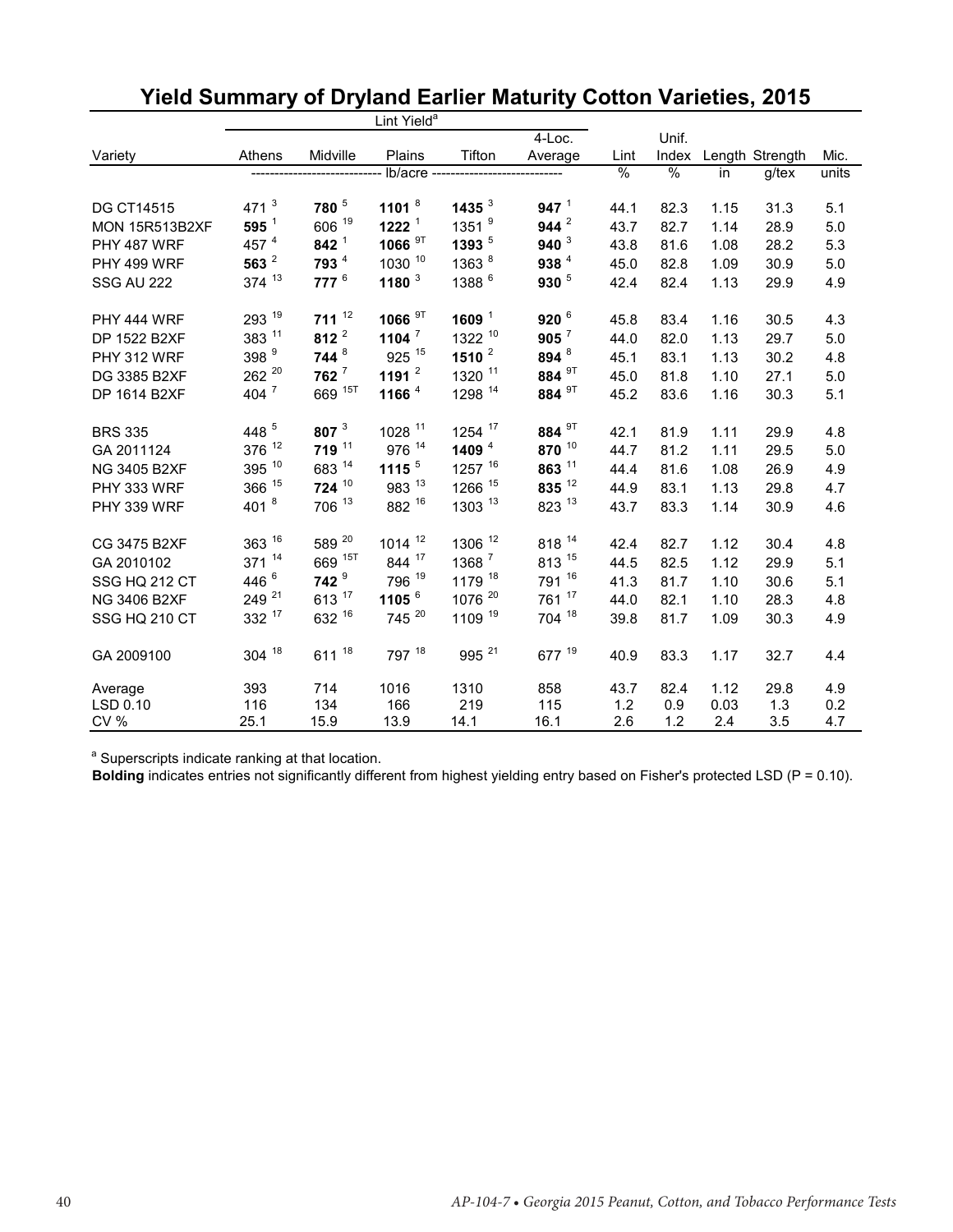|                   |                   |      | Uniformity |        |          |            |
|-------------------|-------------------|------|------------|--------|----------|------------|
| Variety           | <b>Lint Yield</b> | Lint | Index      | Length | Strength | Micronaire |
|                   | lb/acre           | %    | %          | inches | g/tex    | units      |
| PHY 499 WRF       | 1140              | 44.4 | 83.0       | 1.10   | 31.2     | 4.8        |
| PHY 444 WRF       | 1127              | 45.0 | 83.4       | 1.19   | 30.9     | 4.1        |
| PHY 487 WRF       | 1115              | 42.9 | 81.8       | 1.09   | 28.7     | 4.9        |
| PHY 333 WRF       | 1102              | 44.5 | 83.2       | 1.14   | 30.0     | 4.5        |
| <b>SSG AU 222</b> | 1093              | 42.2 | 82.6       | 1.15   | 30.4     | 4.6        |
| <b>BRS 335</b>    | 1010              | 41.4 | 82.3       | 1.13   | 30.3     | 4.6        |
| GA 2010102        | 912               | 41.9 | 83.0       | 1.14   | 32.5     | 5.0        |
| SSG HQ 210 CT     | 911               | 39.4 | 81.9       | 1.10   | 30.7     | 4.7        |
| GA 2009100        | 867               | 40.0 | 83.2       | 1.16   | 32.9     | 4.7        |
| Average           | 1031              | 42.4 | 82.7       | 1.13   | 30.8     | 4.7        |
| LSD 0.10          | 62                | 0.5  | 0.5        | 0.01   | 0.7      | N.S.       |
| CV%               | 14.6              | 2.8  | 1.0        | 2.0    | 3.8      | 5.4        |

# **Two-Year Summary of Dryland Earlier Maturity Cotton Varieties at Four Locations<sup>a</sup>, 2014-2015**

<sup>a</sup> Athens, Midville, Plains, and Tifton.

1. The F-test indicated no statistical differences at the alpha = 0.10 probability level; therefore, an LSD value was not calculated.

**Bolding** indicates entries not significantly different from highest yielding entry based on Fisher's protected LSD  $(P = 0.10)$ .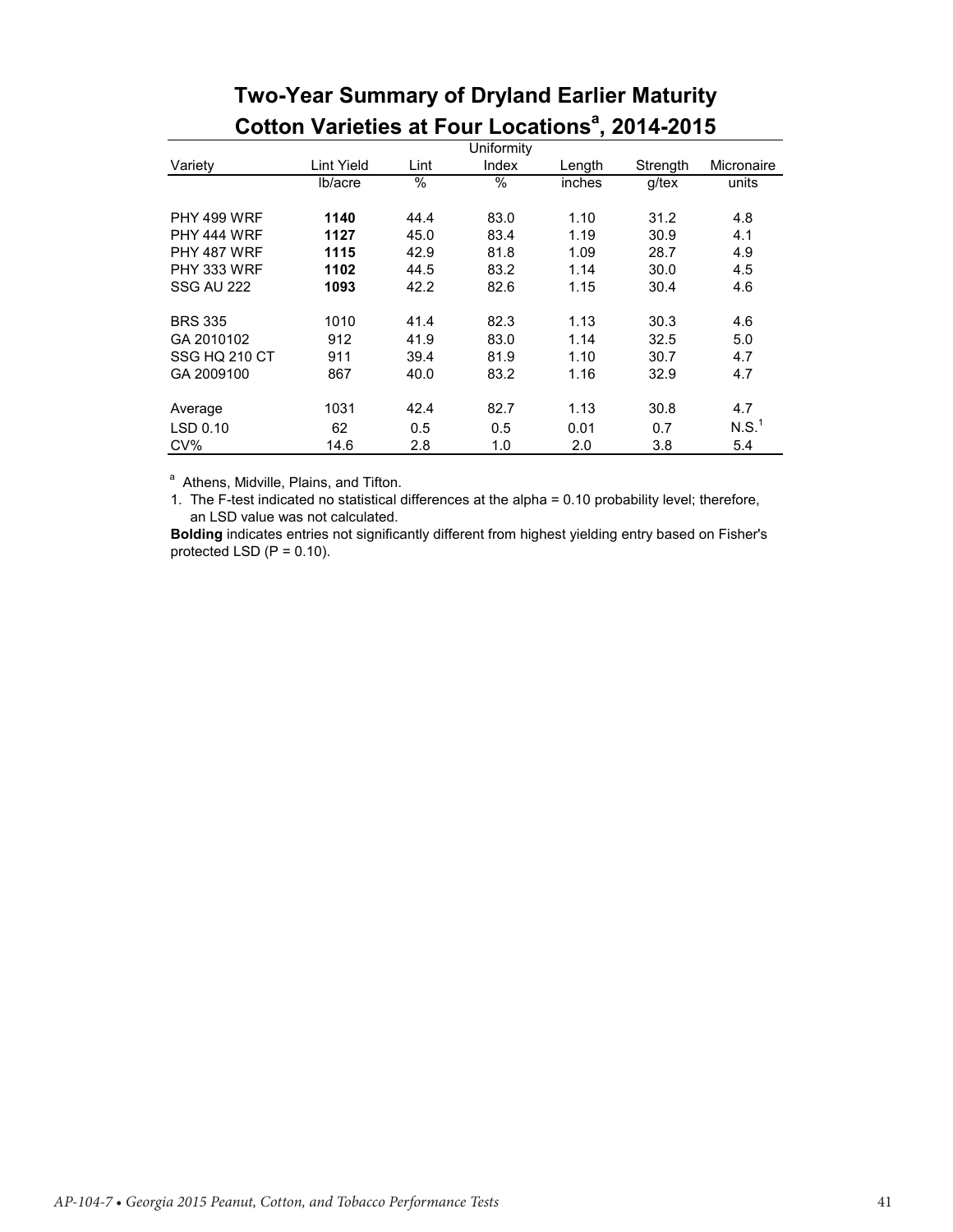|                       |            |               | Uniformity    |         |           |             |
|-----------------------|------------|---------------|---------------|---------|-----------|-------------|
| Variety               | Lint Yield | Lint*         | Index*        | Length* | Strength* | Micronaire* |
|                       | Ib/acre    | $\frac{0}{6}$ | $\frac{0}{0}$ | inches  | $g$ /tex  | units       |
|                       |            |               |               |         |           |             |
| DP 1553 B2XF          | 969        | 46.1          | 82.6          | 1.19    | 26.9      | 4.8         |
| DP 1454NR B2RF        | 911        | 46.6          | 81.3          | 1.15    | 27.4      | $5.0$       |
| PHY 499 WRF           | 797        | 45.3          | 82.6          | 1.14    | 29.4      | 5.0         |
| <b>PHY 495 W3RF</b>   | 796        | 45.2          | 82.0          | 1.12    | 29.0      | 4.9         |
| DP 1555 B2RF          | 793        | 47.4          | 82.1          | 1.17    | 27.5      | 5.0         |
|                       |            |               |               |         |           |             |
| <b>DP 1558NR B2RF</b> | 787        | 45.6          | 83.1          | 1.17    | 30.3      | 5.2         |
| PHY 552 WRF           | 760        | 45.9          | 83.4          | 1.16    | 29.3      | 4.8         |
| CG 3885 B2XF          | 734        | 45.7          | 82.0          | 1.13    | 26.8      | 4.8         |
| ST 6182GLT            | 732        | 49.8          | 82.8          | 1.15    | 27.1      | 4.7         |
| <b>ST 5115GLT</b>     | 728        | 45.7          | 81.6          | 1.13    | 29.0      | 5.0         |
|                       |            |               |               |         |           |             |
| DP 1252 B2RF          | 714        | 46.5          | 83.0          | 1.15    | 27.7      | 5.0         |
| CG 3787 B2RF          | 713        | 47.2          | 81.3          | 1.14    | 27.2      | 5.0         |
| ST 6448GLB2           | 679        | 43.1          | 80.8          | 1.19    | 27.7      | 4.8         |
| GA 2010076            | 630        | 43.5          | 83.8          | 1.21    | 30.7      | 5.3         |
| DG CT15622            | 626        | 45.6          | 84.0          | 1.17    | 27.8      | 4.4         |
|                       |            |               |               |         |           |             |
| DP 1646 B2XF          | 602        | 46.7          | 81.1          | 1.21    | 26.8      | 4.9         |
| DP 1538 B2XF          | 599        | 45.4          | 82.0          | 1.11    | 26.8      | 4.9         |
| <b>NG 5007 B2XF</b>   | 583        | 45.7          | 82.7          | 1.17    | 26.1      | 4.6         |
| PHY 333 WRF           | 563        | 45.3          | 80.2          | 1.16    | 26.4      | 4.8         |
| <b>BRS 293</b>        | 551        | 43.2          | 83.0          | 1.15    | 29.9      | 5.2         |
|                       |            |               |               |         |           |             |
| PHY 444 WRF           | 535        | 46.3          | 84.4          | 1.26    | 28.6      | 4.9         |
| GA 230                | 532        | 43.1          | 82.7          | 1.23    | 28.9      | 4.6         |
| GA 2010019            | 495        | 45.7          | 81.7          | 1.19    | 27.9      | 4.6         |
| DP 1639 B2XF          | 494        | 45.6          | 83.6          | 1.16    | 27.6      | 4.9         |
| NG 3405 B2XF          | 488        | 44.5          | 80.2          | 1.10    | 25.6      | 5.0         |
|                       |            |               |               |         |           |             |
| GA 2009100            | 483        | 45.1          | 82.8          | 1.21    | 30.9      | 4.4         |
| <b>BRS 286</b>        | 465        | 42.3          | 83.2          | 1.14    | 29.7      | 4.8         |
| GA 2009037            | 457        | 44.1          | 80.7          | 1.14    | 28.9      | 4.9         |
| <b>BX 1638GLT</b>     | 454        | 44.7          | 81.6          | 1.21    | 29.7      | 4.8         |
| <b>ST 4946GLB2</b>    | 450        | 46.1          | 80.6          | 1.12    | 27.5      | 5.3         |
|                       |            |               |               |         |           |             |
| <b>NG 3406 B2XF</b>   | 442        | 45.7          | 82.6          | 1.15    | 25.8      | 4.8         |
| ST 4747GLB2           | 437        | 44.6          | 82.9          | 1.19    | 28.1      | 4.7         |
|                       |            |               |               |         |           |             |
| Average               | 625        | 45.4          | 82.2          | 1.16    | 28.1      | 4.8         |
| LSD 0.01              | 167        | 0.8           | 1.1           | 0.04    | 1.6       | 0.3         |
| CV%                   | 22.7       | 1.4           | 0.8           | 1.83    | 3.4       | 3.4         |

## **Athens, Georgia: Dryland Later Maturity Cotton Variety Performance, 2015**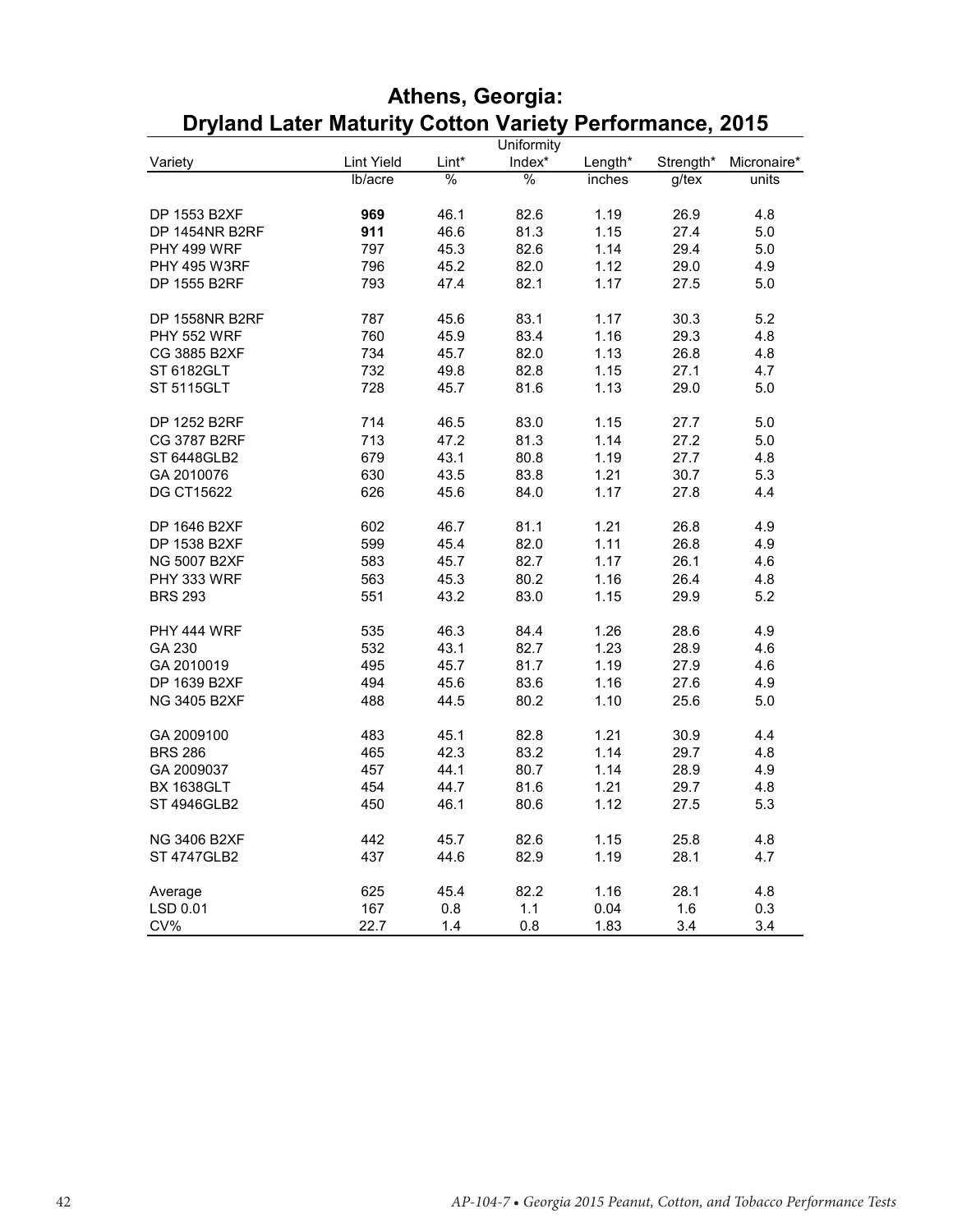## **Athens, Georgia: Dryland Later Maturity Cotton Variety Performance, 2015 (Continued)**

\* A random quality sample was taken on the picker during harvest and ginned in a small gin in the gin house on the UGA Tifton Campus to determine lint fraction. A lint sample was sent to the USDA classing office in Macon, Georgia, for quality testing.

| <b>Bolding indicates entries not significantly different from highest yielding entry based on Fisher's</b> |                   |                                     |      |                                                                             |       |                                                                                  |      |
|------------------------------------------------------------------------------------------------------------|-------------------|-------------------------------------|------|-----------------------------------------------------------------------------|-------|----------------------------------------------------------------------------------|------|
| protected LSD $(P = 0.10)$ .                                                                               |                   |                                     |      |                                                                             |       |                                                                                  |      |
| Planted:                                                                                                   | May 12, 2015.     |                                     |      |                                                                             |       |                                                                                  |      |
| Harvested:                                                                                                 | December 1, 2015. |                                     |      |                                                                             |       |                                                                                  |      |
| Seeding Rate:                                                                                              |                   | 4 seeds/foot in 36" rows.           |      |                                                                             |       |                                                                                  |      |
| Soil Type:                                                                                                 | Cecil sandy loam. |                                     |      |                                                                             |       |                                                                                  |      |
| Soil Test:                                                                                                 |                   | $P = High, K = High, and pH = 6.5.$ |      |                                                                             |       |                                                                                  |      |
| Fertilization:                                                                                             |                   |                                     |      | 66 lb N, 66 lb $P_2O_5$ , and 66 lb $K_2O$ /acre. Sidedress: 100 lb N/acre. |       |                                                                                  |      |
| Previous Crop:                                                                                             | Soybeans.         |                                     |      |                                                                             |       |                                                                                  |      |
| Management:                                                                                                |                   |                                     |      |                                                                             |       | Disked, chisel plowed, and field cultivated; Prowl, Reflex, and Cotoran used for |      |
|                                                                                                            |                   |                                     |      | weed control; Telone II used for nematode control.                          |       |                                                                                  |      |
|                                                                                                            | May               | June                                | July | Aug.                                                                        | Sept. | Oct.                                                                             | Nov. |
| Rainfall (in):                                                                                             | 2.25              | 2.81                                | 4.17 | 6.42                                                                        | 5.24  | 8.20                                                                             | 9.84 |

Trials conducted by H. Jordan, G. Ware, J. Griffin, and K. Roach.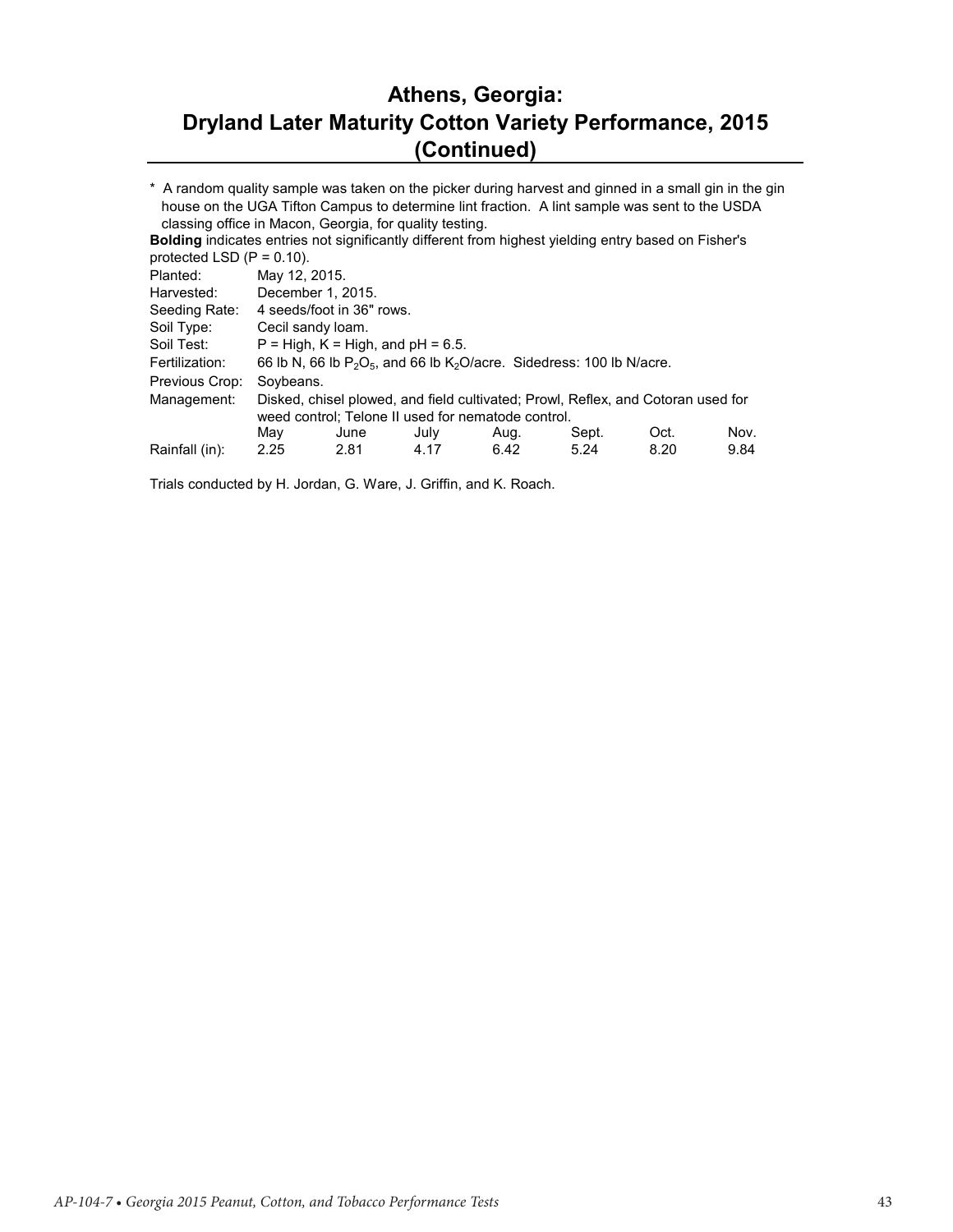| Index*<br>Lint Yield<br>Lint*<br>Variety<br>Length*<br>Strength*<br>Micronaire*<br>%<br>%<br>lb/acre<br>$g$ /tex<br>units<br>inches<br>776<br>82.7<br>1.08<br>28.8<br>5.0<br><b>NG 5007 B2XF</b><br>45.6<br>82.5<br>1.15<br>32.4<br>PHY 444 WRF<br>759<br>47.0<br>4.7<br>82.5<br>1.07<br>34.8<br>PHY 499 WRF<br>737<br>45.3<br>5.0<br><b>BX 1638GLT</b><br>730<br>45.5<br>82.5<br>1.13<br>33.4<br>5.1<br>DP 1538 B2XF<br>729<br>82.1<br>1.05<br>29.0<br>47.4<br>5.5<br>82.5<br>32.1<br>DP 1553 B2XF<br>711<br>46.7<br>1.08<br>5.5<br>82.3<br>1.11<br>30.0<br>GA 2009037<br>700<br>44.9<br>5.4<br>CG 3885 B2XF<br>690<br>82.6<br>1.06<br>28.8<br>46.2<br>5.4<br><b>DP 1558NR B2RF</b><br>682<br>43.9<br>84.2<br>1.14<br>34.7<br>5.5<br>DP 1252 B2RF<br>669<br>47.0<br>83.0<br>1.11<br>30.0<br>5.4<br>DP 1639 B2XF<br>46.2<br>83.8<br>1.11<br>35.0<br>655<br>5.7<br>DP 1555 B2RF<br>1.08<br>648<br>46.5<br>81.3<br>34.7<br>5.4<br>82.7<br>1.10<br>ST 6182GLT<br>644<br>48.0<br>30.7<br>5.3<br>83.4<br>DP 1646 B2XF<br>640<br>45.8<br>1.16<br>29.9<br>5.2<br>637<br>82.6<br>1.04<br>ST 4946GLB2<br>44.4<br>31.6<br>5.1<br>DP 1454NR B2RF<br>632<br>44.9<br>82.5<br>1.09<br>31.8<br>5.3<br>82.6<br>GA 2010076<br>630<br>42.5<br>1.12<br>33.6<br>5.4<br><b>NG 3405 B2XF</b><br>627<br>80.6<br>1.03<br>27.4<br>5.2<br>45.2<br>619<br><b>PHY 495 W3RF</b><br>46.2<br>82.8<br>1.02<br>30.7<br>5.1<br>82.6<br><b>NG 3406 B2XF</b><br>619<br>45.4<br>1.08<br>29.8<br>5.1<br><b>CG 3787 B2RF</b><br>618<br>46.8<br>81.8<br>1.04<br>29.3<br>5.3<br>GA 2010019<br>606<br>43.9<br>82.5<br>1.11<br>33.0<br>5.0<br>82.6<br>1.09<br>28.7<br>PHY 333 WRF<br>596<br>47.6<br>4.9<br>82.2<br><b>BRS 286</b><br>595<br>41.0<br>1.10<br>34.1<br>5.1<br><b>BRS 293</b><br>593<br>42.7<br>81.5<br>1.05<br>33.6<br>5.6 | Uniformity  |     |      |      |      |      |     |
|----------------------------------------------------------------------------------------------------------------------------------------------------------------------------------------------------------------------------------------------------------------------------------------------------------------------------------------------------------------------------------------------------------------------------------------------------------------------------------------------------------------------------------------------------------------------------------------------------------------------------------------------------------------------------------------------------------------------------------------------------------------------------------------------------------------------------------------------------------------------------------------------------------------------------------------------------------------------------------------------------------------------------------------------------------------------------------------------------------------------------------------------------------------------------------------------------------------------------------------------------------------------------------------------------------------------------------------------------------------------------------------------------------------------------------------------------------------------------------------------------------------------------------------------------------------------------------------------------------------------------------------------------------------------------------------------------------------------------------------------------------------------------------------------|-------------|-----|------|------|------|------|-----|
|                                                                                                                                                                                                                                                                                                                                                                                                                                                                                                                                                                                                                                                                                                                                                                                                                                                                                                                                                                                                                                                                                                                                                                                                                                                                                                                                                                                                                                                                                                                                                                                                                                                                                                                                                                                              |             |     |      |      |      |      |     |
|                                                                                                                                                                                                                                                                                                                                                                                                                                                                                                                                                                                                                                                                                                                                                                                                                                                                                                                                                                                                                                                                                                                                                                                                                                                                                                                                                                                                                                                                                                                                                                                                                                                                                                                                                                                              |             |     |      |      |      |      |     |
|                                                                                                                                                                                                                                                                                                                                                                                                                                                                                                                                                                                                                                                                                                                                                                                                                                                                                                                                                                                                                                                                                                                                                                                                                                                                                                                                                                                                                                                                                                                                                                                                                                                                                                                                                                                              |             |     |      |      |      |      |     |
|                                                                                                                                                                                                                                                                                                                                                                                                                                                                                                                                                                                                                                                                                                                                                                                                                                                                                                                                                                                                                                                                                                                                                                                                                                                                                                                                                                                                                                                                                                                                                                                                                                                                                                                                                                                              |             |     |      |      |      |      |     |
|                                                                                                                                                                                                                                                                                                                                                                                                                                                                                                                                                                                                                                                                                                                                                                                                                                                                                                                                                                                                                                                                                                                                                                                                                                                                                                                                                                                                                                                                                                                                                                                                                                                                                                                                                                                              |             |     |      |      |      |      |     |
|                                                                                                                                                                                                                                                                                                                                                                                                                                                                                                                                                                                                                                                                                                                                                                                                                                                                                                                                                                                                                                                                                                                                                                                                                                                                                                                                                                                                                                                                                                                                                                                                                                                                                                                                                                                              |             |     |      |      |      |      |     |
|                                                                                                                                                                                                                                                                                                                                                                                                                                                                                                                                                                                                                                                                                                                                                                                                                                                                                                                                                                                                                                                                                                                                                                                                                                                                                                                                                                                                                                                                                                                                                                                                                                                                                                                                                                                              |             |     |      |      |      |      |     |
|                                                                                                                                                                                                                                                                                                                                                                                                                                                                                                                                                                                                                                                                                                                                                                                                                                                                                                                                                                                                                                                                                                                                                                                                                                                                                                                                                                                                                                                                                                                                                                                                                                                                                                                                                                                              |             |     |      |      |      |      |     |
|                                                                                                                                                                                                                                                                                                                                                                                                                                                                                                                                                                                                                                                                                                                                                                                                                                                                                                                                                                                                                                                                                                                                                                                                                                                                                                                                                                                                                                                                                                                                                                                                                                                                                                                                                                                              |             |     |      |      |      |      |     |
|                                                                                                                                                                                                                                                                                                                                                                                                                                                                                                                                                                                                                                                                                                                                                                                                                                                                                                                                                                                                                                                                                                                                                                                                                                                                                                                                                                                                                                                                                                                                                                                                                                                                                                                                                                                              |             |     |      |      |      |      |     |
|                                                                                                                                                                                                                                                                                                                                                                                                                                                                                                                                                                                                                                                                                                                                                                                                                                                                                                                                                                                                                                                                                                                                                                                                                                                                                                                                                                                                                                                                                                                                                                                                                                                                                                                                                                                              |             |     |      |      |      |      |     |
|                                                                                                                                                                                                                                                                                                                                                                                                                                                                                                                                                                                                                                                                                                                                                                                                                                                                                                                                                                                                                                                                                                                                                                                                                                                                                                                                                                                                                                                                                                                                                                                                                                                                                                                                                                                              |             |     |      |      |      |      |     |
|                                                                                                                                                                                                                                                                                                                                                                                                                                                                                                                                                                                                                                                                                                                                                                                                                                                                                                                                                                                                                                                                                                                                                                                                                                                                                                                                                                                                                                                                                                                                                                                                                                                                                                                                                                                              |             |     |      |      |      |      |     |
|                                                                                                                                                                                                                                                                                                                                                                                                                                                                                                                                                                                                                                                                                                                                                                                                                                                                                                                                                                                                                                                                                                                                                                                                                                                                                                                                                                                                                                                                                                                                                                                                                                                                                                                                                                                              |             |     |      |      |      |      |     |
|                                                                                                                                                                                                                                                                                                                                                                                                                                                                                                                                                                                                                                                                                                                                                                                                                                                                                                                                                                                                                                                                                                                                                                                                                                                                                                                                                                                                                                                                                                                                                                                                                                                                                                                                                                                              |             |     |      |      |      |      |     |
|                                                                                                                                                                                                                                                                                                                                                                                                                                                                                                                                                                                                                                                                                                                                                                                                                                                                                                                                                                                                                                                                                                                                                                                                                                                                                                                                                                                                                                                                                                                                                                                                                                                                                                                                                                                              |             |     |      |      |      |      |     |
|                                                                                                                                                                                                                                                                                                                                                                                                                                                                                                                                                                                                                                                                                                                                                                                                                                                                                                                                                                                                                                                                                                                                                                                                                                                                                                                                                                                                                                                                                                                                                                                                                                                                                                                                                                                              |             |     |      |      |      |      |     |
|                                                                                                                                                                                                                                                                                                                                                                                                                                                                                                                                                                                                                                                                                                                                                                                                                                                                                                                                                                                                                                                                                                                                                                                                                                                                                                                                                                                                                                                                                                                                                                                                                                                                                                                                                                                              |             |     |      |      |      |      |     |
|                                                                                                                                                                                                                                                                                                                                                                                                                                                                                                                                                                                                                                                                                                                                                                                                                                                                                                                                                                                                                                                                                                                                                                                                                                                                                                                                                                                                                                                                                                                                                                                                                                                                                                                                                                                              |             |     |      |      |      |      |     |
|                                                                                                                                                                                                                                                                                                                                                                                                                                                                                                                                                                                                                                                                                                                                                                                                                                                                                                                                                                                                                                                                                                                                                                                                                                                                                                                                                                                                                                                                                                                                                                                                                                                                                                                                                                                              |             |     |      |      |      |      |     |
|                                                                                                                                                                                                                                                                                                                                                                                                                                                                                                                                                                                                                                                                                                                                                                                                                                                                                                                                                                                                                                                                                                                                                                                                                                                                                                                                                                                                                                                                                                                                                                                                                                                                                                                                                                                              |             |     |      |      |      |      |     |
|                                                                                                                                                                                                                                                                                                                                                                                                                                                                                                                                                                                                                                                                                                                                                                                                                                                                                                                                                                                                                                                                                                                                                                                                                                                                                                                                                                                                                                                                                                                                                                                                                                                                                                                                                                                              |             |     |      |      |      |      |     |
|                                                                                                                                                                                                                                                                                                                                                                                                                                                                                                                                                                                                                                                                                                                                                                                                                                                                                                                                                                                                                                                                                                                                                                                                                                                                                                                                                                                                                                                                                                                                                                                                                                                                                                                                                                                              |             |     |      |      |      |      |     |
|                                                                                                                                                                                                                                                                                                                                                                                                                                                                                                                                                                                                                                                                                                                                                                                                                                                                                                                                                                                                                                                                                                                                                                                                                                                                                                                                                                                                                                                                                                                                                                                                                                                                                                                                                                                              |             |     |      |      |      |      |     |
|                                                                                                                                                                                                                                                                                                                                                                                                                                                                                                                                                                                                                                                                                                                                                                                                                                                                                                                                                                                                                                                                                                                                                                                                                                                                                                                                                                                                                                                                                                                                                                                                                                                                                                                                                                                              |             |     |      |      |      |      |     |
|                                                                                                                                                                                                                                                                                                                                                                                                                                                                                                                                                                                                                                                                                                                                                                                                                                                                                                                                                                                                                                                                                                                                                                                                                                                                                                                                                                                                                                                                                                                                                                                                                                                                                                                                                                                              |             |     |      |      |      |      |     |
|                                                                                                                                                                                                                                                                                                                                                                                                                                                                                                                                                                                                                                                                                                                                                                                                                                                                                                                                                                                                                                                                                                                                                                                                                                                                                                                                                                                                                                                                                                                                                                                                                                                                                                                                                                                              |             |     |      |      |      |      |     |
|                                                                                                                                                                                                                                                                                                                                                                                                                                                                                                                                                                                                                                                                                                                                                                                                                                                                                                                                                                                                                                                                                                                                                                                                                                                                                                                                                                                                                                                                                                                                                                                                                                                                                                                                                                                              |             |     |      |      |      |      |     |
|                                                                                                                                                                                                                                                                                                                                                                                                                                                                                                                                                                                                                                                                                                                                                                                                                                                                                                                                                                                                                                                                                                                                                                                                                                                                                                                                                                                                                                                                                                                                                                                                                                                                                                                                                                                              |             |     |      |      |      |      |     |
|                                                                                                                                                                                                                                                                                                                                                                                                                                                                                                                                                                                                                                                                                                                                                                                                                                                                                                                                                                                                                                                                                                                                                                                                                                                                                                                                                                                                                                                                                                                                                                                                                                                                                                                                                                                              |             |     |      |      |      |      |     |
|                                                                                                                                                                                                                                                                                                                                                                                                                                                                                                                                                                                                                                                                                                                                                                                                                                                                                                                                                                                                                                                                                                                                                                                                                                                                                                                                                                                                                                                                                                                                                                                                                                                                                                                                                                                              |             |     |      |      |      |      |     |
|                                                                                                                                                                                                                                                                                                                                                                                                                                                                                                                                                                                                                                                                                                                                                                                                                                                                                                                                                                                                                                                                                                                                                                                                                                                                                                                                                                                                                                                                                                                                                                                                                                                                                                                                                                                              |             |     |      |      |      |      |     |
|                                                                                                                                                                                                                                                                                                                                                                                                                                                                                                                                                                                                                                                                                                                                                                                                                                                                                                                                                                                                                                                                                                                                                                                                                                                                                                                                                                                                                                                                                                                                                                                                                                                                                                                                                                                              |             |     |      |      |      |      |     |
|                                                                                                                                                                                                                                                                                                                                                                                                                                                                                                                                                                                                                                                                                                                                                                                                                                                                                                                                                                                                                                                                                                                                                                                                                                                                                                                                                                                                                                                                                                                                                                                                                                                                                                                                                                                              | ST 6448GLB2 | 591 | 44.4 | 82.7 | 1.16 | 30.3 | 5.3 |
| <b>ST 5115GLT</b><br>588<br>43.3<br>80.3<br>1.02<br>30.0<br>5.0                                                                                                                                                                                                                                                                                                                                                                                                                                                                                                                                                                                                                                                                                                                                                                                                                                                                                                                                                                                                                                                                                                                                                                                                                                                                                                                                                                                                                                                                                                                                                                                                                                                                                                                              |             |     |      |      |      |      |     |
| <b>DG CT15622</b><br>588<br>45.5<br>83.4<br>1.11<br>30.4<br>5.2                                                                                                                                                                                                                                                                                                                                                                                                                                                                                                                                                                                                                                                                                                                                                                                                                                                                                                                                                                                                                                                                                                                                                                                                                                                                                                                                                                                                                                                                                                                                                                                                                                                                                                                              |             |     |      |      |      |      |     |
| GA 2009100<br>544<br>43.3<br>83.1<br>1.12<br>34.2<br>4.7                                                                                                                                                                                                                                                                                                                                                                                                                                                                                                                                                                                                                                                                                                                                                                                                                                                                                                                                                                                                                                                                                                                                                                                                                                                                                                                                                                                                                                                                                                                                                                                                                                                                                                                                     |             |     |      |      |      |      |     |
| 1.06<br><b>PHY 552 WRF</b><br>515<br>45.8<br>82.4<br>31.8<br>5.1                                                                                                                                                                                                                                                                                                                                                                                                                                                                                                                                                                                                                                                                                                                                                                                                                                                                                                                                                                                                                                                                                                                                                                                                                                                                                                                                                                                                                                                                                                                                                                                                                                                                                                                             |             |     |      |      |      |      |     |
|                                                                                                                                                                                                                                                                                                                                                                                                                                                                                                                                                                                                                                                                                                                                                                                                                                                                                                                                                                                                                                                                                                                                                                                                                                                                                                                                                                                                                                                                                                                                                                                                                                                                                                                                                                                              |             |     |      |      |      |      |     |
| GA 230<br>497<br>41.9<br>82.2<br>1.16<br>33.2<br>5.1                                                                                                                                                                                                                                                                                                                                                                                                                                                                                                                                                                                                                                                                                                                                                                                                                                                                                                                                                                                                                                                                                                                                                                                                                                                                                                                                                                                                                                                                                                                                                                                                                                                                                                                                         |             |     |      |      |      |      |     |
| <b>ST 4747GLB2</b><br>462<br>82.2<br>1.13<br>28.4<br>5.4<br>43.5                                                                                                                                                                                                                                                                                                                                                                                                                                                                                                                                                                                                                                                                                                                                                                                                                                                                                                                                                                                                                                                                                                                                                                                                                                                                                                                                                                                                                                                                                                                                                                                                                                                                                                                             |             |     |      |      |      |      |     |
|                                                                                                                                                                                                                                                                                                                                                                                                                                                                                                                                                                                                                                                                                                                                                                                                                                                                                                                                                                                                                                                                                                                                                                                                                                                                                                                                                                                                                                                                                                                                                                                                                                                                                                                                                                                              |             |     |      |      |      |      |     |
| 82.4<br>635<br>45.1<br>1.09<br>31.4<br>5.2<br>Average                                                                                                                                                                                                                                                                                                                                                                                                                                                                                                                                                                                                                                                                                                                                                                                                                                                                                                                                                                                                                                                                                                                                                                                                                                                                                                                                                                                                                                                                                                                                                                                                                                                                                                                                        |             |     |      |      |      |      |     |
| N.S. <sup>1</sup><br>100<br>0.3<br>LSD 0.01<br>1.0<br>0.04<br>1.9                                                                                                                                                                                                                                                                                                                                                                                                                                                                                                                                                                                                                                                                                                                                                                                                                                                                                                                                                                                                                                                                                                                                                                                                                                                                                                                                                                                                                                                                                                                                                                                                                                                                                                                            |             |     |      |      |      |      |     |
| CV%<br>1.9<br>1.3<br>13.4<br>2.20<br>3.6<br>3.0                                                                                                                                                                                                                                                                                                                                                                                                                                                                                                                                                                                                                                                                                                                                                                                                                                                                                                                                                                                                                                                                                                                                                                                                                                                                                                                                                                                                                                                                                                                                                                                                                                                                                                                                              |             |     |      |      |      |      |     |

# **Midville, Georgia: Dryland Later Maturity Cotton Variety Performance, 2015**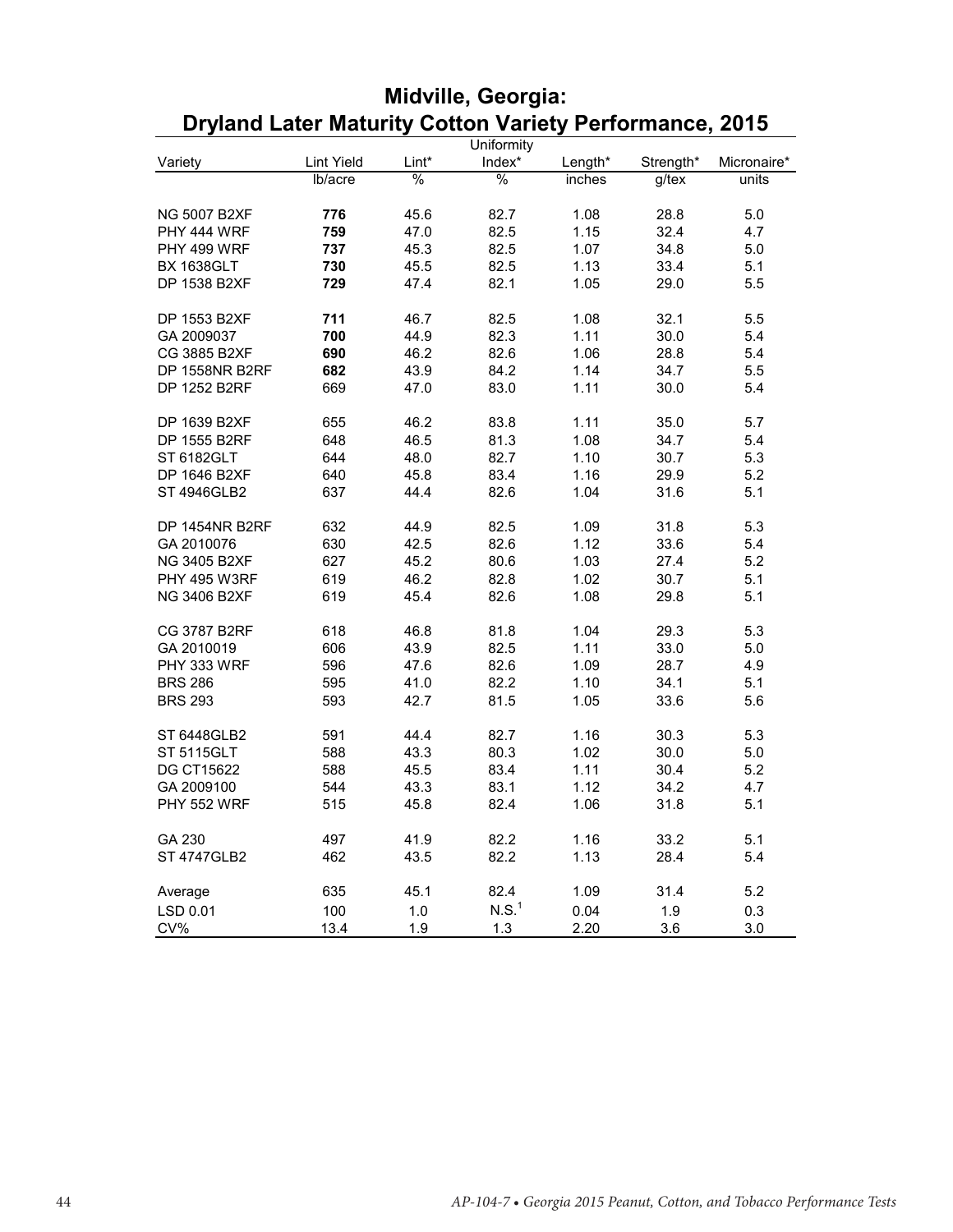## **Midville, Georgia: Dryland Later Maturity Cotton Variety Performance, 2015 (Continued)**

\* A random quality sample was taken on the picker during harvest and ginned in a small gin in the gin house on the UGA Tifton Campus to determine lint fraction. A lint sample was sent to the USDA classing office in Macon, Georgia, for quality testing.

1. The F-test indicated no statistical differences at the alpha = 0.10 probability level; therefore, an LSD value was not calculated.

**Bolding** indicates entries not significantly different from highest yielding entry based on Fisher's protected LSD  $(P = 0.10)$ .

| Planted:       | May 11, 2015.             |                                                                               |      |      |       |                                                                                   |  |  |  |  |  |
|----------------|---------------------------|-------------------------------------------------------------------------------|------|------|-------|-----------------------------------------------------------------------------------|--|--|--|--|--|
| Harvested:     | October 13, 2015.         |                                                                               |      |      |       |                                                                                   |  |  |  |  |  |
| Seeding Rate:  | 4 seeds/foot in 36" rows. |                                                                               |      |      |       |                                                                                   |  |  |  |  |  |
| Soil Type:     |                           | Tifton loamy sand.                                                            |      |      |       |                                                                                   |  |  |  |  |  |
| Soil Test:     |                           | $P =$ Medium, $K =$ High, and $pH = 6.2$ .                                    |      |      |       |                                                                                   |  |  |  |  |  |
| Fertilization: |                           | 30 lb N, 40 lb $P_2O_5$ , and 56 lb $K_2O$ /acre. Sidedress: 65 lb N/acre.    |      |      |       |                                                                                   |  |  |  |  |  |
| Previous Crop: | Cotton.                   |                                                                               |      |      |       |                                                                                   |  |  |  |  |  |
| Management:    |                           | Acephate, Staple, MSMA, Diuron, Mepiguat, and Warrant used for weed control;  |      |      |       | Disked, subsoiled/bedded, and field cultivated; Pendimethalin, Reflex, Gramoxone, |  |  |  |  |  |
|                |                           | Prevathon, Bidrin, and Bifenthrin used for insect control; Telone II used for |      |      |       |                                                                                   |  |  |  |  |  |
|                | May                       | nematode control: Dropp. Def. and Ethephon used for PGR.<br>June              | July | Aug. | Sept. | Oct.                                                                              |  |  |  |  |  |
| Rainfall (in): | 1.49                      | 3.31                                                                          | 3.04 | 3.90 | 2.93  | 2.11                                                                              |  |  |  |  |  |
|                |                           |                                                                               |      |      |       |                                                                                   |  |  |  |  |  |

Trials conducted by D. Dunn, R. Brooke, B. McCranie, and G. South.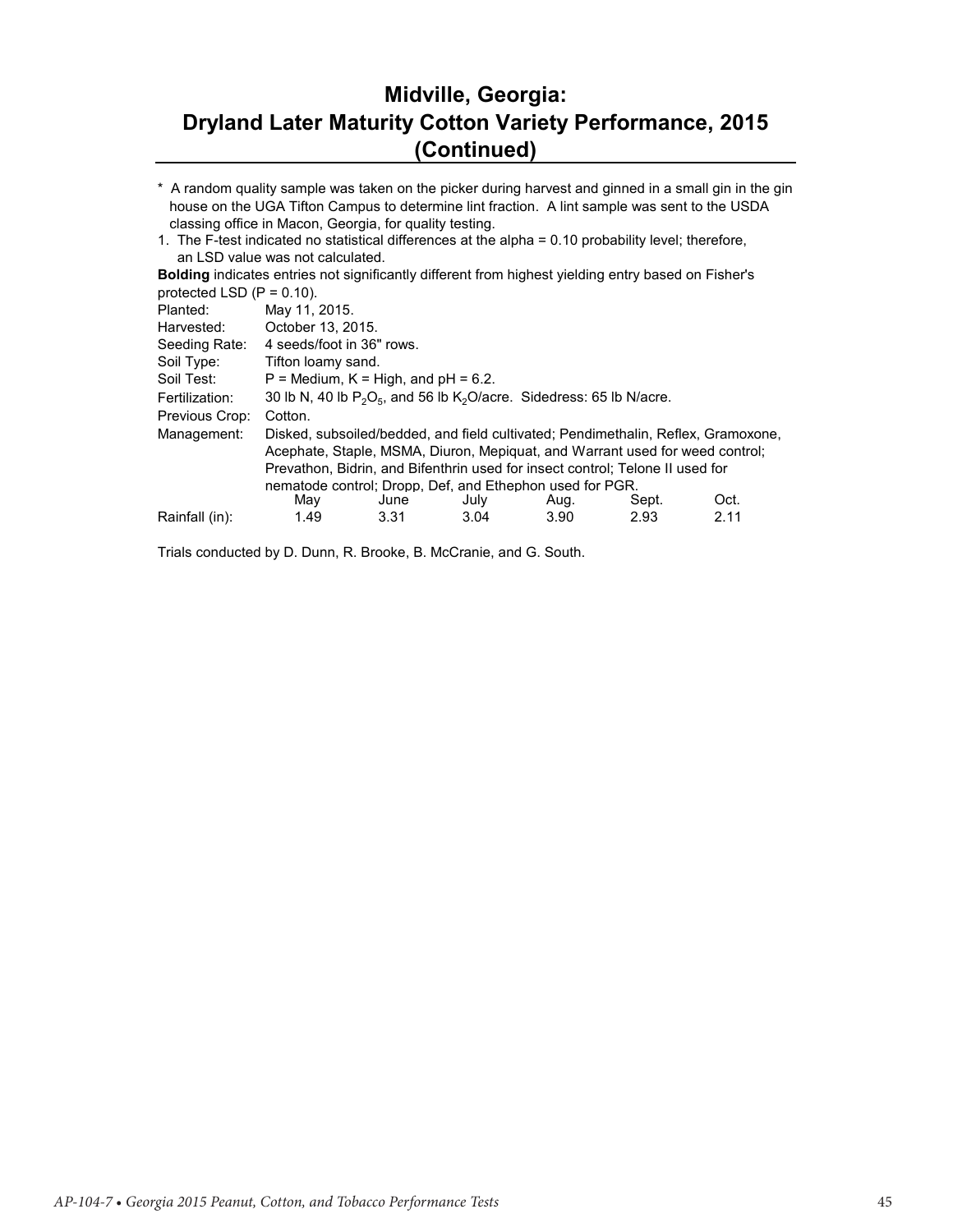|                       |                   |       | Uniformity        |         |           |             |
|-----------------------|-------------------|-------|-------------------|---------|-----------|-------------|
| Variety               | <b>Lint Yield</b> | Lint* | Index*            | Length* | Strength* | Micronaire* |
|                       | lb/acre           | %     | $\%$              | inches  | g/tex     | units       |
|                       |                   |       |                   |         |           |             |
| DP 1646 B2XF          | 1332              | 47.2  | 84.3              | 1.26    | 30.2      | 4.6         |
| DP 1553 B2XF          | 1248              | 45.4  | 84.1              | 1.19    | 29.7      | 4.5         |
| DP 1538 B2XF          | 1232              | 45.4  | 83.1              | 1.12    | 28.4      | 4.8         |
| CG 3885 B2XF          | 1229              | 44.7  | 84.0              | 1.15    | 29.6      | 4.9         |
| DP 1639 B2XF          | 1186              | 45.8  | 84.5              | 1.14    | 31.1      | 5.0         |
|                       |                   |       |                   |         |           |             |
| <b>NG 3406 B2XF</b>   | 1165              | 44.2  | 82.8              | 1.13    | 27.8      | 4.5         |
| DP 1555 B2RF          | 1135              | 44.4  | 82.7              | 1.16    | 32.3      | 4.8         |
| ST 6182GLT            | 1131              | 47.3  | 84.2              | 1.18    | 28.9      | 4.6         |
| PHY 552 WRF           | 1086              | 44.6  | 84.2              | 1.16    | 32.4      | 4.6         |
| <b>DP 1558NR B2RF</b> | 1079              | 43.1  | 82.8              | 1.21    | 30.2      | 4.7         |
|                       |                   |       |                   |         |           |             |
| <b>ST 5115GLT</b>     | 1074              | 42.5  | 81.4              | 1.11    | 30.9      | 4.6         |
| GA 230                | 1067              | 43.5  | 83.7              | 1.25    | 30.9      | 4.6         |
| GA 2010076            | 1063              | 43.0  | 83.5              | 1.16    | 32.1      | 5.2         |
| <b>NG 5007 B2XF</b>   | 1063              | 43.5  | 82.6              | 1.16    | 29.1      | 4.7         |
| <b>DG CT15622</b>     | 1048              | 43.1  | 83.2              | 1.14    | 30.5      | 4.8         |
|                       |                   |       |                   |         |           |             |
| <b>BX 1638GLT</b>     | 1042              | 44.5  | 83.7              | 1.17    | 31.3      | 4.7         |
| NG 3405 B2XF          | 1023              | 41.6  | 83.8              | 1.15    | 27.6      | 4.4         |
| CG 3787 B2RF          | 1013              | 43.9  | 83.6              | 1.19    | 29.7      | 4.7         |
| ST 4946GLB2           | 1010              | 42.6  | 84.8              | 1.18    | 30.9      | 4.6         |
| DP 1252 B2RF          | 1005              | 44.8  | 84.7              | 1.18    | 30.8      | 4.9         |
|                       |                   |       |                   |         |           |             |
| GA 2009037            | 1002              | 43.1  | 83.0              | 1.21    | 31.0      | 5.0         |
| GA 2009100            | 991               | 42.3  | 83.0              | 1.19    | 32.7      | 4.4         |
| GA 2010019            | 977               | 41.8  | 83.3              | 1.17    | 30.6      | 4.4         |
| <b>PHY 495 W3RF</b>   | 968               | 43.3  | 83.1              | 1.11    | 30.6      | 4.8         |
| PHY 444 WRF           | 963               | 45.2  | 83.9              | 1.18    | 31.6      | 4.6         |
|                       |                   |       |                   |         |           |             |
| PHY 499 WRF           | 950               | 44.1  | 82.9              | 1.17    | 30.3      | 4.4         |
| ST 6448GLB2           | 941               | 40.2  | 83.4              | 1.21    | 30.1      | 4.7         |
| <b>BRS 286</b>        | 939               | 43.0  | 83.5              | 1.17    | 31.9      | 5.0         |
| DP 1454NR B2RF        | 937               | 44.2  | 83.8              | 1.15    | 30.3      | 4.5         |
| PHY 333 WRF           | 823               | 44.9  | 82.2              | 1.12    | 29.0      | 4.8         |
|                       |                   |       |                   |         |           |             |
| <b>ST 4747GLB2</b>    | 759               | 41.8  | 82.6              | 1.18    | 30.1      | 4.5         |
| <b>BRS 293</b>        | 589               | 39.2  | 82.6              | 1.13    | 32.7      | 5.0         |
|                       |                   |       |                   |         |           |             |
| Average               | 1033              | 43.7  | 83.4              | 1.17    | 30.4      | 4.7         |
| LSD 0.01              | 201               | 1.4   | N.S. <sup>1</sup> | 0.06    | 2.0       | N.S.        |
| CV%                   | 14.2              | 2.3   | 1.4               | 2.88    | 3.8       | 5.8         |

## **Plains, Georgia: Dryland Later Maturity Cotton Variety Performance, 2015**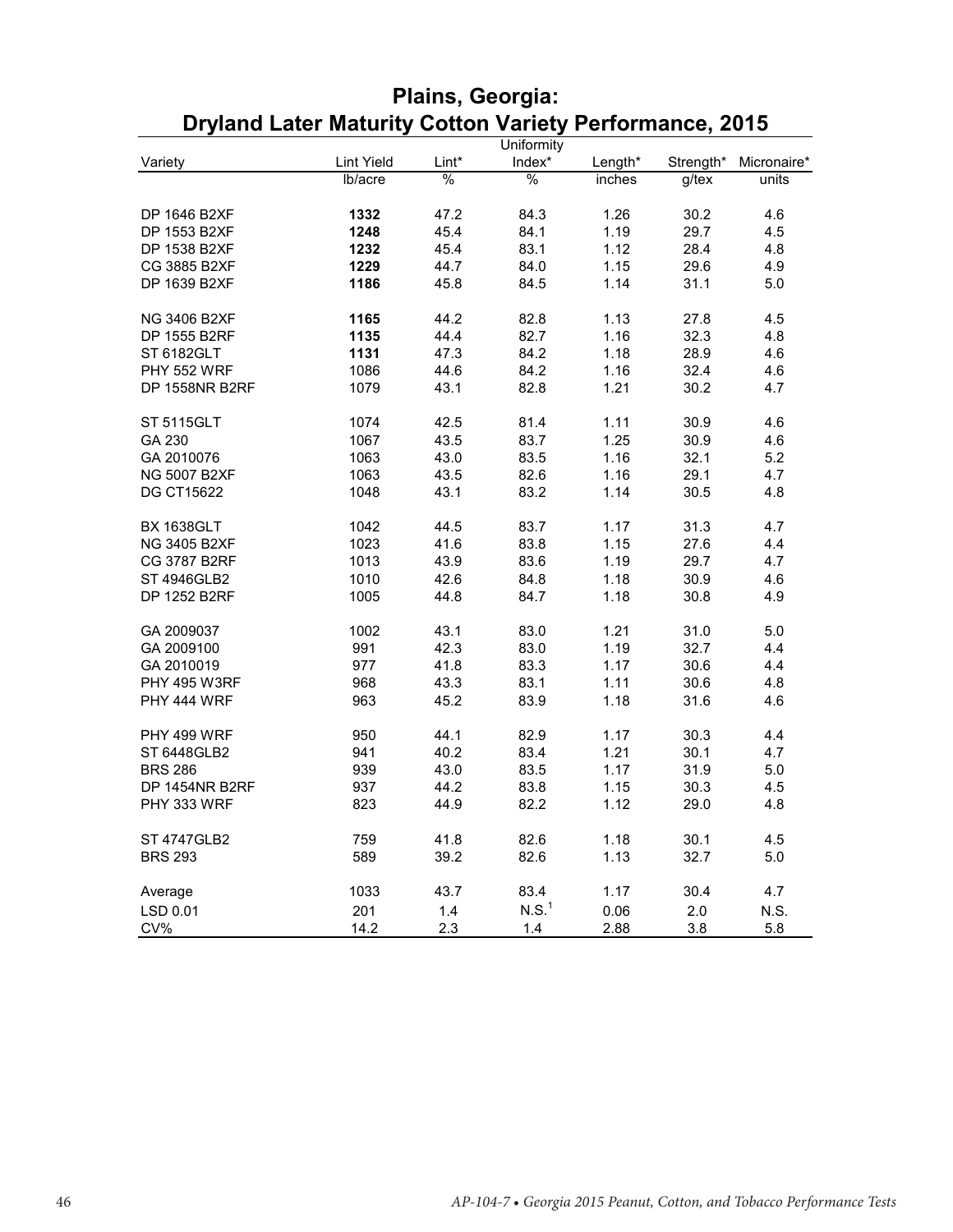#### **Plains, Georgia: Dryland Later Maturity Cotton Variety Performance, 2015 (Continued)**

\* A random quality sample was taken on the picker during harvest and ginned in a small gin in the gin house on the UGA Tifton Campus to determine lint fraction. A lint sample was sent to the USDA classing office in Macon, Georgia, for quality testing.

1. The F-test indicated no statistical differences at the alpha = 0.10 probability level; therefore, an LSD value was not calculated.

**Bolding** indicates entries not significantly different from highest yielding entry based on Fisher's protected LSD  $(P = 0.10)$ .

| p: otooto u cod (1 |              |                                          |      |                                                                                            |       |      |           |
|--------------------|--------------|------------------------------------------|------|--------------------------------------------------------------------------------------------|-------|------|-----------|
| Planted:           | May 7, 2015. |                                          |      |                                                                                            |       |      |           |
| Harvested:         |              | November 17, 2015.                       |      |                                                                                            |       |      |           |
| Seeding Rate:      |              | 4 seeds/foot in 36" rows.                |      |                                                                                            |       |      |           |
| Soil Type:         |              | Greenville sandy loam.                   |      |                                                                                            |       |      |           |
| Soil Test:         |              | $P = High, K = Very High, and pH = 6.2.$ |      |                                                                                            |       |      |           |
| Fertilization:     |              |                                          |      | 0 lb N, 0 lb $P_2O_5$ , and 20 lb $K_2O$ /acre. Sidedress: 85 lb N and 1.25 lb Boron/acre. |       |      |           |
| Previous Crop:     | Soybeans.    |                                          |      |                                                                                            |       |      |           |
| Management:        |              |                                          |      | Disked twice, subsoiled/bedded, and rototilled; Prowl, Reflex, MSMA, Diuron, and           |       |      |           |
|                    |              |                                          |      | Staple used for weed control; Bidrin, Bifen, and Belt used for insect control;             |       |      |           |
|                    |              | Mepiquat used for PGR.                   |      |                                                                                            |       |      |           |
|                    | May          | June                                     | July | Aug.                                                                                       | Sept. | Oct. | Nov. 1-16 |
| Rainfall (in):     | 1.85         | 1.85                                     | 5.26 | 7.33                                                                                       | 6.67  | 1.34 | 4.55      |
|                    |              |                                          |      |                                                                                            |       |      |           |

Trials conducted by D. Dunn, D. Pearce, R. Brooke, B. McCranie, and G. South.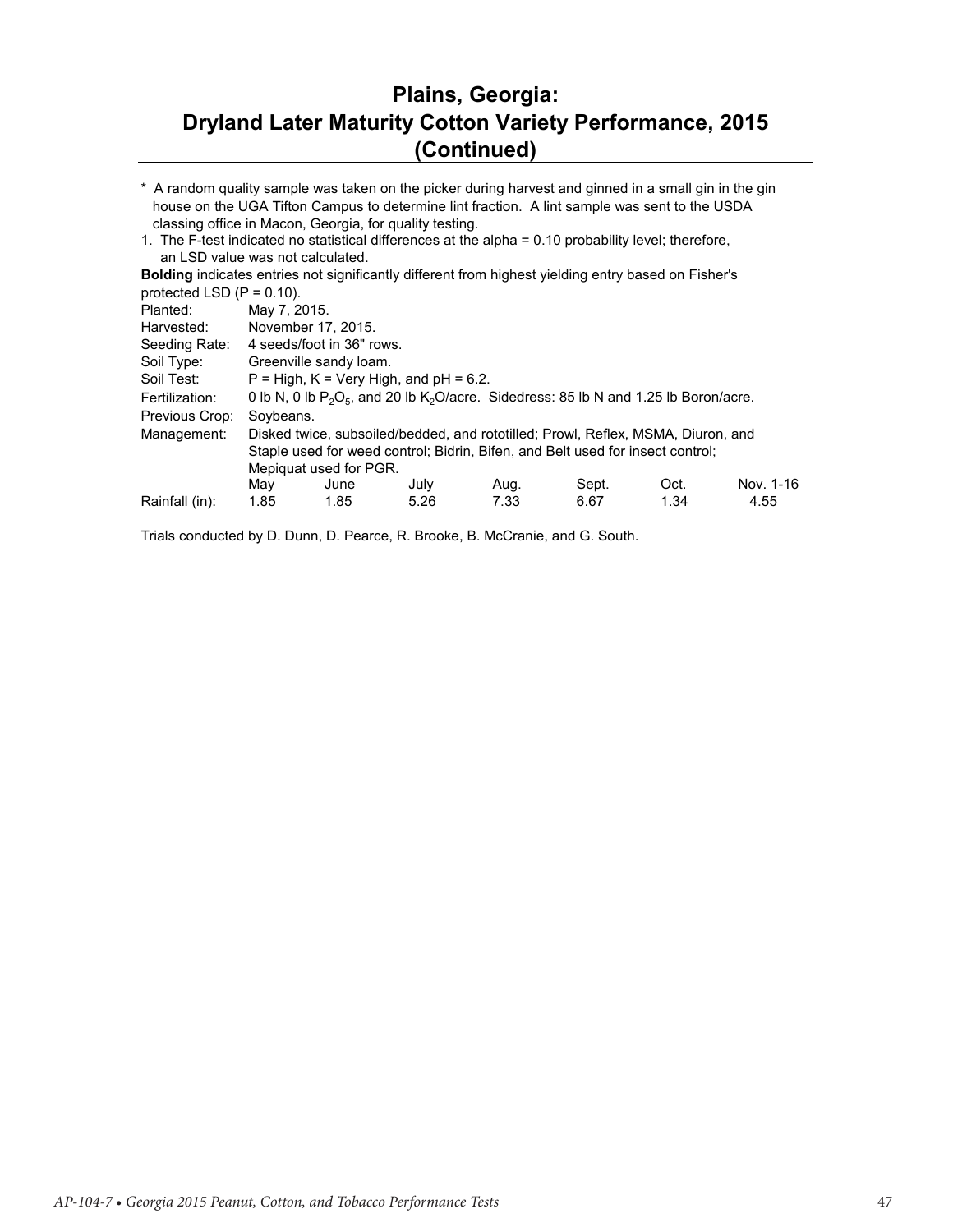| Uniformity            |            |       |               |         |           |             |  |
|-----------------------|------------|-------|---------------|---------|-----------|-------------|--|
| Variety               | Lint Yield | Lint* | Index*        | Length* | Strength* | Micronaire* |  |
|                       | lb/acre    | $\%$  | $\frac{0}{0}$ | inches  | $g$ /tex  | units       |  |
|                       |            |       |               |         |           |             |  |
| PHY 444 WRF           | 2038       | 45.1  | 84.5          | 1.23    | 33.2      | 4.1         |  |
| DP 1538 B2XF          | 2030       | 43.4  | 83.2          | 1.10    | 28.8      | 4.5         |  |
| <b>CG 3787 B2RF</b>   | 1945       | 42.3  | 83.8          | 1.16    | 31.4      | 4.6         |  |
| <b>PHY 552 WRF</b>    | 1919       | 42.0  | 85.3          | 1.17    | 34.5      | 4.3         |  |
| DP 1252 B2RF          | 1905       | 45.0  | 84.0          | 1.15    | 30.0      | 4.8         |  |
|                       |            |       |               |         |           |             |  |
| PHY 333 WRF           | 1904       | 42.6  | 83.7          | 1.15    | 32.2      | 4.3         |  |
| DP 1646 B2XF          | 1848       | 43.0  | 84.1          | 1.23    | 30.0      | 4.5         |  |
| GA 2009037            | 1832       | 41.8  | 82.1          | 1.15    | 30.8      | 4.8         |  |
| <b>PHY 495 W3RF</b>   | 1827       | 41.8  | 84.0          | 1.11    | 33.2      | 4.5         |  |
| <b>ST 5115GLT</b>     | 1775       | 39.0  | 83.0          | 1.16    | 33.2      | 4.2         |  |
|                       |            |       |               |         |           |             |  |
| NG 3405 B2XF          | 1768       | 41.4  | 82.8          | 1.1     | 27.8      | 4.5         |  |
| PHY 499 WRF           | 1743       | 43.4  | 84.4          | 1.16    | 34.9      | 4.6         |  |
| DP 1553 B2XF          | 1733       | 43.9  | 84.4          | 1.19    | 29.9      | 4.7         |  |
| ST 6448GLB2           | 1731       | 40.7  | 83.0          | 1.20    | 31.5      | 4.6         |  |
| ST 6182GLT            |            |       |               | 1.15    | 31.2      |             |  |
|                       | 1723       | 44.6  | 83.6          |         |           | 4.5         |  |
| DP 1454NR B2RF        | 1720       | 42.7  | 84.1          | 1.13    | 33.6      | 4.9         |  |
| DP 1555 B2RF          | 1718       | 42.5  | 83.6          | 1.19    | 33.6      | 4.3         |  |
| CG 3885 B2XF          | 1712       | 42.9  | 83.6          | 1.15    | 29.8      | 4.6         |  |
| ST 4946GLB2           | 1685       | 40.9  | 84.0          | 1.14    | 31.3      | 4.4         |  |
| <b>DP 1558NR B2RF</b> | 1611       | 44.5  | 83.4          | 1.14    | 34.9      | 4.9         |  |
|                       |            |       |               |         |           |             |  |
| <b>NG 5007 B2XF</b>   | 1595       | 41.6  | 83.7          | 1.18    | 30.6      | 4.4         |  |
| <b>BRS 293</b>        | 1588       | 39.8  | 83.8          | 1.17    | 37.2      | 5.0         |  |
| GA 2010076            | 1585       | 39.3  | 83.6          | 1.18    | 36.8      | 4.8         |  |
| <b>DG CT15622</b>     | 1581       | 41.7  | 84.4          | 1.17    | 30.8      | 4.3         |  |
| <b>ST 4747GLB2</b>    | 1560       | 42.4  | 83.6          | 1.19    | 32.0      | 4.5         |  |
|                       |            |       |               |         |           |             |  |
| <b>BRS 286</b>        | 1557       | 39.1  | 83.6          | 1.15    | 33.4      | 4.7         |  |
| <b>BX 1638GLT</b>     | 1516       | 42.4  | 83.5          | 1.19    | 34.5      | 4.6         |  |
| GA 2010019            | 1510       | 41.1  | 83.4          | 1.13    | 31.1      | 4.5         |  |
| <b>NG 3406 B2XF</b>   | 1502       | 41.8  | 83.5          | 1.11    | 29.0      | 4.4         |  |
| DP 1639 B2XF          | 1458       | 41.6  | 84.4          | 1.14    | 33.5      | 4.8         |  |
|                       |            |       |               |         |           |             |  |
| GA 2009100            | 1434       | 40.2  | 83.5          | 1.18    | 34.6      | 4.4         |  |
| GA 230                | 1379       | 38.1  | 84.6          | 1.23    | 32.2      | 4.6         |  |
|                       |            |       |               |         |           |             |  |
| Average               | 1701       | 42    | 83.7          | 1.16    | 32.2      | 4.5         |  |
| LSD 0.01              | 258        | 1.2   | 1.0           | 0.03    | 2.0       | 0.2         |  |
| CV%                   | 12.9       | 2.4   | 0.7           | 1.58    | 3.8       | 3.3         |  |

# **Tifton, Georgia: Dryland Later Maturity Cotton Variety Performance, 2015**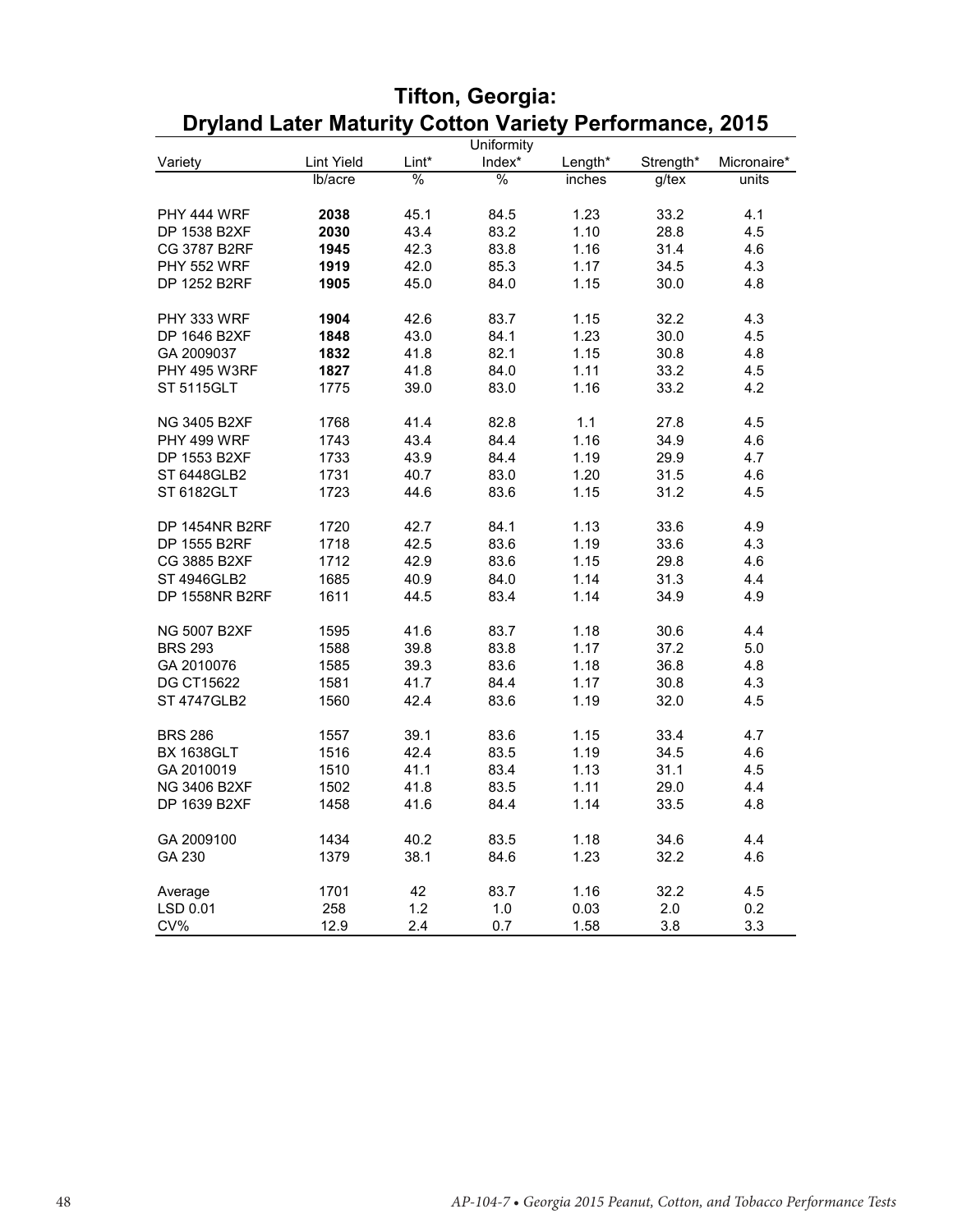### **Tifton, Georgia: Dryland Later Maturity Cotton Variety Performance, 2015 (Continued)**

Planted: Harvested: Seeding Rate: Soil Type: Soil Test: Fertilization: Previous Crop: Management: May June July Aug. Sept. Oct. Rainfall (in): 0.35 5.48 6.31 6.91 2.28 2.10 October 9, 2015. \* A random quality sample was taken on the picker during harvest and ginned in a small gin in the gin house on the UGA Tifton Campus to determine lint fraction. A lint sample was sent to the USDA classing office in Macon, Georgia, for quality testing. **Bolding** indicates entries not significantly different from highest yielding entry based on Fisher's protected LSD  $(P = 0.10)$ . May 6, 2015. 4 seeds/foot in 36" rows. Tifton sandy loam.  $P = High, K = Medium, and pH = 6.5.$ 18 lb N, 54 lb  $P_2O_5$ , and 108 lb  $K_2O$ /acre. Sidedress: 75 lb N and 30 lb  $K_2O$ /acre. Peanuts. Disked and subsoiled/bedded; Reflex, Cotoran, Prowl, Envoke, and Select used for weed control; Orthene, Bidrin, and Blackhawk used for insect control.<br>May June July Aug. Sept.

Trials conducted by D. Dunn, R. Brooke, B. McCranie, and G. South.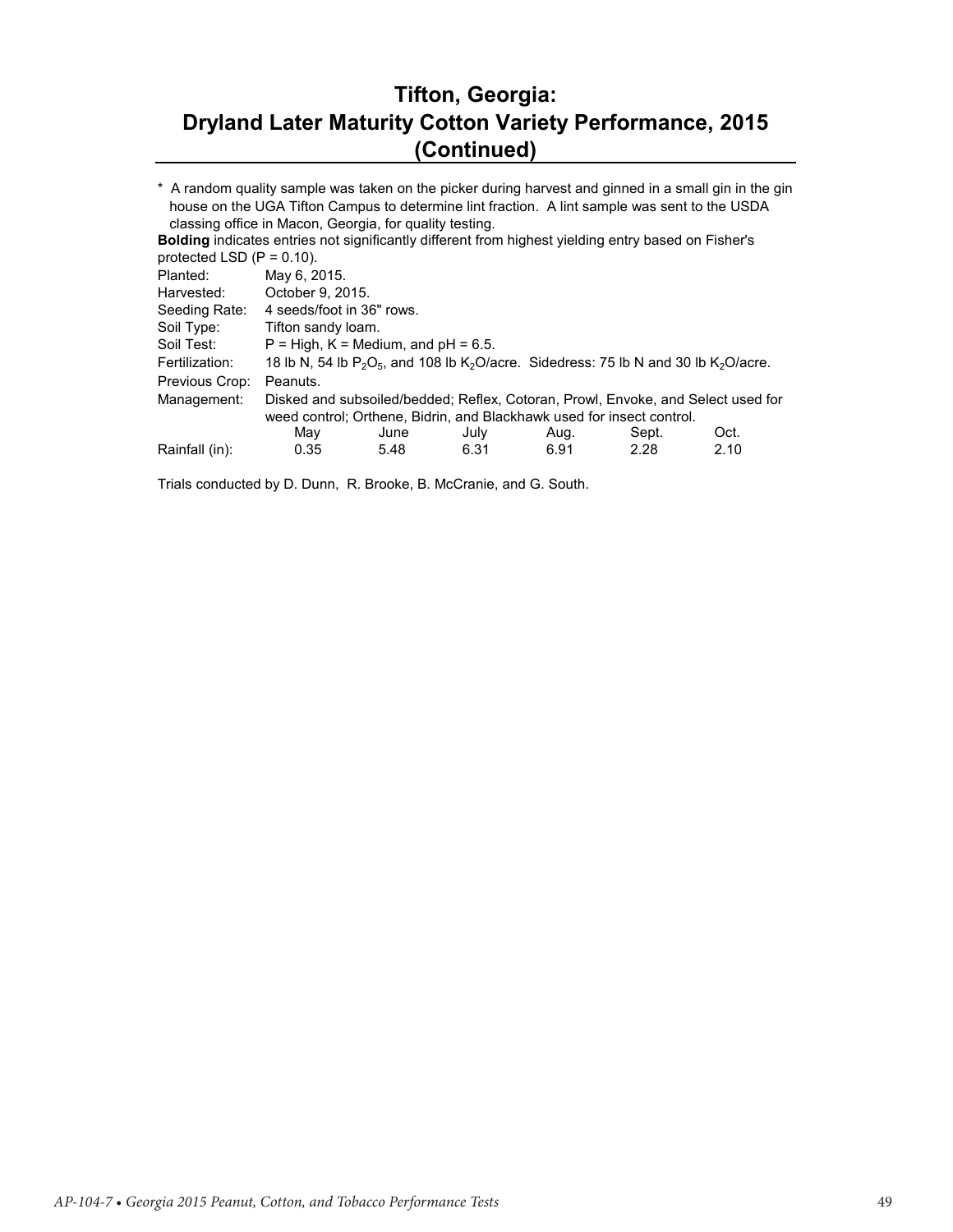|                     |                   |                    | Lint Yield <sup>a</sup> |                     |                    |      |               |      |                 |       |
|---------------------|-------------------|--------------------|-------------------------|---------------------|--------------------|------|---------------|------|-----------------|-------|
|                     |                   |                    |                         |                     | $4$ -Loc.          |      | Unif.         |      |                 |       |
| Variety             | Athens            | Midville           | Plains                  | Tifton              | Average            | Lint | Index         |      | Length Strength | Mic.  |
|                     |                   |                    | lb/acre -------         |                     |                    | %    | $\frac{1}{6}$ | in   | g/tex           | units |
| DP 1553 B2XF        | 969 <sup>1</sup>  | $711^{6}$          | 1248 $^2$               | 1733 13             | 1165 $1$           | 45.5 | 83.4          | 1.16 | 29.7            | 4.8   |
| DP 1538 B2XF        | 599 17            | 729 <sup>5</sup>   | 1232 $3$                | 2030 <sup>2</sup>   | 1148 $2$           | 45.4 | 82.6          | 1.09 | 28.2            | 4.9   |
| DP 1646 B2XF        | 602 16            | 640 14             | 1332 <sup>1</sup>       | $1848$ <sup>7</sup> | 1106 $3$           | 45.7 | 83.2          | 1.21 | 29.2            | 4.8   |
| CG 3885 B2XF        | 734 <sup>8</sup>  | 690 <sup>8</sup>   | 1229 $4$                | 1712 18             | 1091 $4$           | 44.9 | 83.1          | 1.12 | 28.7            | 4.9   |
| PHY 444 WRF         | 535 21            | 759 <sup>2</sup>   | 963 24                  | $2038$ $^1$         | 1074 <sup>5T</sup> | 45.9 | 83.8          | 1.20 | 31.4            | 4.6   |
| DP 1555 B2RF        | 793 5             | 648 12             | 1135 $^7$               | 1718 17             | 1074 <sup>5T</sup> | 45.2 | 82.4          | 1.15 | 32.0            | 4.9   |
| DP 1252 B2RF        | 714 11            | 669 10             | 1005 19                 | 1905 5              | 1073 6             | 45.8 | 83.6          | 1.14 | 29.6            | 5.0   |
| <b>CG 3787 B2RF</b> | 713 12            | 618 20             | 1013 17                 | 1945 $3$            | $1072$ $^7$        | 45.0 | 82.5          | 1.12 | 29.3            | 4.9   |
| <b>PHY 552 WRF</b>  | 760 <sup>7</sup>  | 515 28             | 1086 <sup>9</sup>       | 1919 <sup>4</sup>   | 1070 8             | 44.6 | 83.8          | 1.14 | 32.0            | 4.7   |
| PHY 499 WRF         | 797 <sup>3</sup>  | $737^3$            | 950 25                  | 1743 12             | 1057 <sup>9T</sup> | 44.5 | 83.1          | 1.13 | 32.3            | 4.7   |
| <b>ST 6182GLT</b>   | 732 <sup>9</sup>  | 644 13             | 1131 $8$                | 1723 15             | 1057 <sup>9T</sup> | 47.4 | 83.3          | 1.14 | 29.4            | 4.8   |
| <b>PHY 495 W3RF</b> | 796 4             | 619 19T            | 968 <sup>23</sup>       | 1827 $9$            | $1052^{10}$        | 44.1 | 82.9          | 1.09 | 30.9            | 4.8   |
| DP 1454NR B2RF      | 911 $^2$          | 632 16             | 937 28                  | 1720 16             | 1050 11            | 44.6 | 82.9          | 1.13 | 30.8            | 4.9   |
| <b>ST 5115GLT</b>   | 728 10            | 588 <sup>26T</sup> | 1074 11                 | 1775 10             | 1041 $12$          | 42.6 | 81.6          | 1.10 | 30.7            | 4.7   |
| DP 1558NR B2RF      | 787 <sup>6</sup>  | 682 <sup>9</sup>   | 1079 10                 | 1611 20             | $1040$ $^{13}$     | 44.3 | 83.4          | 1.17 | 32.5            | 5.1   |
| <b>NG 5007 B2XF</b> | 583 18            | 776 <sup>1</sup>   | 1063 13T                | 1595 <sup>21</sup>  | 1004 14            | 44.1 | 82.9          | 1.15 | 28.6            | 4.7   |
| GA 2009037          | 457 28            | $700^7$            | 1002 20                 | 1832 <sup>8</sup>   | 998 15             | 43.5 | 82.0          | 1.15 | 30.2            | 5.0   |
| ST 6448GLB2         | 679 13            | 591 25             | 941 26                  | 1731 14             | 986 16             | 42.1 | 82.5          | 1.19 | 29.9            | 4.8   |
| NG 3405 B2XF        | 488 25            | 627 18             | 1023 16                 | 1768 11             | 977 17T            | 43.1 | 81.8          | 1.09 | 27.1            | 4.7   |
| GA 2010076          | 630 14            | 630 17             | 1063 13T                | 1585 <sup>23</sup>  | 977 17T            | 42.1 | 83.4          | 1.17 | 33.3            | 5.1   |
| PHY 333 WRF         | 563 19            | 596 <sup>22</sup>  | 823 29                  | 1904 6              | 972 18             | 45.1 | 82.2          | 1.13 | 29.0            | 4.7   |
| <b>DG CT15622</b>   | 626 15            | 588 <sup>26T</sup> | 1048 14                 | 1581 24             | 961 19             | 44.0 | 83.7          | 1.15 | 29.9            | 4.7   |
| DP 1639 B2XF        | 494 <sup>24</sup> | 655 11             | 1186 $5$                | 1458 30             | 948 20             | 44.8 | 84.1          | 1.14 | 31.8            | 5.1   |
| <b>ST 4946GLB2</b>  | 450 30            | 637 15             | 1010 18                 | 1685 19             | 946 <sup>21</sup>  | 43.5 | 83.0          | 1.12 | 30.3            | 4.8   |
| <b>BX 1638GLT</b>   | 454 29            | 730 <sup>4</sup>   | 1042 15                 | 1516 <sup>27</sup>  | 936 <sup>22</sup>  | 44.3 | 82.8          | 1.17 | 32.2            | 4.8   |
| <b>NG 3406 B2XF</b> | 442 31            | 619 19T            | 1165 $^6$               | 1502 <sup>29</sup>  | 932 <sup>23</sup>  | 44.3 | 82.8          | 1.12 | 28.1            | 4.7   |
| GA 2010019          | 495 23            | 606 <sup>21</sup>  | 977 22                  | 1510 28             | 897 24             | 43.1 | 82.7          | 1.15 | 30.6            | 4.6   |
| <b>BRS 286</b>      | 465 <sup>27</sup> | 595 23             | 939 <sup>27</sup>       | 1557 26             | 889 25             | 41.3 | 83.1          | 1.14 | 32.2            | 4.9   |
| GA 230              | 532 <sup>22</sup> | 497 29             | 1067 12                 | 1379 32             | 869 26             | 41.7 | 83.3          | 1.22 | 31.3            | 4.7   |
| GA 2009100          | 483 26            | 544 <sup>27</sup>  | 991 21                  | 1434 31             | 863 <sup>27</sup>  | 42.7 | 83.1          | 1.17 | 33.1            | 4.4   |
| <b>BRS 293</b>      | 551 20            | 593 <sup>24</sup>  | 589 31                  | 1588 22             | 830 28             | 41.2 | 82.7          | 1.12 | 33.3            | 5.2   |
| <b>ST 4747GLB2</b>  | 437 32            | 462 30             | 759 <sup>30</sup>       | 1560 25             | 804 29             | 43.1 | 82.8          | 1.17 | 29.6            | 4.8   |
| Average             | 625               | 635                | 1033                    | 1701                | 999                | 44   | 82.9          | 1.14 | 30.5            | 4.8   |
| LSD 0.10            | 167               | 100                | 201                     | 258                 | 143                | 1.1  | 0.8           | 0.02 | $1.2$           | 0.2   |
| CV %                | 22.7              | 13.4               | 14.2                    | 12.9                | 15.7               | 1.1  | 2.2           | 2.17 | 3.6             | 4.0   |

# **Yield Summary of Dryland Later Maturity Cotton Varieties, 2015**

<sup>a</sup> Superscripts indicate ranking at that location.

**Bolding** indicates entries not significantly different from highest yielding entry based on Fisher's protected LSD (P = 0.10).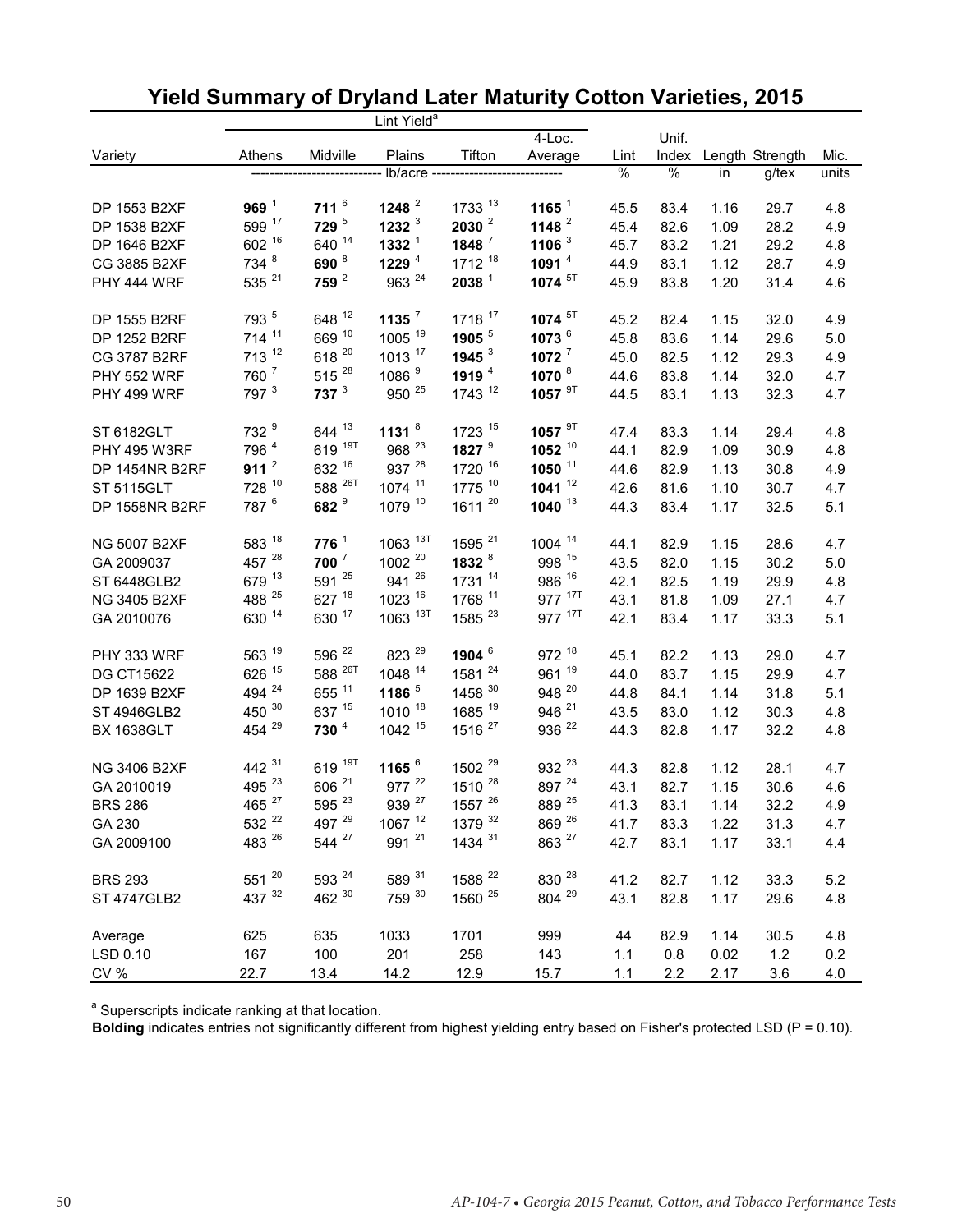|                     |                   |               | Uniformity |        |          |            |
|---------------------|-------------------|---------------|------------|--------|----------|------------|
| Variety             | Lint Yield        | Lint          | Index      | Length | Strength | Micronaire |
|                     | lb/acre           | $\frac{9}{6}$ | $\%$       | inches | g/tex    | units      |
| PHY 499 WRF         | 1256              | 44.2          | 83.2       | 1.13   | 32.3     | 4.7        |
| PHY 333 WRF         | 1249              | 44.1          | 82.7       | 1.16   | 29.5     | 4.4        |
| CG 3787 B2RF        | 1240              | 44.6          | 82.8       | 1.14   | 29.4     | 4.7        |
| ST 4946GLB2         | 1217              | 42.6          | 83.2       | 1.13   | 31.0     | 4.6        |
| <b>PHY 495 W3RF</b> | 1204              | 43.6          | 83.2       | 1.11   | 31.4     | 4.6        |
| DP 1454NR B2RF      | 1171              | 44.0          | 82.5       | 1.12   | 30.1     | 4.8        |
| DP 1558NR B2RF      | 1162              | 44.1          | 83.1       | 1.15   | 32.4     | 5.0        |
| GA 2010076          | 1157              | 41.3          | 83.4       | 1.17   | 33.0     | 4.9        |
| ST 6448GLB2         | 1143              | 41.5          | 82.3       | 1.19   | 29.9     | 4.6        |
| DP 1555 B2RF        | 1139              | 45.1          | 82.5       | 1.15   | 31.8     | 4.7        |
| DP 1252 B2RF        | 1128              | 45.5          | 83.8       | 1.14   | 29.7     | 4.9        |
| ST 6182GLT          | 1115              | 47.6          | 83.0       | 1.15   | 29.6     | 4.7        |
| GA 2010019          | 1078              | 42.3          | 82.8       | 1.15   | 30.7     | 4.5        |
| ST 4747GLB2         | 1072              | 42.1          | 82.3       | 1.18   | 29.6     | 4.5        |
| GA 230              | 1025              | 40.6          | 83.0       | 1.22   | 31.3     | 4.4        |
| GA 2009100          | 977               | 40.7          | 82.8       | 1.17   | 32.7     | 4.6        |
| Average             | 1146              | 43.4          | 82.9       | 1.15   | 30.9     | 4.7        |
| LSD 0.01            | N.S. <sup>1</sup> | 0.3           | 0.7        | 0.02   | 0.6      | 0.1        |
| CV%                 | 13.5              | 1.8           | 1.2        | 1.98   | 3.5      | 3.9        |

# **Two-Year Summary of Dryland Later Maturity Cotton Varieties at Four Locations<sup>a</sup>, 2014-2015**

<sup>a</sup> Athens, Midville, Plains, and Tifton.

1. The F-test indicated no statistical differences at the alpha = 0.10 probability level; therefore, an LSD value was not calculated.

**Bolding** indicates entries not significantly different from highest yielding entry based on Fisher's protected LSD  $(P = 0.10)$ .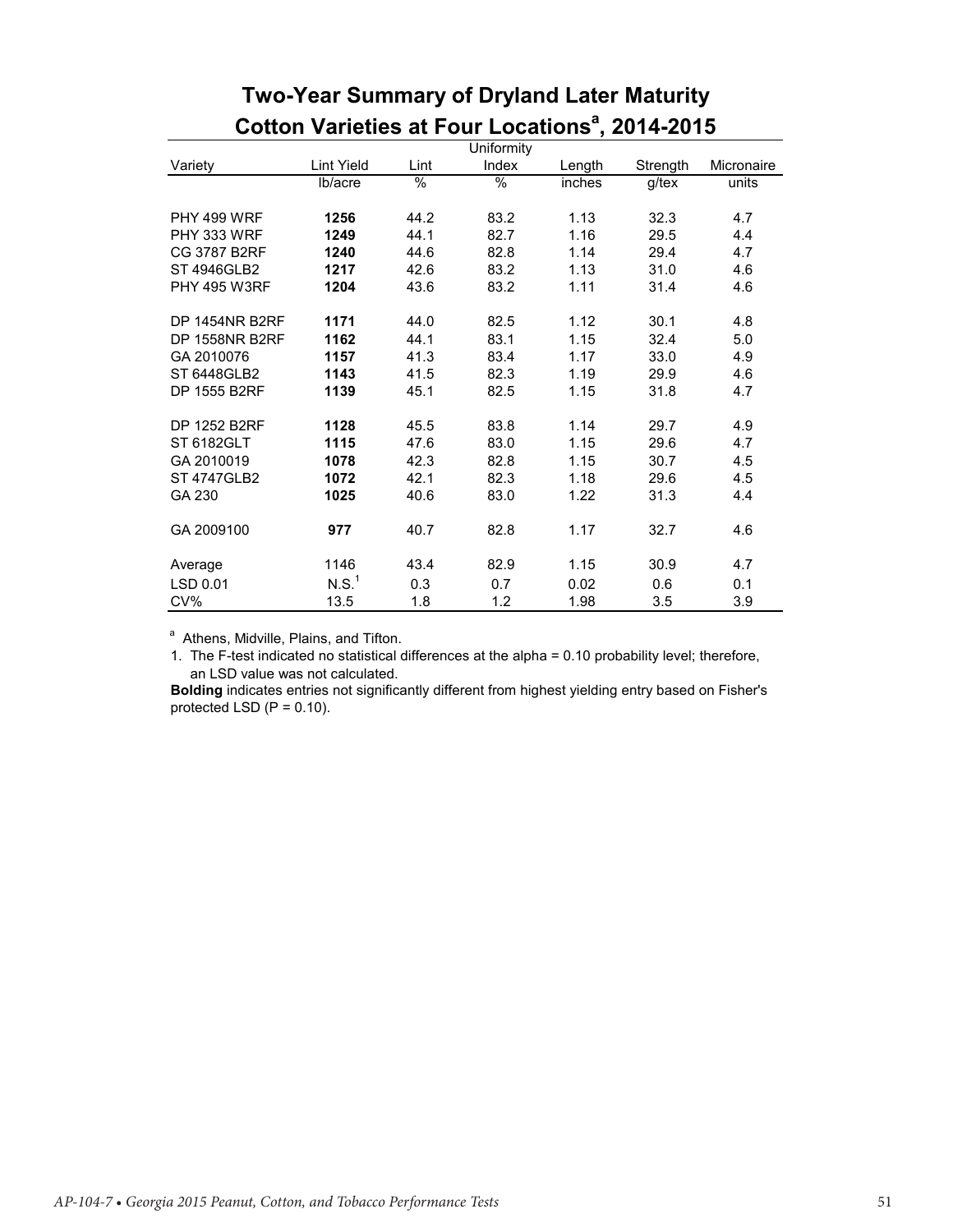# **TOBACCO**

## **Tifton, Georgia:**

## **Yield, Value, Price Index, Grade Index, and Agronomic and Chemical Characteristics of Released Varieties, 2015 Official Flue-Cured Tobacco Variety Test -**

|                 |       |               | Price              | Grade     | Leaves/ | Plant | Days to | Total         | Reducing      | Ratio |
|-----------------|-------|---------------|--------------------|-----------|---------|-------|---------|---------------|---------------|-------|
| Variety         | Yield | Value         | Index <sup>1</sup> | Index $2$ | Plant   | Ht.   | Flower  | Alkaloids     | Sugars        | RS/TA |
|                 | lb/A  | $\frac{4}{3}$ | \$/CWT             |           | number  | in    |         | $\frac{9}{6}$ | $\frac{1}{6}$ |       |
| <b>NC 938</b>   | 2854  | 4422          | 155.0              | 78        | 23      | 53.4  | 77      | 1.80          | 16.8          | 9.31  |
| SP 168          | 2798  | 4068          | 145.0              | 74        | 23      | 47.9  | 75      | 1.75          | 17.6          | 10.06 |
| <b>XHN 64</b>   | 2793  | 4839          | 173.0              | 85        | 24      | 50.5  | $77 \,$ | 1.71          | 18.5          | 10.80 |
| <b>CC 27</b>    | 2695  | 4713          | 175.0              | 87        | 21      | 47.9  | 66      | 1.94          | 17.7          | 9.12  |
| CC 1063         | 2687  | 4631          | 172.0              | 84        | 23      | 51.6  | 75      | 1.94          | 17.5          | 9.01  |
|                 |       |               |                    |           |         |       |         |               |               |       |
| <b>NC 297</b>   | 2650  | 4244          | 161.0              | 81        | 22      | 48.6  | 70      | 2.20          | 19.3          | 8.78  |
| <b>PVH 2254</b> | 2637  | 3792          | 146.0              | 74        | 24      | 54.8  | 73      | 1.55          | 18.9          | 12.17 |
| <b>CC 13</b>    | 2624  | 4406          | 168.0              | 84        | 23      | 48.5  | 69      | 1.86          | 17.6          | 9.48  |
| <b>PVH 1600</b> | 2621  | 4535          | 173.0              | 86        | 22      | 50.0  | 71      | 1.93          | 18.0          | 9.33  |
| <b>NC 196</b>   | 2611  | 4232          | 164.0              | 82        | 23      | 50.9  | 74      | 2.01          | 18.1          | 9.03  |
|                 |       |               |                    |           |         |       |         |               |               |       |
| <b>PXH 16</b>   | 2592  | 4484          | 172.0              | 85        | 27      | 52.7  | 75      | 1.91          | 18.7          | 9.83  |
| GL 368          | 2589  | 4753          | 184.0              | 88        | 22      | 50.2  | 68      | 2.26          | 16.7          | 7.38  |
| <b>NC 72</b>    | 2560  | 4278          | 167.0              | 83        | 24      | 51.5  | 74      | 1.66          | 16.2          | 9.77  |
| <b>PVH 1452</b> | 2539  | 4547          | 179.0              | 87        | 23      | 48.7  | 68      | 1.85          | 17.2          | 9.29  |
| <b>PVH 2275</b> | 2534  | 4420          | 174.0              | 86        | 22      | 49.9  | 68      | 2.84          | 13.8          | 4.85  |
|                 |       |               |                    |           |         |       |         |               |               |       |
| <b>NC 71</b>    | 2526  | 3327          | 132.0              | 66        | 24      | 46.7  | 76      | 1.88          | 18.1          | 9.60  |
| CC 143          | 2518  | 4551          | 169.0              | 85        | 25      | 52.2  | 73      | 1.72          | 17.7          | 10.31 |
| GL 398          | 2518  | 3661          | 148.0              | 74        | 24      | 51.6  | 77      | 2.19          | 17.4          | 7.94  |
| SP 225          | 2515  | 4002          | 161.0              | 81        | 22      | 51.3  | 72      | 1.87          | 18.0          | 9.62  |
| <b>NC 925</b>   | 2510  | 3476          | 138.0              | 69        | 24      | 50.9  | 73      | 1.90          | 17.6          | 9.31  |
| GF 318          | 2500  | 4158          | 166.0              | 82        | 23      | 49.0  | 67      | 2.05          | 18.2          | 8.85  |
| K 326           | 2494  | 3610          | 145.0              | 74        | 23      | 47.9  | 72      | 1.71          | 17.2          | 10.10 |
| CC 37           | 2431  | 3859          | 158.0              | 78        | 23      | 51.1  | 75      | 1.51          | 18.4          | 12.21 |
| CC 33           | 2402  | 3974          | 166.0              | 82        | 24      | 50.5  | 75      | 1.64          | 18.3          | 11.17 |
| K 346           | 2352  | 4202          | 179.0              | 86        | 20      | 42.9  | 64      | 1.98          | 19.4          | 9.81  |
|                 |       |               |                    |           |         |       |         |               |               |       |
| <b>NC 960</b>   | 2352  | 4100          | 175.0              | 86        | 23      | 49.3  | 74      | 2.18          | 16.0          | 7.33  |
| <b>NC 471</b>   | 2349  | 3867          | 164.0              | 81        | 24      | 52.9  | 73      | 1.71          | 17.5          | 10.21 |
| CC 700          | 2325  | 4072          | 175.0              | 86        | 22      | 47.0  | 67      | 1.92          | 16.4          | 8.53  |
| <b>NC 606</b>   | 2323  | 4052          | 174.0              | 86        | 23      | 53.5  | 73      | 1.85          | 19.8          | 10.73 |
| <b>PVH 2110</b> | 2301  | 3886          | 169.0              | 84        | 25      | 52.5  | 71      | 1.98          | 18.6          | 9.41  |
|                 |       |               |                    |           |         |       |         |               |               |       |
| GL 939          | 2288  | 3711          | 162.0              | 81        | 20      | 41.6  | 64      | 2.17          | 17.6          | 8.08  |
| <b>NC 95</b>    | 2275  | 2824          | 124.0              | 64        | 23      | 52.5  | 73      | 2.00          | 18.7          | 9.39  |
| GL 338          | 2243  | 4016          | 178.0              | 87        | 20      | 45.8  | 64      | 1.78          | 17.4          | 9.78  |
| GL 395          | 2241  | 3714          | 167.0              | 83        | 23      | 50.3  | 67      | 1.96          | 17.1          | 8.72  |
| <b>PVH 2310</b> | 2233  | 4090          | 183.0              | 89        | 22      | 52.1  | 75      | 2.20          | 11.1          | 5.03  |
|                 |       |               |                    |           |         |       |         |               |               |       |
| CC 35           | 2164  | 3405          | 158.0              | 80        | 22      | 55.8  | 77      | 1.91          | 16.9          | 8.88  |
| K 730           | 2146  | 3393          | 157.0              | 79        | 23      | 45.9  | 68      | 2.35          | 15.6          | 6.63  |
| <b>NC2326</b>   | 1818  | 2593          | 142.0              | 73        | 20      | 46.3  | 68      | 2.07          | 17.5          | 8.49  |
| LSD @ 0.05      | 406.4 | 809.9         | 23.6               | 9.61      |         |       |         |               |               |       |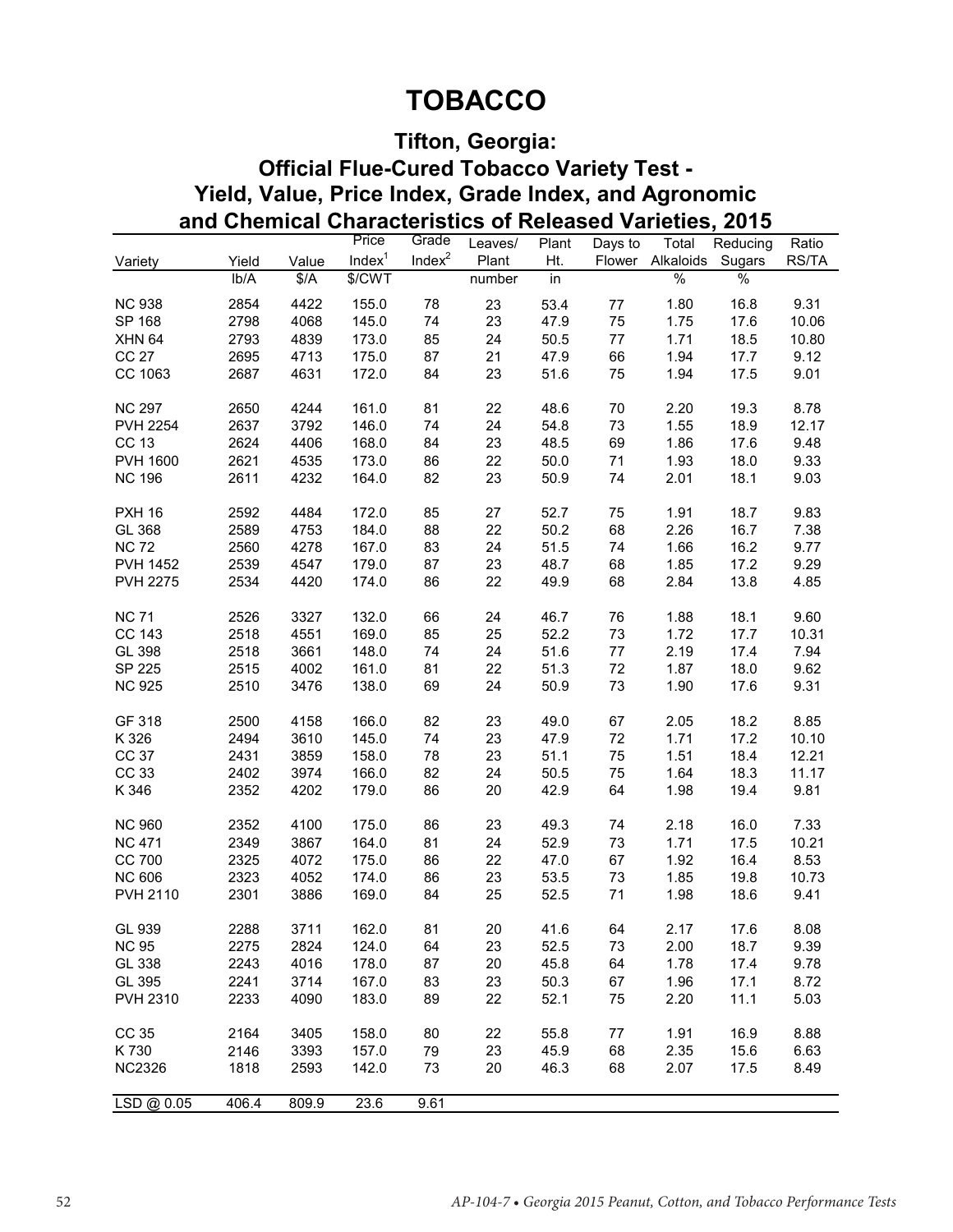#### **Tifton, Georgia: Official Flue-Cured Tobacco Variety Test - Yield, Value, Price Index, Grade Index, and Agronomic and Chemical Characteristics of Released Varieties, 2015 (Continued)**

Conducted on an Ocilla loamy sand soil fertilized with 1000 lbs/a of 6-6-18 and 119 lbs/a 15.5-0-0 with plants spaced 20-22 inches apart in 44-inch rows. Irrigated as needed.

2. Numerical values ranging from 1-99 for flue-cured tobacco based on equivalent government grades - higher the number, higher the grade.

Researched by S. LaHue and W. Gay with support by grants from the Georgia Tobacco Commission.

<sup>1.</sup> Price Index based on two-year average (2011-2012) prices for U.S. government grades.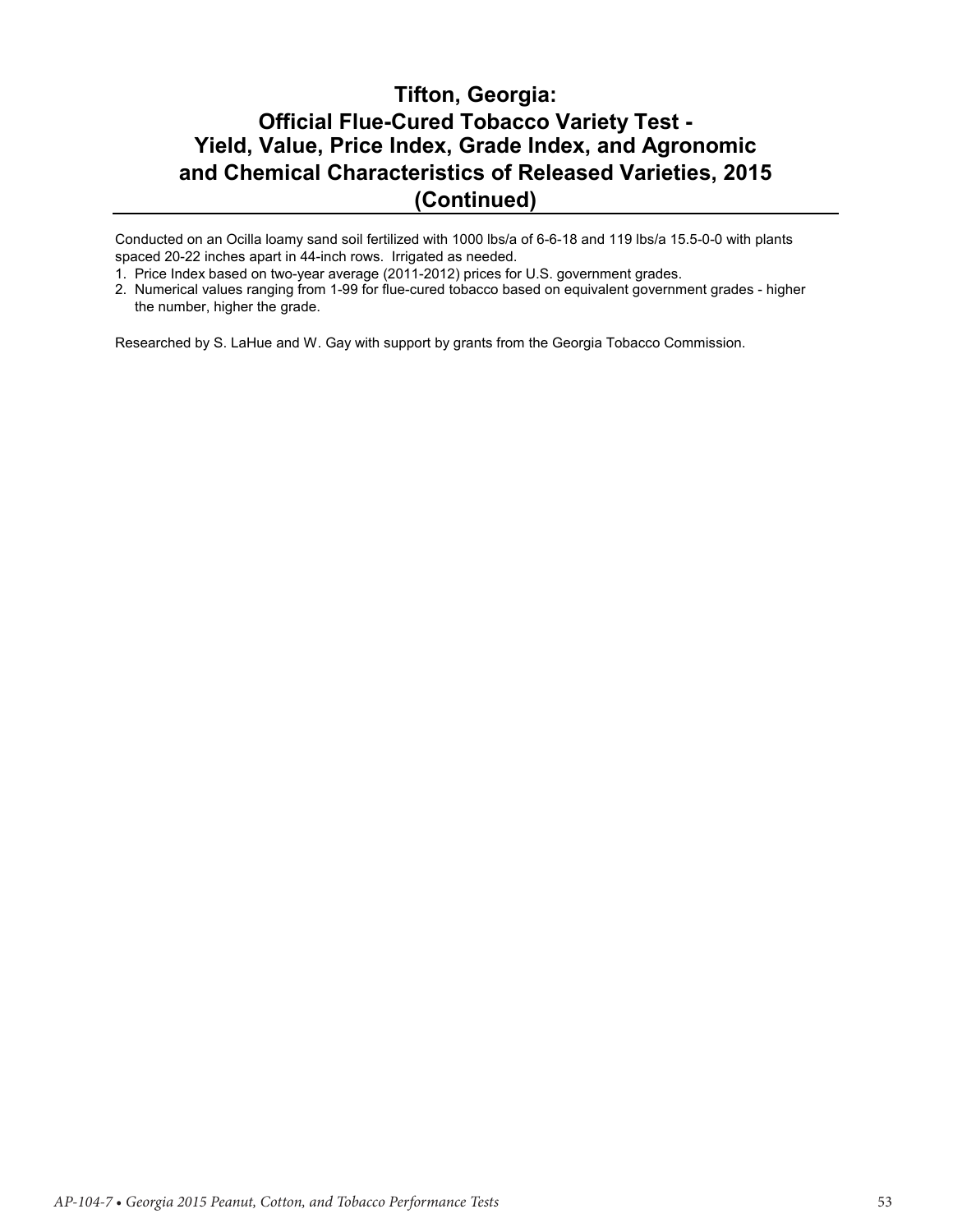#### **Tifton, Georgia: Three- and Two-Year Averages of Official Flue-Cured Tobacco Variety Test - Comparison of Released Varieties for Certain Characteristics, 2013, 2014, and 2015**

|                 |       |             | Price              | Grade     | Leaves/                            | Plant | Days to | Total            | Reducing      | Ratio |
|-----------------|-------|-------------|--------------------|-----------|------------------------------------|-------|---------|------------------|---------------|-------|
| Variety         | Yield | Value       | Index <sup>1</sup> | Index $2$ | Plant                              | Ht.   |         | Flower Alkaloids | Sugars        | RS/TA |
|                 | lb/A  | $\sqrt{$A}$ | \$/CWT             |           | number                             | in    |         | $\frac{0}{0}$    | $\frac{1}{2}$ |       |
|                 |       |             |                    |           | 3 Year Average 2013, 2014 and 2015 |       |         |                  |               |       |
| GF 318          | 3145  | 4774        | 154                | 77        | 21                                 | 44.8  | 71      | 1.98             | 18.7          | 9.53  |
| SP 168          | 3089  | 4376        | 142                | 71        | 20                                 | 42.1  | 75      | 1.98             | 17.9          | 9.15  |
| <b>NC 938</b>   | 3069  | 4400        | 146                | 73        | 21                                 | 44.7  | 76      | 1.79             | 16.8          | 9.47  |
| CC 27           | 3029  | 4755        | 159                | 78        | 20                                 | 44.5  | 72      | 2.00             | 17.5          | 9.02  |
| <b>PVH 2254</b> | 3020  | 4779        | 157                | 77        | 22                                 | 48.2  | 75      | 1.66             | 18.7          | 11.27 |
| PVH 2110        | 2976  | 4760        | 161                | 80        | 23                                 | 48.4  | 75      | 1.91             | 18.4          | 9.92  |
| CC 13           | 2955  | 4610        | 158                | 78        | 22                                 | 45.6  | 70      | 1.87             | 17.7          | 9.83  |
| CC 700          | 2950  | 4613        | 158                | 78        | 20                                 | 43.3  | 70      | 1.95             | 16.2          | 8.46  |
| CC 1063         | 2943  | 4883        | 167                | 81        | 21                                 | 45.7  | 73      | 2.07             | 17.0          | 8.34  |
| <b>NC 196</b>   | 2932  | 4345        | 151                | 75        | 22                                 | 48.0  | 76      | 1.86             | 18.0          | 9.78  |
| <b>PVH 2275</b> | 2925  | 4863        | 167                | 82        | 21                                 | 45.3  | 72      | 2.39             | 15.6          | 6.91  |
| <b>PVH 1452</b> | 2923  | 4831        | 167                | 81        | 21                                 | 45.2  | 72      | 1.91             | 16.5          | 8.66  |
| <b>NC 72</b>    | 2893  | 4366        | 152                | 75        | 22                                 | 46.7  | 77      | 1.86             | 17.5          | 9.43  |
| GL 395          | 2848  | 4345        | 156                | 78        | 21                                 | 45.7  | 71      | 2.13             | 16.4          | 7.94  |
| GL 338          | 2846  | 4595        | 163                | 80        | 20                                 | 43.8  | 67      | 2.02             | 16.7          | 8.72  |
| CC 37           | 2842  | 4373        | 153                | 75        | 21                                 | 44.6  | 75      | 1.76             | 17.4          | 10.07 |
| K 346           | 2829  | 4404        | 157                | 76        | 20                                 | 42.2  | 68      | 2.01             | 18.1          | 9.03  |
| <b>NC 297</b>   | 2820  | 4246        | 150                | 75        | 21                                 | 44.4  | 72      | 2.13             | 18.2          | 8.75  |
| <b>NC 925</b>   | 2808  | 3924        | 140                | 70        | 21                                 | 42.7  | 74      | 1.99             | 17.1          | 8.71  |
| <b>NC 71</b>    | 2739  | 4276        | 155                | 78        | 22                                 | 42.5  | 77      | 1.93             | 18.5          | 9.76  |
| K 326           | 2695  | 4315        | 160                | 81        | 21                                 | 43.2  | 75      | 1.96             | 17.5          | 9.09  |
| CC 35           | 2668  | 3968        | 150                | 74        | 21                                 | 49.2  | 78      | 1.92             | 16.7          | 8.99  |
| CC 33           | 2642  | 4006        | 153                | 75        | 21                                 | 44.5  | 78      | 1.70             | 17.6          | 10.75 |
| <b>NC 95</b>    | 2461  | 3738        | 151                | $77\,$    | 21                                 | 47.7  | 76      | 1.99             | 17.9          | 9.02  |
| <b>NC2326</b>   | 2111  | 3420        | 160                | 82        | 19                                 | 43.1  | 68      | 2.26             | 17.1          | 7.75  |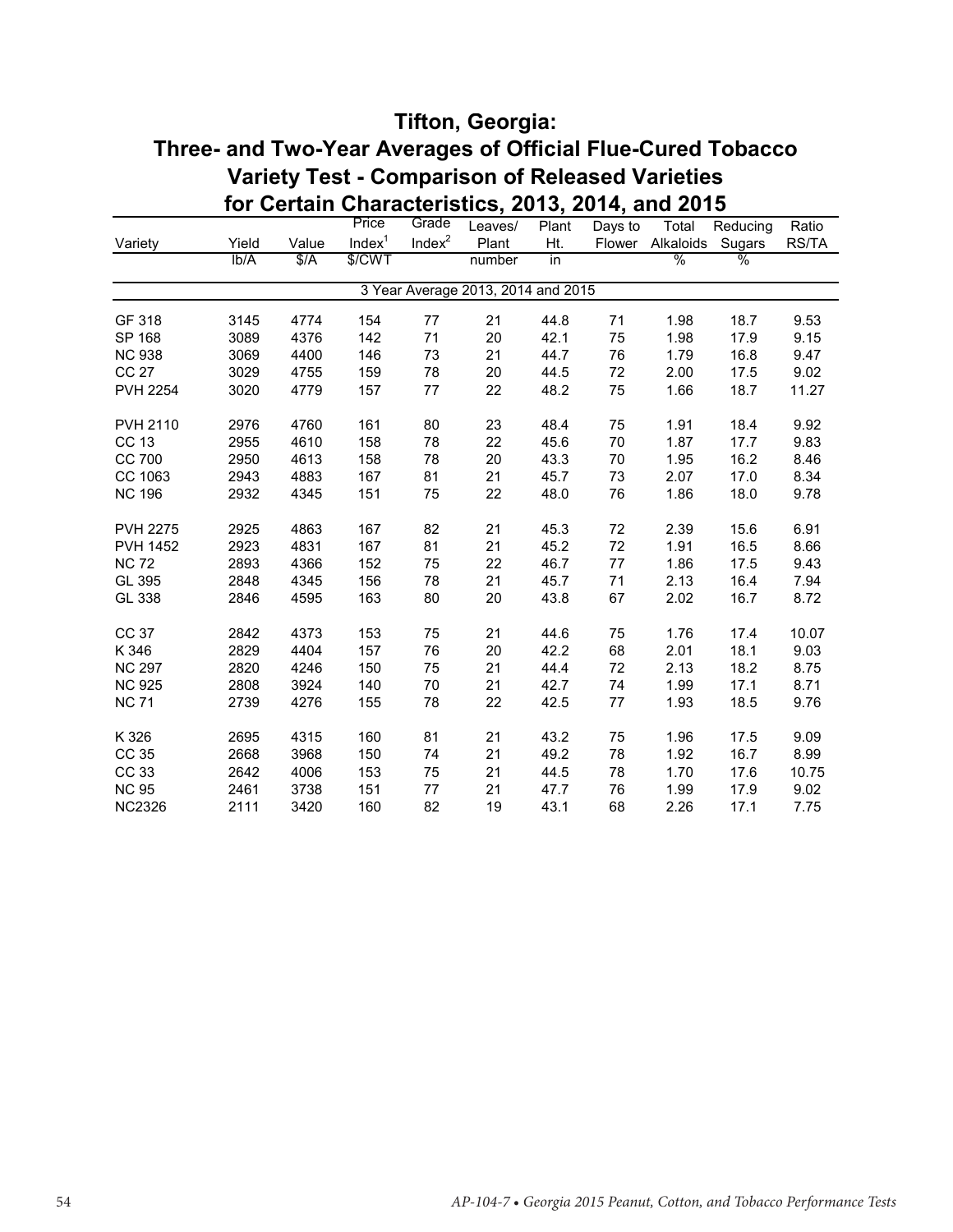#### **Tifton, Georgia: Three- and Two-Year Averages of Official Flue-Cured Tobacco Variety Test - Comparison of Released Varieties for Certain Characteristics, 2013, 2014, and 2015 (Continued)**

|                 |       |               | Price              | Grade              | Leaves/                  | Plant           | Days to | Total         | Reducing        | Ratio |
|-----------------|-------|---------------|--------------------|--------------------|--------------------------|-----------------|---------|---------------|-----------------|-------|
| Variety         | Yield | Value         | Index <sup>1</sup> | Index <sup>2</sup> | Plant                    | Ht.             | Flower  | Alkaloids     | Sugars          | RS/TA |
|                 | Ib/A  | $\frac{4}{3}$ | \$/CWT             |                    | number                   | $\overline{in}$ |         | $\frac{0}{0}$ | $\overline{\%}$ |       |
|                 |       |               |                    |                    | 2 Year Average 2014-2015 |                 |         |               |                 |       |
| <b>NC 938</b>   | 3180  | 4344          | 138                | $70\,$             | 22                       | 46.8            | 82      | 1.91          | 17.0            | 8.93  |
| GF 318          | 3086  | 4259          | 142                | 71                 | 22                       | 43.9            | 74      | 2.14          | 18.8            | 8.82  |
| SP 168          | 3078  | 3960          | 129                | 66                 | 21                       | 43.6            | 76      | 2.04          | 17.7            | 8.85  |
| CC 1063         | 3076  | 5071          | 166                | 81                 | 22                       | 47.4            | 76      | 2.16          | 16.8            | 7.89  |
| <b>CC 27</b>    | 3034  | 4564          | 154                | 77                 | 21                       | 44.4            | 72      | 2.22          | 18.1            | 8.30  |
| CC 143          | 3024  | 4804          | 157                | 79                 | 24                       | 48.1            | 77      | 1.70          | 18.2            | 10.70 |
| <b>NC 196</b>   | 3001  | 4194          | 143                | 72                 | 23                       | 49.1            | 78      | 1.99          | 18.1            | 9.10  |
| <b>CC 13</b>    | 3001  | 4479          | 151                | 76                 | 23                       | 45.6            | 73      | 2.08          | 17.4            | 8.48  |
| <b>PVH 2254</b> | 2994  | 4481          | 149                | 75                 | 22                       | 49.3            | 78      | 1.71          | 19.4            | 11.40 |
| GL 398          | 2982  | 3956          | 134                | 68                 | 22                       | 46.4            | 77      | 2.02          | 18.5            | 9.24  |
| <b>PVH 2275</b> | 2976  | 4754          | 161                | 80                 | 22                       | 46.7            | 73      | 2.73          | 15.1            | 5.55  |
| <b>PVH 2110</b> | 2911  | 4555          | 159                | 79                 | 23                       | 47.7            | $77 \,$ | 2.09          | 18.1            | 8.72  |
| <b>NC 72</b>    | 2859  | 3938          | 141                | 70                 | 23                       | 47.5            | 79      | 1.91          | 17.4            | 9.16  |
| <b>PVH 1452</b> | 2828  | 4519          | 162                | 79                 | 22                       | 46.2            | 74      | 1.97          | 17.2            | 8.78  |
| GL 395          | 2820  | 4189          | 152                | 76                 | 21                       | 46.0            | 73      | 2.31          | 16.5            | 7.35  |
| <b>NC 925</b>   | 2809  | 3613          | 129                | 65                 | 22                       | 44.1            | 78      | 2.09          | 17.5            | 8.44  |
| CC 700          | 2806  | 4206          | 154                | 76                 | 20                       | 43.3            | 73      | 2.10          | 16.0            | 7.71  |
| SP 225          | 2806  | 4205          | 151                | 76                 | 22                       | 47.4            | 75      | 2.10          | 17.2            | 8.33  |
| <b>NC 297</b>   | 2768  | 3924          | 141                | 71                 | 21                       | 43.9            | 75      | 2.31          | 18.0            | 7.84  |
| K 346           | 2721  | 4020          | 151                | 74                 | 19                       | 40.9            | 70      | 2.07          | 18.3            | 8.88  |
| GL 338          | 2715  | 4177          | 157                | $77 \,$            | 20                       | 43.7            | 67      | 2.20          | 16.3            | 7.79  |
| PVH 2310        | 2700  | 4744          | 177                | 86                 | 22                       | 49.3            | 78      | 2.14          | 13.5            | 6.35  |
| CC 37           | 2677  | 3962          | 147                | 72                 | 22                       | 45.4            | 78      | 1.82          | 18.5            | 10.45 |
| <b>NC 71</b>    | 2627  | 3940          | 149                | 75                 | 22                       | 43.0            | 82      | 2.09          | 18.5            | 8.93  |
| CC 35           | 2603  | 3690          | 143                | 71                 | 22                       | 50.0            | $77 \,$ | 2.11          | 16.8            | 8.05  |
| K 326           | 2587  | 4042          | 156                | 79                 | 22                       | 43.8            | 79      | 2.03          | 17.3            | 8.71  |
| CC 33           | 2539  | 3663          | 147                | 73                 | 21                       | 44.3            | 83      | 1.87          | 17.3            | 9.45  |
| <b>NC 95</b>    | 2362  | 3422          | 144                | 74                 | 23                       | 49.0            | 79      | 2.02          | 18.2            | 9.03  |
| <b>NC2326</b>   | 1991  | 3134          | 156                | 80                 | 20                       | 43.7            | 71      | 2.43          | 17.1            | 7.22  |

Conducted on an Ocilla loamy sand soil fertilized with 1000 lbs/a of 6-6-18 and 119 lbs/a 15.5-0-0 with plants spaced 20-22 inches apart in 44-inch rows. Irrigated as needed.

1. Price Index based on two-year average prices for U.S. government grades.

2. Numerical values ranging from 1-99 for flue-cured tobacco based on equivalent government grades - higher the number, higher the grade.

Researched by S. LaHue and W.Gay with support by grants from the Georgia Tobacco Commission.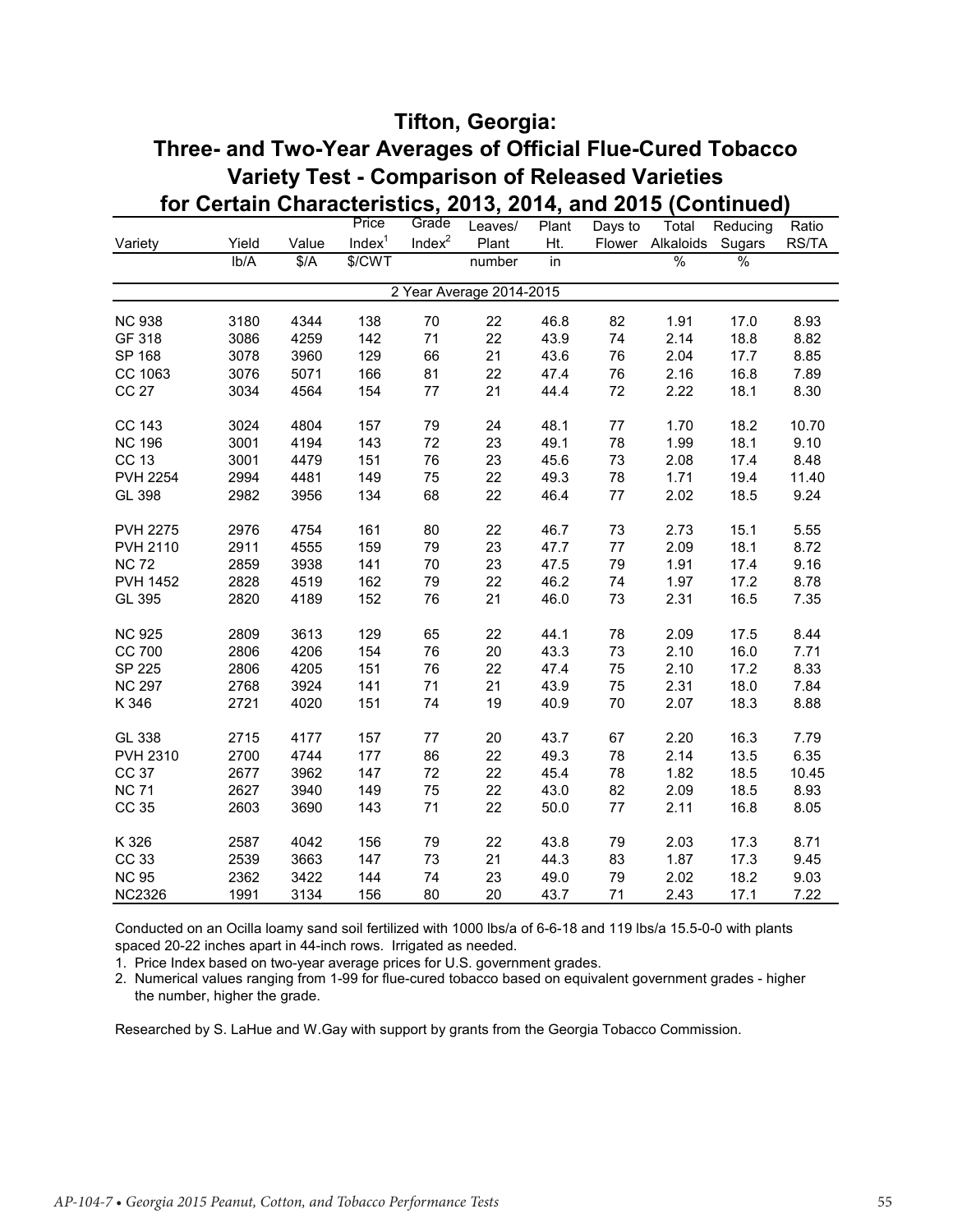|                    | Regional Farm Flue-Cured Tobacco Variety Test -                  |       |                    |                    |         |       |         |           |          |       |  |
|--------------------|------------------------------------------------------------------|-------|--------------------|--------------------|---------|-------|---------|-----------|----------|-------|--|
|                    | <b>Comparison of Varieties for Certain Characteristics, 2015</b> |       |                    |                    |         |       |         |           |          |       |  |
|                    |                                                                  |       | Price              | Grade              | Leaves/ | Plant | Days to | Total     | Reducing | Ratio |  |
| Variety            | Yield                                                            | Value | Index <sup>1</sup> | Index <sup>2</sup> | Plant   | Ht.   | Flower  | Alkaloids | Sugars   | RS/TA |  |
|                    | Ib/A                                                             | \$/A  | \$/CWT             |                    | number  | in    |         | $\%$      | ℅        |       |  |
| <b>XHN 60</b>      | 2667                                                             | 3910  | 148                | 75                 | 23      | 52.8  | 75      | 2.20      | 17.4     | 7.90  |  |
| NCEX 70            | 2622                                                             | 3825  | 147                | 73                 | 25      | 51.5  | 74      | 1.91      | 16.3     | 8.53  |  |
| K 326              | 2621                                                             | 4090  | 156                | 78                 | 23      | 48.5  | 71      | 2.01      | 18.6     | 9.26  |  |
| <b>GLEX 976</b>    | 2596                                                             | 4073  | 157                | 79                 | 24      | 49.3  | 74      | 1.69      | 17.9     | 10.59 |  |
| NCEX <sub>72</sub> | 2564                                                             | 3910  | 152                | 77                 | 24      | 48.2  | 75      | 1.89      | 17.1     | 9.08  |  |
| <b>NC EX 71</b>    | 2564                                                             | 4002  | 155                | 78                 | 24      | 49.8  | 75      | 1.87      | 18.4     | 9.84  |  |
| <b>CU 201</b>      | 2562                                                             | 3704  | 145                | 74                 | 26      | 55.5  | 81      | 1.78      | 18.4     | 10.31 |  |
| <b>CU 156</b>      | 2537                                                             | 3833  | 152                | 76                 | 23      | 51.6  | 72      | 2.26      | 17.6     | 7.76  |  |
| <b>GLEX 328</b>    | 2496                                                             | 3753  | 150                | 76                 | 23      | 45.8  | 73      | 1.95      | 19.4     | 9.99  |  |
| <b>XHN 52</b>      | 2471                                                             | 3965  | 161                | 81                 | 23      | 50.5  | 70      | 2.00      | 17.4     | 8.69  |  |
| <b>CU 181</b>      | 2445                                                             | 3842  | 157                | 79                 | 25      | 54.9  | 75      | 2.04      | 18.2     | 8.92  |  |
| CCEX <sub>4</sub>  | 2390                                                             | 3775  | 158                | 81                 | 23      | 49.5  | 72      | 1.84      | 18.3     | 9.98  |  |
| <b>CU 183</b>      | 2364                                                             | 3845  | 163                | 81                 | 23      | 52.3  | 74      | 2.19      | 18.2     | 8.34  |  |
| CCEX <sub>5</sub>  | 2361                                                             | 3877  | 164                | 82                 | 23      | 51.1  | 68      | 2.00      | 15.8     | 7.91  |  |
| <b>NC 95</b>       | 2333                                                             | 3436  | 148                | 75                 | 22      | 53.5  | 67      | 2.69      | 17.7     | 6.59  |  |
| <b>NC 2326</b>     | 1760                                                             | 2738  | 156                | 78                 | 19      | 43.5  | 62      | 2.71      | 17.4     | 6.42  |  |
| LSD -0.05          | 267.2                                                            | 627.0 | 16.0               | 7.2                |         |       |         |           |          |       |  |

# **Regional Farm Flue-Cured Tobacco Variety Test - Tifton, Georgia:**

Conducted on an Ocilla loamy sand soil fertilized with 1000 lbs/a of 6-6-18 and 119 lbs/a 15.5-0-0 with plants spaced 20-22 inches apart in 44-inch rows. Irrigated as needed.

1. Price Index based on two-year average (2011-2012) prices for U.S. government grades.

2. Numerical values ranging from 1-99 for flue-cured tobacco based on equivalent government grades - higher the number, higher the grade.

Researched by S. LaHue and W. Gay with support by grants from the Georgia Tobacco Commission.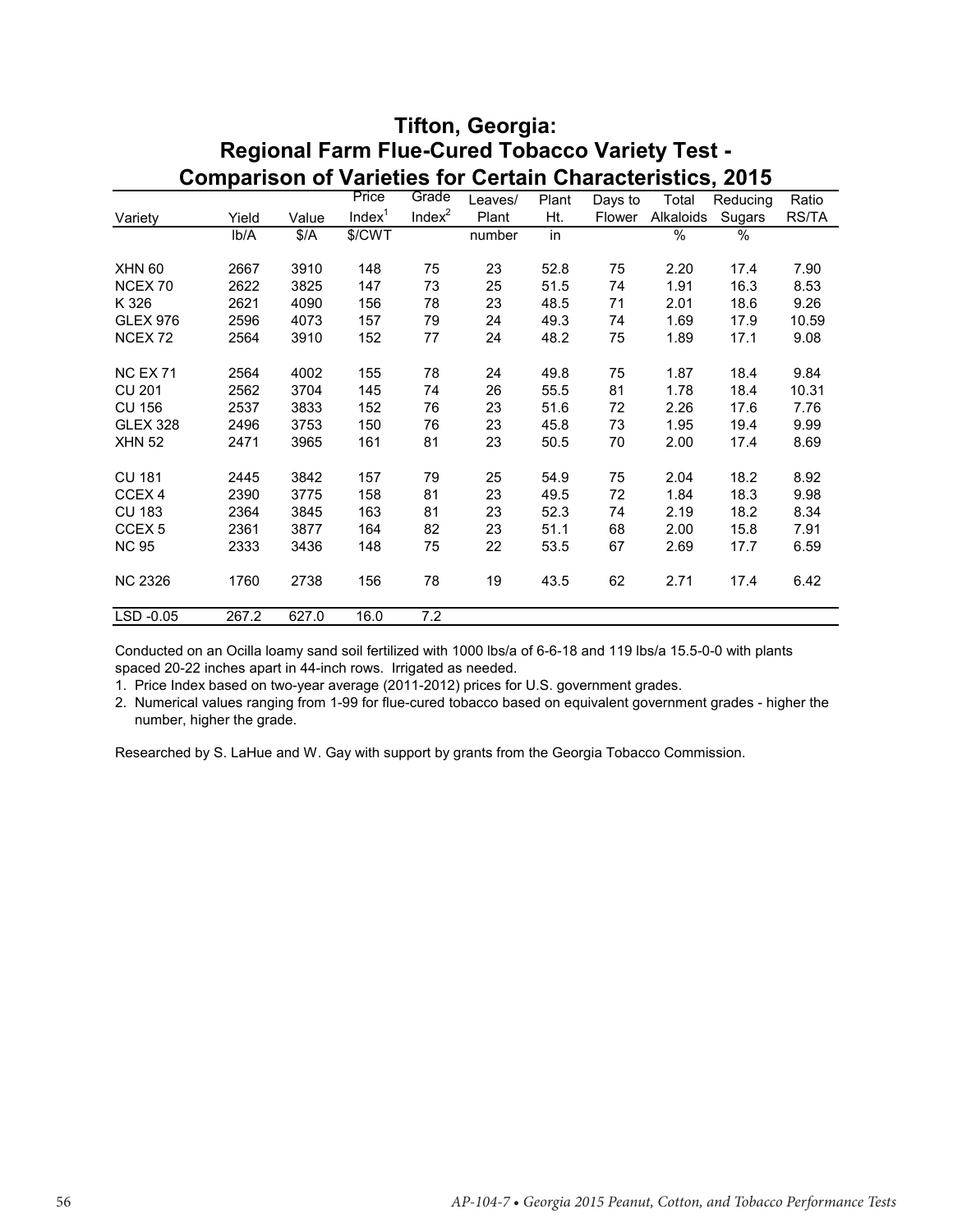